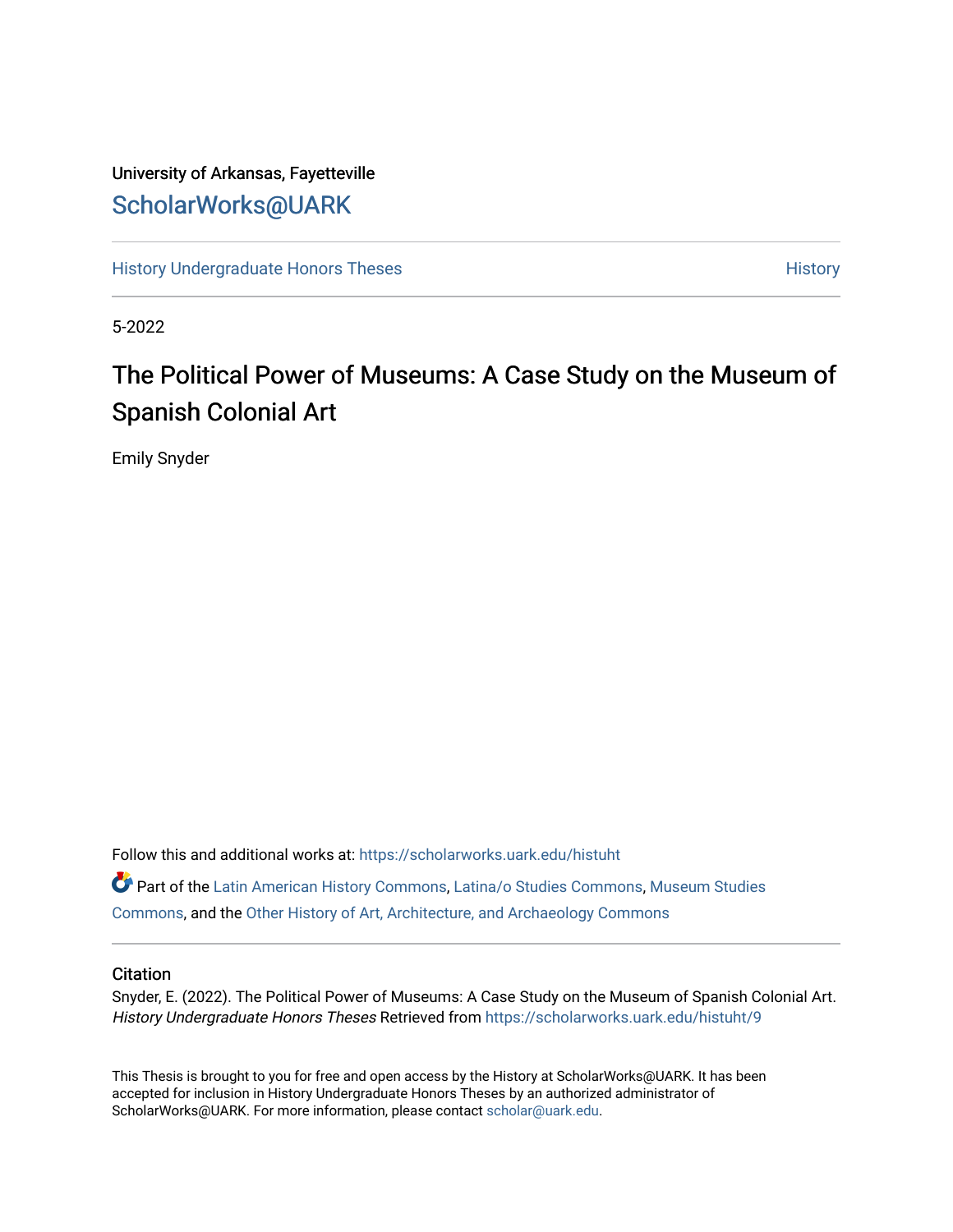### **The Political Power of Museums:**

### **A Case Study on the Museum of Spanish Colonial Art**

An Honors Thesis submitted in partial fulfillment of the requirements for Honor Studies in History

By

Emily Snyder

Summer 2022

History

Fulbright College of Arts and Sciences

**The University of Arkansas**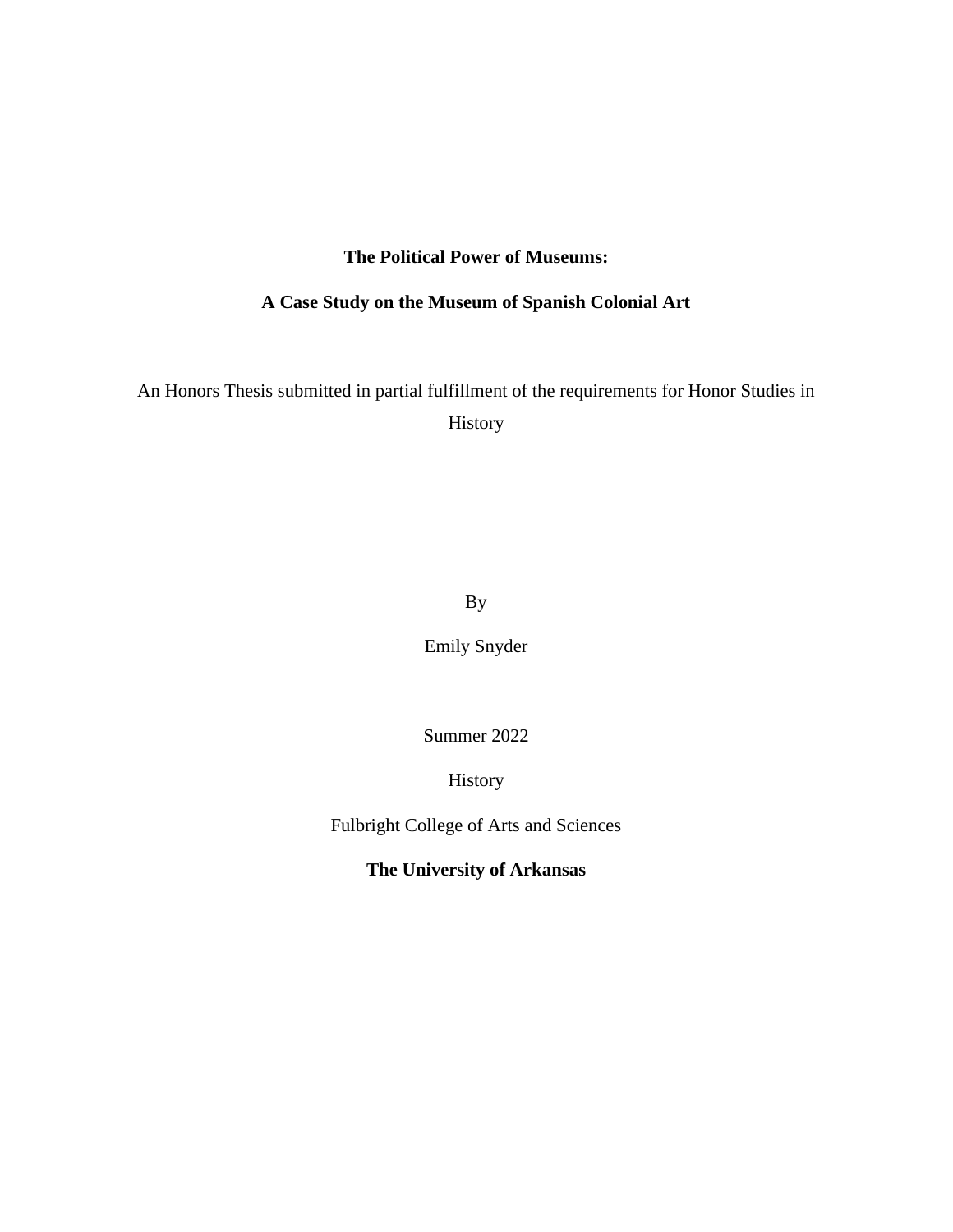#### **Acknowledgements**

Immense gratitude is owed to many individuals who have given their time, energy, and perspectives to this thesis. First and foremost, my thanks to my thesis advisor, Dr. Shawn Austin, who provided me invaluable support throughout my research process, from first guiding my topic choice all the way to encouraging my confidence in my completed work on the day of my defense. His knowledge in Latinx and Latin American history, as well as his input and feedback on my thoughts and writing were instrumental in the final product before you. Massive thanks extended to Dr. Kirstin Erickson for her continual support and sharing of her vast amounts of knowledge about New Mexico, Spanish colonial art, and the Hispano community. I am incredibly grateful for her Anthropology class that introduced me to this topic, as well as her willingness to continue to explore the topic with me as it developed over the next two and a half years, including her presence on my committee. Great thanks to my other committee member, Dr. Richard Sonn, and my Honors College representative, Dr. Freddy Dominguez, for their time and commitment to my thesis. I also wish to extend my gratitude to Honors College staff members Louise Hancox, for her insights into museums in our society and her continual readiness to discuss and offer edits to my thesis, and Chelsea Hodge, for her edits to my introduction. Thank you to the University of Arkansas Honors College for providing funding to this research in the form of a Short Term Travel Grant, as well as to the Arkansas Department of Higher Education for awarding me a Student Undergraduate Research Fellowship to aid in this project. Finally, a thank you to the staff and volunteers of the Museum of Spanish Colonial Arts for welcoming me into their collections and archives, as well as for discussing their experiences and perspectives with me.

i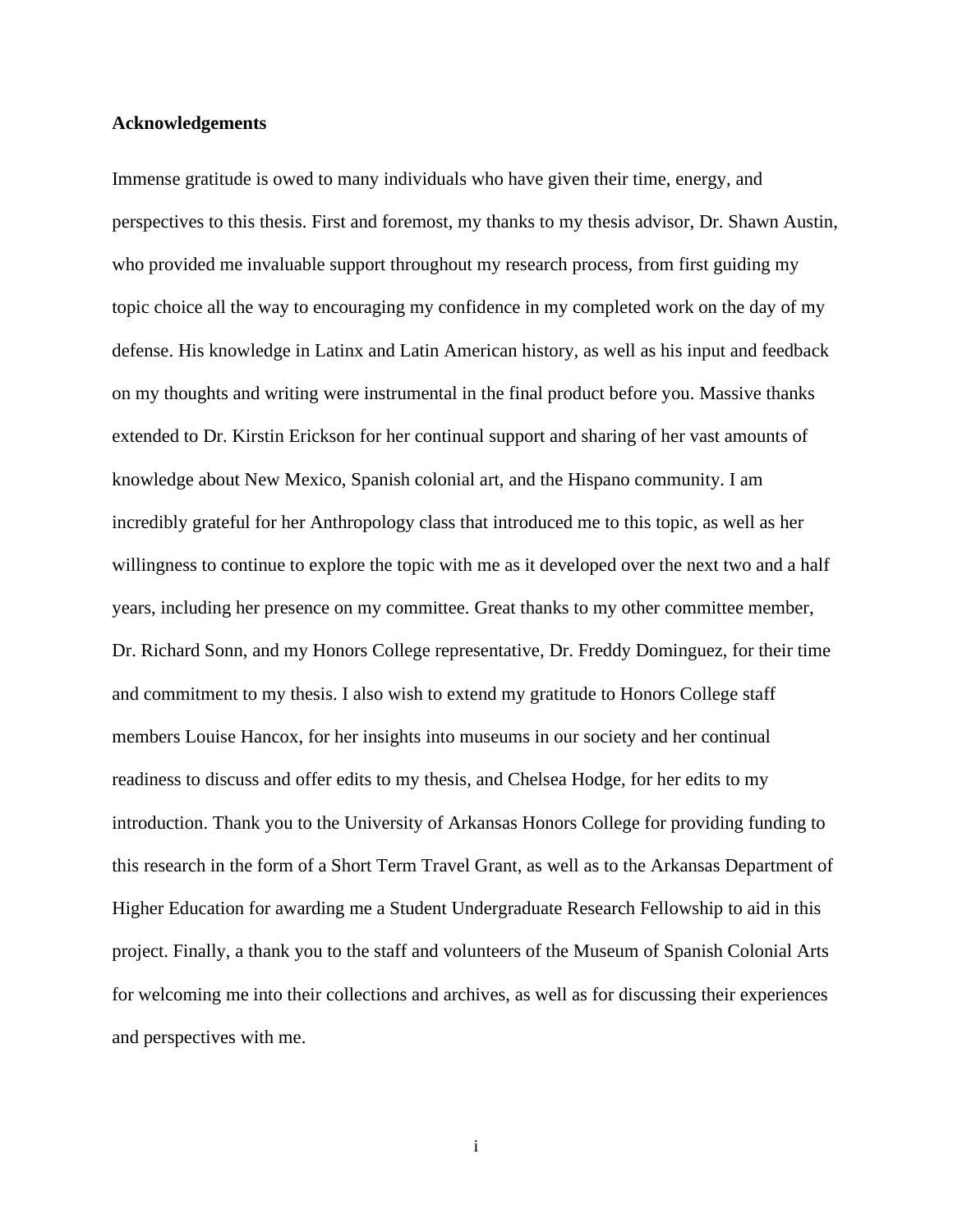### **Contents**

| Acknowledgements |                                                                              | $\mathbf{i}$ |
|------------------|------------------------------------------------------------------------------|--------------|
|                  |                                                                              |              |
| Introduction     |                                                                              | $\mathbf{1}$ |
| Chapter 1        | History of the Spanish Colonial Arts Society, 1920s to 1950s                 | 16           |
| Chapter 2        | Museum of Spanish Colonial Art: Continuing the Spanish Colonial Arts Society |              |
|                  | Legacy                                                                       | 31           |
| Chapter 3        | Spanish Market: An Avenue for Hispano Artists                                | 58           |
| Chapter 4        | Tourism and Santa Fe: Outside Influences on Museum Goals                     | 69           |
| Conclusion       |                                                                              | 81           |
|                  |                                                                              |              |
| Appendix         |                                                                              | 85           |
| Bibliography     |                                                                              | 88           |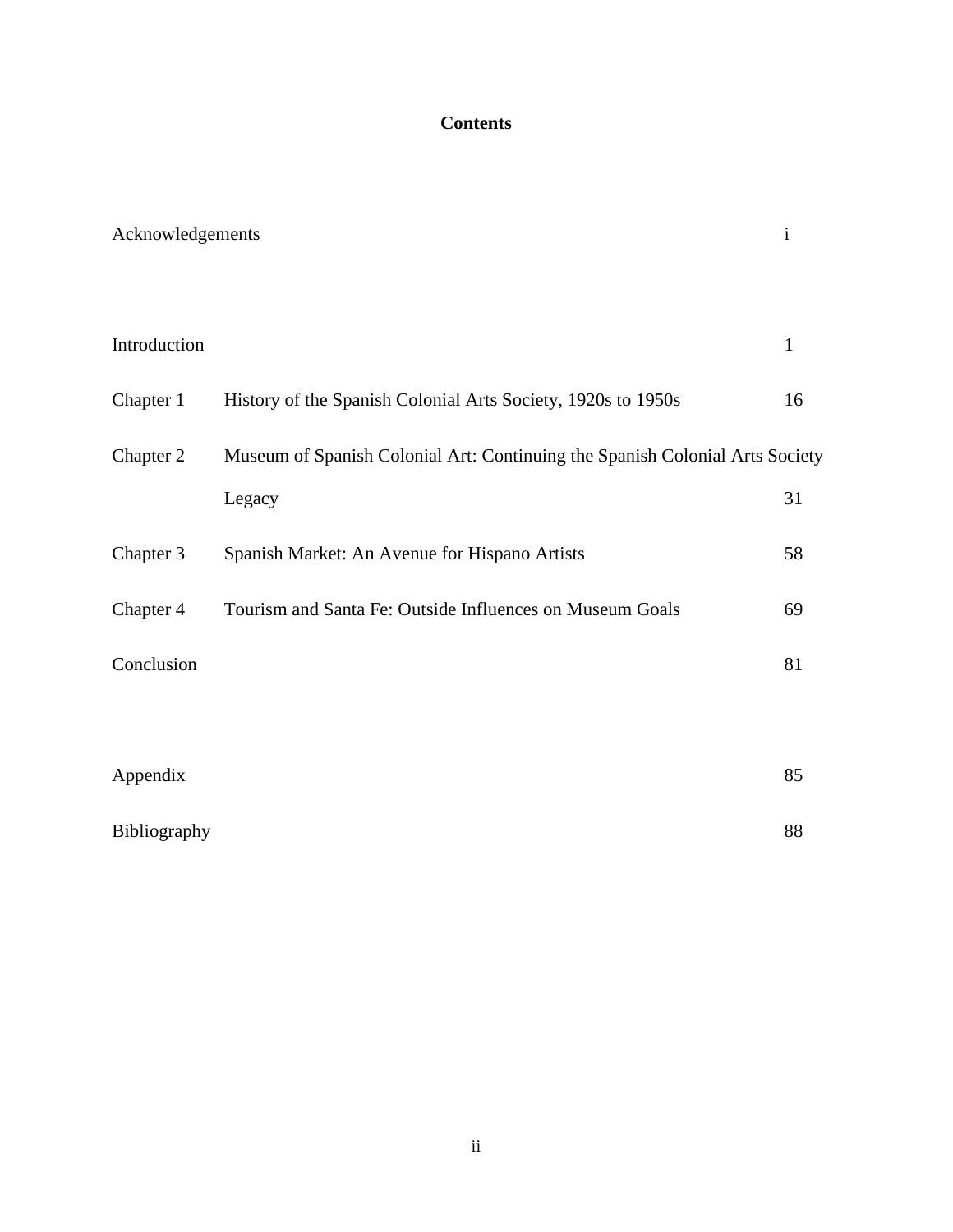In 2020, in the wake of multiple examples of police brutality against African Americans that highlighted systematic racism in our society, protesters fought back against the public glorification of racist histories by tearing down statues of Confederate generals. People are no longer willing to accept public depictions of history without question, leading to movements similar to this one increasing in recent years. These movements call attention to how museums and monuments represent society and history, examining the impact these have on individuals. It is critical that the museum field reevaluate its history, messaging, and influence on society at this time. Museums hold an esteemed place in culture that grants validity to the objects and history held within them based solely on the inherent authority ascribed to them as institutions. Carol Duncan has described the content of museums as "secular truth" that is given "the status of objective or universal knowledge."<sup>1</sup> Based on what is collected by and represented within a museum, an institution makes certain ideological statements about history, art, and the people those derive from, using its cultural power to classify and represent.<sup>2</sup> The public then accepts these ideological statements as objective knowledge because of the museum's cultural power. This makes the analysis of what museums portray incredibly important given the extent of people's belief that these institutions hold the power to determine authoritative truth concerning art, history, and society.

Some museums have attempted to distance themselves from this lofty position by creating an environment that invites questioning and further exploration by the individual,

<sup>1</sup> Carol Duncan, "Art Museums and the Ritual of Citizenship," in *Exhibiting Cultures: The Poetics and Politics of Museum Display,* ed. by Ivan Karp and Steven D. Lavine (Washington and London: Smithsonian Institution Press, 1991), 90.

<sup>2</sup> Carol Duncan, *Civilizing Rituals: Inside Public Art Museums* (London: Taylor & Francis Group, 1995), 8.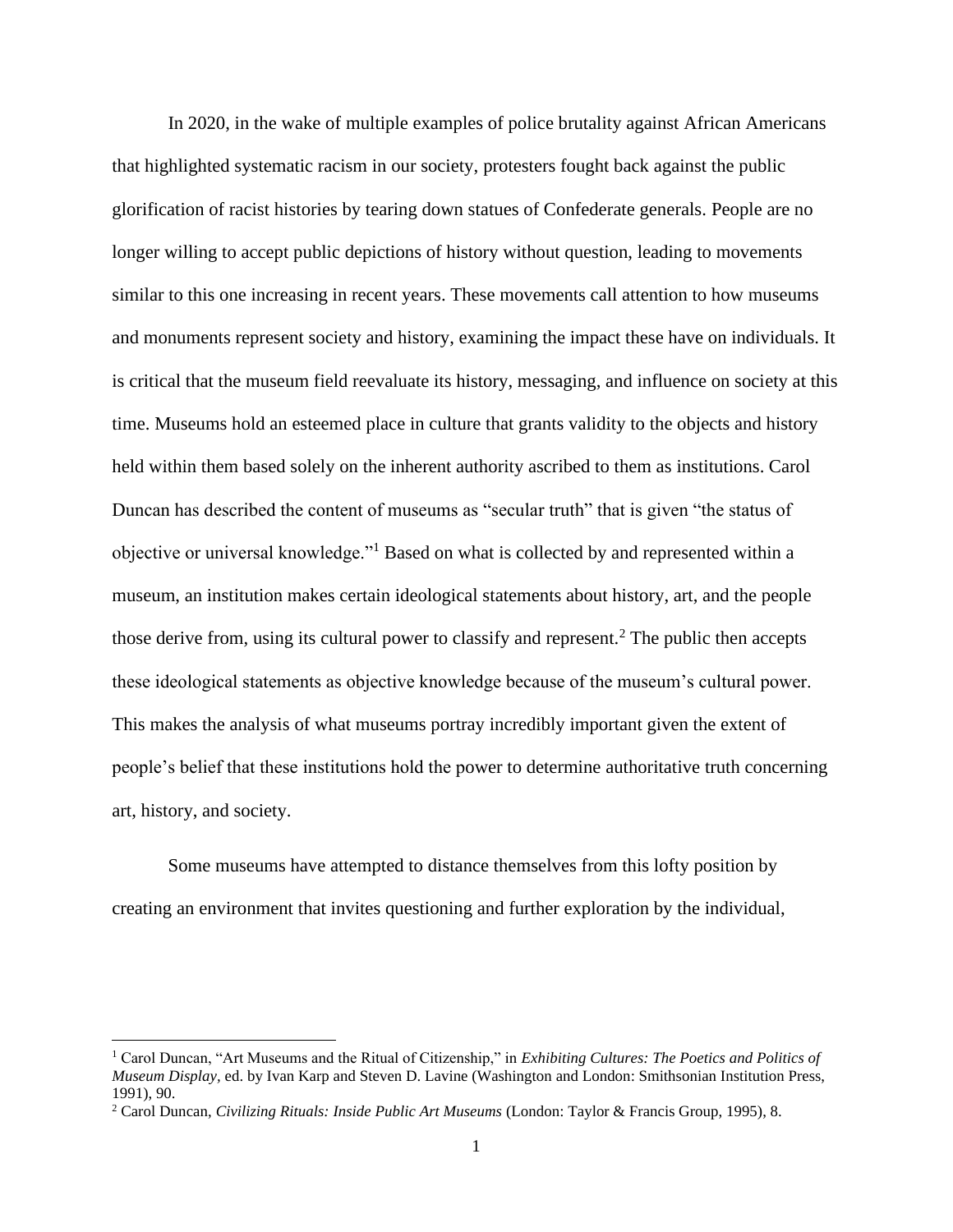situating themselves as forums rather than a temple.<sup>3</sup> However, even these museums have difficulty shaking the previous associations individuals have concerning the institutional nature of museums and their belonging within that institution.<sup>4</sup> In the late 1970s, museums underwent a shift from collecting and displaying according to the beliefs of the dominant nations to instead existing as educational tools for the general public.<sup>5</sup> From this period of change came the belief that museums could be more pluralistic institutions, representative of diverse voices.<sup>6</sup> Beginning in the 1990s, many museums touted their postcolonial status in the wake of their inclusion of and collaboration with traditionally outsider communities.<sup>7</sup> Robin Boast argues that, despite this change appearing to create more diverse and representative museum collections and displays, the actual power remains within the firm control of the intellectual elite.<sup>8</sup> Despite this contradiction inherent in the power systems at play, society now expects modern museums to take on an active role in bettering society and "to take sides in the struggle over identity" that arise in political and social contexts.<sup>9</sup>

This dynamic of the supposedly representative museum that must balance its inherent power and the need for inclusion and collaboration creates new difficulties for the museum field in presenting histories that the general public will consume and accept as truth. This thesis examines the complications that occur at museums as they face these challenges and attempt to represent marginalized communities that have been historically excluded from museum spaces. It

<sup>3</sup> Duncan F. Cameron, "The Museum, a Temple or the Forum," in *Reinventing the Museum: Historical and Contemporary Perspectives on the Paradigm Shift,* ed. by Gail Anderson, (Walnut Creek, CA: Altamira Press, 2004), 61-73.

<sup>4</sup> Duncan, *Civilizing Rituals,* 4.

<sup>5</sup> Robin Boast, "Neocolonial Collaboration: Museum as Contact Zone Revisited," *Museum Anthropology* 34, no. 1, (2011): 58.

<sup>6</sup> Ibid, 57.

 $<sup>7</sup>$  Ibid, 56.</sup>

<sup>8</sup> Ibid, 58.

<sup>&</sup>lt;sup>9</sup> Ivan Karp, *Museums and Communities: The Politics of Public Culture*, (Washington and London: Smithsonian Institution Press, 1992), 15.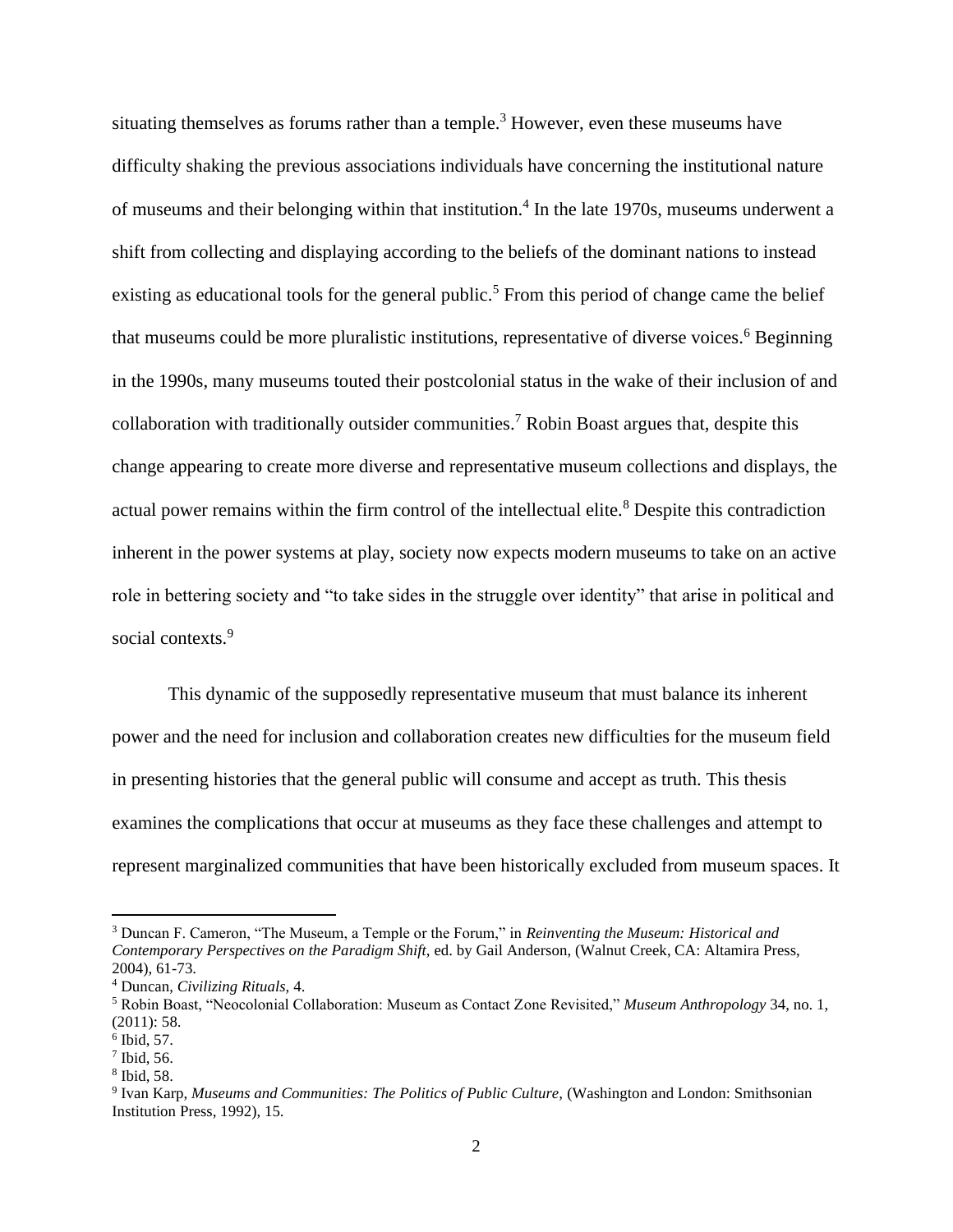further questions whether museums can be tools for marginalized communities to assert their identity and goals within museums' institutional history of white superiority and imperialism. The case study is the Museum of Spanish Colonial Art (MoSCA) in Santa Fe, New Mexico. MoSCA presents itself as a site for Hispano empowerment through artistic expression of the traditional Spanish Colonial art style that emphasizes the Spanish colonial heritage of Hispanos in New Mexico. However, I argue that it falls short of being a truly representative tool for the Hispano community in practice because of a lack of shared authority with the community.

The museum is a branch of the Spanish Colonial Arts Society (SCAS), which was founded in 1925 by a group of Anglo artists and writers interested in the revival of Spanish Colonial art in the Santa Fe Hispano community.<sup>10</sup> Elizabeth Boyd White revived the society in the 1950s and began to expand its collection by reactivating the society's market and encouraging the production of religious arts in the Hispano community.<sup>11</sup> In 1998, the society began planning to create a museum to house its collections, which opened to the public in July of 2002 as the only museum whose sole purpose is displaying Spanish Colonial style art.<sup>12</sup> The museum serves as the physical expression of the society's goals of preserving the art style with its collection of historical and contemporary Spanish Colonial art created by Hispano artists. The society compliments its museum work, and expands its collection, through the biannual Spanish Market held in Santa Fe each year.<sup>13</sup> At the market, Hispano artists produce various art pieces in traditional categories, following standards set by the society for what is allowable in each.<sup>14</sup>

<sup>&</sup>lt;sup>10</sup> "Our History," Spanish Colonial Arts Society, accessed 11/29/2021, [https://www.spanishcolonial.org/our](https://www.spanishcolonial.org/our-history.html)[history.html.](https://www.spanishcolonial.org/our-history.html)

<sup>11</sup> Ibid.; Claudia Larcombe, "E. Boyd: A Biographical Sketch," in *Hispanic Arts and Ethnohistory in the Southwest*, ed. by Marta Weigle, (Santa Fe: Ancient City Press, 1983), 9.  $12$  Ibid.

<sup>&</sup>lt;sup>13</sup> "Traditional Spanish Market," Spanish Colonial Arts Society, accessed 11/29/2021, [https://www.spanishcolonial.org/spanish-markets/history/.](https://www.spanishcolonial.org/spanish-markets/history/)  $14$  Ibid.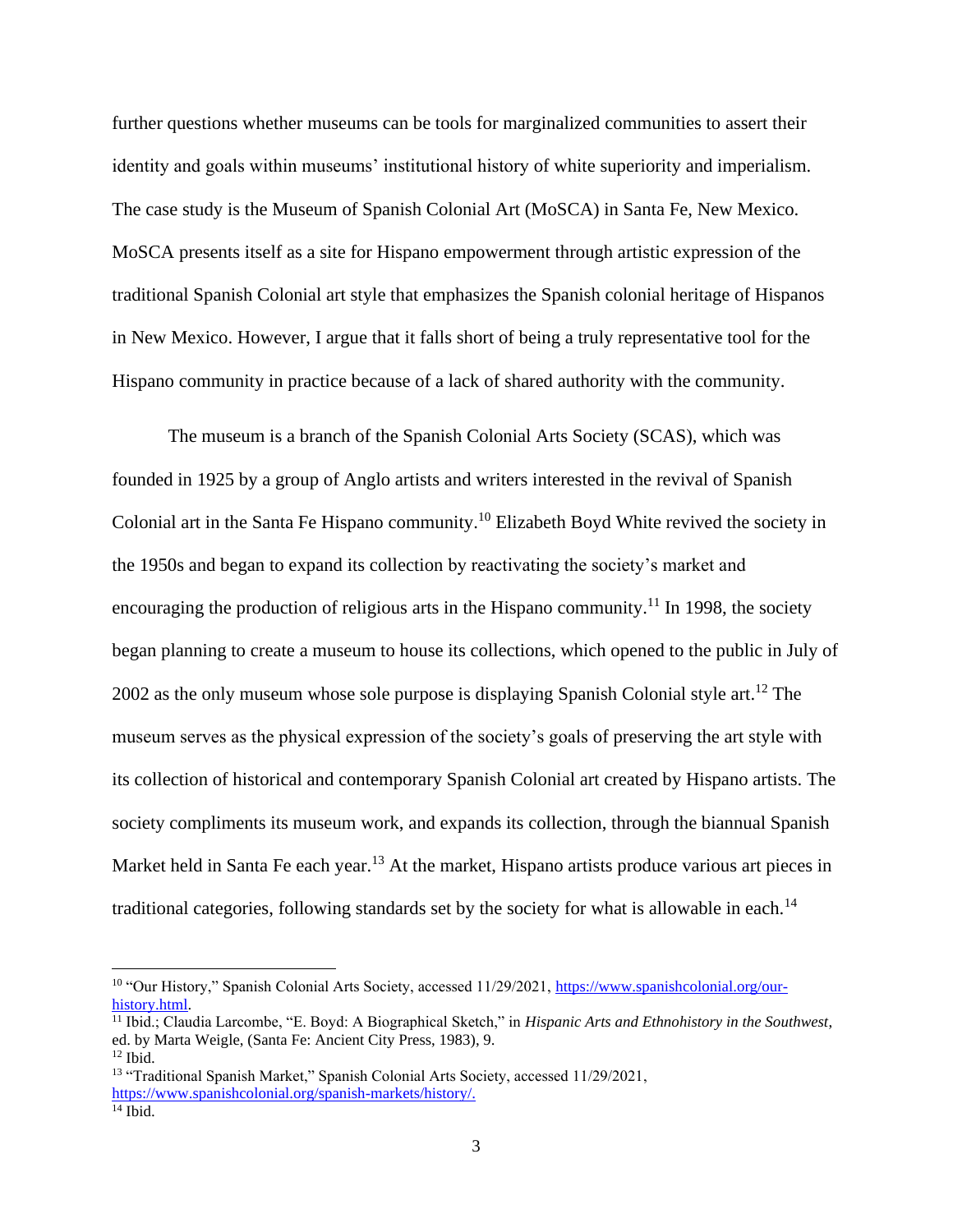Traditional Spanish Market occurs on the last weekend of July, with Winter Market happening in early December.<sup>15</sup> Presently, there are about 200 artists who participate making art across nineteen categories.<sup>16</sup>

MoSCA provides a particularly rich source of inquiry because of the complex cultural and ethnic dynamics in place in Santa Fe, which has been referred to as the "myth of Santa Fe" by Chris Wilson.<sup>17</sup> Wilson theorizes that the many traditions and ethnic identities that have been prescribed for the city by the government and members of the community are a half-truth meant to provide a coherent and idealized vision of "tricultural harmony" to tourists.<sup>18</sup> This myth is incredibly appealing to many tourists and residents alike, however it disguises the tensions inherent to the city because of its history as the capital of Spanish colonies in New Mexico and the mistreatment of the Pueblo Indians that occurred as a result.<sup>19</sup> This dynamic was further complicated when New Mexico became a U.S. territory and many Anglo Americans moved to the area, becoming the new elite class that controlled most of the land and legal systems.<sup>20</sup> These new Anglo elites looked down upon the Hispano population who were accustomed to being the elites.<sup>21</sup> SCAS fits within this intricate history because it extols the virtues of Spanish Colonial art, which is an essential way in which Hispano identity is expressed by emphasizing Spanish colonial ancestry through artistic mediums. <sup>22</sup> However, this emphasis also disregards, and

 $15$  Ibid.

<sup>16</sup> Ibid.

<sup>&</sup>lt;sup>17</sup> Chris Wilson, *The Myth of Santa Fe: Creating a Modern Regionalv Tradition*, (Albuquerque: University of New Mexico Press, 1997), 8.

 $18$  Ibid.

<sup>19</sup> Andrew Leo Lovato, *Santa Fe Hispanic Culture: Preserving Identity in a Tourist Town,* (Albuquerque: University of New Mexico Press, 2004), 9-11.

<sup>20</sup> Ibid, 22-23.

 $21$  Ibid.

<sup>&</sup>lt;sup>22</sup> Phillip B. Gonzales, "'History Hits the Heart': Albuquerque's Great Cuartocentenario Controversy, 1997-2005" in *Expressing New Mexico: Nuevomexicano Creativity, Ritual, and Memory,* ed. by Phillip B. Gonzales (Tucson: The University of Arizona Press, 2007), 209-210.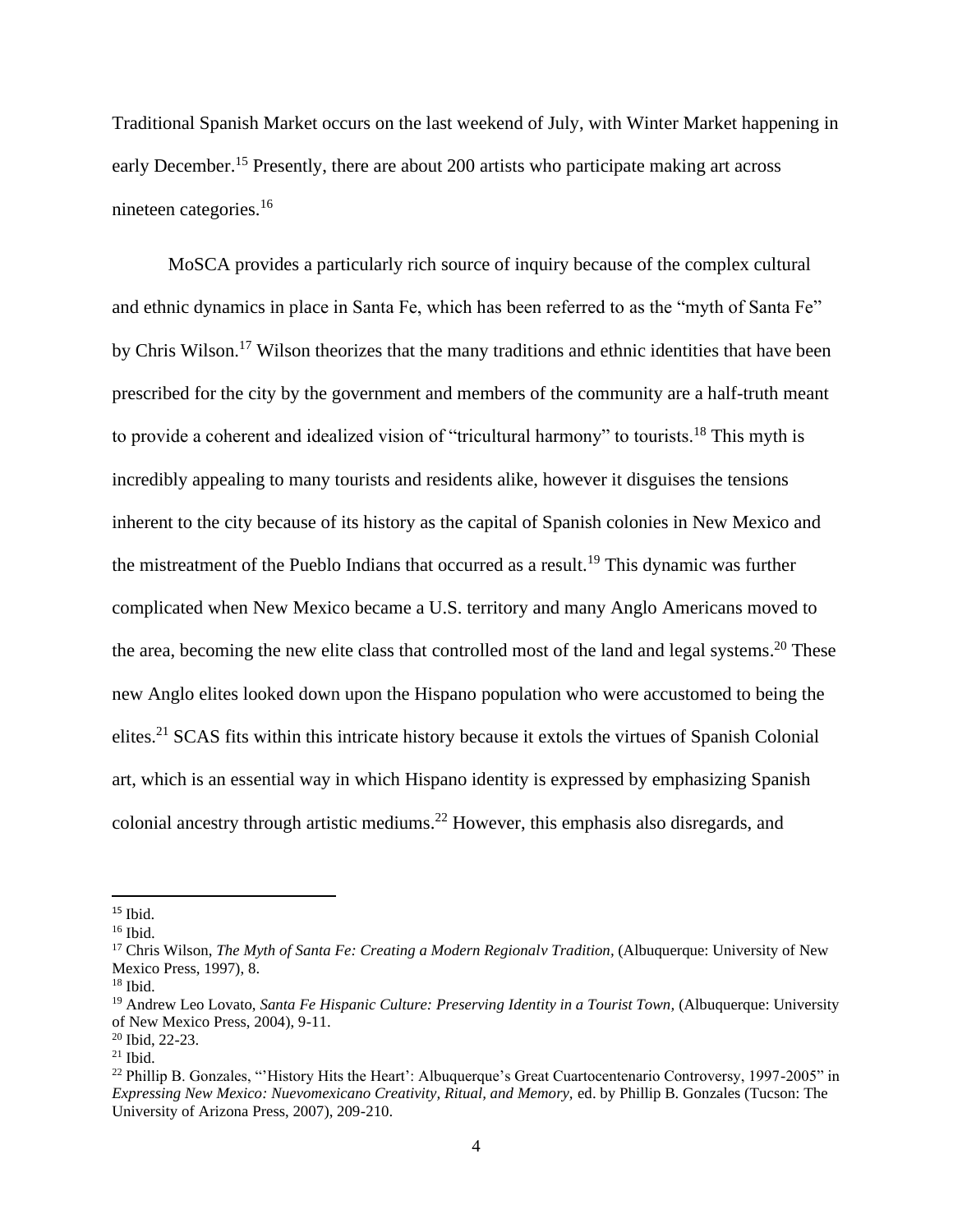sometimes praises, the violent history of colonialism and the malicious treatment of Pueblo Indians. <sup>23</sup> SCAS also represents the larger trend in Santa Fe of the Anglo community of outsider elites, beginning with an influx of artists and writers drawn to create an art colony in Santa Fe in the 1920s, claiming cultural authority over the individuals who have cultural and ethnic ties to this heritage.<sup>24</sup> They asserted their "responsibility for defining and protecting the region's cultural heritage" because of their intellectual awareness of the city's traditions and art styles.<sup>25</sup> The earliest membership rosters of SCAS were filled with these Anglo intellectuals involved in the art colony environment of Santa Fe.<sup>26</sup> Its founders, Mary Austin and Frank Applegate, were both Anglos known by the Santa Fe arts community for their academic knowledge and scholarship on Spanish Colonial art.<sup>27</sup> Therefore, MoSCA is not just a museum representing a marginalized community under the direction of Anglo authority. It is also part of a larger narrative of colonial era relationships and their continued impact on museum display and society, as well as the ways in which individuals search for meaning within and outside of their overlapping communities. An examination of MoSCA allows for analysis of the importance of expressing identity in museums, whether catered for community empowerment of those whose identity it represents, an elite crafting a romantic portrayal of that community for their own enjoyment, or for consumption by tourists for the combined benefit of both the community and elites.

 $23$  Ibid.

<sup>24</sup> Sarah Deutsch, *No Separate Refuge: Culture, Class, and Gender on an Anglo-Hispanic Frontier in the American Southwest, 1880-1940,* (New York: Oxford University Press, 1987), 190.

 $25$  Ibid.

<sup>26</sup> Wilson, *The Myth of Santa Fe,* 250; Donna Pierce and Marta Weigle, *Spanish New Mexico: The Spanish Colonial Arts Society Volume Two: Hispanic Arts in the Twentieth Century,* (Santa Fe: Museum of New Mexico Press, 1996), 94.

<sup>27</sup> Pierce and Weigle, *Spanish New Mexico,* 94.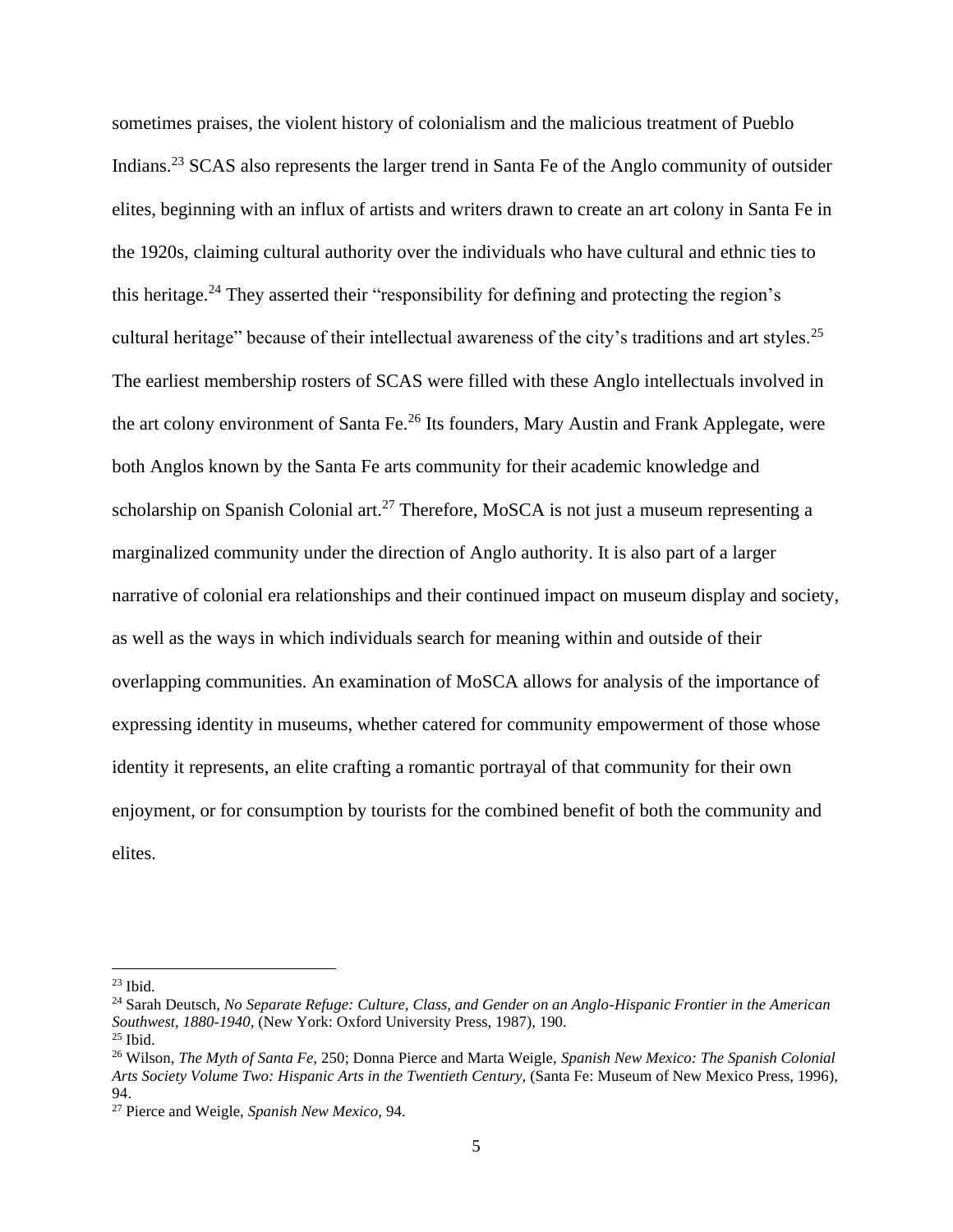The ethnic distinctions used in this thesis, most prominently Hispano, Anglo, and Pueblo, are based in the specific terminology preferred by individuals of these groups in New Mexico.<sup>28</sup> Latinos in the state have historically adopted the Spanish nomenclature of Spanish American or Hispano as a linguistic reminder of their descendancy from colonial Spaniards.<sup>29</sup> This was a method of "symbolic production" by Hispanos through their perceived "need for a competitive political nomenclature" within the social and political situation of New Mexico.<sup>30</sup> The usage of "Hispano" remained prominent despite changing opinions surrounding ethnic nomenclature that have led to the adoption of the labels "Chicano," "Hispanic," and "Latino" at various points in time.<sup>31</sup> In materials produced by SCAS and MoSCA, the terms Hispanic or Hispano are consistently used to describe Latinx individuals. As such, within this work, the term Hispano will be given priority and used to identify Latinx individuals of New Mexico who identify as Hispano or descended from colonial Spaniards.

Just as associations with ultimate authority haunt museums, the formation of museums rooted in imperialism and colonialism continues to affect modern institutional practices and public perceptions of museums. Museums began as ideological tools for the expression of political power by nations involved in imperialism that sought to claim national and racial superiority.<sup>32</sup> Their power came from their ability to control, order, and classify objects in a manner that identified these imperial nations as the peak of progress.<sup>33</sup> The history of the museum in the form that it exists today, as a public institution that holds objects for observation

<sup>&</sup>lt;sup>28</sup> Phillip B. Gonzales, "The Political Construction of Latino Nomenclatures in Twentieth Century New Mexico," in *Journal of the Southwest,* Summer 1993, vol. 35, no. 2, 160.

 $29$  Ibid.

<sup>&</sup>lt;sup>30</sup> Ibid, 164, 166.

<sup>31</sup> Ibid, 178.

<sup>32</sup> Tony Bennett, *The Birth of the Museum: History, Theory, Politics* (London and New York: Routledge, 1995), 97.  $33$  Ibid.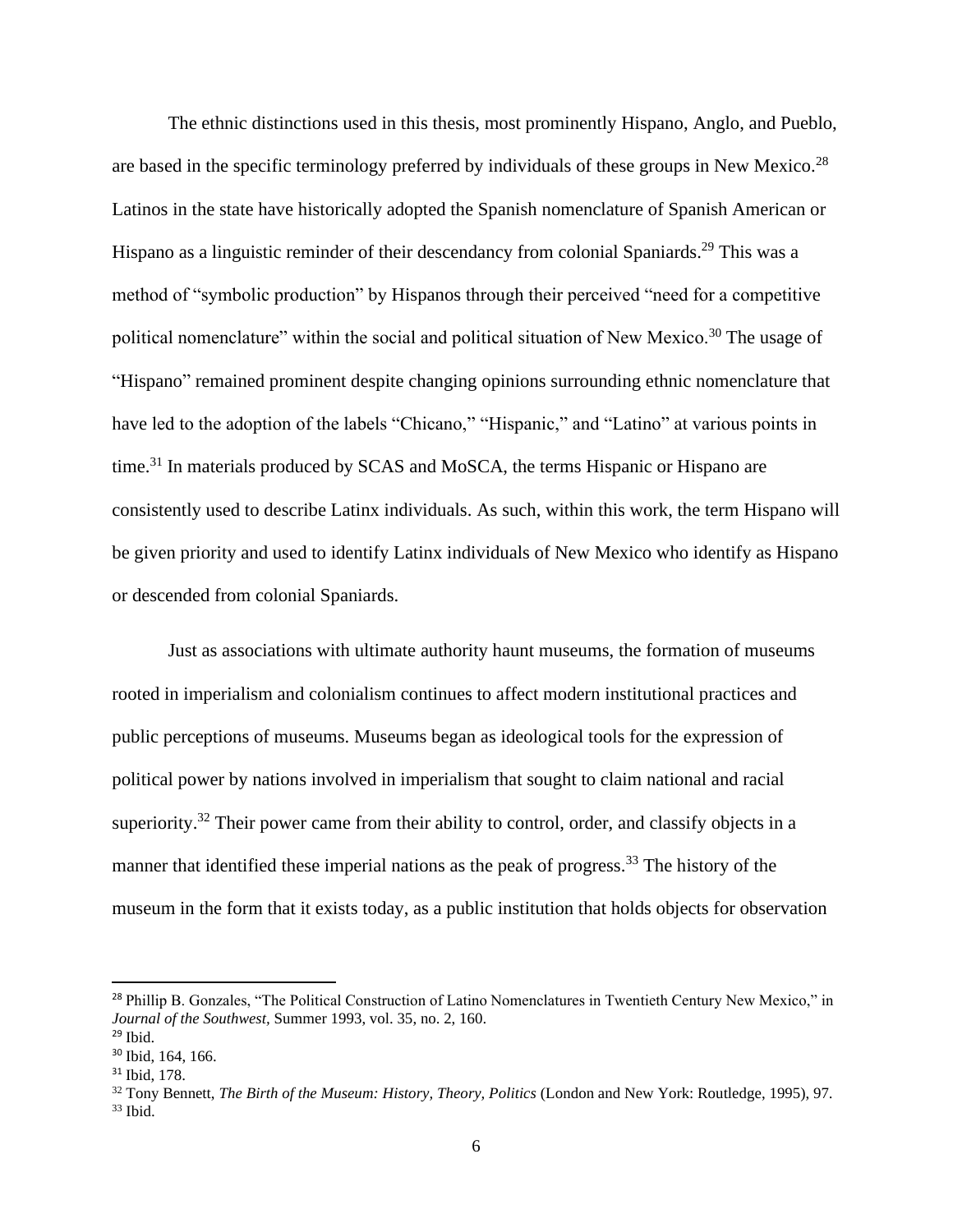by the general public, began in the late  $18<sup>th</sup>$  century.<sup>34</sup> Governments at this time placed high regard on the improvement of the cultural wellbeing of their citizens to express their enlightened governance.<sup>35</sup> While civilizing their populations through libraries, lectures, art galleries, and museums, they were also using these forms of culture to exert their power to the people of their country and other countries and make claims about the superiority of the people of their nation over the primitive, conquered other.<sup>36</sup> In the  $19<sup>th</sup>$  century, nations began to organize exhibitions to assert a narrative of linear progress moved forward by the nation and culminating in the nation and its people as the triumphant end point.<sup>37</sup> The narrative contrasted those outside the nation as more primitive and less advanced than those inside the nation.<sup>38</sup> Through the organization of collections, white imperialist nations presented themselves as the evolved conquerors superior to the primitive conquered.<sup>39</sup> This history places museums into a system of white supremacy that continues to affect them in the present day, as the practices established during this period continue to have a firm grasp on the methods of modern museums despite attempts to create representative spaces.<sup>40</sup>

These attempts are often carried out in museums using the language of a contact zone, which now in the museum field connotates "inclusionist programs in exhibitions, shared curatorship, and use of collections," through which museums can become "a space for collaboration, discussion, and conflict resolution."<sup>41</sup> However, a contact zone as it was first

<sup>34</sup> Ibid, 19.

<sup>35</sup> Ibid, 18.

<sup>36</sup> Ibid, 19, 79.

<sup>37</sup> Ibid, 67.

 $38$  Ibid.

<sup>39</sup> Ibid, 79.

<sup>&</sup>lt;sup>40</sup> Peggy McGlone and Sebastian Smee, "Coronavirus shutdowns and charges of white supremacy: American art museums are in crisis," The Washington Post, October 12, 2020, American art museums are in crisis, facing [pandemic losses and charges of racism -](https://www.washingtonpost.com/entertainment/museums/american-art-museums-covid-white-supremacy/2020/10/11/61094f1c-fe94-11ea-8d05-9beaaa91c71f_story.html) The Washington Post; Eleanor Foster and Kylie Message, "What the Museum Does Not Say: Museums and Contested Histories,"

<sup>41</sup> Boast, "Neocolonial Collaboration," 56, 60.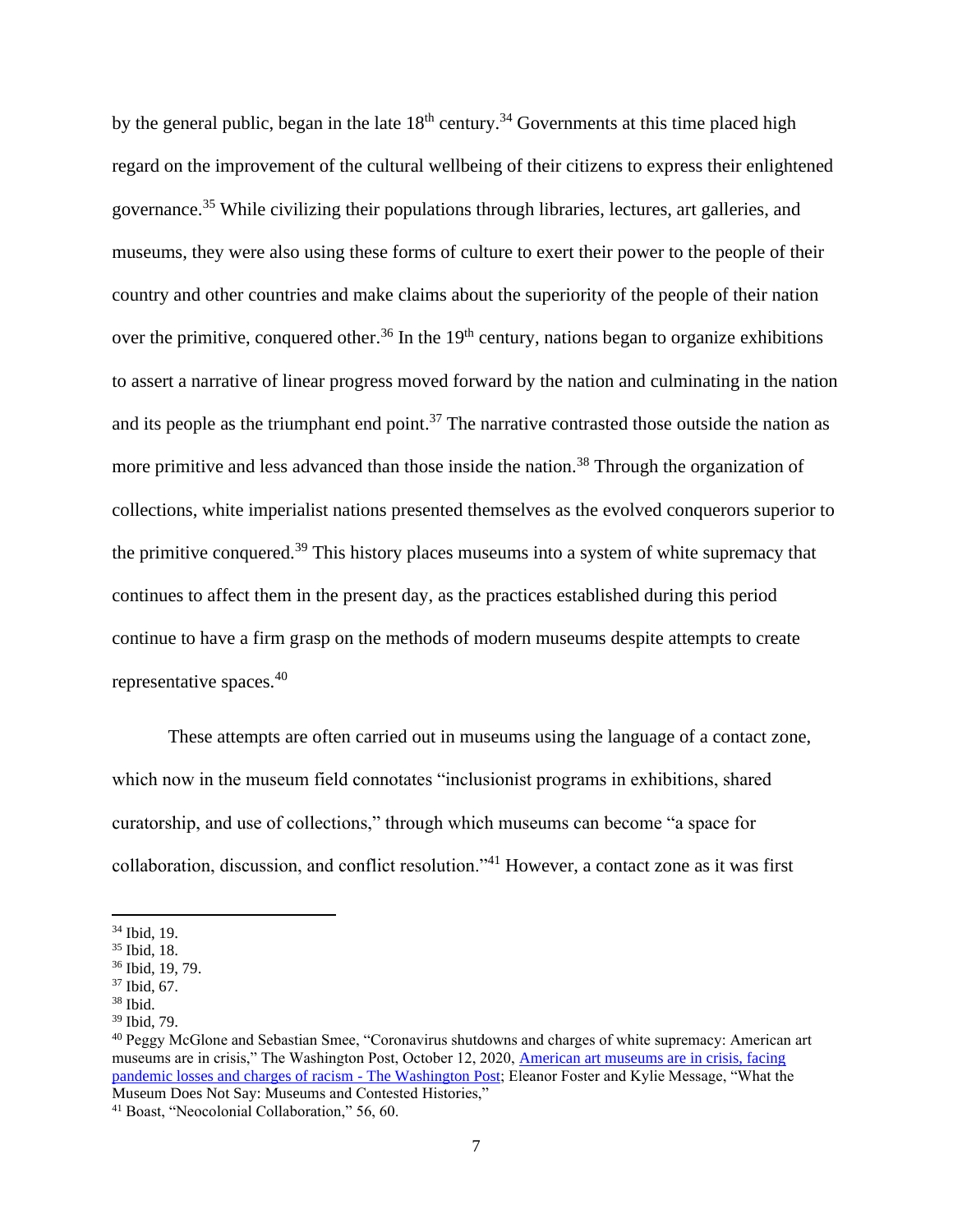defined by Mary Louise Pratt instead refers to the spaces where "cultures meet, clash, and grapple with each other, often in contexts of highly asymmetrical relations of power, such as colonialism," and therefore is filled with the conflict and tension that museums often wish to disguise in their collecting and display.<sup>42</sup> Despite museums attempting to create contact zones that allow for greater representation of those traditionally left out of the museum environment, they remain tethered to their past as instruments of Western imperialism and civilization. They are "not really sites of reciprocity," and instead are "asymmetric spaces of appropriation."<sup>43</sup> Museums in their most basic form continue two of their most important colonial features, to collect and exhibit.<sup>44</sup> Boast argues that museums are now being used to achieve neoliberal goals using neocolonial methods because despite some collaborations with traditionally outsider communities, the power that comes from owning and displaying still remains within the hands of the institution.<sup>45</sup> She further claims that because of the very structure of the museum institution and its role as the collector and displayer, the museum will always hold the power over those communities it represents.<sup>46</sup>

I began researching MoSCA after learning about the Spanish Market and its connection to the larger Hispano community in Santa Fe, seeing it as a way for Hispano artists to create in art styles traditional to them. The museum presented itself on its website and promotional materials as an expression of Hispano identity that relied on emphasizing the Spanish colonial heritage of the community in the face of discrimination by Anglo Americans to amplify their position in society and increase pride in their community. It appeared to be the ideal contact

<sup>42</sup> Mary Louise Pratt, "The Arts of the Contact Zone," *Profession* 91, (1991): 34.

<sup>43</sup> Boast, "Neocolonial Collaboration," 63.

<sup>44</sup> Ibid, 65.

<sup>45</sup> Ibid, 66.

 $46$  Ibid.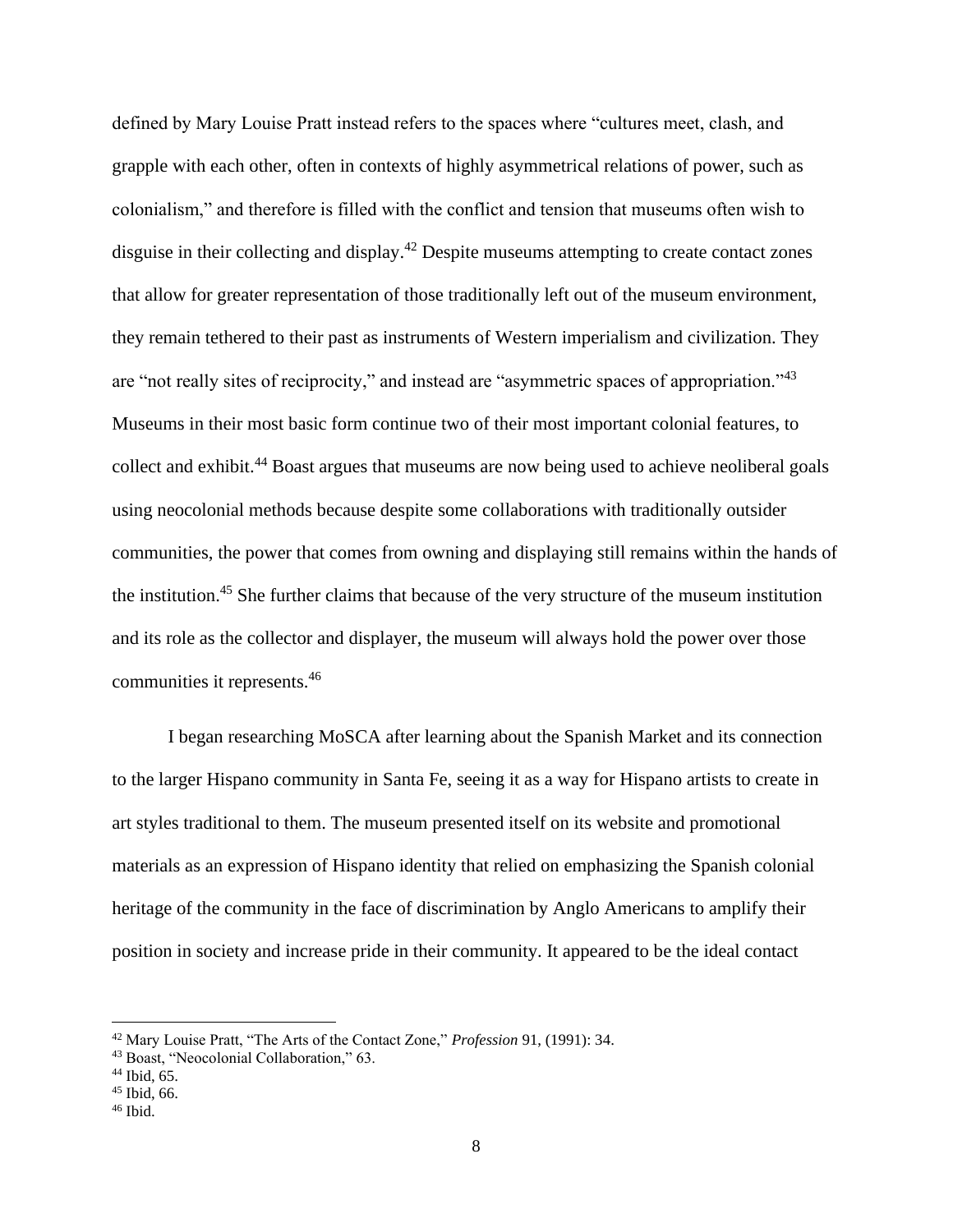zone, a site where the Hispano community could express themselves and their identity through artistic creation within a space that had traditionally been inaccessible to them and unwilling to portray their history and art for its value and ingenuity.

I understood it as the museum counterpart to the Santa Fe Fiesta. Sarah Bronwen Horton has argued that the Fiesta is an expression of Hispano cultural power that translates to social and political power through its glorification of the Spanish reconquest of New Mexico leading to the peace established between the cultures present in the area.<sup>47</sup> This was carried out by the Hispano community in response to encroachment and economic domination by Anglos beginning in the 1880s, as well as to counter the stereotypes Anglos had of them and claim their connection to a shared European heritage of power and colonialism.<sup>48</sup> This declaration of Hispanicness as a claim to Spanish colonial ancestry would be articulated through many cultural and public history avenues that repudiated the Pueblo Indians, extoling the history and the figures who had dealt violently and maliciously with their ancestors.<sup>49</sup>

Horton also asserts that although the fiesta began as a celebration led by Anglos, the Hispano community reappropriated the festivities as their own ideological tool to claim their status and power.<sup>50</sup> I expected to find that a similar process had occurred at MoSCA and within the larger society because of the advertised continuation of community traditions and Hispano involvement in the museum. I planned to connect this trend of asserting Hispano identity to Spanish colonial ancestry in the museum to the ways in which nations used museums as ideological tools for the expression of their political power, arguing that ethnic communities

<sup>47</sup> Sarah Bronwen Horton, *The Santa Fe Fiesta: Staking Ethno-Nationalist Claims to a Disappearing Homeland,*  (Santa Fe, NM: School for Advanced Research Press, 2010).

<sup>48</sup> Lovato, *Santa Fe Hispanic Culture,* 22, 31; Gonzales, "'History Hits the Heart,'" 209-210.

<sup>49</sup> Gonzales, "History Hits the Heart," 209-210.

<sup>50</sup> Horton, *The Santa Fe Fiesta, Reinvented,* 10.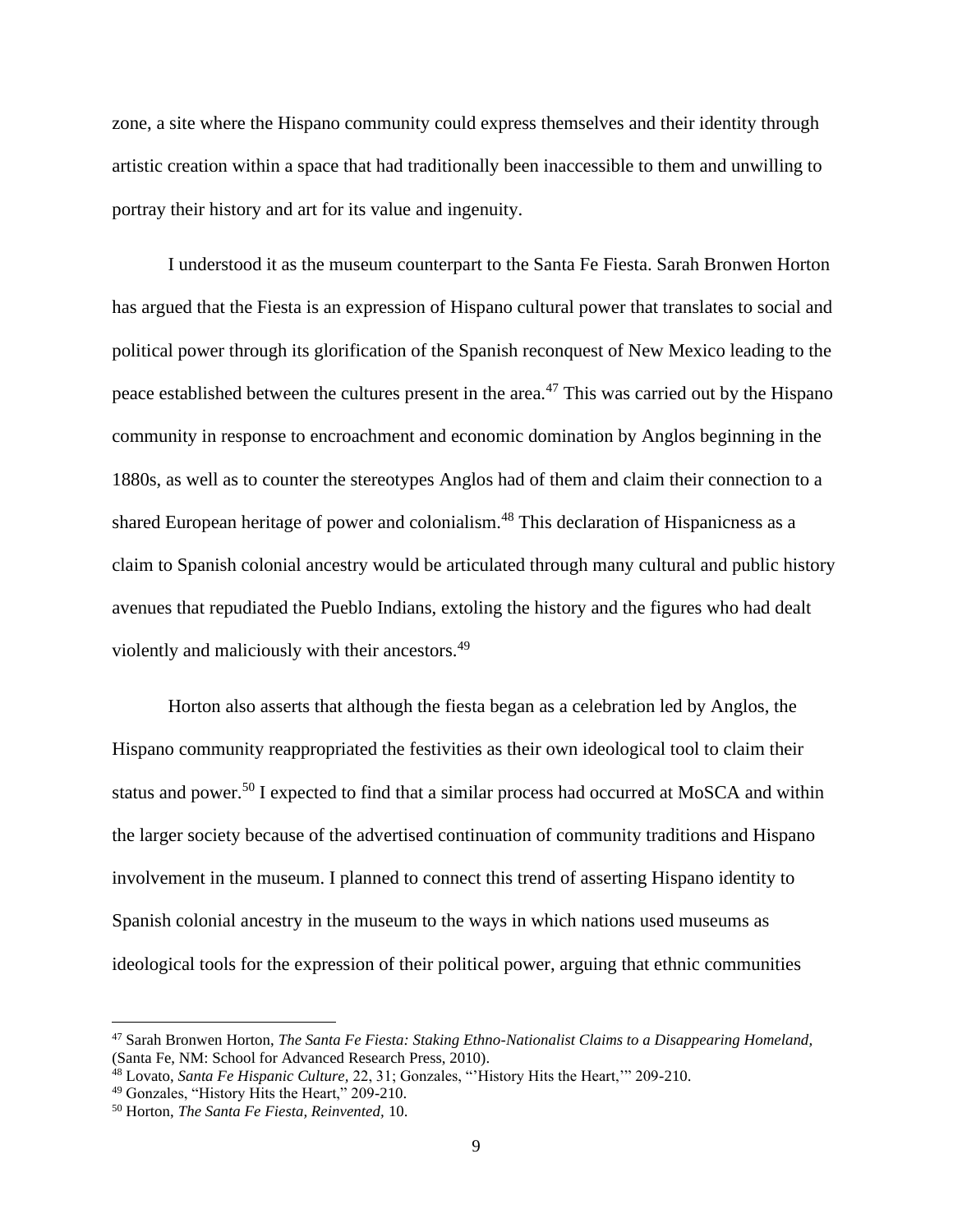could similarly use museums as vehicles for their political and social purposes. However, with deeper research and time spent at MoSCA, I realized that it, like many modern museums that attempt to portray the history and art of marginalized communities, had failed to create a more diverse and representative museum because it did not share the authority of the institution with members of the Hispano community. This is most evident from the fact that both the society and the museum have never had directors of Hispano identity, and very few of their employees have been Hispano.<sup>51</sup> Because of this lack of shared authority of the space, it raises questions about whether the museum is successful as an avenue for Hispano expression or as a site of community connection building. This begs more research on whether museums representing marginalized communities can ever be tools for those communities to express their identity and assert their goals because of the history of museums as institutions of white superiority and imperial justification. I will delve into this further by examining the history of SCAS and the mission, activities, and exhibits of MoSCA as a case study for the larger discussion of museums that portray the art and history of communities who fall outside of what those who held institutional power have historically deemed worthy of inclusion in the museum setting.

I begin by outlining the history of the Spanish Colonial Arts Society to provide the context of the organization behind the Museum of Spanish Colonial Art. This history highlights the Anglo involvement in the so-called "revival" of Spanish Colonial arts in Santa Fe, as well as Anglo establishment of and control over SCAS. Beginning with the original founders of SCAS, specifically Mary Austin and Frank Applegate, and tracing the society's evolution into its renewal in the 1950s and expansion in the 1990s, I explore Anglo sentiments towards Hispanos and Spanish Colonial art and the motivations behind creating an organization dedicated to its

<sup>51</sup> David Rasch, Interview with Author, June 10, 2021.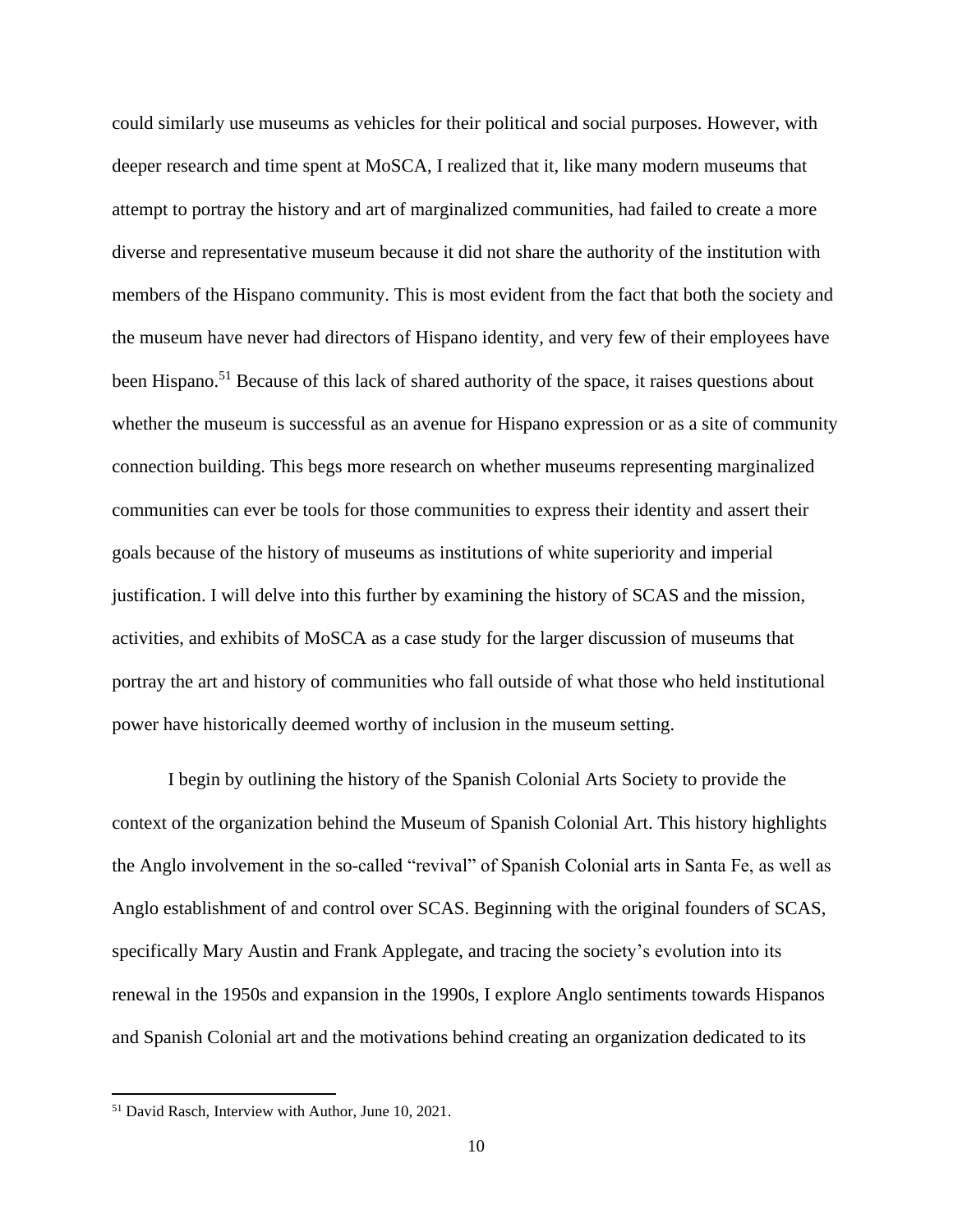continuation. I examined scholarly works on the arts by Mary Austin, Frank Applegate, and Elizabeth Boyd White to gain insight into their individual opinions. I gathered a general understanding of public opinion of the arts in Santa Fe through the lens of articles in *The New Mexican* spanning from the society's establishment in the 1920s through the 1990s when plans for a SCAS museum began to take hold.

I then turn towards early plans for and creation of the Museum of Spanish Colonial Art. I highlight attitudes and motivations of those involved in SCAS to turn their society collections into a physical site for display and interpretation. I also evaluate the goals the society had for the museum and the ways they carried that out from the planning stages to the actual implementation. This section analyzes society and museum newsletters, as well as initial strategies and plans the museum had for itself, supplemented by its Museum Assessment Program completed soon after its opening. I then compare this to the actual workings of the museum from day to day based on my own observations at the museum and interviews with employees. These observations come from the week I spent at MoSCA in July 2021, during which I conducted research in their collections, archives, and library, and was in conversation with museum staff, as well as contact that occurred other times over emails and calls. This comparison highlights the dynamic between the stated intention of the museum to be a site of empowerment and celebration of Hispano art and the difficulties that arose in creating that space once the society built the museum and it operated for an extended period. These difficulties directly stem from the impact of the society's history on the continuation of the organization through the museum.

This leads into the examination and analysis of how the museum operates in the present day. Using museum literature produced for advertising and educational purposes, the actual

11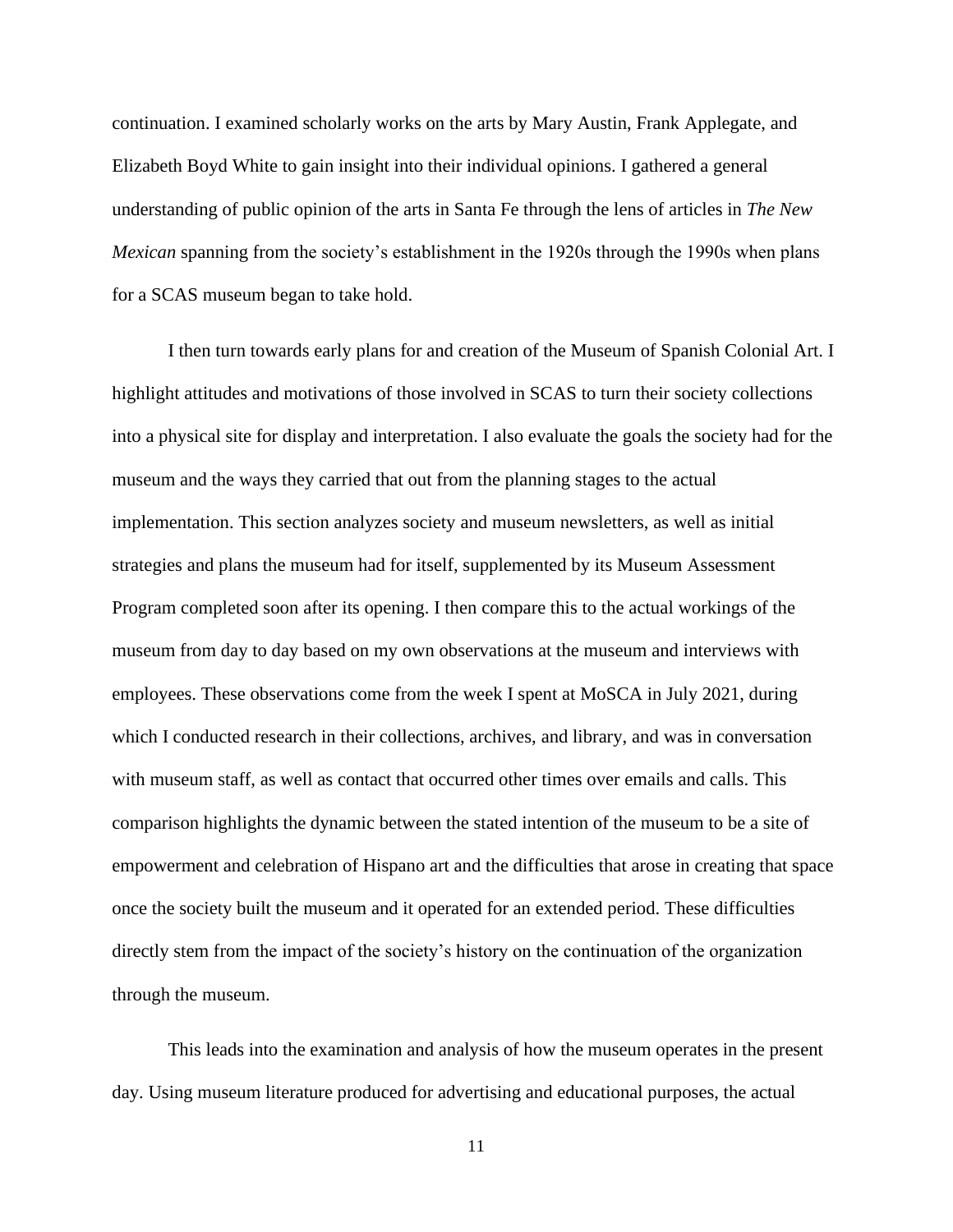exhibit spaces, and interviews with employees, I analyze how the museum creates an academic appreciation for Spanish Colonial art, but fails to create a cultural understanding and appreciation for the Hispano traditions and community that produces the art. By doing so, the museum falls short of creating a site for community empowerment and expression for Hispanos, despite making claims to its success in these categories. I argue that this comes from a lack of understanding of community wants and needs due to the absence of shared authority with the Hispano community.

I then turn to the Spanish Market, another branch of SCAS's operations where Hispano artists create Spanish Colonial artworks, compete for awards in specific categories, and sell their art to individuals, art dealers, and MoSCA. While still existing within the guidelines that SCAS sets for them, Hispano artists are able to express themselves through their art at Spanish Market. They use it for their economic development and have also been able to assert their agency more actively through contention with SCAS on standards and types of art allowed. Through interviews with Hispano artists who participate in Spanish Market, I show that they view the market as a more accessible avenue for their own expression and empowerment than the museum, which they are less likely to interact with.

I compliment these threads with a discussion of how the society and museum fit into the larger narrative of Santa Fe and the myth of tri-cultural harmony that permeates the daily lives of Santa Feans and the touristic enterprise that economically and culturally powers the city. The influence of tourism on the production of culture is incredibly important to recognize in Santa Fe, and in the specific case of MoSCA, because of the need to be able to claim cultural authority and authenticity to appeal to the vast audience that visits Santa Fe museums and cultural institutions. MoSCA, like many of the museums in Santa Fe, has an audience that is largely

12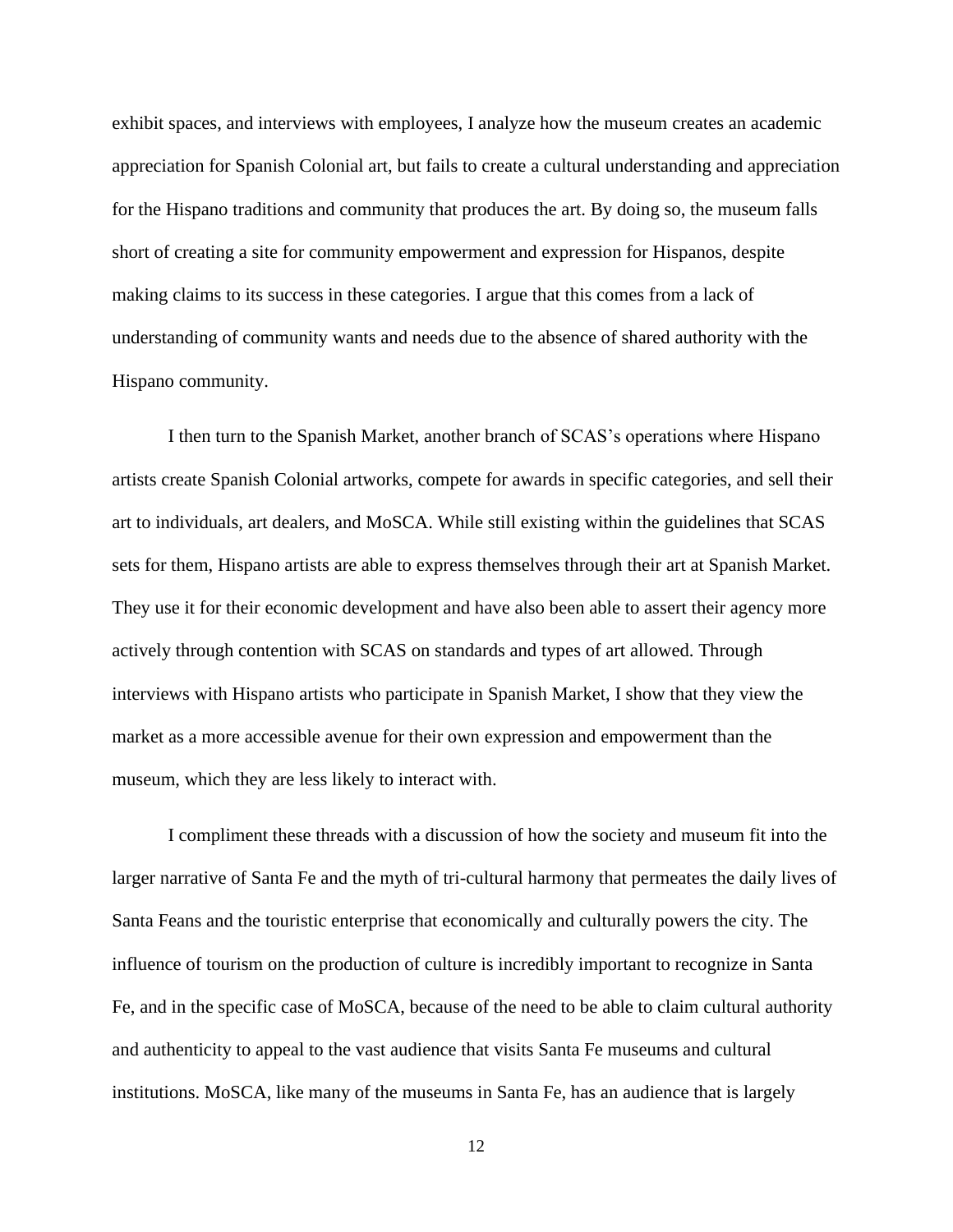tourists. Those tourists are excited by the idea that they are visiting a museum with active local Hispano involvement, so MoSCA is encouraged to continue this narrative.

In my conclusion, I turn to what this analysis means for museums representing minority communities at large. I particularly examine how motivations and intentions are not enough to carry out a truly representative and empowering display. Museums must take active steps towards achieving this type of space, and every museum will have gaps that it must continue to work towards correcting. I do not believe museums are a lost cause, but the institutional field must continue to dismantle the power structures in place from the times of imperialism and colonialism and expand the accessibility of its collections and spaces. If someone feels they could never see themselves in a museum, they will be unwilling or unable to access the potential a museum could hold for them. It is the museum field's job moving forward to truly open these spaces to every person, in their exhibit spaces, in their offices, and in their boards.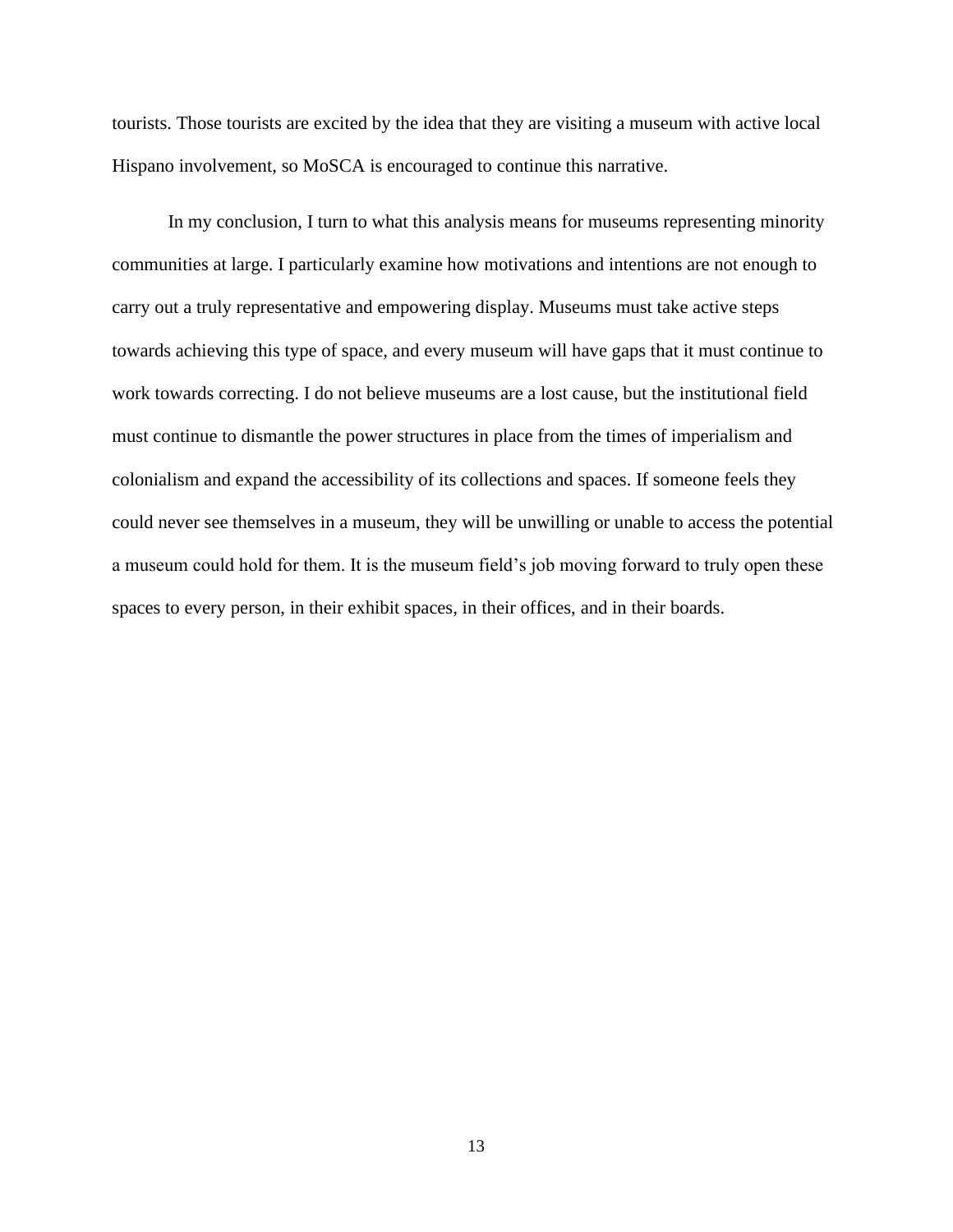#### **History of the Spanish Colonial Arts Society, 1920s to 1950s**

The 1920s in Santa Fe found artists and art enthusiasts flocking to Santa Fe for its retreatlike environment and airy landscapes. They would arrive first as tourists, drawn by the supposedly romantic Southwest landscape and increased access provided by trains.<sup>52</sup> These artists found in New Mexico, especially in Santa Fe and Taos where they established thriving art colonies, a sense of nostalgia from the "exotic, pristine world that assumed shape and meaning in contrast to the urban industrial world they tried to escape."<sup>53</sup> This nostalgia was not just towards the landscape, but was inherently tied to the people living within the landscape, the Pueblo Indians and Hispanos.<sup>54</sup> Therefore, these artists were searching for, and ascribing, authenticity to the environment and individuals within it based on their visual perception of the "regional visual semiotic" which included adobe buildings, mountainous backdrops and indigenous individuals.<sup>55</sup>

The artists created an elite class of individuals within the Santa Fe community that can be referred to by Lawrence Moses' term amenity migrant, meaning a person who was originally a tourist and then decided to stay for a longer period of time.<sup>56</sup> They are important to recognize as their own sector within the community because they would become the key characters within the promotion and management of tourism that would depend on the art and culture of the Pueblo Indians and the Hispano descendants of Spanish conquistadores.<sup>57</sup> They also therefore had the most reason to push for the prevention of changes to the environment and life styles of those native to the area, while being the very force that would potentially change those things by

<sup>52</sup> Sylvia Rodriguez, "The Tourist Gaze, Gentrification, and the Commodification of Subjectivity in Taos," in *Essays on the Changing Images of the Southwest,* ed. by Richard Francaviglia and David Narrett (Arlington: University of Texas Press, 1994), 108-110.

<sup>53</sup> Ibid, 110.

<sup>54</sup> Ibid, 109.

<sup>55</sup> Ibid, 110-111.

<sup>56</sup> Ibid, 113.

 $57$  Ibid.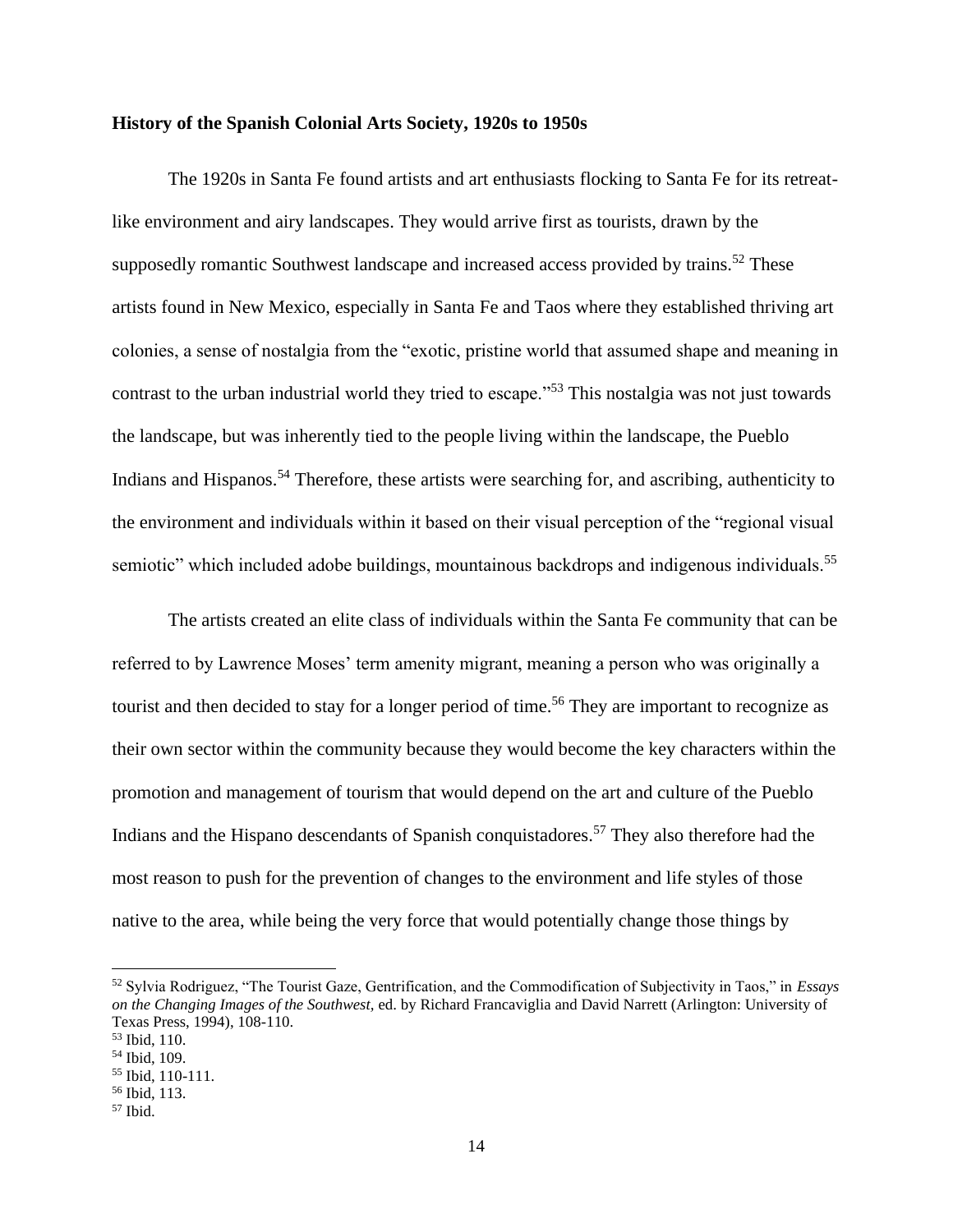influencing what was most beneficial to produce or what narrative was considered most authentic.<sup>58</sup> These Anglo elites, whether artists, businessmen, or another occupation, were the individuals Hispanos were trying to influence with their adoption of the terms "Spanish American" or "Hispano" as a way to contest the negative views Anglos had of them.<sup>59</sup> In doing so, they were able to assert their equal status to Anglos while also entering into the narrative of a "historic Spanish culture" that the Anglos romanticized.<sup>60</sup>

This was the environment in which the Society for Spanish Colonial Art (SCAS) was created. Frank Applegate and Mary Austin, the original founders of SCAS, could both be categorized as amenity migrants who were part of the Anglo artist elite class. Mary Austin, a writer by profession, first visited New Mexico at the invitation of Mabel Dodge Luhan and found it compelling enough that she returned to live there until her death.<sup>61</sup> Austin's interest in the art style came from her work with the Carnegie Foundation, who hired her in 1918 to survey the Hispano population in Taos County.<sup>62</sup> Frank Applegate, a painter and sculptor, first traveled to Santa Fe for the Fiesta and also became enamored with the environment and decided to move there.<sup>63</sup> Applegate was passionate about defending the art of Pueblo Indians and the Hispano community and got his authority from the fact that he had collected so many ethnically produced objects. <sup>64</sup> According to Austin, their shared interest in Spanish Colonial arts was instilled with a "profound regret for their disappearance," demonstrating that they saw a need for revival they

 $60$  Ibid.

 $58$  Ibid.

<sup>59</sup> Gonzales, "The Political Construction of Latino Nomenclatures," 161.

<sup>61</sup> Mary Austin, *Earth Horizon*, (Santa Fe, NM: Sunstone Press, 2007), iii.

<sup>62</sup> Marta Weigle, "The First Twenty-Five Years of the Spanish Colonial Arts Society," in *Hispanic Arts and Ethnohistory in the Southwest,* ed. by Marta Weigle (Santa Fe, New Mexico: Ancient City Press, 1983), 183. <sup>63</sup> "Frank Applegate," The Owings Gallery, accessed 1/29/2022, [https://www.owingsgallery.com/artists/frank](https://www.owingsgallery.com/artists/frank-applegate/biography)[applegate/biography.](https://www.owingsgallery.com/artists/frank-applegate/biography)

<sup>64</sup> Weigle, "The First Twenty-Five Years of the Spanish Colonial Arts Society," 183.; Wilson, *The Myth of Santa Fe,*  250.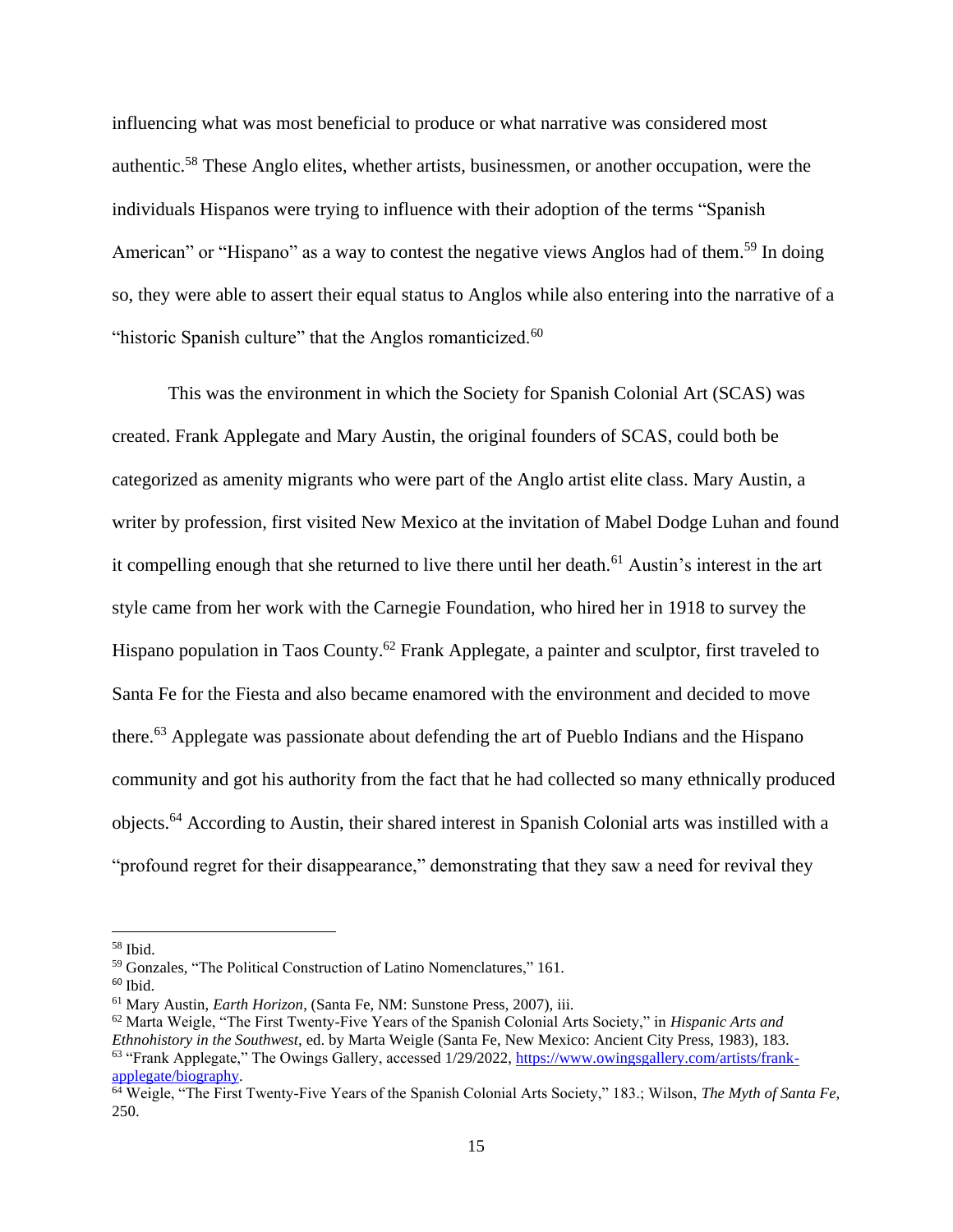felt qualified to carry out.<sup>65</sup> They were further inspired by a recognition of the "capacity for handicraft, of a fine and satisfying quality," in the Hispano artists they would go to for restoration and repairs, however this was "overlaid by modern American neglect," that they believed they could get rid of.<sup>66</sup> They were compelled to preserve the art of the Hispanos in Santa Fe and sought to create a society that would keep that art from leaving New Mexico, which they established in 1925.<sup>67</sup>

Under the instructions of Applegate, who acted as the society's first curator, the society began to collect Spanish Colonial art that was then exhibited in the Old Palace of the Governors by the Historical Society.<sup>68</sup> The first pieces were purchased with money given by the financial backer Blanche Ferry Hooker from New York City, NY, while much of the later collections would come from donations from elite members of Santa Fe society interested in the arts, such as Applegate himself and Mary Cabot Wheelwright.<sup>69</sup> The society also began to offer monetary prizes to Hispano individuals who would make art that "conformed most exactly to the old models," starting an exhibit during the Santa Fe Fiesta that would evolve into the now biannual Spanish Market.<sup>70</sup> They created a shop named The Spanish Arts in Sena Plaza in 1930 to sell Spanish Colonial art year round, however it quickly declined and closed in 1933.<sup>71</sup> They fulfilled their goals of education by partnering with schools to fund and encourage art among Hispano students, even providing artworks to The Spanish Arts shop for a commission.<sup>72</sup> The society

<sup>65</sup> Marta Weigle, "The First Twenty-Five Years of the Spanish Colonial Arts Society," 183. <sup>66</sup> Ibid.

<sup>67</sup> Ann Vedder, "History of the Spanish Colonial Arts Society, Inc., 1951-1981," in *Hispanic Arts and Ethnohistory in the Southwest,* ed. by Marta Weigle (Santa Fe, New Mexico: Ancient City Press, 1983), 205.

<sup>68</sup> Marta Weigle, "The First Twenty-Five Years of the Spanish Colonial Arts Society," 184.

<sup>69</sup> Ibid, 183-184, 192.

<sup>70</sup> Ibid, 183.

<sup>71</sup> Ibid, 188, 192.

<sup>72</sup> Ibid, 190.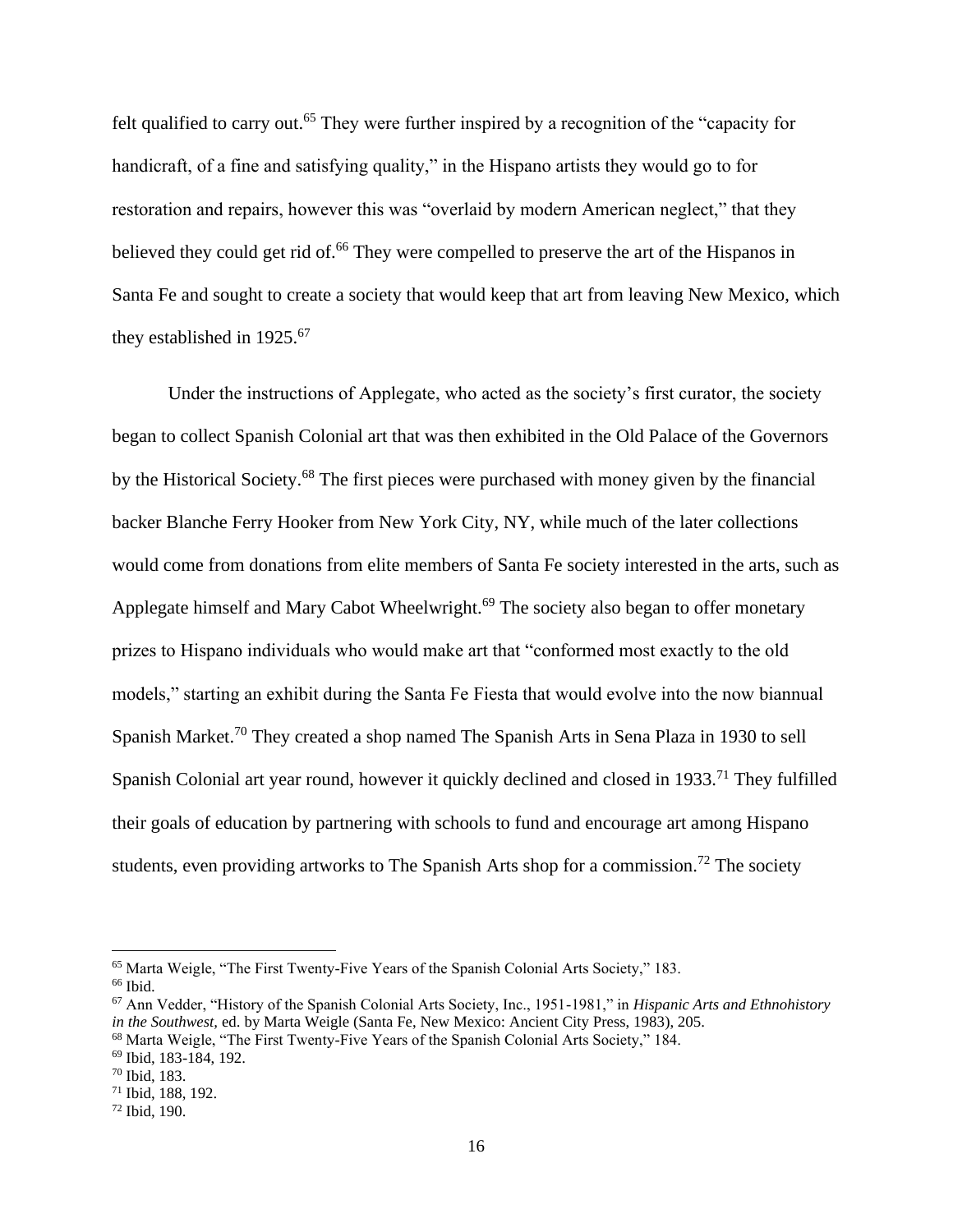entered a period of dormancy in the late 1930s following the death of Applegate in 1931 and Austin in 1934 and would not be reactivated until the 1950s.<sup>73</sup> In 1952, E. Boyd, considered an academic expert on Spanish colonial art and the curator of the Spanish colonial art department at the Museum of New Mexico in Santa Fe, decided to reactivate the society.<sup>74</sup> The Spanish Market was also reactivated in 1965 to give artists an avenue to sell their work.<sup>75</sup> The society continued its efforts into the 1990s, always hoping to have a permanent space for their collections to be exhibited, as for the majority of its existence, its collections were stored at the Museum of New Mexico's Museum of International Folk Art in Santa Fe.<sup>76</sup> These hopes would develop into the creation of the Museum of Spanish Colonial Art.

Austin and Applegate's early sentiments about the Spanish Colonial art style are telling of how the society would develop in its approach to the art and how it would interact with Hispano artists. Their interest in starting the society and reviving the tradition of Spanish Colonial art would largely end up emphasizing an academic appreciation of the work, recognizing the handicraft as Austin stated, while still looking down on the actual Hispano artists, community, and culture that created the art. Additionally, the society, and therefore the supposed revival of the art style, was principally controlled by Anglo individuals who acquired credibility through academic or social standing, often ignoring the fact that the Hispano art tradition had continued and was continuing without their influence. These attitudes permeated the society at its founding, at its revival, and continues to impact the way the Museum of Spanish

<sup>73</sup> Ibid, 192, 195-196.

<sup>74</sup> Claudia Larcombe, "E. Boyd: A Biographical Sketch," in *Hispanic Arts and Ethnohistory in the Southwest*, ed. by Marta Weigle, (Santa Fe: Ancient City Press, 1983), 9.

 $75$  Ibid.

<sup>76</sup> Pierce and Weigle, *Spanish New Mexico: The Spanish Colonial Arts Society Volume Two,* 97.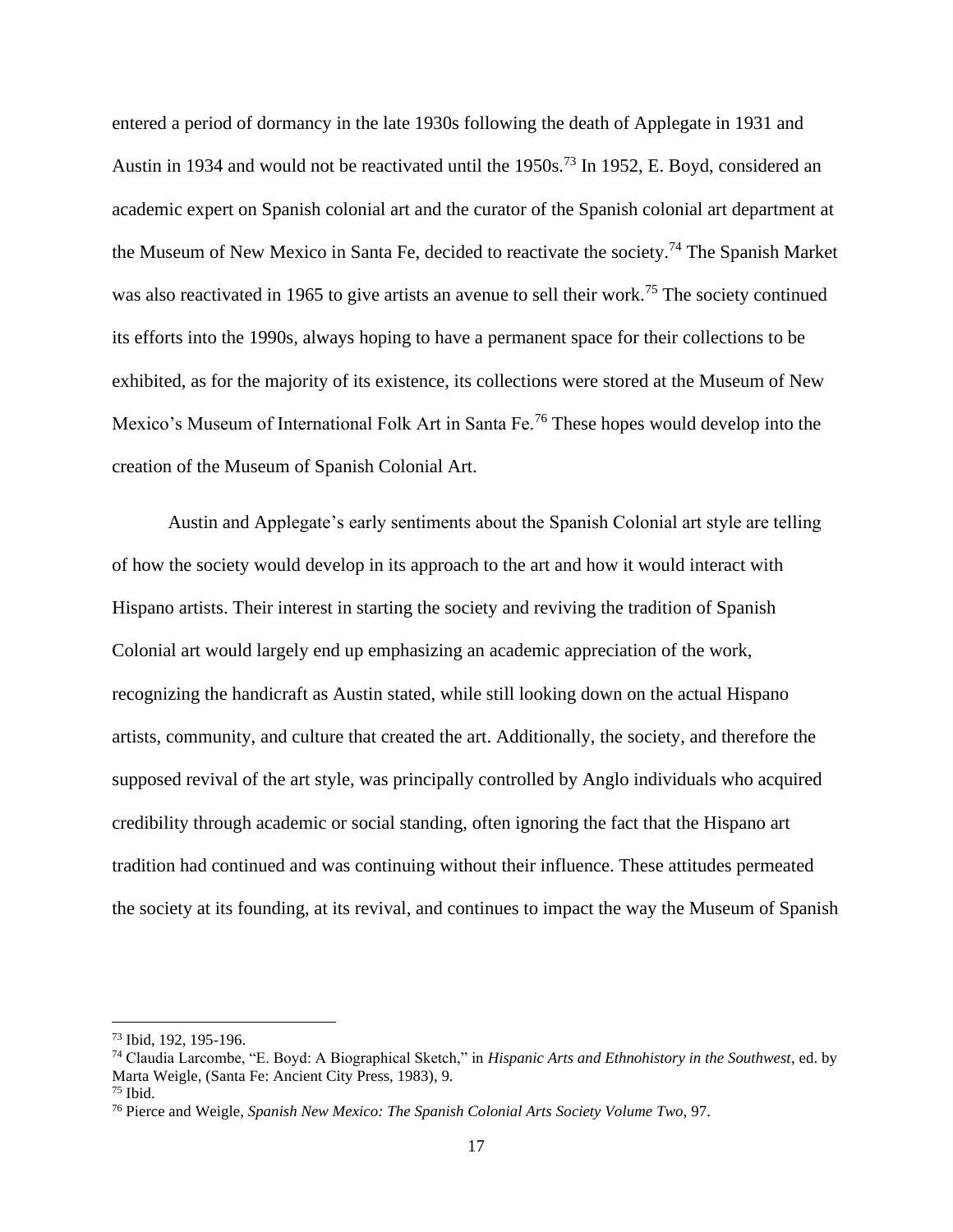Colonial Arts operates, where Anglo control remains the norm and there is an academic appreciation of the artwork without an appreciation for the Hispano community and its voices.

The Anglo control of the society, and therefore the Anglo claim to being the driving force behind the so-called "revival" of Spanish Colonial art, is present not only in the founders but also throughout the original Board of Trustees. These members included many influential individuals in Santa Fe society that made up the art colony community of Santa Fe whose authority derived from their ability to collect and catalog the art and culture of the Pueblo Indians and Hispanos.<sup>77</sup> Two of these well known and influential members were John Gaw Meem, renowned for his knowledge of the architectural history of the region, and Mary Cabot Wheelwright, a self-taught anthropologist who had extensive collections of Hispano art, as well as a large enough collection of Navajo objects to establish the Wheelwright Museum of the American Indian.<sup>78</sup> This shows the pervasive belief within these Anglo individuals that they could claim authority over the artistic and cultural traditions of the Hispano community because of their academic awareness of and personal interest in the collection of its art and culture, as these were their only credentials in deciding to champion this "revival."

Their purpose, as stated in the 1929 Certificate of Incorporation, further expresses these attitudes. They assert that the society is meant:

To encourage and promote generally in New Mexico and elsewhere Spanish Colonial Art; to preserve and revive the Spanish Colonial art and interest therein; to collect, preserve and restore Spanish Colonial art of every character, to

<sup>77</sup> Wilson, *The Myth of Santa Fe,* 250.

<sup>78</sup> "1929 Bylaws," Spanish Colonial Arts Society, 3.; Ibid.; Jennifer Levin, "Inventing Mary Wheelwright: A Museum Founder's Legacy," *The New Mexican*, Jan 6, 2017, [https://www.santafenewmexican.com/pasatiempo/art/inventing-mary-wheelwright-a-museum-founders](https://www.santafenewmexican.com/pasatiempo/art/inventing-mary-wheelwright-a-museum-founders-legacy/article_3e31144b-5f28-53a5-b5de-3ae4d4ee957f.html)[legacy/article\\_3e31144b-5f28-53a5-b5de-3ae4d4ee957f.html.](https://www.santafenewmexican.com/pasatiempo/art/inventing-mary-wheelwright-a-museum-founders-legacy/article_3e31144b-5f28-53a5-b5de-3ae4d4ee957f.html)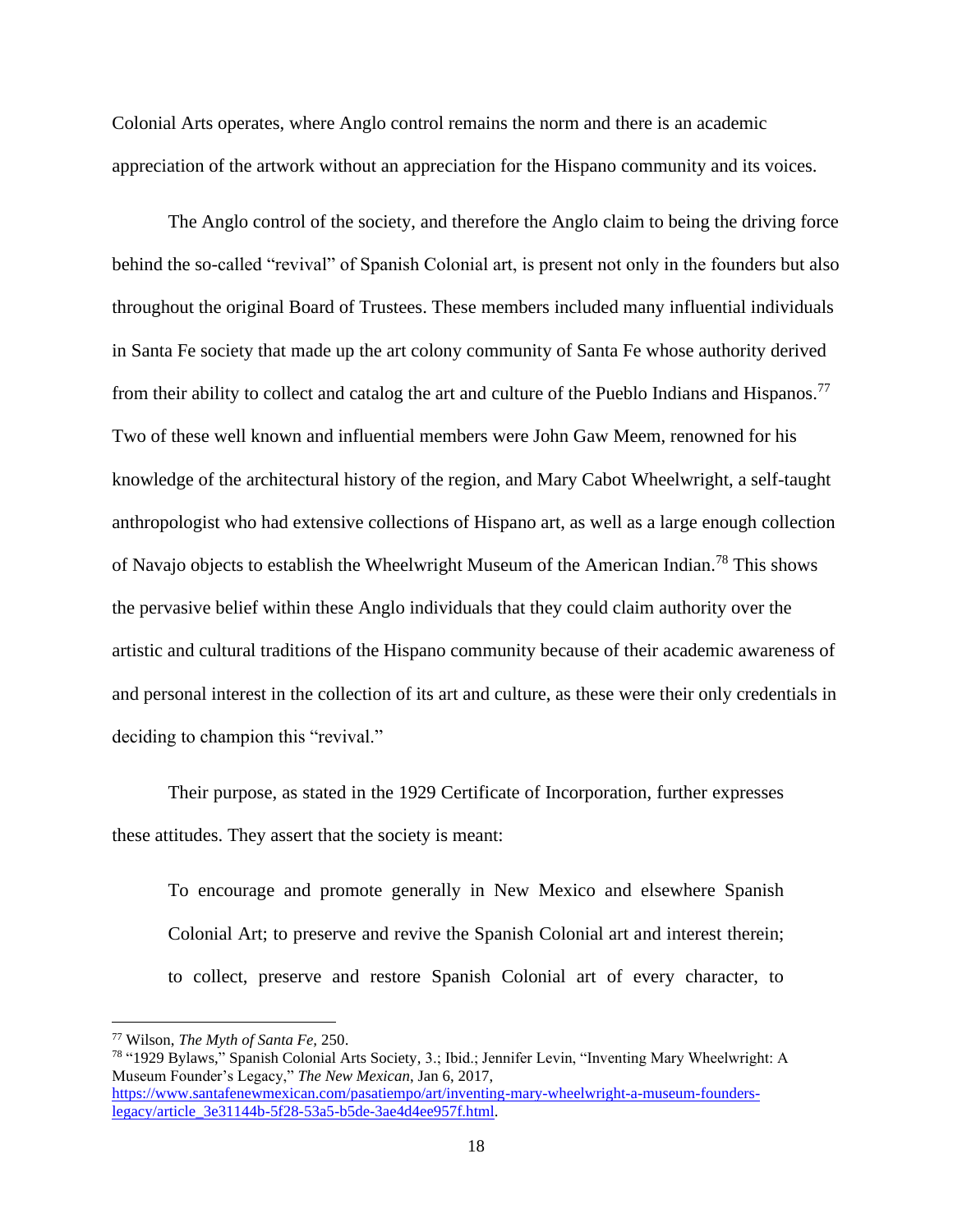perpetuate and disseminate Spanish Colonial art in all its phases and manifestations… to educate the public generally and the members of this corporation especially in the importance of Spanish Colonial art in the civilization of New Mexico… to promote, conduct and maintain a school or schools for the teaching of Spanish Colonial art and its development… to provide for and cause the delivering and holding of lectures, exhibitions, public meetings, entertainments, classes and conferences calculated directly or indirectly to cause interest in or the advancement of Spanish Colonial art.<sup>79</sup>

Many of their aims with the society are noble and culturally significant ones, such as the desire to encourage and promote the art style through school programs and exhibitions. However, in the context of it being an Anglo-led organization, filled with amenity migrants who are creating the very instances for change that they desire to counteract, some of the language is ill-advised and even patronizing. Their belief that they have to be the ones to preserve, revive, and restore the artistic tradition is arrogant and ignores Hispanos already doing this work.

There were Hispano artists participating in their artistic tradition at this time and there were also Hispano-led societies performing similar functions for the community. The Espanola Group was composed of elite Hispanas who "organized for the purpose of studying Spanish colonial arts" as a cultural and social activity.<sup>80</sup> They purchased equipment to begin studying and making weaving and embroidery works, beginning with Colcha embroidery.<sup>81</sup> The Sociedad Folklorica, an organization composed of three

<sup>79</sup> State Corporation Commission of New Mexico, from Certificate of Incorporation No. 15923, October 29, 1929.

<sup>80</sup> "Espanola Group to Study Spanish Colonial Arts," *The New Mexican*, 14 Apr 1934, 2.

 $81$  Ibid.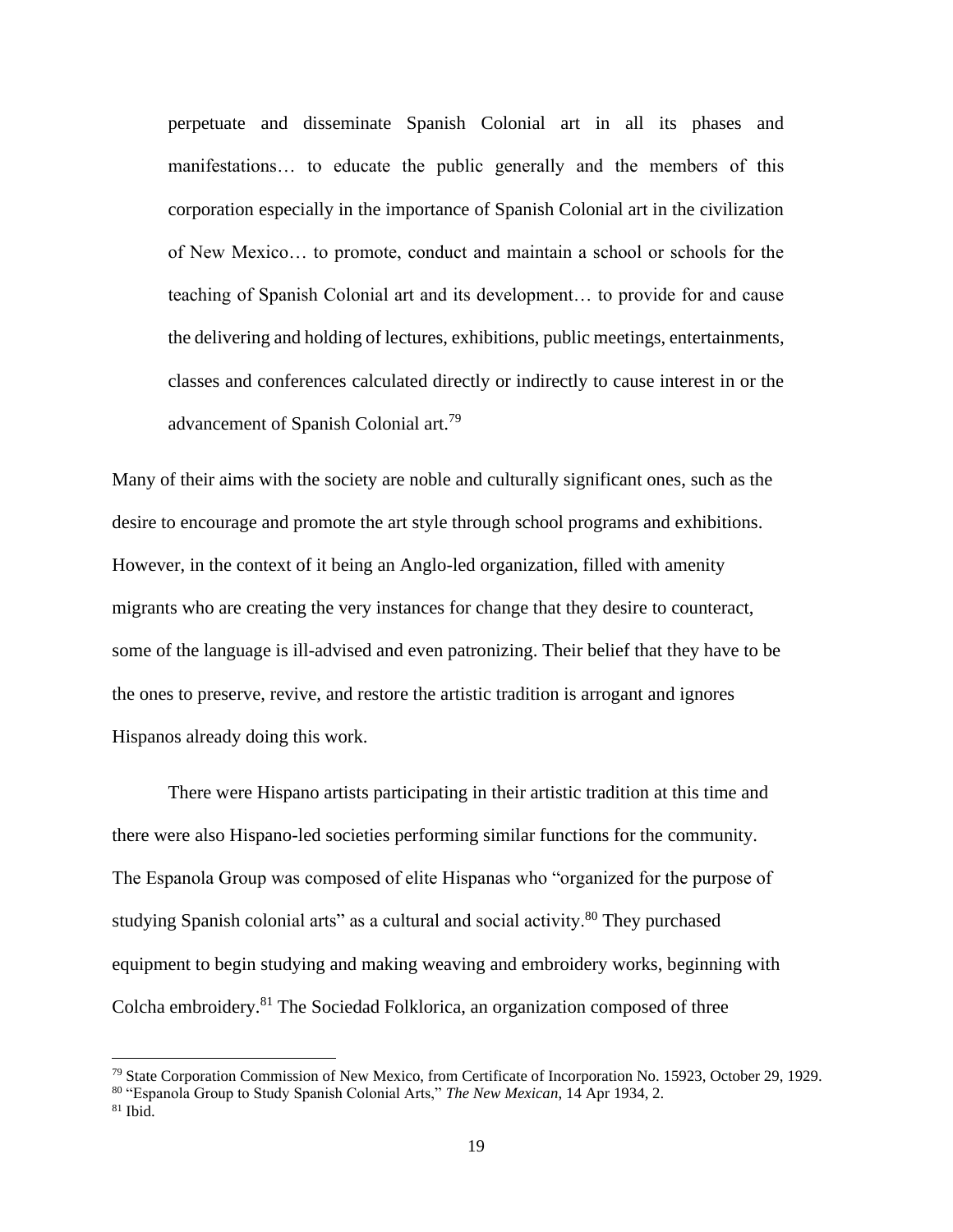hundred Spanish speaking individuals, was also active in Santa Fe.<sup>82</sup> They shared their cultural traditions with Santa Fe and actively engaged with the Hispano community by participating in the Fiesta through plays and dances and providing costumes for all involved with the festivities.<sup>83</sup> Many of the aims that SCAS stated in their Certificate of Incorporation and which they then carried out, such as continued education through public lectures, which Applegate would often give, were also being performed by these other groups.<sup>84</sup> The Sociedad Folklorica would sponsor lectures on Spanish colonial art led by Hispano artists, such as Gilberto Espinosa who spoke on the production of santos.<sup>85</sup> The Spanish Colonial Arts Society was aware of these other societies and actions by the Hispano community to assert itself in the domain of its own cultural expression. At one meeting, one of the original board members, Alice Corbin Henderson, affiliating SCAS "with interested Societies of the local Spanish people," however no collaboration with these societies occurred. 86

These Hispano-led societies were formed after SCAS, with the Espanola Group being established in 1934 and the Sociedad Folklorica being established in 1935.<sup>87</sup> Therefore, it could be harsh to judge SCAS' actions solely on their founding period when these types of organizations had not been established. However, its actions moving forward continued the trends and attitudes of its founding, keeping Anglos firmly in control and not involving these other Hispano-led societies in their activities and

<sup>82</sup> "Hispanic Folklore Society to Help Get People in Costume," *The New Mexican*, 21 Jun 1935, 2.  $83$  Ibid.

<sup>84</sup> "Applegate Talk on Spanish Art," *The New Mexican*, 15 Nov 1930, 2.

<sup>85</sup> "Priceless Old Santos Illustrate Gilberto Espinosa's Talk Tonight at Old Palace," *The New Mexican*, 21 Feb 1936, 3.

<sup>86</sup> Weigle, "The First Twenty-Five Years of the Spanish Colonial Arts Society," 194.

<sup>87</sup> "Espanola Group," *The New Mexican*, 2.; Weigle, "The First Twenty-Five Years of the Spanish Colonial Arts Society," 201.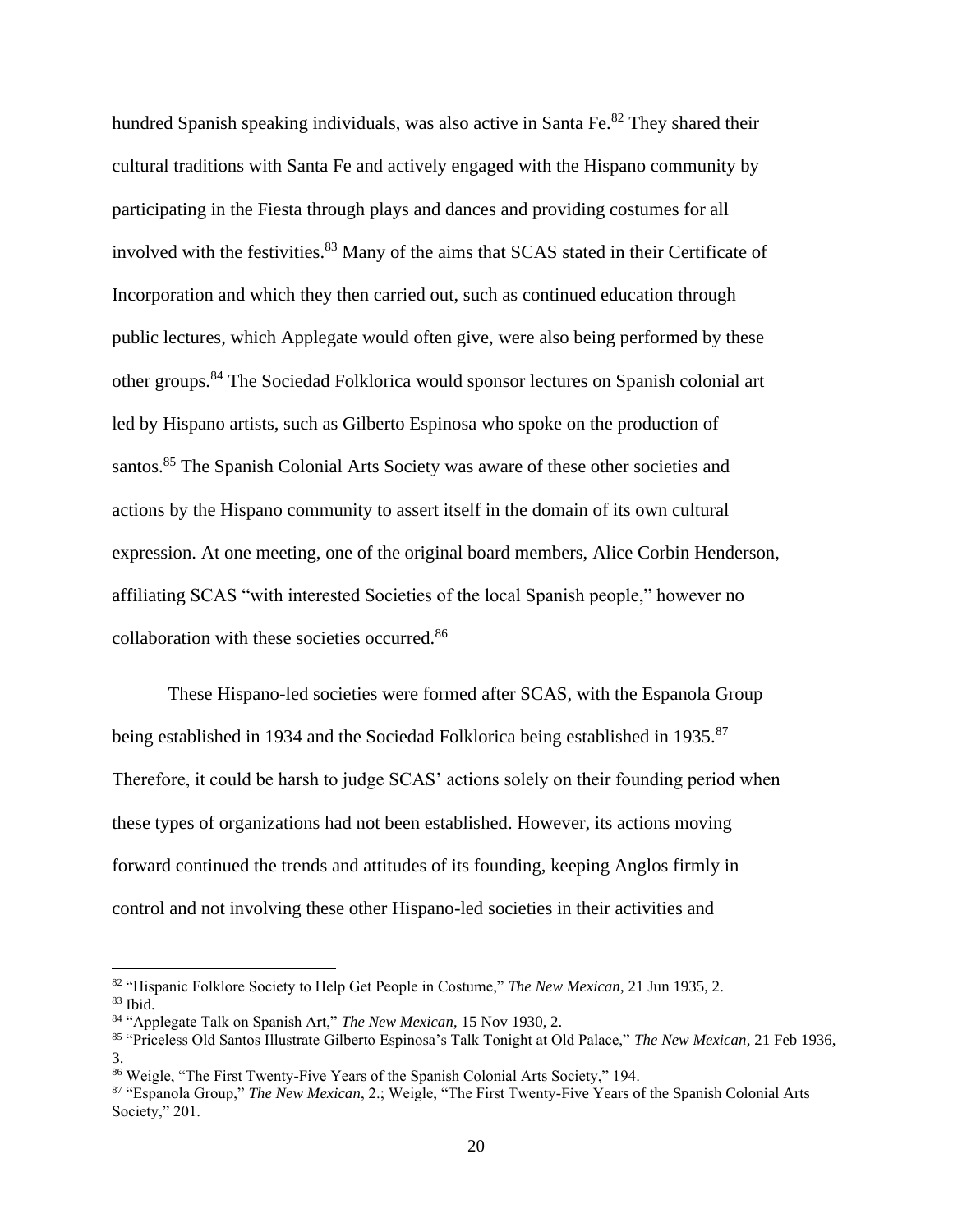collecting. Because they did not prioritize this collaboration after these organizations were established, it can be inferred that it would not have been prioritized at the society's inception either. This sort of shift from Anglo to Hispano control could have been possible, as it did occur in other key expressions of Hispano identity in Santa Fe, specifically the Santa Fe Fiesta which began as an Anglo-led celebration that was taken over by Hispanos to assert their position in Santa Fe society.<sup>88</sup> After its initial founding period, the society was dormant until reactivated by E. Boyd in 1952 and its member composition, interests, and actions remained similar to those of the initial society.<sup>89</sup>

This 1952 revival was again led by an Anglo with an academic understanding of the artistic tradition. An artist and art historian, E. Boyd came to be known as "the internationally recognized authority on the Spanish colonial art of New Mexico" by first developing an interest in Santa Fe from a visit to the city in 1929 and then working for the Federal Art Project of the Works Progress Administration in 1936 to research and make a study titled *Portfolio of Spanish*  Colonial Design in New Mexico.<sup>90</sup> Her specific interest in the collection of Spanish colonial art came from fear that "valuable pieces are constantly being sold out of the district, and others destroyed by fire, water, theft, and neglect."<sup>91</sup> The revitalized society included newly interested individuals as well as previous members, which allowed for the attitudes of the society at its founding to continue to have a hold on the society as it moved forward.<sup>92</sup> It was also largely tied to the establishment of a Spanish colonial art department at the Museum of New Mexico due to the donation of the personal collection of Cady Wells, a department that would be headed by

<sup>88</sup> Horton, *The Santa Fe Fiesta, Reinvented,* 2-3.

<sup>89</sup> Vedder, "History of the Spanish Colonial Arts Society, Inc., 1951-1981," 205.

<sup>90</sup> Larcombe, "E. Boyd," 3-5.

<sup>91</sup> Ibid, 7.

<sup>92</sup> Ibid, 9.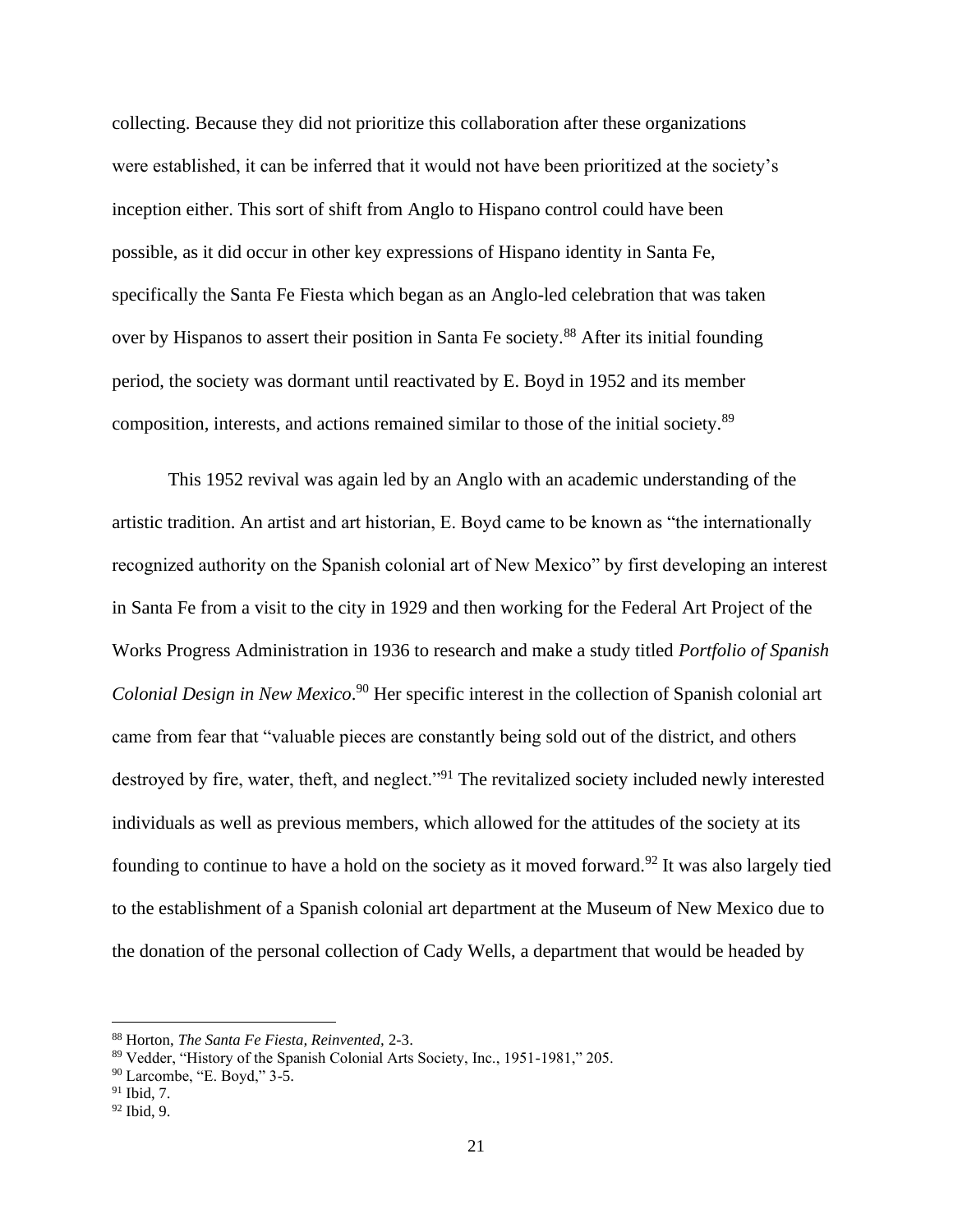Boyd.<sup>93</sup> Besides minor changes to the bylaws of the society "to modernize the administration" in 1953, the official language of the society remained the same in its reactivated form.<sup>94</sup> The 1977 Articles of Amendment to the Certificate of Incorporation of the Spanish Colonial Art Society listed an identical version of the purposes of the organization to the 1929 Certificate of Incorporation, demonstrating that its interests and motivations had remained the same across these years of its activity.<sup>95</sup>

Similar to how Hispano-led activities were occurring during the society's initial iteration, Hispano artistic creation and cultural expression had continued during the period of the society's dormancy and beyond into the period of its revival. The repeated column "Among Artists in New Mexico" found in the newspaper *The New Mexican* indicates that art was flourishing without the aid of the society. An example of this from April 15<sup>th</sup>, 1951, lists the work of Gilbert Espinosa, who is said to be "an authority on the Spanish Colonial history of the state," which is especially significant since this was the year before the society would be reactivated.<sup>96</sup> Additionally, there were still Hispano-led societies active during this period, including the Sociedad Folklorica which continued to organize and participate in Fiesta activities to celebrate their ancestry and culture.<sup>97</sup> Thus, the Anglo-controlled claim to needing to revive the society, and therefore encourage and restore the artistic tradition, was not based in an actual absence of the art and cultural traditions but instead in a desire to assert their authority and importance within the artistic and social sphere of Santa Fe.

<sup>93</sup> Letter from Arthur A. Peters to Witter Bynner, December 11, 1952, Santa Fe, NM.

<sup>94</sup> E. Boyd, "Hand List of the Collection of the Spanish Colonial Arts Society, Inc."

<sup>&</sup>lt;sup>95</sup> State Corporation Commission of New Mexico, from Amendment to Certificate of Incorporation No. 15923, June 16, 1977.

<sup>96</sup> "Among Artists in New Mexico," *The New Mexican*, 15 Apr 1951, 8.

<sup>97</sup> "Sociedad Folklorica Seeks to Keep Traditions Alive," *The New Mexican*, 29 Aug 1952, 19.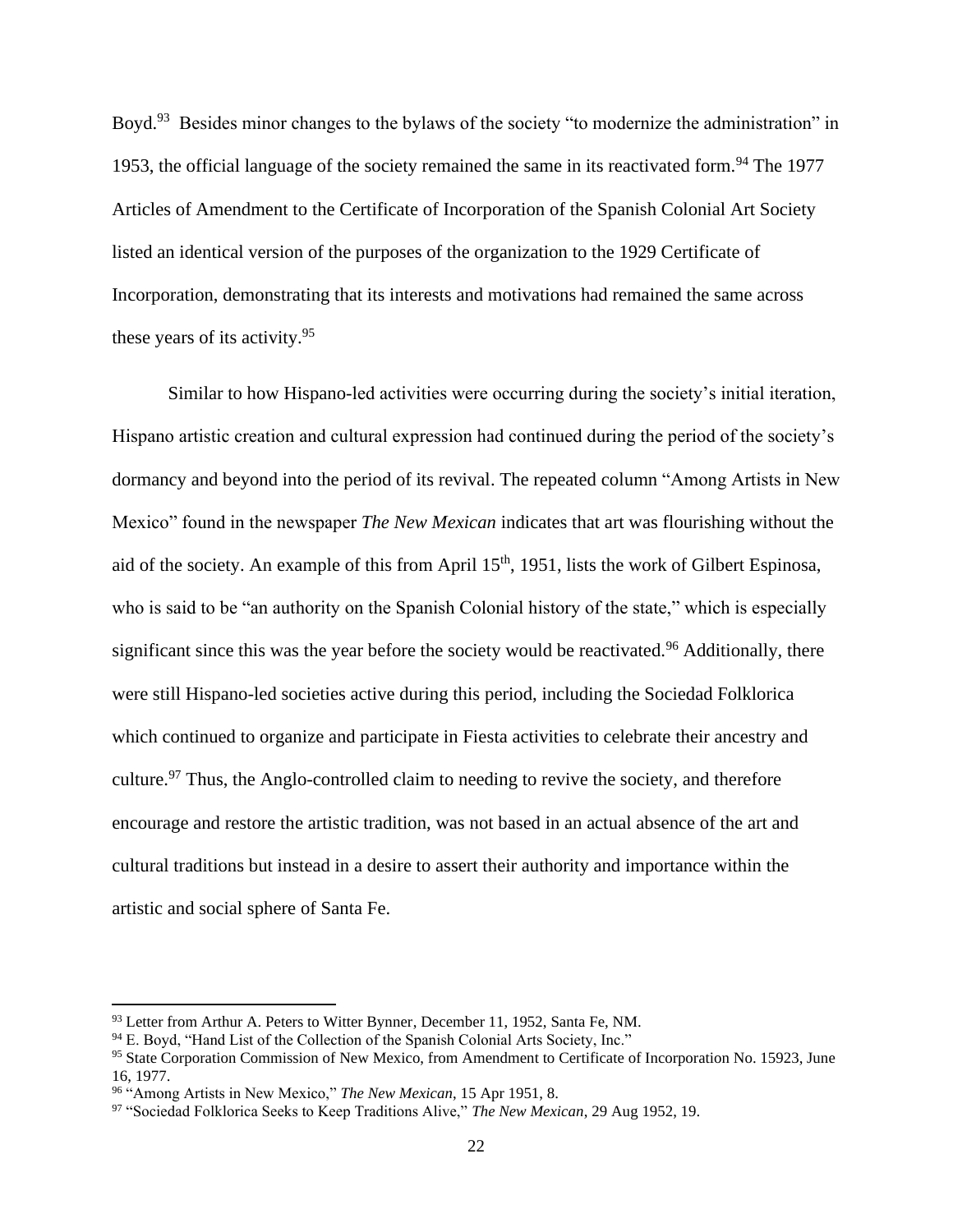This period of SCAS' existence did mark a slight change in their attitude towards the Hispano community. Although it again did not collaborate with Hispano-led societies, it did have more Hispano individuals as members and seemed to recognize more value within the Hispano artists. One of these Hispano members was David Ortega, who cared for the shrine Oratorio San Buenaventura in Chimayo, New Mexico, believed to have been built by his ancestors in 1743, with money provided by SCAS.<sup>98</sup> The greater respect given to Hispano artists in this period can be observed in *The New Mexican* article "Carvings by Gallegos Displayed At Palace," where the Hispano artist Gallegos is credited by name and effusively praised for the exhibit of his fortyeight carvings.<sup>99</sup> However, despite these small changes, there was still an emphasis on their Anglo influence and aid being what allowed the art and culture to thrive, such as the large amount of credit that was given to Boyd for her efforts as an Anglo preserving traditions that she had only an academic connection to, not an ethnic one. Additionally, the control remained firmly in the hand of the Anglo elites and artists, a trend that permeates the history, as well as modern aspects, of the society and museum.

This belief that they had to retain control is based in the patronizing attitude society members had of the Hispano community and artists from its founding to its revival. This can clearly be seen in the writings of Austin and Applegate, who expressed an aesthetic appreciation for Spanish colonial art and even an academic interest in the techniques, materials, and quality of the artwork, but who consistently spoke of Hispanos in a condescending manner. As the founders of the society, this outlook on the Hispano community would impact the views of society members as well as the public that the society interacted with. It also would have kept Hispano

<sup>98</sup> "Obscure Oratorio Predates Famed El Santuario," *The New Mexican*, 21 Feb 1965, 29.

<sup>99</sup> "Carvings by Gallegos Displayed at Palace," *The New Mexican*, 10 May 1953, 12.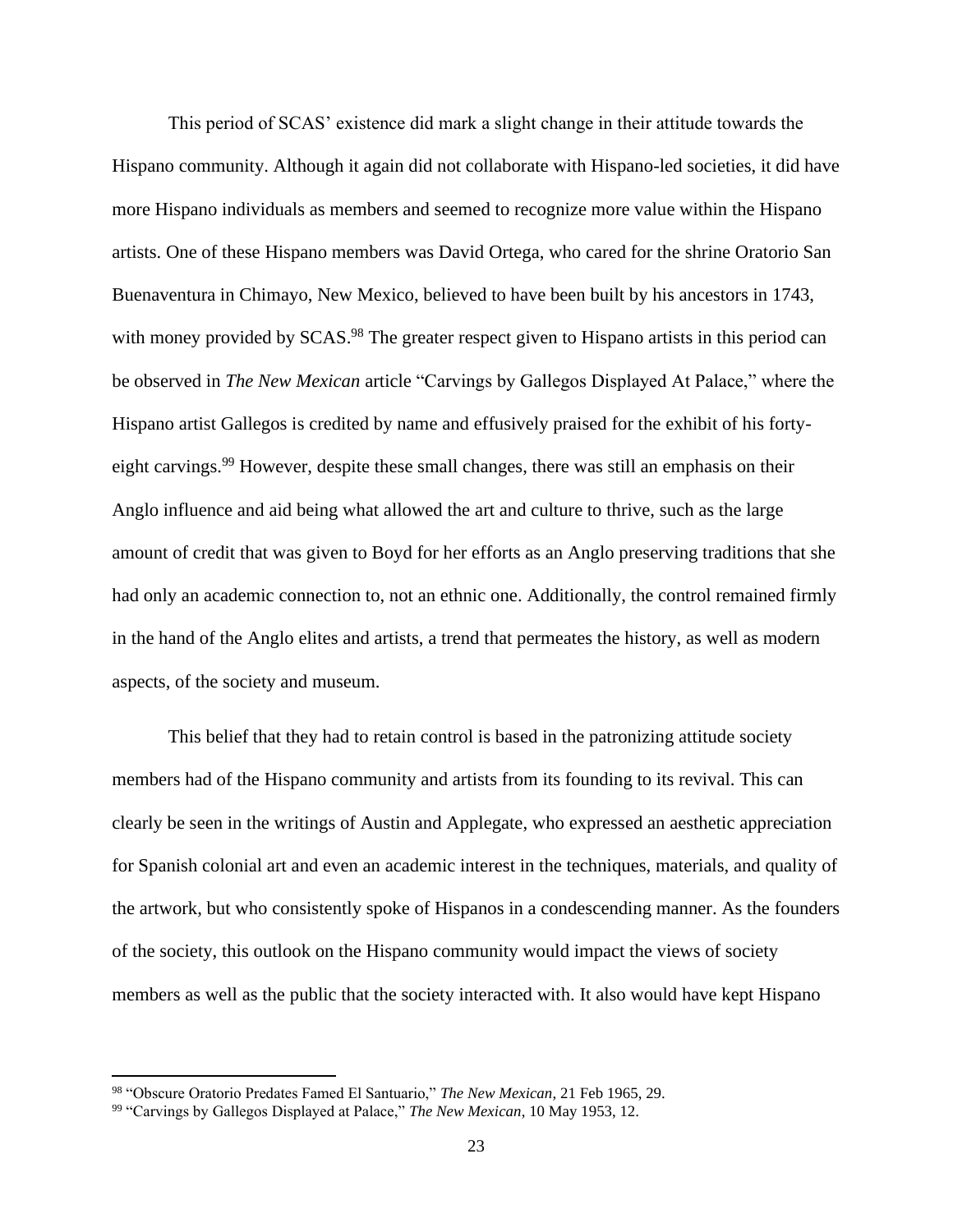individuals from feeling welcome to participate as equal members, ensuring that the superior mindset of SCAS would continue.

In Austin's writing, it is very clear that she thinks importantly of herself in the continuation of the existence of the tradition of Spanish colonial art. The idea that the art and culture was being destroyed, or disappearing entirely from existence, permeates her discussion of her role in its revival, stating that the society was created for "the rebuilding of that shattered culture."<sup>100</sup> She does recognize the quality of the art, stating that the furniture, santos, and bultos they made, influenced by Spain and their interactions with Pueblo Indians, were beautiful, however she also claims that "the hundred years of American influence had broken them down and they had not learned to make much else."<sup>101</sup> In discussions of the Fiesta, she attributes Hispano's interest and increased role in it to Anglo artists such as herself who "persuaded the natives," taking away their agency and involvement in the public celebration of their own cultural practices.<sup>102</sup> In doing so, she both integrated herself and other society members into the continuation of the tradition while also distancing them from the actual Hispano culture and individuals. Furthermore, she asserted that she "set the revival of the Spanish colonial arts in motion," and credited herself with the creation of the naming of the style as Spanish Colonial art and with popularizing the term by placing pressure on the newspaper *The New Mexican* to continue using it. $103$ 

Austin and Applegate were close friends and shared many opinions about the Hispano art and people, which first compelled them to discuss establishing the society.<sup>104</sup> They often

<sup>103</sup> Ibid.; Weigle, "The First Twenty-Five Years of the Spanish Colonial Arts Society," 183.

<sup>100</sup> Austin, *Earth Horizon,* 357-359.

<sup>101</sup> Ibid, 358.

 $102$  Ibid.

<sup>104</sup> Ibid, 357.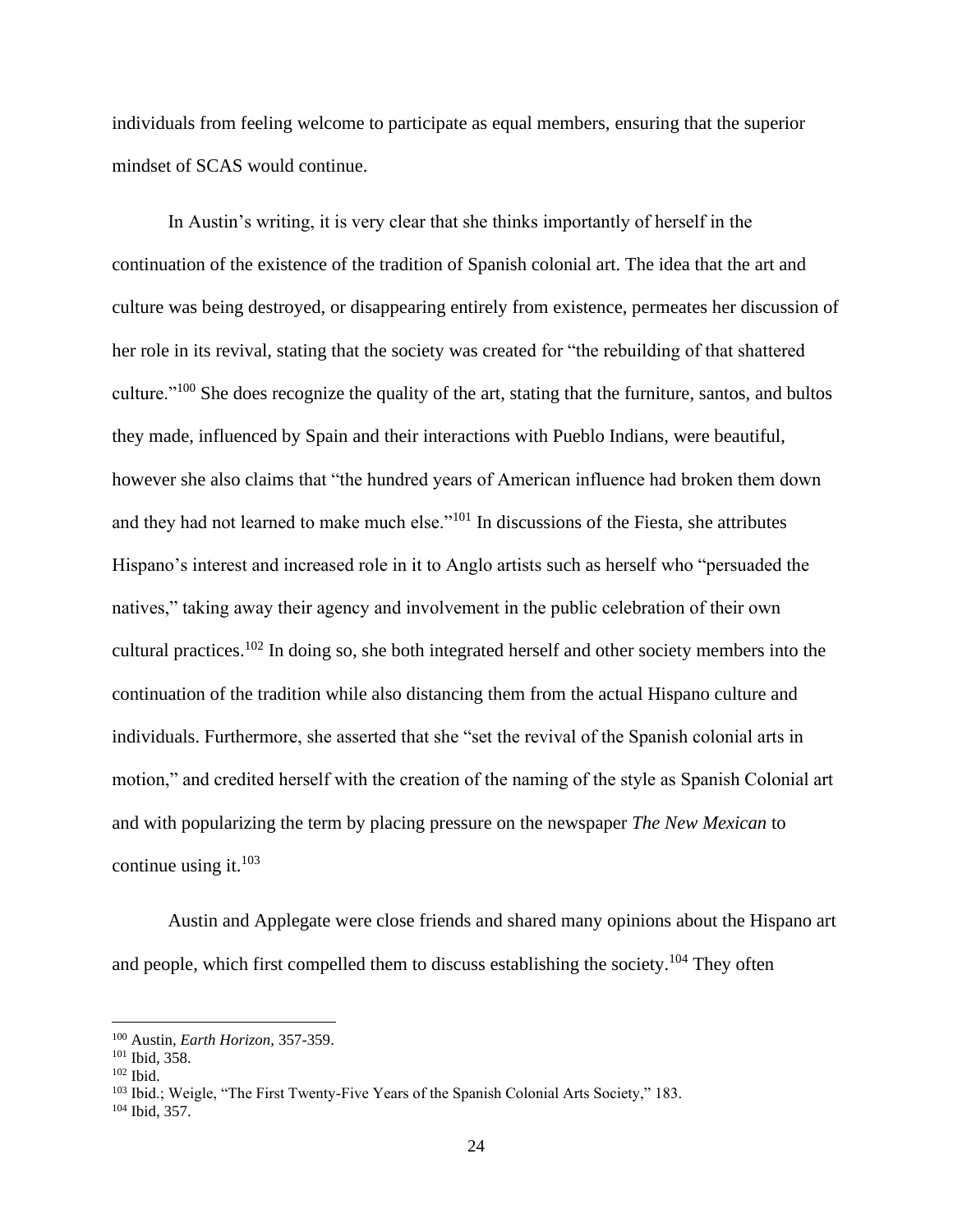collaborated on work together related to arts in the Southwest, including on Applegate's book, *Native Tales of New Mexico*, which Austin wrote the introduction for. <sup>105</sup> Applegate's choice of language within the book, which is comprised of folktales of Spanish colonial New Mexico, tends to look down upon Hispanos based on negative stereotypes common for the time. He described Hispanos as "rustic descendants of the Spanish-Colonials," asserting that their importance comes from their ancestry, while identifying that they had diminished in stature over the years they had been in the United States.<sup>106</sup> Any time modern Hispanos are mentioned throughout the book, Applegate emphasizes that they are descended from the Spanish conquistadores. In detailing the characteristics of the stories in the book, he states that they give their patron saints found in many of the tales "provincial attributes in keeping with their own folk-life beliefs which have been induced by their environment," showing the tendency to describe them as more simple in their cultural expressions.<sup>107</sup> He devotes many chapters to stories related to buried treasure and gold, and in doing so presents a stereotype of Hispanos to readers. The first of these entitled "Dead Men Tell No Tales" starts by saying that "Spaniards have always had famous noses for scenting out hidden treasure and this instinct they have transmitted to all their descendants, even to those of the present day in New Mexico" thus associating Hispanos with stereotypes of scavenging and greediness.<sup>108</sup> In another entitled "The Buried Treasure of Cochiti" he states that the desire to find buried treasure is "found most often among naïve and primitive peoples," and furthermore, that all Hispanos expect to do so because

<sup>105</sup> Frank Applegate, *Native Tales of New Mexico,* (Philadelphia and London: J.B. Lippincott Company, 1932), ii.

<sup>106</sup> Ibid, 28.

<sup>107</sup> Ibid, 51.

<sup>108</sup> Ibid, 93.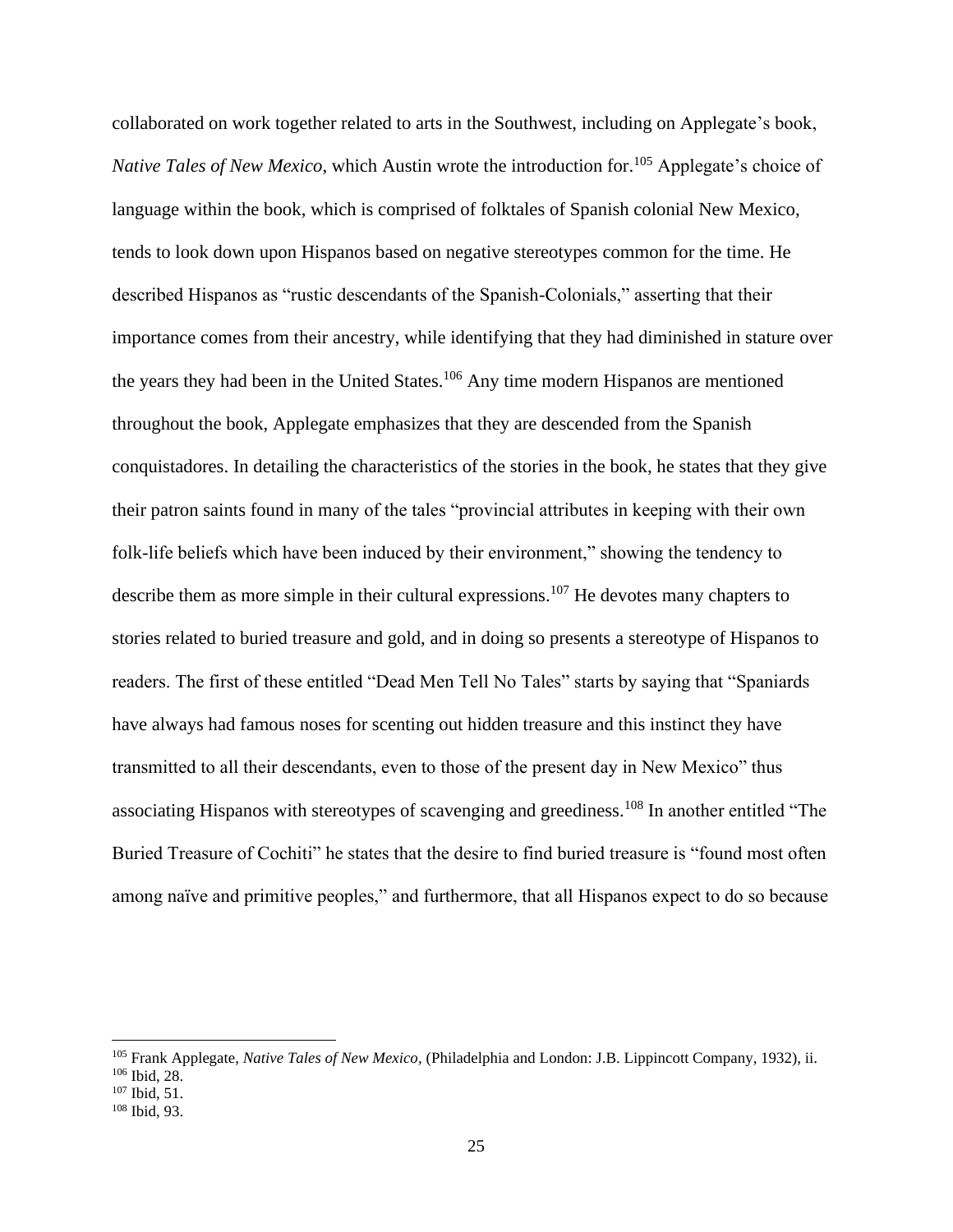of "their firm belief in witchcraft and enchantments," making them seem less developed or civilized than those without their beliefs. 109

These narratives about the Hispano community and artists persisted in the minds of other society members too and therefore entered into their interactions with Hispano artists as well as with the general public and tourists visiting Santa Fe hoping to acquire authentic works by native peoples. Helen McCrossen who, along with her husband Preston, ran the society shop, The Spanish Arts, believed wholeheartedly that she had to help stop the decline of Spanish colonial art occurring because Hispanos had been "corrupted by contact with an alien civilization and cheap, machine-made articles."<sup>110</sup> This would be done by the society giving Hispanos examples of "authentic" works to aid in "restoring to the Spanish Americans something of their former expressiveness."<sup>111</sup> As one of the main operators of The Spanish Arts, where Hispano artists would bring their work to be sold to the public, it is evident that McCrossen's opinions towards Hispanos and the lack of agency she attributed to them in the expression of their own artistic traditions would have influenced the ways Hispanos saw themselves in their interactions with the society and the ways the public saw Hispanos and their artwork. With Hispanos, it establishes the relationship that should be one of equals between artist and art dealer instead as the dynamic of a parental figure guiding a young child unaware of the world or their place in it. It looks down upon them as incapable of continuing on their own cultural heritage, which was evidently not the reality of the situation given the existence of active artists and Hispano-led cultural societies regardless of SCAS' operational status. Hispano artists in the 1930s expressed feeling this

 $109$  Ibid, 113, 116.

<sup>110</sup> Weigle, "The First Twenty-Five Years of the Spanish Colonial Arts Society," 188.; Helen McCrossen, "Native Crafts in New Mexico," *School of Arts Magazine* 30 (March 1931), 458.  $111$  Ibid.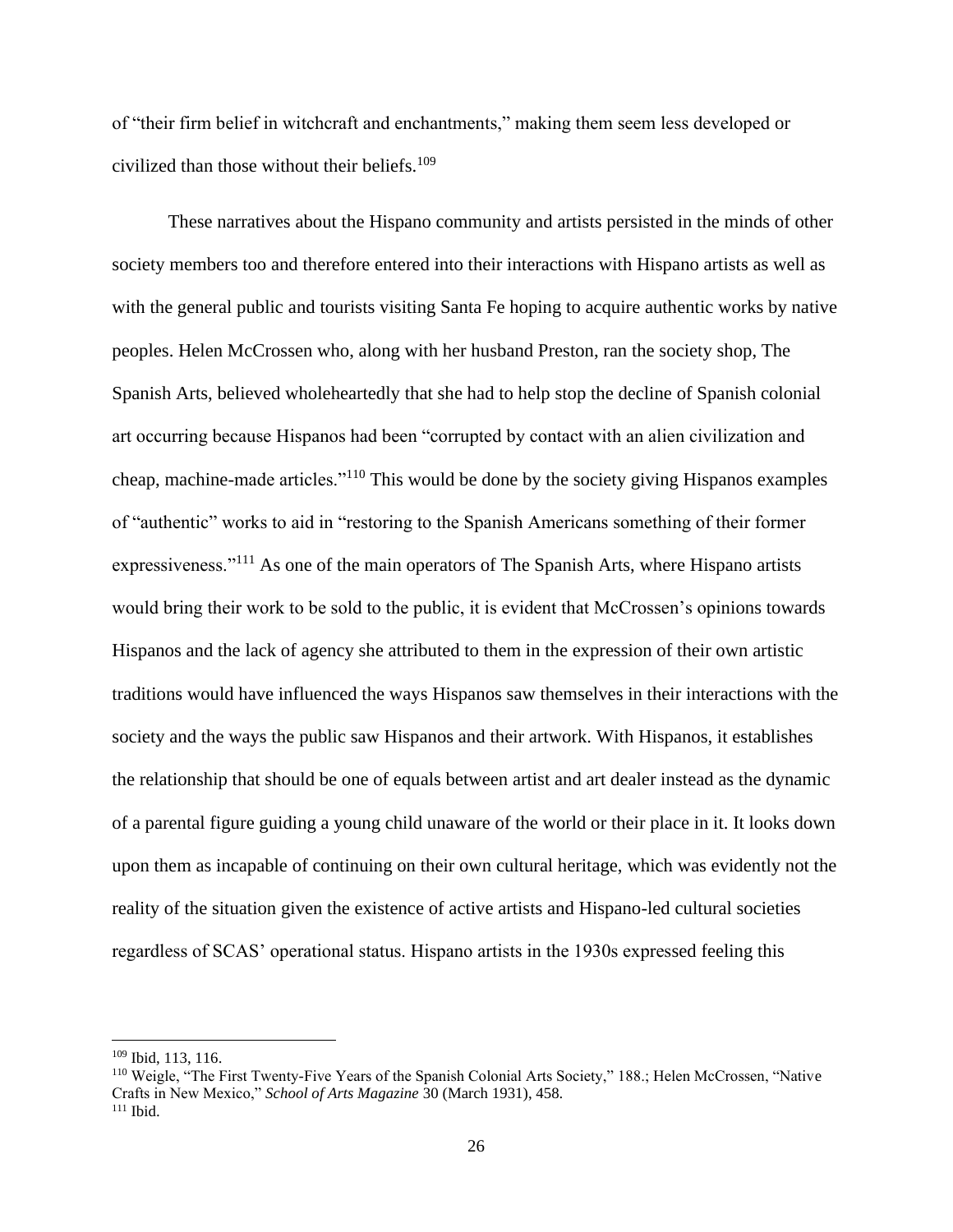condescension towards them in movements to revive and sponsor their art.<sup>112</sup> With tourists, it presents the Hispano art as a curio item rather than a piece with value based on its inherent artistic worth because it implies that Hispanos are on a lower level of culture since they apparently need their own artistic traditions taught to them by Anglos.

The changes that occurred in how the society interacted with Hispano artists and incorporated more Hispano members during its revival period are similarly reflected in a slight change in attitude towards the Hispano community during this period by its foremost leader Boyd. Boyd's appreciation for Spanish colonial art became grounded in scholarly research the more she delved into its collection and preservation.<sup>113</sup> She stated that her interest in the style stemmed from "its artistic appeal and… that it is the one single school of art that is completely indigenous to the United States… with the exception of Indian art."<sup>114</sup> She published a book near the end of her life detailing all she had learned in her research of Spanish colonial art and titled it *Popular Arts of Spanish New Mexico,* specifically avoiding the word folk in the title because she hated the associations the word had.<sup>115</sup> She is quoted as saying "folk, folk, folk: nasty old German word – I hate it. 'Popular' is from the Latin… and Latin is the source of Spanish," demonstrating her high regard for the arts and language of Hispanos because of its association with a classical past.<sup>116</sup> However, despite this scholarly respect that also appears to have extended to a greater respect for the Hispano people, her interactions with Hispano artists could still lean towards patronizing. In an account of her life work, she is praised for showing Hispanos pieces from the society's collection, telling them how to make it, and pushing them to make art

<sup>112</sup> Deutsch, *No Separate Refuge*, 195.

 $113$  Larcombe, "E. Boyd," 7.

<sup>114</sup> Ibid, 8.

<sup>115</sup> Ibid, 11.

<sup>116</sup> Ibid.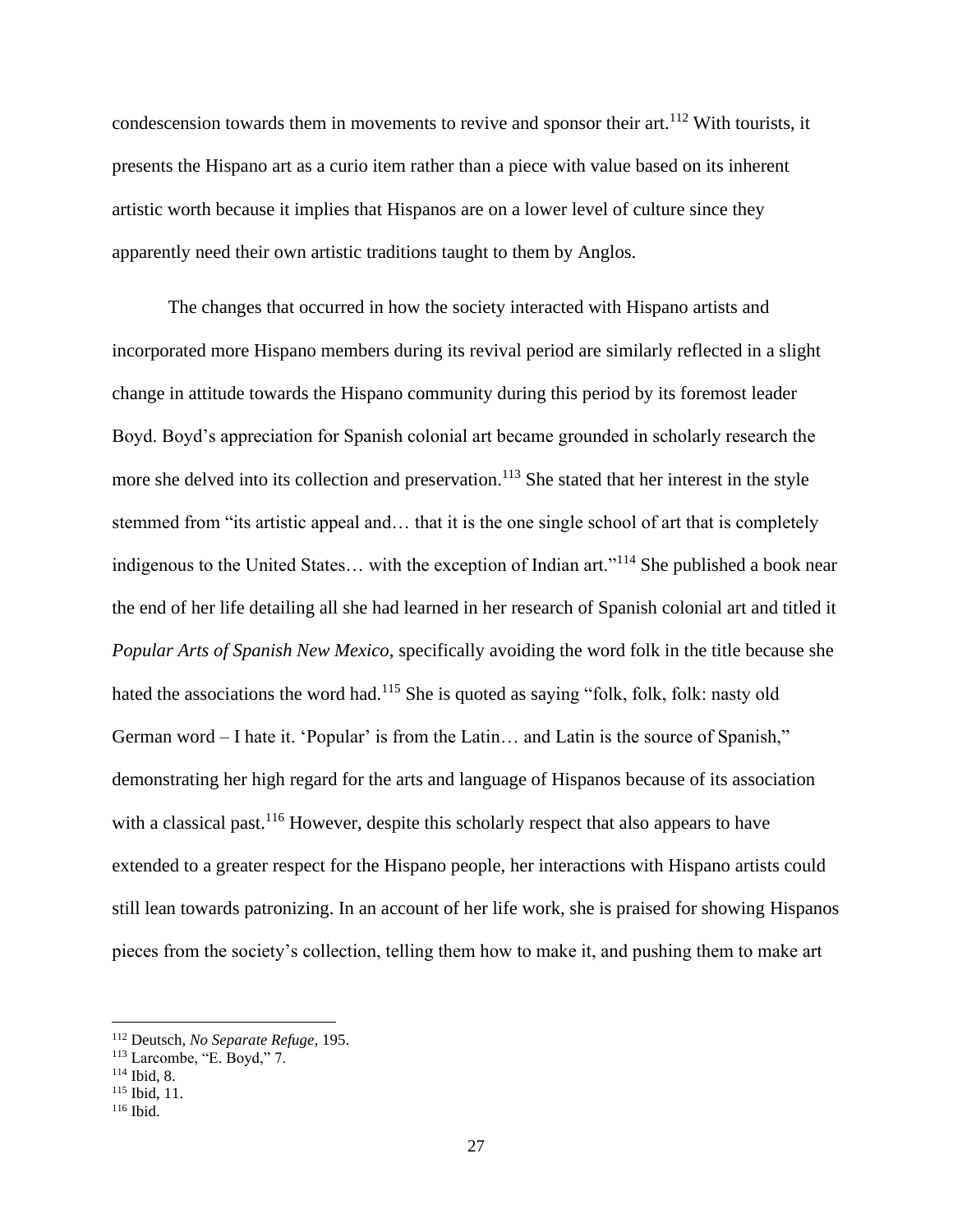in the same way.<sup>117</sup> The account further emphasizes her devotion to Spanish colonial art's continuation by detailing how a Hispano artist from Santa Fe who had made santos for many years told her he was no longer going to do so and she simply said "no" and therefore he continued to make santos.<sup>118</sup> These interactions with Hispano artists are presented as being incredible deeds that Boyd did that championed the revival of Hispano art in Santa Fe; however, they read more as out of touch with the Hispano community, worried solely about the art and not the people producing the art and what they want or need when her position as an Anglo academic outside of the community is considered. It also still contains the belittling tendencies present in the original iteration of the society and continues the idea that without Anglos to teach them, the Hispano community's traditions would disappear, which again was not true as artistic production and tradition-sharing activities were happening outside of Boyd and SCAS at this time.

The Anglo-held idea that they needed to be the ones to revive Spanish colonial art and the emphasis on an academic appreciation of the art while having a condescending attitude towards the Hispano community were consistently recurring threads in the history of SCAS from its inception in the 1920s to its revival in the 1950s and onward. These attitudes did not change as the society began to plan for its future physical location in the form of a museum to house its steadily increasing collections. Although the society had intentions for this museum to be a celebration of Hispano art and culture, because these were the underlying beliefs of the society's existence, it would be plagued with similar issues surrounding Anglo domination of the museum and an academic appreciation that did not extend to the artists and community.

<sup>117</sup> Ibid, 9.

<sup>118</sup> Ibid.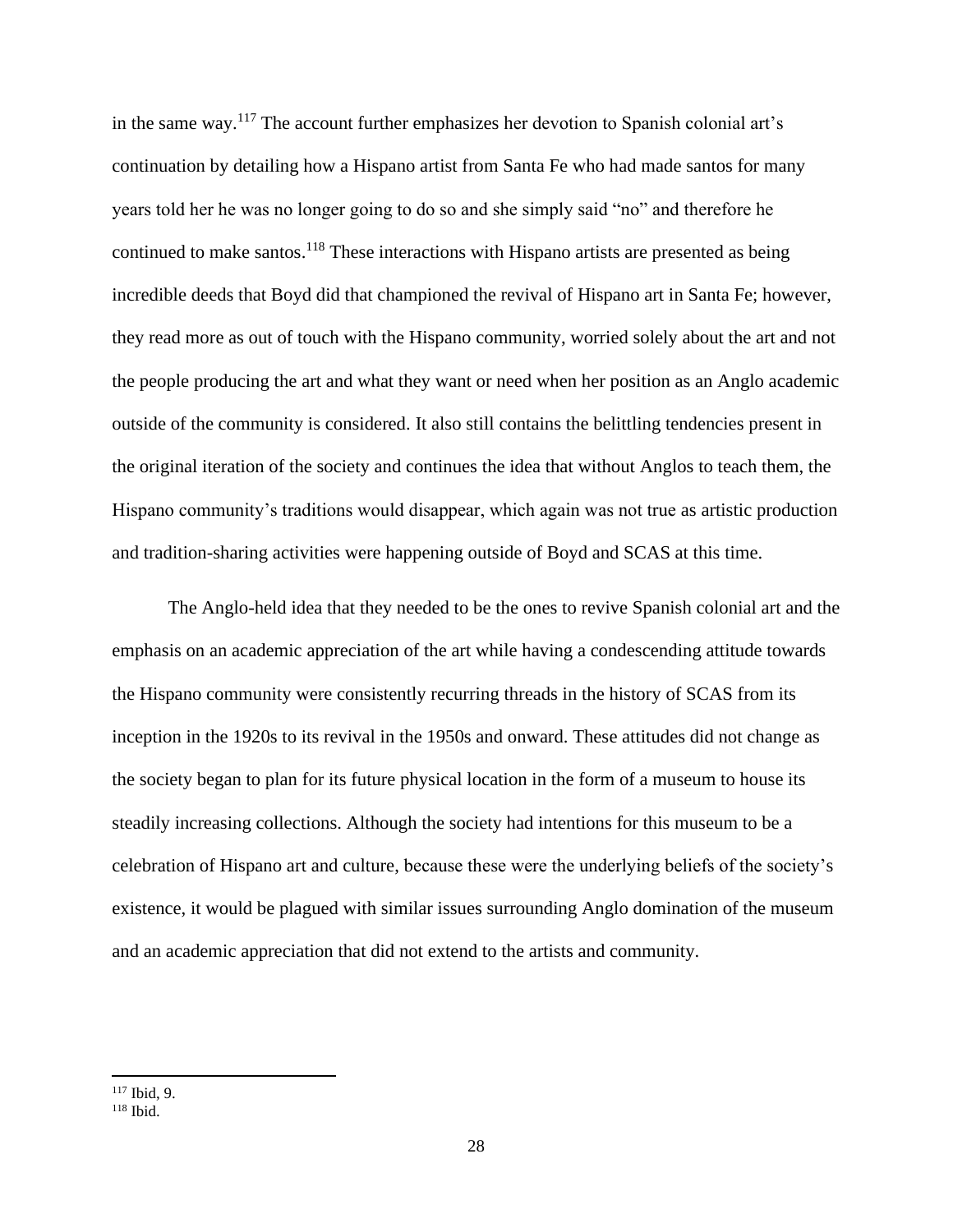#### **Museum of Spanish Colonial Art: Continuing the Spanish Colonial Arts Society Legacy**

On July 23, 1998, *The New Mexican* reported that an anonymous donor had offered SCAS 2.6 acres of land on which to build a museum.<sup>119</sup> On June 19, 2000, a groundbreaking ceremony began construction on the Spanish Colonial Arts Society Museum.<sup>120</sup> Finally, on July 21, 2002, the Museum of Spanish Colonial Art (Figure 1) celebrated its grand opening with five days of festivities.<sup>121</sup> This four year process resulted in the realization of a long-held dream of SCAS, to have a physical site to "collect, preserve, and exhibit the Spanish Colonial art of New Mexico and beyond, and educate the public about its related cultures and living traditions."<sup>122</sup> The society approached the museum with the noble goal of being a site of celebration for Hispano art and culture. However, as the museum continued operating, it was not able to carry this out due to the precedent the outlook of the society had set. Like the society, the museum was largely Anglo controlled. This lack of shared authority with the Hispano community meant that the museum was only able to establish an academic appreciation for Hispano art, instead of a well-rounded appreciation and understanding of the culture, artists, and community.

The members of SCAS had always desired to have a museum to house and display their ever-expanding collections. The 1929 Certificate of Incorporation detailed part of the purpose of SCAS to be to "acquire real estate or personal property for the housing of collections of Spanish Colonial art," demonstrating that a physical location was a priority for the society from the beginning of its existence.<sup>123</sup> They believed that such a site would allow them to better carry out

<sup>119</sup> "Donor Offers Land for Spanish Art Museum," *The New Mexican,* 23 July 1998, 1.

<sup>120</sup> "Society Celebrates Museum Groundbreaking," *Chispas!,* vol. 1, no. 1.

<sup>121</sup> "Museum of Spanish Colonial Art Grand Opening!" *Chispas!*, vol. 1, no. 7.

<sup>122</sup> Stuart Ashman, "Of Culture and Community: The Museum of Spanish Colonial Art," in *Conexiones: Connections in Spanish Colonial Art*, ed. by Carmella Padilla (Santa Fe, New Mexico: Museum of Spanish Colonial

Art, 2002), xiv.

<sup>&</sup>lt;sup>123</sup> State Corporation Commission of New Mexico, from Certificate of Incorporation No. 15923, October 29, 1929, 2.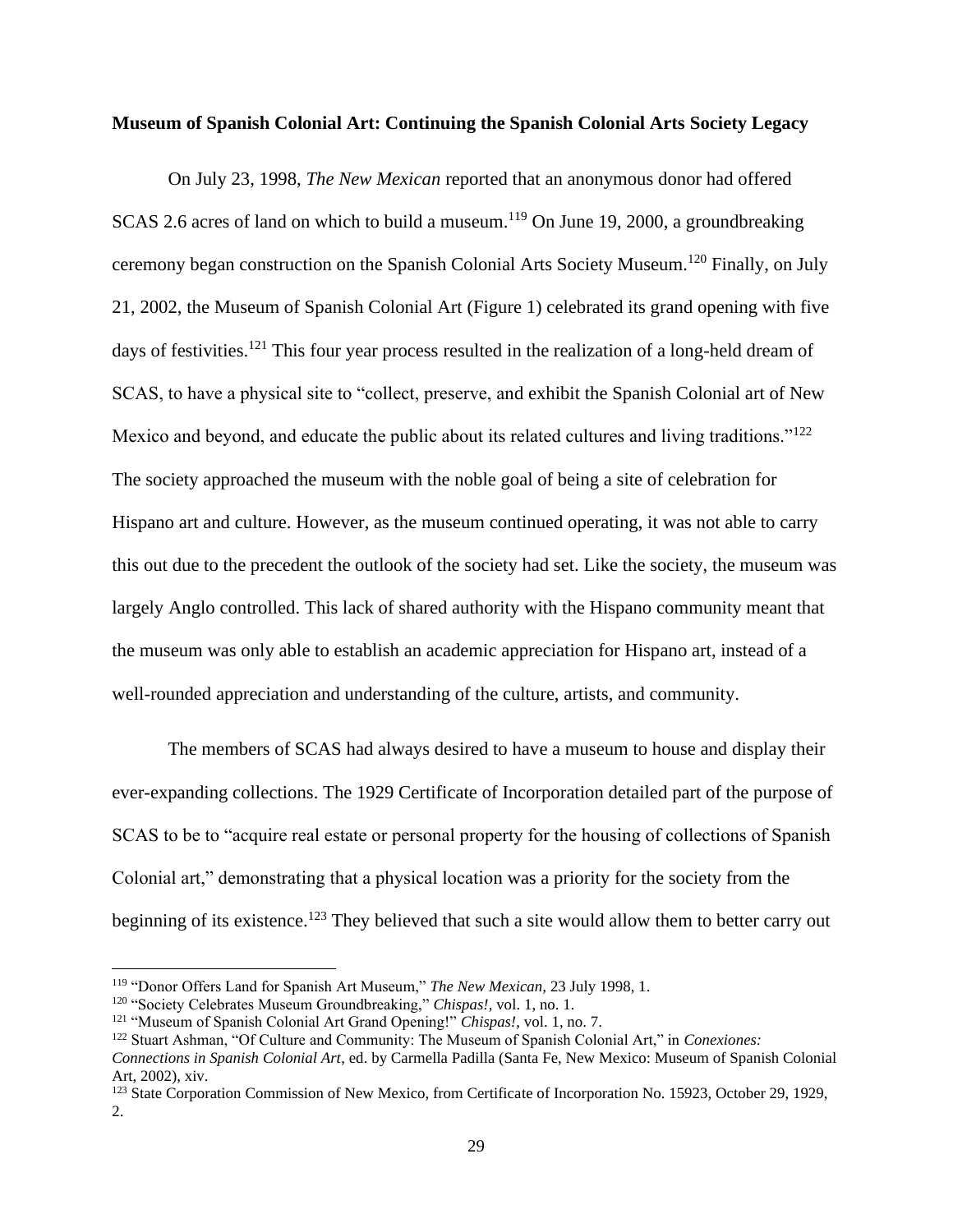the other aims of the society to "encourage and promote… preserve and revive" the Spanish colonial art style.<sup>124</sup> However, it would take the society seventy-five years to finally open the museum, and their collections continued to grow over this period. During this time, SCASowned works resided first in an exhibition in the Palace of the Governors and then in the Museum of New Mexico's Museum of International Folk Art (MoIFA) on a long-term loan that began in 1952.<sup>125</sup> The materials would be used to make up many exhibits at MoIFA, especially within its Hispanic Heritage Wing that opened in July 1989.<sup>126</sup> Despite the visibility the collections were receiving at MoIFA, SCAS still wanted to establish a museum of its own that would be "the only one in the United States exclusively devoted to the Spanish colonial art and material culture of New Mexico and the world."<sup>127</sup>

Serious discussions surrounding the establishment of the museum began within the society in 1998 after a donation of 2.6 acres of land along Camino Lejo, a road that passes by what is locally referred to as Museum Hill, where the Wheelwright Museum of the American Indian and MoIFA are located, was offered to SCAS.<sup>128</sup> The society accepted the donation and moved forward with campaign efforts that same year with the donation of a 5,000 square foot John Gaw Meem-designed home.<sup>129</sup> Eric Enfield and his firm Architectural Alliance were hired to adapt the home into a museum gallery and gift shop, as well as add on a museum library, office spaces, and a 6,400 square foot collections storage and conservation center (Figure 2).<sup>130</sup>

<sup>124</sup> Ibid, 1.

<sup>125</sup> Carmella Padilla and Donna Pierce, *Conexiones: Connections in Spanish Colonial Art*, (Santa Fe, New Mexico: Museum of Spanish Colonial Art, 2002), 4.; Pierce and Weigle, *Spanish New Mexico: The Spanish Colonial Arts Society Volume Two,* 100.

<sup>&</sup>lt;sup>126</sup> Pierce and Weigle, *Spanish New Mexico: The Spanish Colonial Arts Society Volume Two*, 102.

<sup>127</sup> "Society Celebrates Museum Groundbreaking," *Chispas!,* vol. 1, no. 1.

<sup>128</sup> "Donor Offers Land for Spanish Art Museum," *The New Mexican,* 23 July 1998, 1, 4.

<sup>129</sup> "Spanish Colonial Art Museum in the Works," *The New Mexican*, 20 May 1999, 9, 11.; "Museum of Spanish Colonial Art," Inside Santa Fe, accessed 5/5/2022, [https://insidesantafe.com/business/museum-of-spanish-colonial](https://insidesantafe.com/business/museum-of-spanish-colonial-art/)[art/.](https://insidesantafe.com/business/museum-of-spanish-colonial-art/)

<sup>130</sup> Ibid, 11.; "Designing History: Eric Enfield and Architectural Alliance," *Chispas!*, vol. 1, no. 1.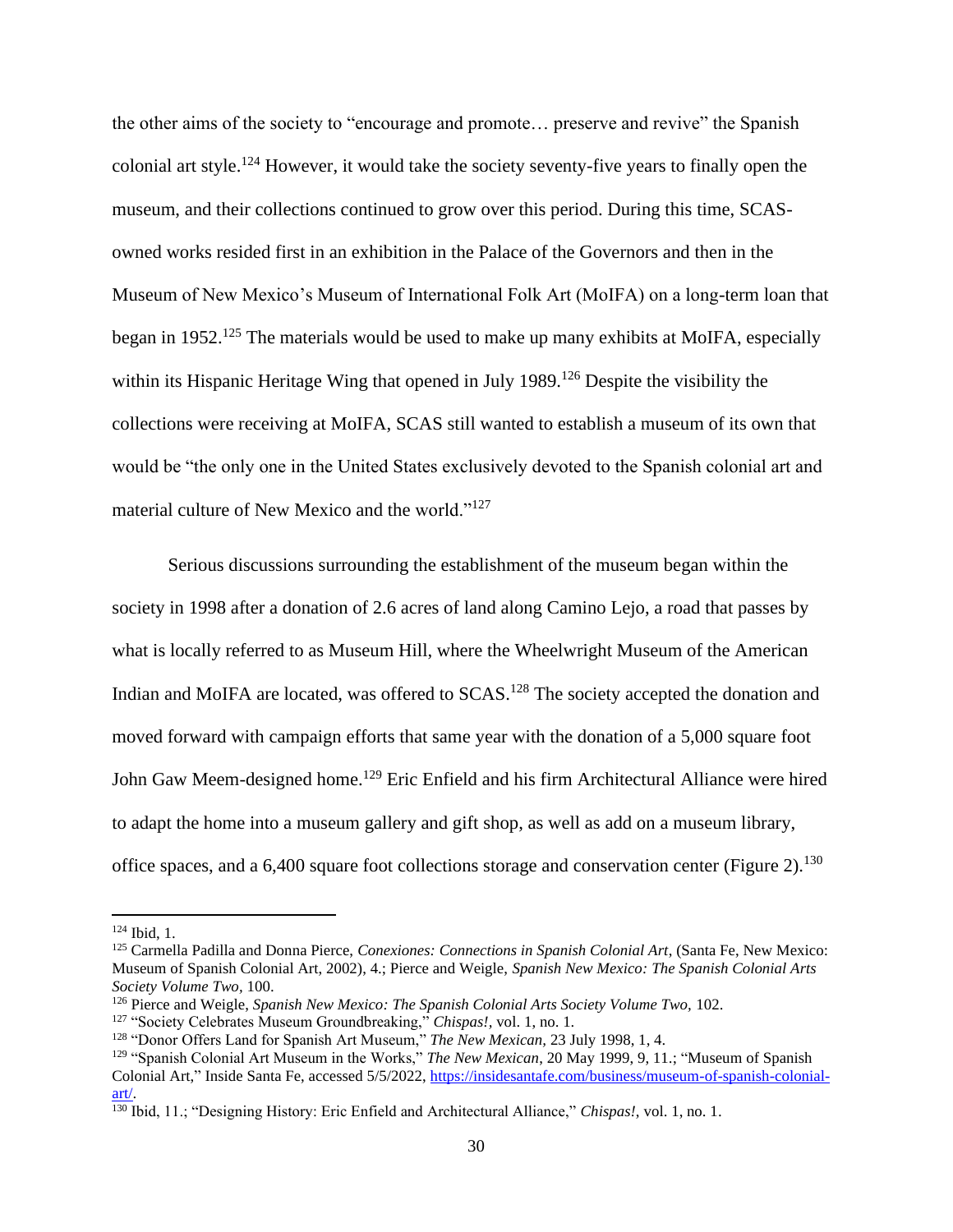The museum held its grand opening on Sunday, July 21, 2002 with a ribbon-cutting ceremony for members and free admission for the public.<sup>131</sup> The first week of the museum's operation was filled with activities to fulfill the society's original purpose of promoting Spanish colonial art, with book signings of the museum's inaugural exhibition book *Conexiones: Connections in Spanish Colonial Art*, lectures by an art historian, a curator, and a Hispana artist free to the public, and free admission to the museum all week long.<sup>132</sup>

This first week of activities that seemed to promise good engagement between the museum and community flourished out of the encouraging attitudes and goals of those involved with the museum's establishment. Society members, the board of directors, and the executive director Stuart Ashman all had a positive outlook on their ability to create a museum "where Hispanics from New Mexico and all over the country can learn about and enjoy their history," while also being "something that's part of this community" of Santa Fe.<sup>133</sup> Their goal was clearly to create a space that celebrated Hispano art and served as a place of empowerment for Hispano culture and the community.

Ashman himself was at the forefront of bringing this energy to the project in all of his statements regarding the museum. In a newspaper article announcing his assuming of the position of executive director, he is quoted as saying that "the material that this organization collects and plans to exhibit and study is the heart and soul of New Mexico."<sup>134</sup> In another interview regarding the museum, he expressed that connecting to the Hispano community was integral to the museum's operation and "that the Hispanic community of Santa Fe and New

<sup>131</sup> "Museum of Spanish Colonial Art Grand Opening!" *Chispas!*, vol. 1, no. 7.

<sup>132</sup> Ibid.

<sup>133</sup> "Spanish Colonial Art Museum in the Works," *The New Mexican*, 20 May 1999, 11.

<sup>134</sup> "Museum Director Resigns to Head Spanish Arts Society," *The New Mexican*, 20 Jun 2000, 1, 2.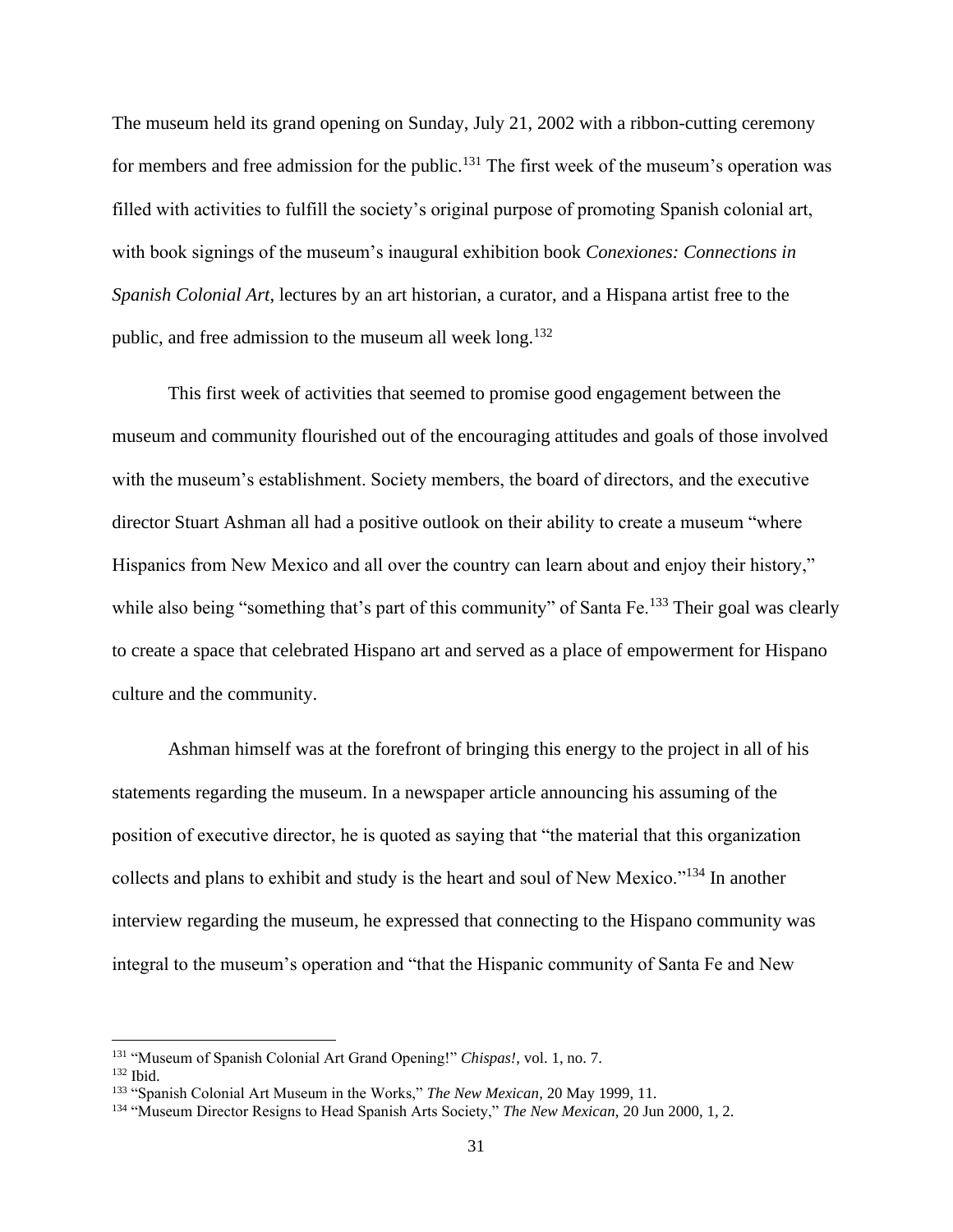Mexico is going to be very proud of" the museum.<sup>135</sup> He underscores the importance of the museum's existence as an institution devoted solely to Hispanos, especially in Santa Fe "where there are currently ten museums, but none exclusively devoted to the art and culture of the first European settlers of the region and of the United States."<sup>136</sup> He states his belief that the museum "exudes quality and reverence for the artistic heritage we represent," in its architecture and exhibits.<sup>137</sup>

The long-range plan for MoSCA, developed in 2001, demonstrates that Ashman's attitude extended to the rest of the board of directors and staff, establishing a combined effort to create a museum that served as a site of connection, tradition-bearing, and empowerment. The plan was described as the "visionary and strategic thinking of the Spanish Colonial Arts Society and the staff of the Museum of Spanish Colonial Art," that would direct museum efforts and operations over the next five to ten years.<sup>138</sup> It highlights that through its "exhibitions, publications, research opportunities, and educational programs" MoSCA would work to be "a premier, internationally respected institution and… a place that warmly welcomes visitors into the heart of the culture."<sup>139</sup> It identifies the mission of the museum to be aligned with that of the society, which it is a branch of, which "collects, preserves, and exhibits the Spanish colonial art of New Mexico and beyond, and educates the public about its related cultures and living traditions."<sup>140</sup> Within this mission statement is the acknowledgement that there are "related cultures and living traditions" to what the society has collected and is now choosing to display,

<sup>135</sup> "The Museum for Spanish Colonial Art," *The New Mexican*, 25 July 2001, 62.

<sup>136</sup> Ashman, "Of Culture and Community," xiii.

<sup>137</sup> Ibid, xiv.

<sup>&</sup>lt;sup>138</sup> Toby Herglich and Company, "Making Hispanic History: Completing the Dream: Long-Range Plan for the Museum of Spanish Colonial Art," 2001, 3.

<sup>139</sup> Ibid, 4.

<sup>140</sup> Ibid, 6.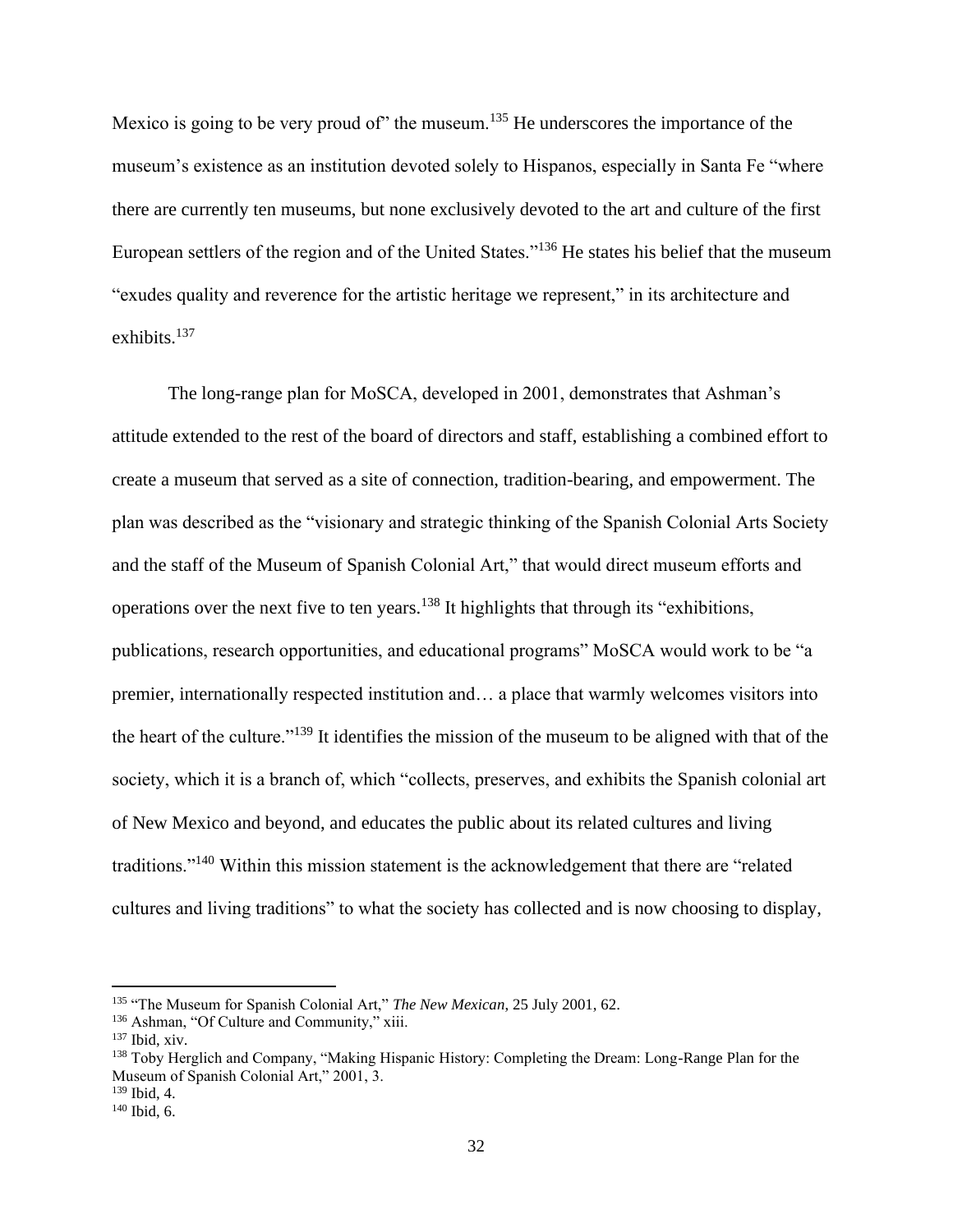which is a nod to the Hispano community and its culture.<sup>141</sup> The museum's vision is that MoSCA "offers a welcome into the life and heart of Hispanic culture, preserving and honoring traditional Spanish colonial art forms as expressed in New Mexico and around the world, and celebrating the continuing evolution of this aesthetic."<sup>142</sup> This vision statement is far-reaching and shows that those involved with the museum's creation saw it as an opportunity to spread a deeper understanding of Hispano art and culture that extended beyond an academic appreciation of the art and into an awareness of the life and community of Hispanos in Santa Fe and New Mexico. It recognizes that space must be allowed for the art style to evolve if they wish to claim that the museum represents the living traditions of Spanish colonial art. It also steers clear of patronizing language regarding the display of these art forms, hoping to preserve and honor the art instead of stating that they are reviving or protecting it, which indicates a loss of the tradition or the inability of Hispanos to protect their artistic traditions themselves. In its mandate it further expresses this idea in more detail, stating that:

As a world-class institution dedicated to the heart and soul of a traditional local culture, this Museum distinguishes itself as a place that reflects the life and spirit of the people. It is a place dedicated to connecting cultures and welcoming the community with warmth and generosity, more like a hearth than an institution. The measure of its success will be in the sense of spirit that lives and grows within its walls and in the pride around these art forms that is passed on to future generations.<sup>143</sup>

<sup>141</sup> Ibid.

<sup>142</sup> Ibid.

<sup>143</sup> Ibid, 7.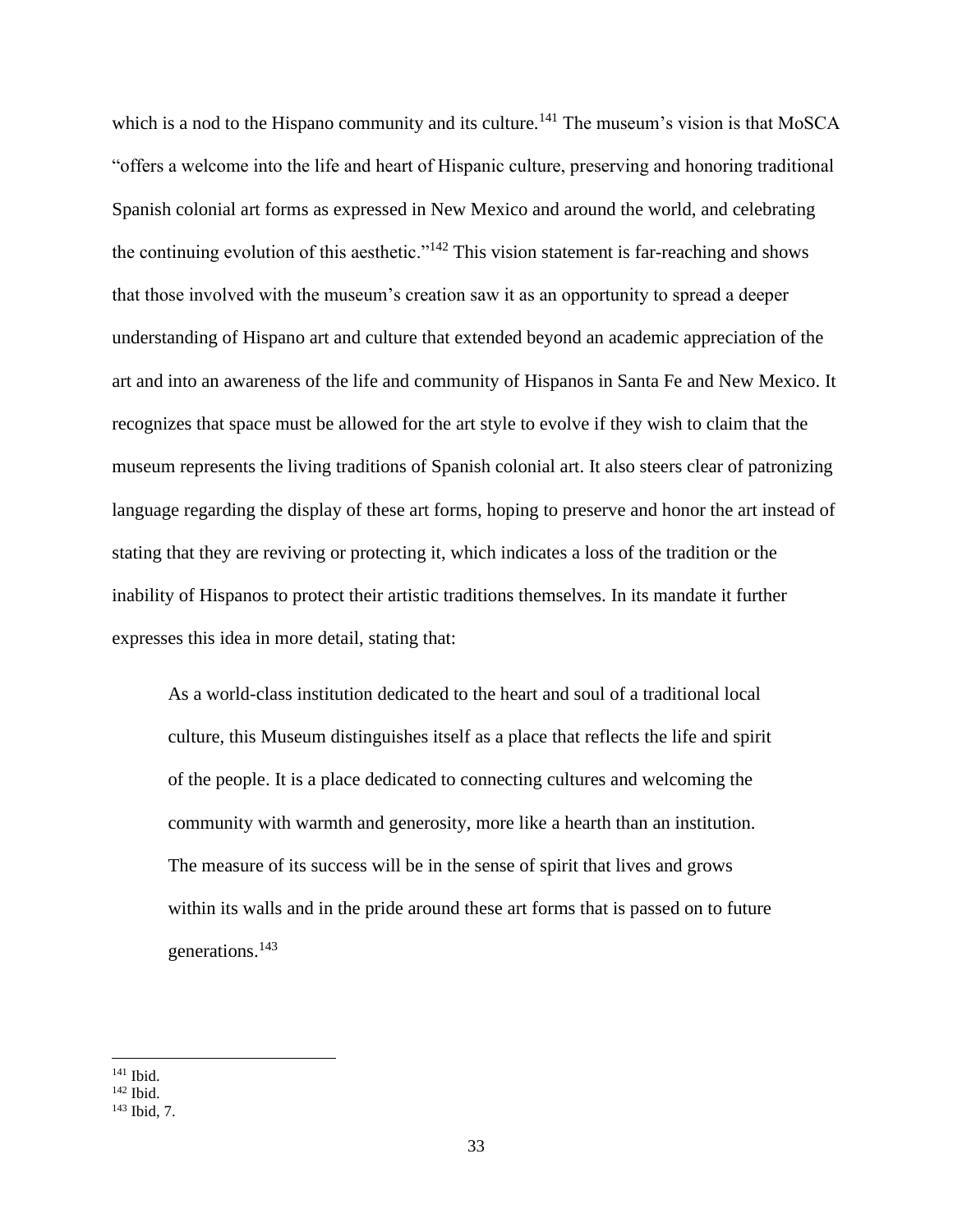Therefore, in the document meant to guide them as museum moving forward for its first decade of operation, the museum board of directors and staff expressed their desire to have a cultural connection to the community instead of an academic appreciation of the art. They identified that the people of the community are the most important aspect of the museum's operation. Earlier in the mandate they specifically mention that they will do this by including local Hispano artists as partners in the museum's actions and programs, as well as by adding "contemporary expressions from throughout the Spanish speaking world… in exhibit programs."<sup>144</sup>

In this plan, MoSCA found six goals to be of key importance moving forward, five of which were related to normal operations of museums. One of them however directly related to this desire for community, which was the goal to "reflect the life and heart of the culture."<sup>145</sup> They hoped to do this through a "commitment to stay attuned to the spirit of the people and culture whose artistic heritage it represents."<sup>146</sup> Furthermore they wanted the museum to:

Be different in that local people and people of Hispanic heritage from around the world will experience a sense of familiarity and welcome, feeling for the first time that "this is our museum." While the Museum will have the highest professional standards, it will also embody the spirit that has always been central to Spanish Market and the cultural traditions from which this art and the Spanish Colonial Arts Society were born. The feeling of entering the Museum will be one of welcome and home-like warmth.<sup>147</sup>

 $144$  Ibid.

<sup>145</sup> Ibid, 11.

<sup>146</sup> Ibid.

 $147$  Ibid.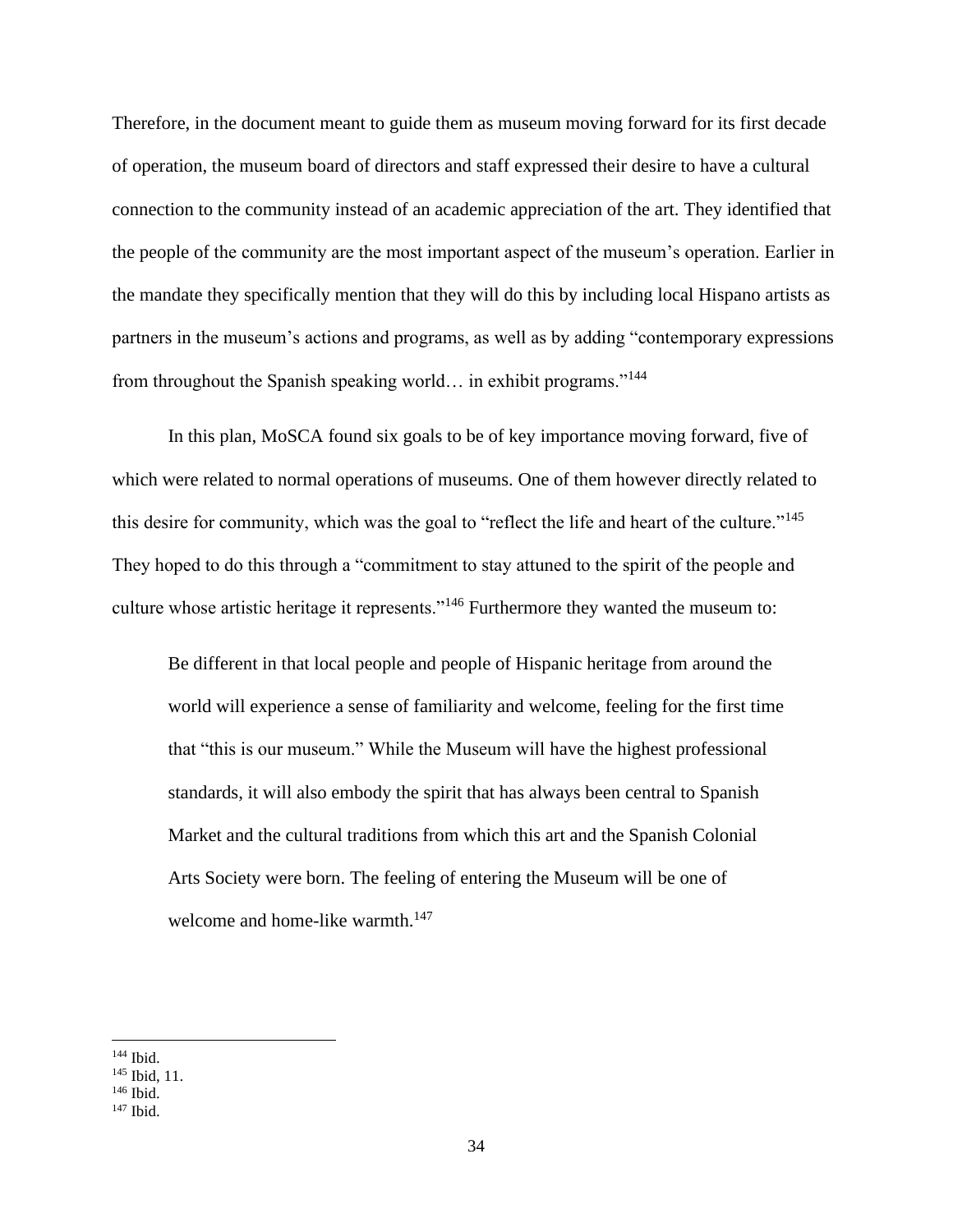They outlined objectives that would break this large goal down into hopefully attainable pieces, including to "develop creative, accessible programming and publications that reflect Hispanic culture," to "engage individuals on all levels, so that Museum personnel (volunteers, board members, docents) reflect the cultural composition of the community," and to "establish a program/process to obtain input from community members about programming and exhibits."<sup>148</sup>

This plan was solely for the consumption of those within the organization, however the museum presented a similar face to the public in its marketing materials and advertisements. In a museum pamphlet produced to be handed out to visitors when MoSCA initially opened, the museum presented itself as the continuer and bearer of the Spanish colonial art tradition. The pamphlet starts by identifying the "four-hundred-year legacy" the museum has continued beginning with the first European settlers of the United States and leading up to present day Santa Fe.<sup>149</sup> It describes itself as "a living manifestation of tradition" through its acquisitions from Spanish Market and its educational programs.<sup>150</sup> This statement was accompanied with images of historical pieces, art and artists at Spanish Market, and young Hispanos taking part in making art in these programs. Therefore, as visitors entered the space, they were primed to view the museum as a site of living art and culture intimately connected to the Hispano community of the past and present.

Early efforts by the museum to establish this connection were geared towards encouraging youth and family engagement with the museum by placing emphasis on educational programs and youth-friendly activities. Each of the society newsletters, *Chispas!,* included a section detailing education news that shared about schools and community centers where

<sup>148</sup> Ibid.

<sup>&</sup>lt;sup>149</sup> "Preserving the Past and Preparing the Future," Museum of Spanish Colonial Art Pamphlet.

 $150$  Ibid.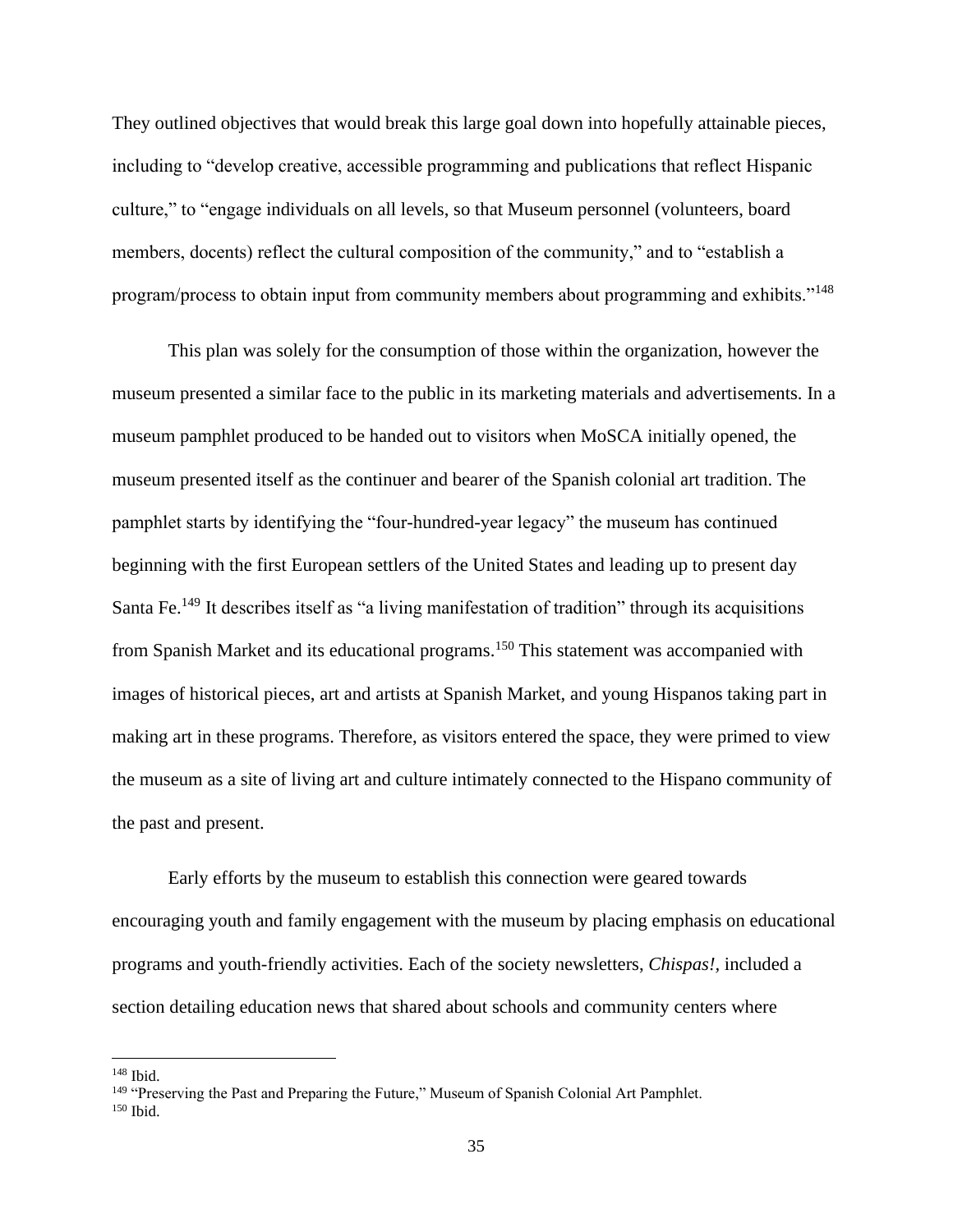children had been taught Spanish colonial arts by Spanish Market artists with money and organization efforts from the society. These efforts continued into the museum, where a new program was established for school children to visit the museum to complete an activity and then tour the galleries to see examples of the works they were taught to make.<sup>151</sup> The museum also encouraged youth involvement in the galleries with a specific exhibit space dedicated to displaying the art of young Hispanos produced in Youth Market.<sup>152</sup> In this gallery, there was also a spot for children to make their own artwork, as well as a rack of costumes for all visitors to try on and get involved with the history and culture they were seeing.<sup>153</sup> These sorts of outreach efforts were supplemented by tours, lectures, and artist demonstrations aimed at older crowds as well.

A year after the museum's opening, one reviewer, Robert Nott of *The New Mexican*, did enjoy his time there, and recorded that another visitor also did as they found it "so inspirational."<sup>154</sup> The museum called to mind "a sacred sanctuary, a place for self-reflection, meditation, and maybe even prayer" for Nott, while also providing "a step back into Spanish colonial history" and "a venue to celebrate contemporary artists who continue to keep the art of the period alive."<sup>155</sup> Although he noted that exhibit text was often lacking enough information for his taste, he did recognize "a sense of spirit" in MoSCA, a sentiment that would have pleased those involved with long-range planning for the museum.<sup>156</sup>

<sup>151</sup> Museum of Spanish Colonial Art Education Programs, April 2003-May 2004.

<sup>152</sup> Padilla and Pierce, *Conexiones,* 14.

 $153$  Ibid.

<sup>154</sup> Robert Nott, "The M-Files: Museum of Spanish Colonial Art," *The New Mexican*, 17 Jan 2003, 70.

<sup>155</sup> Ibid.

<sup>156</sup> Ibid, 72.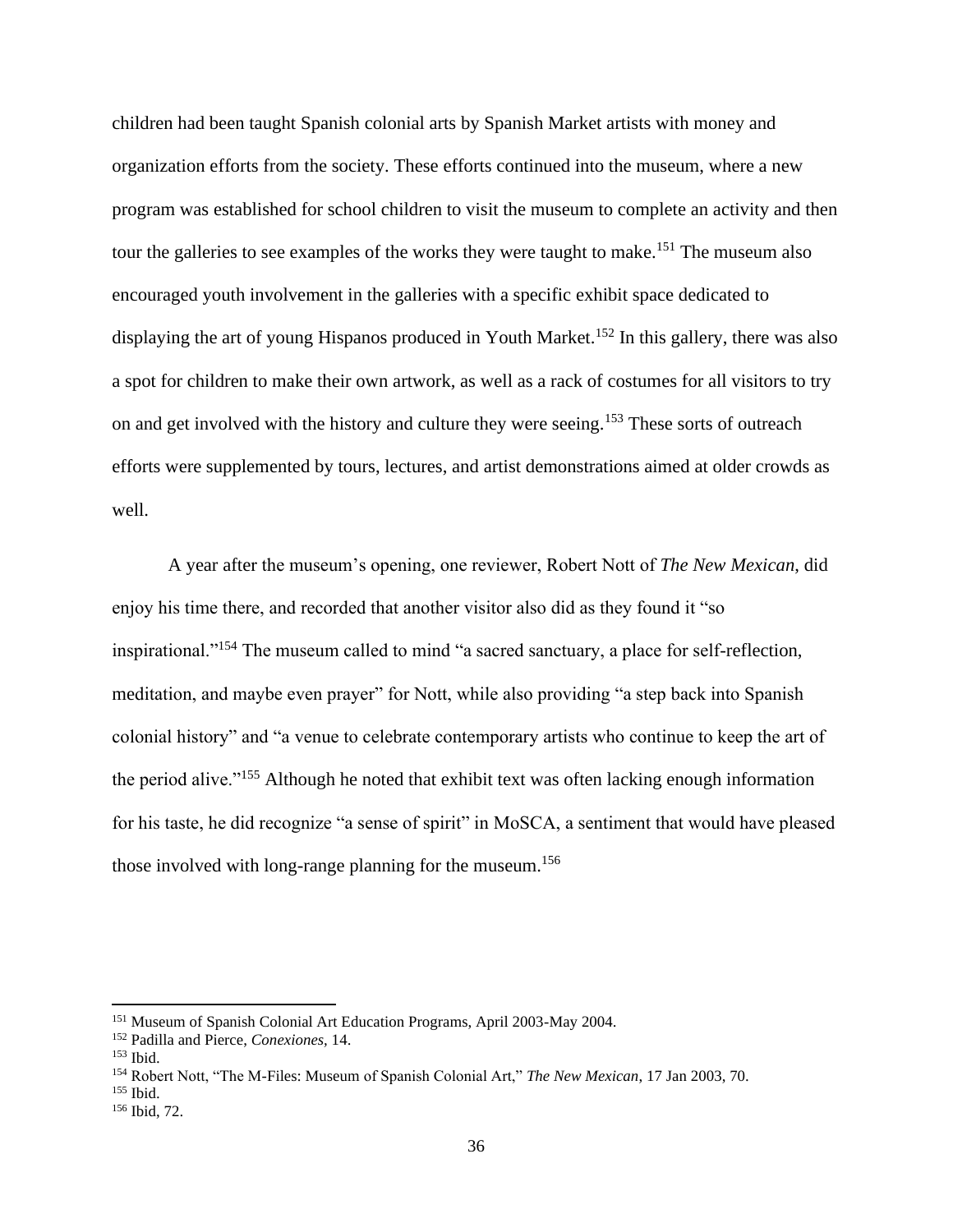Although things appeared promising for the museum early on in its efforts to reflect the culture and community resulting from engagement with Hispanos, this goal was potentially too ambitious for the museum. MoSCA was not able to develop a sustained cultural appreciation of the Hispano community, an issue that could stem from the lack of Hispano control in the museum. This was a precedent set by SCAS and can be connected to the continuation of the society's attitude and approaches towards Hispanos in the museum. The museum entrusting less authority to the Hispano community could result in a lack of understanding of community wants and needs on MoSCA's part. This results in a museum that foregrounds an academic appreciation of Spanish colonial art but fails to create appreciation for the Hispano artists and culture, the "living traditions" the mission statement says they highlight. This will be suggested by connecting the history of the society to the museum's existence and operations, as well as by analyzing my own observations while at MoSCA. Although my time at MoSCA was limited, my observations are made up of glaring absences that were able to be noticed in the museum and its operations during my short time there and in follow up interviews with staff and Hispano artists. To further solidify these claims, a more expansive compilation and analysis of Hispano community members' opinions about MoSCA would be necessary.

A museum's "choice of whom to hire and whom to listen to retains for them the cultural power to cast the terms of discourse about people and history," therefore, Anglo power in and control of the museum can most effectively be shown through the percentage of Anglo versus Hispano staff.<sup>157</sup> According to David Rasch, the deputy director of MoSCA at the time I interviewed him in 2021 and the conservator and collections manager at the time of the

<sup>&</sup>lt;sup>157</sup> Steven D. Lavine, "Audience, Ownership, and Authority: Designing Relations between Museums and Communities," in *Museums and Communities: The Politics of Public Culture*, ed. by Ivan Karp, Christine Mullen Kreamer, and Steven D. Lavine (Washington and London: Smithsonian Institution Press, 1992), 145.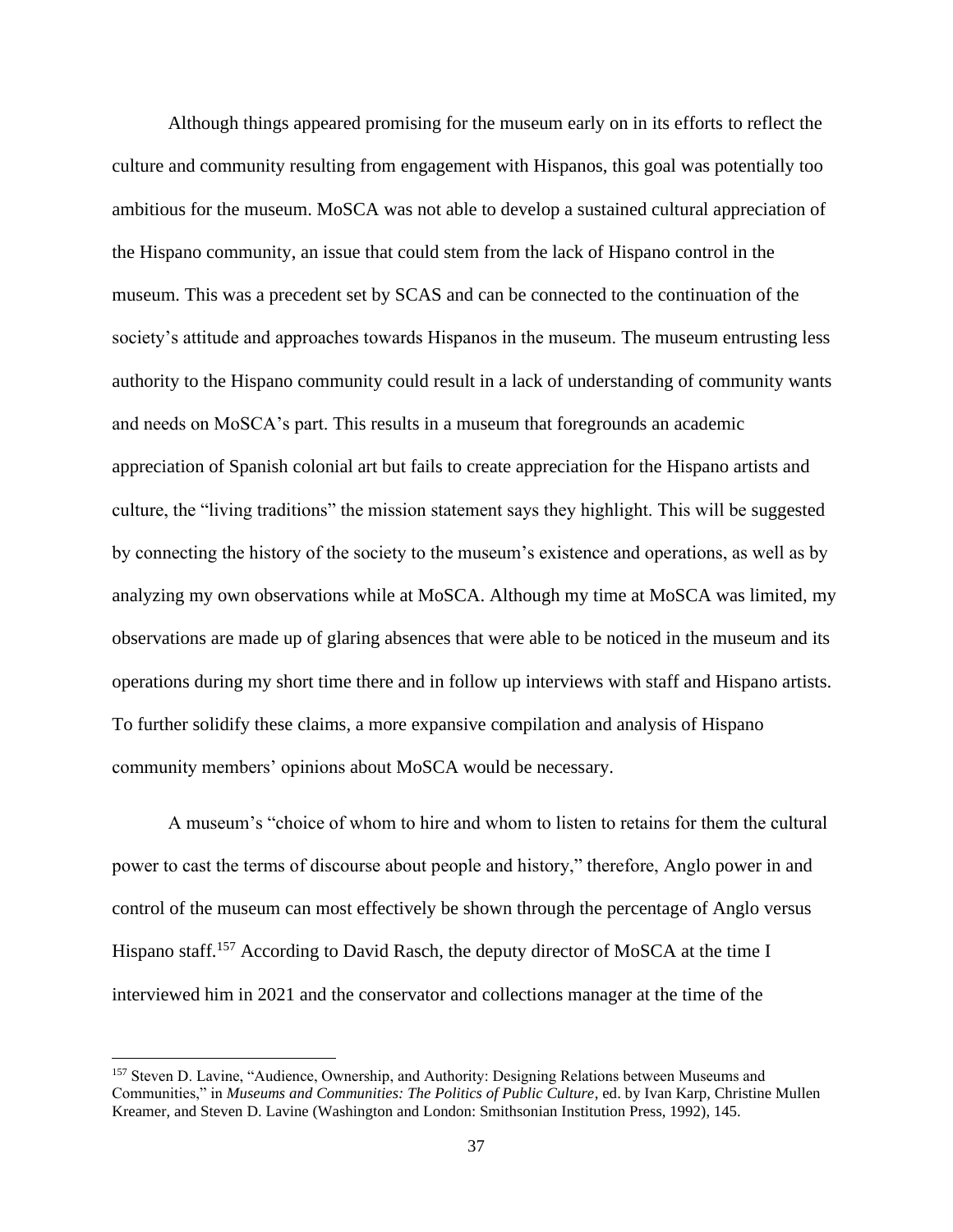museum's initial development and early years of operation, in the first five years of the museum's development, there were only ever two Hispano-identified individuals employed to produce content for exhibits or other museum materials.<sup>158</sup> The first is Carmella Padilla who was an exhibition writer and coordinator from 2000 to 2002 and helped produce the inaugural exhibit and accompanying exhibit guidebook.<sup>159</sup> The second is Nicolasa Chavez who was a curatorial assistant from 2001 to 2003.<sup>160</sup> Besides these two women, there were only eleven other Hispanos identified as employees of MoSCA, all as either security, facilities manager, or museum store staff.<sup>161</sup> Over these five years, MoSCA employed a total of thirty-two individuals, thirteen of which were Hispano, meaning that they made up forty percent of total staff hired.<sup>162</sup> Over these five years, MoSCA employed 14 individuals in roles related to work that would produce content or programming for the museum, which I am regarding as including curators, collections, and programming related jobs, 2 of which were Hispano.<sup>163</sup> This means that two percent of individuals making decisions about the museum's messaging in exhibits, publications, and programs for these first five years were active members of the community that the museum represented the "living traditions" of. This number would continue to stay relatively low, as when interviewing Rasch, he could recall only three Hispano staff members in more recent years, in the roles of education programmer, facilities manager, and museum store employee.<sup>164</sup> Most sobering however is the fact that there has never been a Hispano identifying executive director of

<sup>158</sup> David Rasch, Interview with Author, June 10, 2021.

<sup>159</sup> Ibid.; "Staff," *Chispas!,* vol. 1, no. 1.; "Staff," *Chispas!,* vol. 1, no. 8.

<sup>160</sup> Ibid.; "New Curatorial Assistant Joins MoSCA Staff," *Chispas!,* vol. 1, no. 4.

<sup>161</sup> Ibid.; "Staff," *Chispas!,* vol. 1, no. 1.; "Staff," *Chispas!,* vol. 1, no. 2.; "Staff," *Chispas!,* vol. 1, no. 3.; "Staff," *Chispas!,* vol. 1, no. 4.; "Staff," *Chispas!,* vol. 1, no. 7.; "Staff," *Chispas!,* vol. 1, no. 8.; "Staff," *Chispas!,* vol. 2, no. 1.; "Staff," *Chispas!,* vol. 2, no. 2.; "Staff," *Chispas!,* vol. 3, no. 1.

<sup>162</sup> Ibid.

<sup>163</sup> Ibid.

<sup>&</sup>lt;sup>164</sup> David Rasch, Interview with Author, June 10, 2021.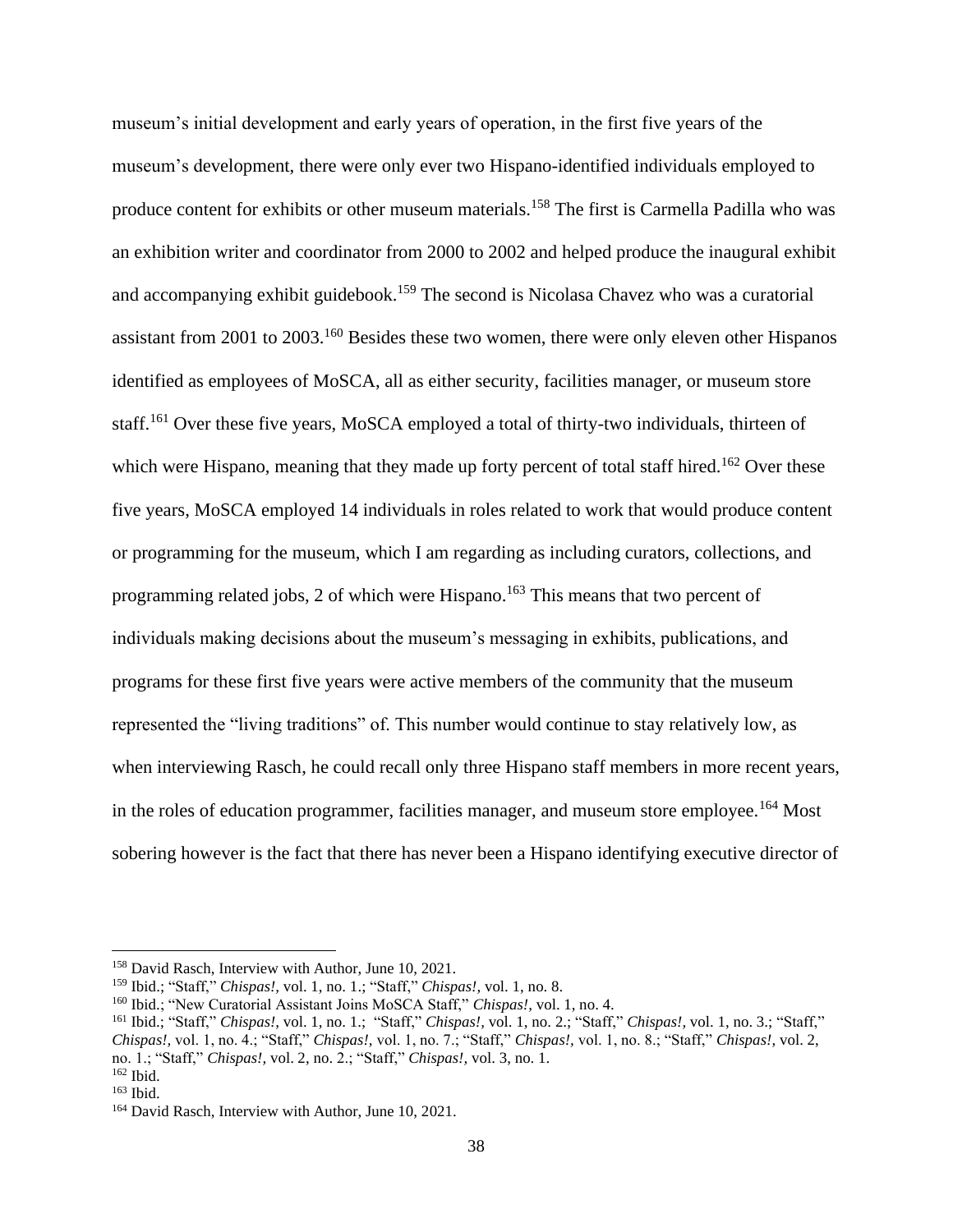MoSCA or a Hispano identifying director of Spanish Market.<sup>165</sup> The all-Anglo executive directors of MoSCA have been Bud Redding, Stuart Ashman, William Field, and currently, Jennifer Berkley.<sup>166</sup>

This becomes a major issue in a museum like MoSCA that presents itself as a tool for the community to have a space to celebrate and embrace their artistic traditions and culture. To have the sort of contact zone that modern museums strive for, meaning having "inclusionist, collaborative programs," that make the cultures and people represented actually a part of the process and welcome in museum spaces, there must be "active collaboration and a sharing of authority."<sup>167</sup> This is integral to any museum, especially a museum that seeks to make individuals in traditionally outsider groups feel at home and as if the space is their own to inhabit and express themselves through. It is what Harold Skramstad would describe as "connectedness" in his Model for Success outlined in his article "An Agenda for Museums in the Twenty-First Century."<sup>168</sup> This connectedness is described as "the process of a close, continuous, long-term connection between an organization and audience," in order to create trust between the museum and community and which he argues hinges on governance and staff composition.<sup>169</sup> MoSCA's intention was to make the Hispano community enter the museum and think to themselves, "this is our museum," however, because they did not have sustained and majority Hispano voices contributing to discussions and decisions, they would not be aware of what logistically needed to

<sup>165</sup> Ibid.

<sup>166</sup> "Staff," *Chispas!,* vol. 1, no. 1; "Staff," *Chispas!,* vol. 1, no. 2.; "Staff," *Chispas!,* vol. 3, no. 1, Fall 2003.; "Staff Members," Spanish Colonial Arts Society, accessed 4/8/2022, [Staff | Spanish Colonial Arts Society.](https://www.spanishcolonial.org/about-us/staff/)  <sup>167</sup> Boast, "Neocolonial Collaboration," 56, 67.

<sup>168</sup> Harold Skramstad, "An Agenda for Museums in the Twenty-First Century," in *Reinventing the Museum: Historical and Contemporary Perspectives on the Paradigm Shift*, ed. by Gail Anderson (Walnut Creek, CA: Altamira Press, 2004), 130.

 $169$  Ibid.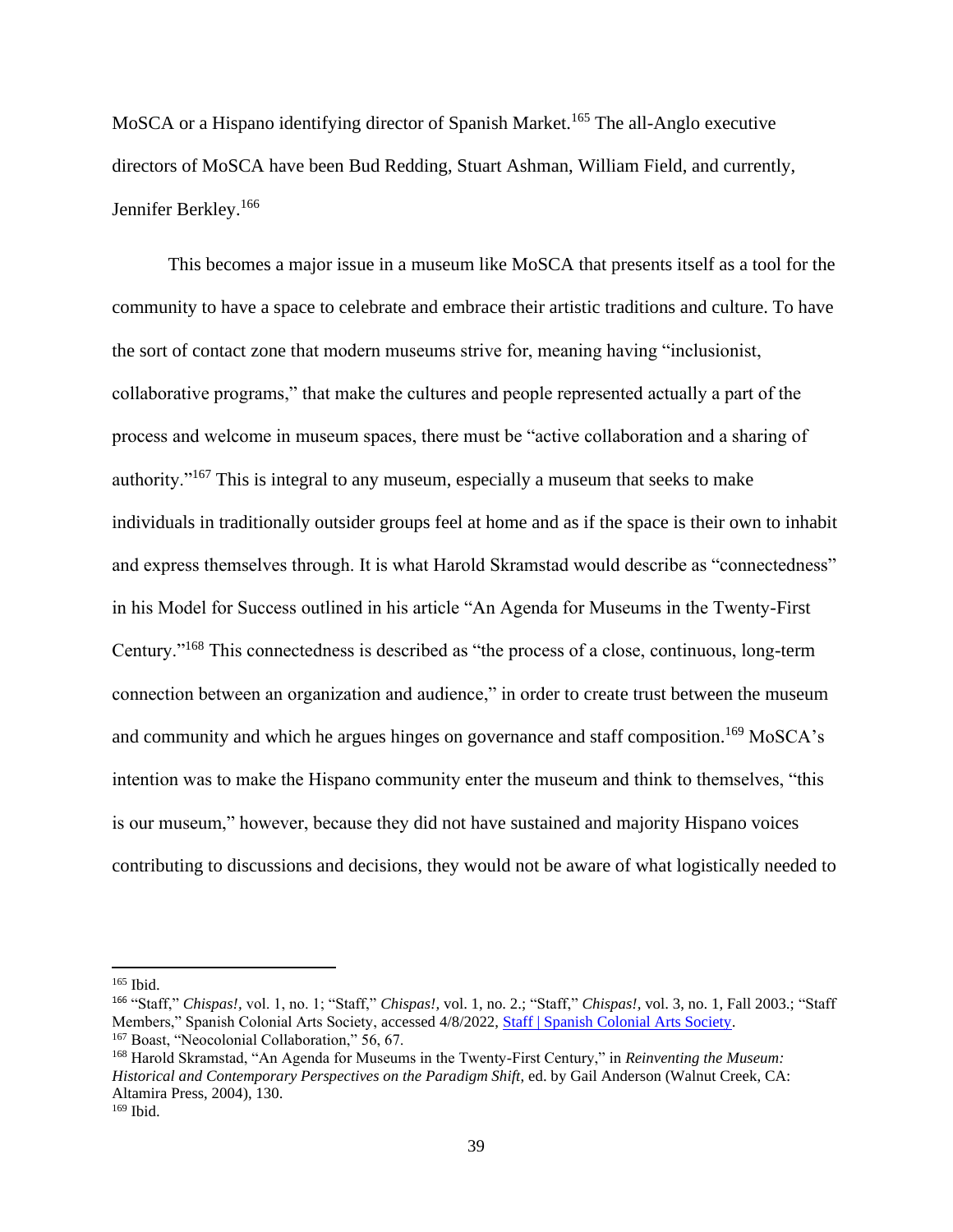be done to make this a reality long-term.<sup>170</sup> Therefore, representing Hispano art and the artistic traditions of Spanish colonial art in a beautiful historic home (Figure 3) were not enough to create the welcoming, home-like feeling MoSCA staff expected the museum to evoke for the Hispano community.

This relationship between the society's past of being Anglo controlled and developing an academic appreciation for Spanish colonial art but patronizing the Hispano artists and community impacted not only leadership statistics of MoSCA but permeated the entire institution, from the employees' approaches to the collections and very structure of the physical museum. Boast claims that museums remain as "asymmetric spaces of appropriation… where the Others come to perform for us, not with us" because of their colonial roots.<sup>171</sup> Similar to this statement, MoSCA remained a site of Anglo control over the portrayal of the art of Hispanos, therefore not being able to have a cultural appreciation for the Hispano community, because of the historical roots of SCAS's Anglo-dominated narrative control on the values of Spanish Colonial art.

This connection between the society and museum can be seen directly in the fact that in establishing the long-term plan of the museum, MoSCA's mission statement was determined to be the same as SCAS', that "the Spanish Colonial Arts Society collects, preserves, and exhibits the Spanish colonial art of New Mexico and beyond."<sup>172</sup> This ideological connection is carried out by the art found in the museum being composed of society collections that had been acquired since the society was established in 1925 and continuing throughout its active years. This is an incredible expression of power that was controlled by the largely elite Anglo society. The

<sup>170</sup> Herglich, "Making Hispanic History," 7.

<sup>&</sup>lt;sup>171</sup> Boast, "Neocolonial Collaboration," 63, 65.

<sup>&</sup>lt;sup>172</sup> Herglich, "Making Hispanic History,"6.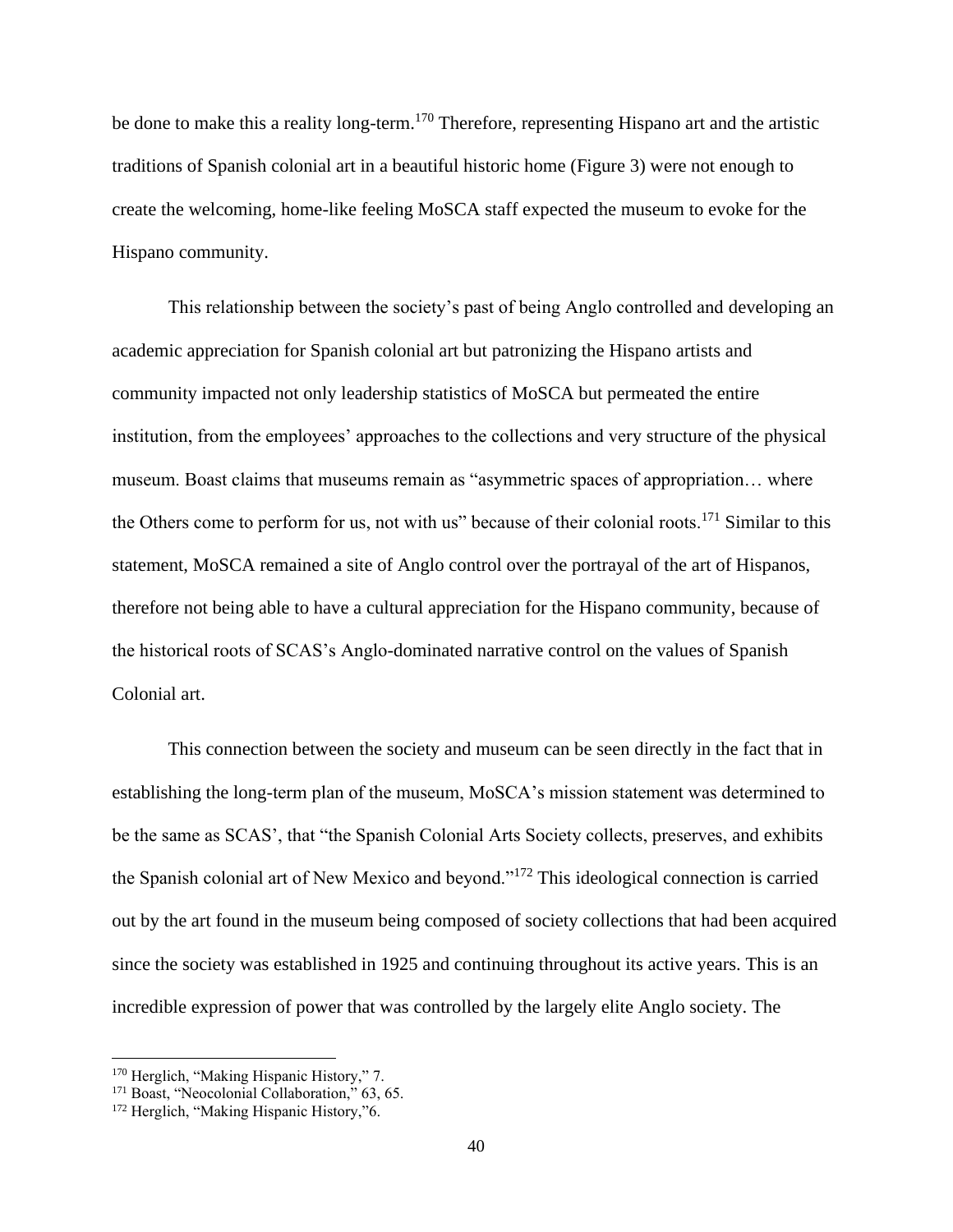majority of SCAS collections were donated by or bought from wealthy Anglo patrons, beginning with the society's largest acquisition to date in 1931 from Alta B. Applegate, widow of Frank Applegate, who sold his personal collection of bultos, retablos, altar piece, and Creation panel to the society.<sup>173</sup> Mary Cabot Wheelwright was an early society member who donated many pieces, including wood carvings and colchas.<sup>174</sup> In 1939, Dr. Harry P. Mera's collection of textiles, considered to be "one of the most comprehensive collections of its kind," was acquired.<sup>175</sup> Another influential society member, John Gaw Meem, donated a collection of textiles in 1962 that included thirty-two blankets and two floor coverings from the 1930s.<sup>176</sup> Donations continued, including into 2000, the year that Gerald Peters, an influential art dealer in Santa Fe with his own gallery, donated three pieces valued at a total of \$150,000.<sup>177</sup>

At the time of the museum's establishment, the society had already collected 2,500 pieces, to which they would add another 500 pieces before their opening (Figure 4).<sup>178</sup> Society collections would make up eighty-three percent of the total museum collections at the time of its opening, meaning that the Anglo society's tastes concerning Spanish Colonial art were making up the majority of MoSCA's exhibits. Gordon Ambach has argued that "merely by collecting or choosing to place an object on view, museum staffs were… attributing importance to it within the museum's subject matter," and in the case of MoSCA, this attribution of importance was determined without the input of the Hispano community about what best represented their own artistic traditions.<sup>179</sup> In the society members' desire to find the most 'authentic' art, "they fail to

<sup>173</sup> Weigle, "The First Twenty-Five Years," 192.

<sup>174</sup> Ibid, 193.

<sup>175</sup> Padilla and Pierce, *Conexiones,* 5.

<sup>176</sup> Vedder, "History of the Spanish Colonial Arts Society, Inc.," 210.

<sup>177</sup> "Peters Donates to Spanish Arts Museum," *The New Mexican*, 02 Jun 2000, 16.

<sup>178</sup> "Society Celebrates Museum Groundbreaking," *Chispas!,* vol. 1, no. 1.

<sup>179</sup> Edward P. Alexander, Mary Alexander, and Julie Decker, *Museums in Motion: An Introduction to the History and Function of Museums, Third Edition* (Maryland: Rowman and Littlefield, 2017), 281.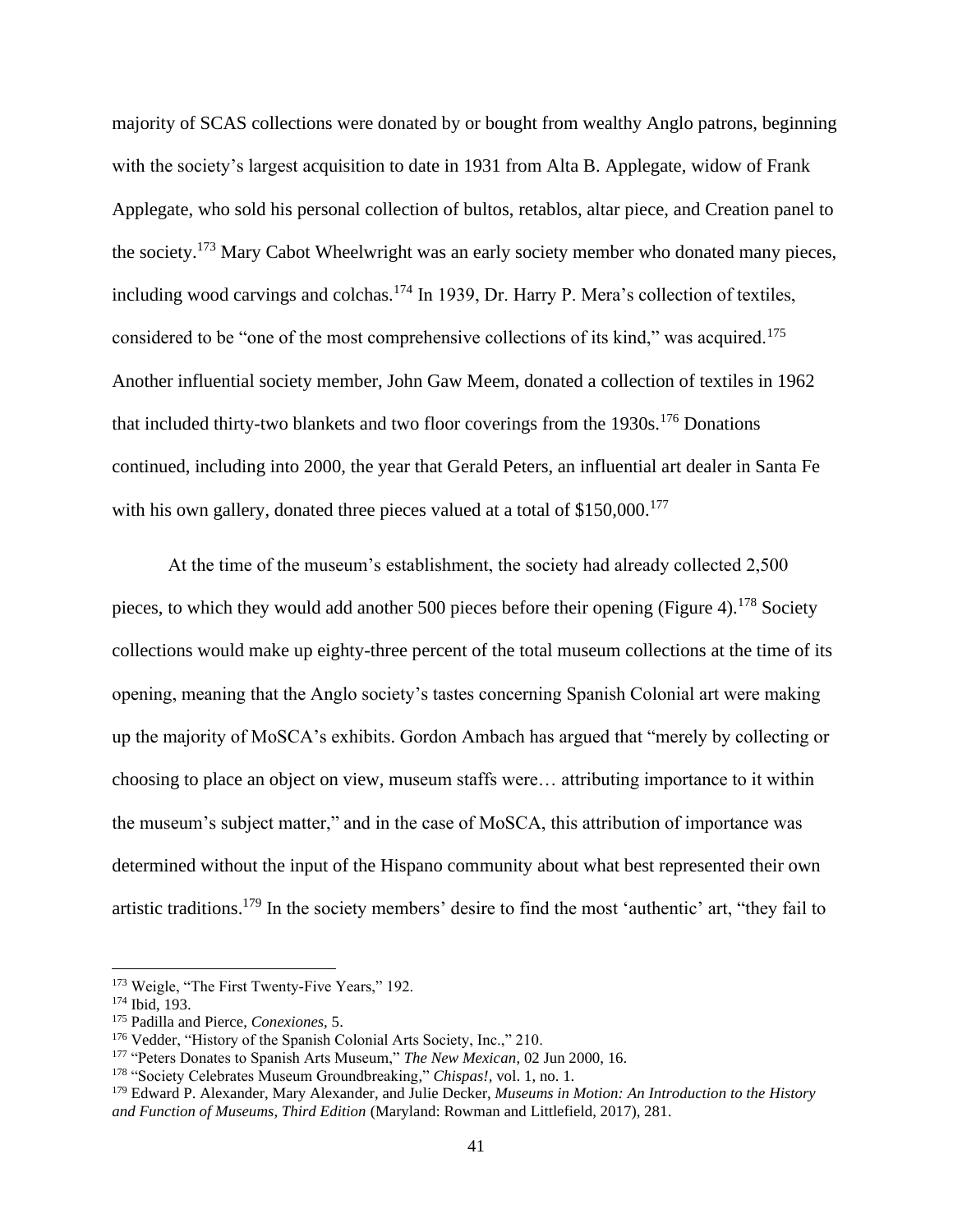portray the real cultures from which these real objects derive," resulting in the museum losing the spirit of the community it sought to exude.<sup>180</sup> What a collection is composed of affects the operations of a museum and what the institution is capable of doing with those collections. Because the collections were composed by elite Anglos and not the Hispano community, "not only the selection of material but also the priorities for its presentation tended to be the value systems of the…upper-middle-class elite."<sup>181</sup> MoSCA's collections being intimately tied to the Anglo selection of what was deemed worthy of collecting and valuable enough to display disconnects the museum from the Hispano community and removes Hispano authority and agency even further.

Beyond the collections, the very architecture and structure of the museum building continues this link between the society's history and founding members and the existence and operation of MoSCA. The galleries in the museum are named after important society members, including the main gallery which is named after E. Boyd.<sup>182</sup> The John Gaw Meem house, donated to hold the museum galleries, was described as a continuation of Meem's active participation in the society and substantial gifts of the society, despite not being donated directly from Meem.<sup>183</sup> The architect tasked with adapting the house, Eric Enfield, stated his desire to keep the house as close to the original as possible, adding details in the style Meem would to retain the air of authenticity around the building.<sup>184</sup> In doing so, he was attempting to also retain "Meem's example of creating buildings that promote community ideals," demonstrating the

<sup>180</sup> Michael M. Ames, "Museums in the Age of Deconstruction," in in *Reinventing the Museum: Historical and Contemporary Perspectives on the Paradigm Shift*, ed. by Gail Anderson (Walnut Creek, CA: Altamira Press, 2004), 86-87.

<sup>&</sup>lt;sup>181</sup> Cameron, "The Museum, a Temple or the Forum," 66.

<sup>182</sup> Ashman, "Of Culture and Community," xiv.

<sup>183</sup> Ibid, xii.

<sup>184</sup> "Designing History," *Chispas!,* vol. 1, no. 1, 4.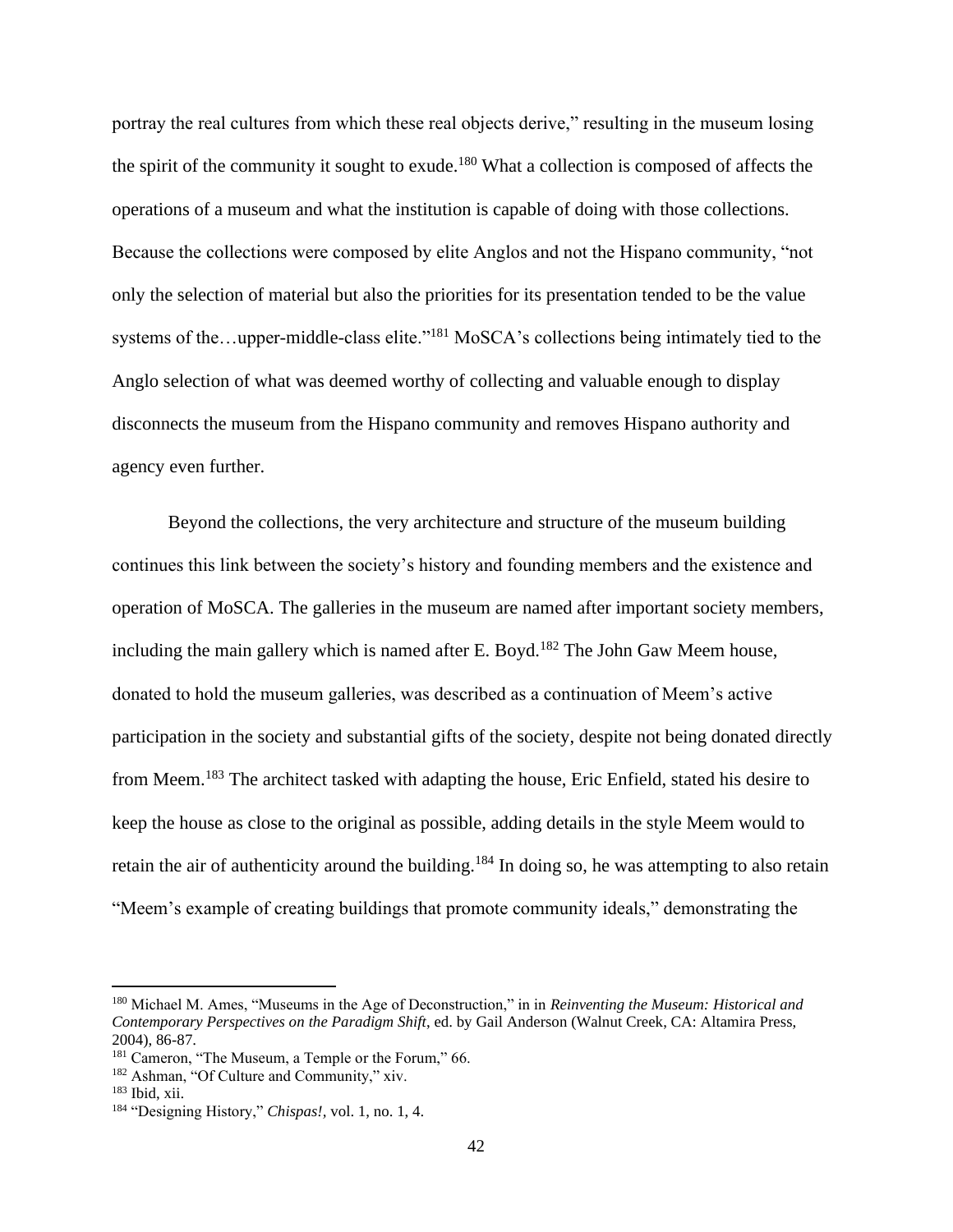belief that they were continuing the ideals of early society members in their building of the museum.

This praise of society members was a mindset that permeated the museum's founding. At the museum groundbreaking, which also served as a 75-year anniversary celebration for SCAS, MoSCA was framed as the completion of Mary Austin and Frank Applegate's goal that began in 1925 when they founded the society.<sup>185</sup> In the message from the director in the society newsletter released to celebrate the grand opening of MoSCA, Ashman specifically calls to mind the society founders "whose vision created the Spanish Colonial Arts Society in 1925."<sup>186</sup> In the museum's inaugural exhibition book *Conexiones: Connections in Spanish Colonial Art,* this trend continues. This book is especially important to analyze because it is the publication of the first exhibit ever displayed at MoSCA and by "extending the museum's interpretation" can serve "as long-term ambassadors for the museum."<sup>187</sup> In discussion of the museum in the chapter titled "Visions Realized," Donna Pierce, one of the curators of "Conexiones," describes how her conversations with a society member recounting "visions of the early SCAS supporters recreated the romantic days of the early Santa Fe Art Colony."<sup>188</sup> This language of referring to the founders in idealized terms, existing within a nostalgia-laced vision, shows that curators constructing exhibits for the museum were deeply intwined in the glamorization of the society's history. This would have made them uncapable or unwilling to address early issues of SCAS involving claims about 'reviving' Spanish colonial art. It is logical that those involved with MoSCA would think highly of the society and its founders, as the society was ultimately the reason the museum existed. I am not arguing that they should have not spoken in this way,

<sup>185</sup> "Society Celebrates Museum Groundbreaking," *Chispas!*, vol. 1, no. 1, 1-2.

<sup>186</sup> "The Dream is About to Come True!," *Chispas!,* vol. 1, no. 7, 5.

<sup>187</sup> Alexander, Alexander, and Decker, *Museums in Motion,* 291.

<sup>188</sup> Pierce and Padilla, *Conexiones*, 2.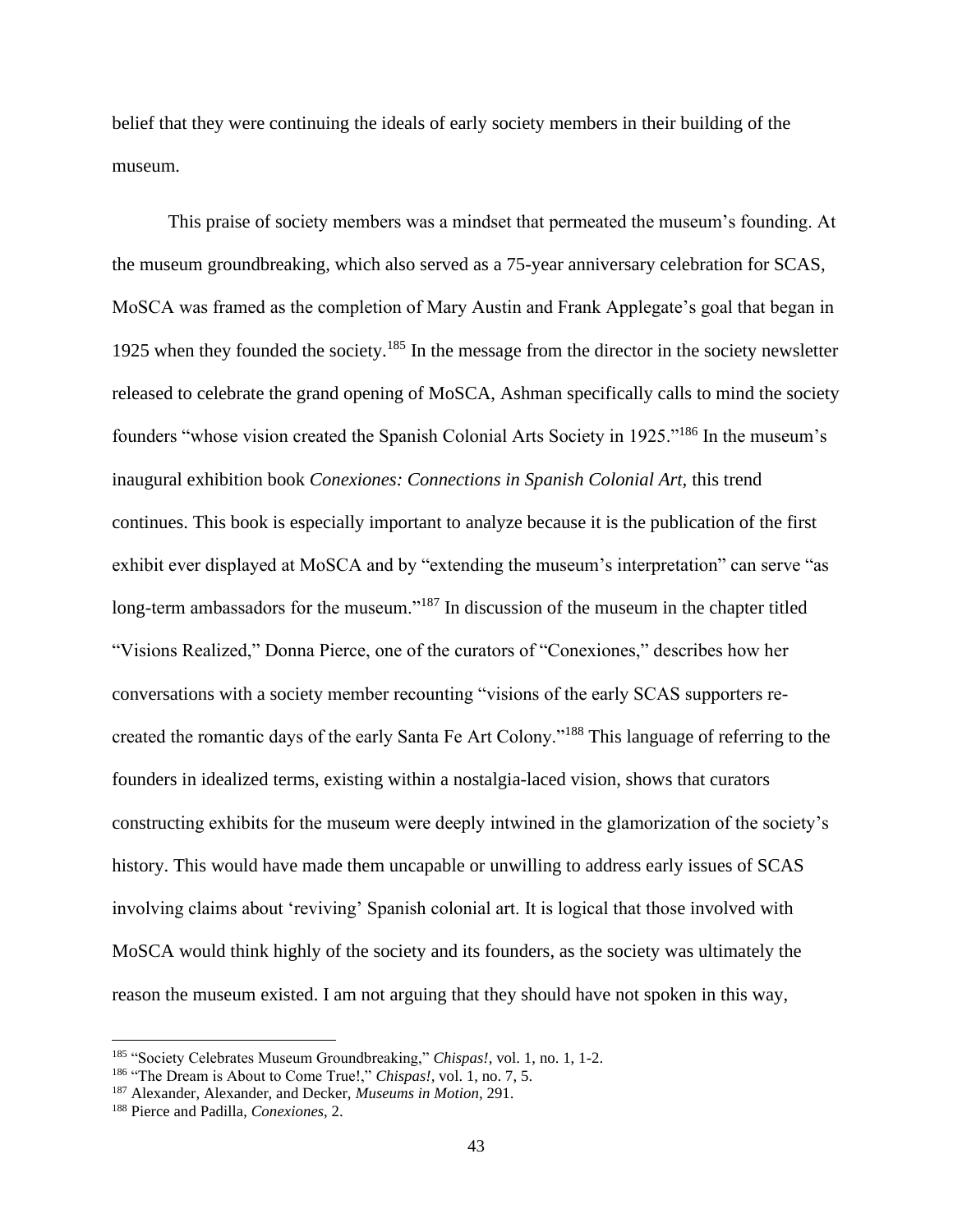although I personally believe there should have been more critical examination of SCAS by staff and in exhibits, but instead demonstrating that the society's history was important to the museum, and therefore this history would impact MoSCA's operations.

Pierce's statement quoted above demonstrates the overall attitude towards the society and its founders that is expressed in *Conexiones,* and therefore most likely also expressed in the physical exhibit version presented at the museum. This is most evident in the fact that there is a section titled "The Collectors" that discusses the importance of the SCAS members that collected Spanish colonial art that was then either donated to or purchased by the society.<sup>189</sup> Furthermore, this three-page long section comes before the section titled "The Artworks and Their Creators" that is given an equal amount of pages and still begins by acknowledging "the vision of the early founders" in creating the collections of artworks to be described.<sup>190</sup> The book also demonstrates that the language that the society and its founders had used to describe Spanish colonial art, as being a tradition that was at risk of dying out without their intervention, made its way into the initial exhibit of MoSCA as well. E. Boyd is said to have "set out to resurrect these pieces," referring to the "many pieces of traditional Hispano art… available in New Mexico… often in poor condition."<sup>191</sup> This description comes in a section titled "Resurrection" to continue the narrative that insinuates that traditional Hispano art would have died without the Anglo society's efforts.<sup>192</sup>

At the end of the chapter, Pierce explicitly connects the inaugural exhibit to the society and its early members, stating that their visions have "come to fruition as their wish to rescue,

<sup>189</sup> Ibid, 5.

<sup>190</sup> Ibid, 9.

<sup>191</sup> Ibid, 7.

<sup>192</sup> Ibid.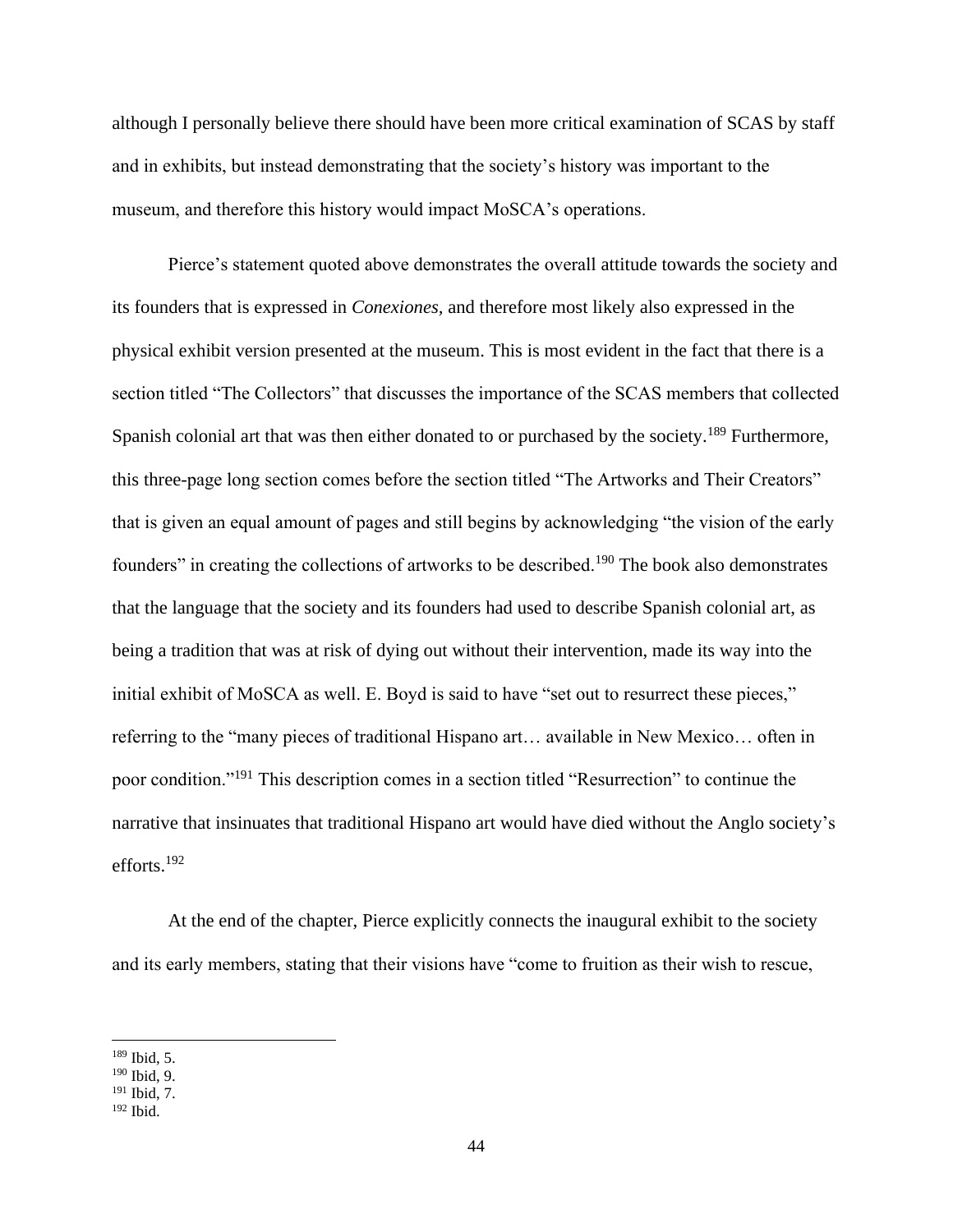protect and share the collections with the public is granted."<sup>193</sup> Claiming that the art needed to be rescued and protected is the continuation of the patronizing language of SCAS into the exhibits of MoSCA. Implicit in this statement are who and what the art needed to be rescued and protected from, the Hispano community and their use of their art for things not deemed important enough to the Anglo-dominated society. Therefore, it is clear that MoSCA continued the mindset of the society that Spanish colonial art has artistic value that can be academically appreciated, but the Hispano artists and community are less worthy of admiration. By demeaning the Hispano community through statements like this, and through the very motivation for the society's existence, MoSCA ensures that its mindset and approach to Hispanos will never allow for a full appreciation and understanding of their culture. This guarantees that Hispanos will continue to feel like outsiders at the museum because the authority of Anglos in this history has never been critically examined or addressed.

This dynamic could be described as creating "a historical ambivalence" for the Hispano community towards the museum that continues because it "is deeply rooted in the landscape" of SCAS and MoSCA.<sup>194</sup> This description comes from Amy Lonetree's statements about the Mille Lacs Indian Museum (MLIM) in Minnesota in her book *Decolonizing Museums: Representing Native America in National and Tribal Museums*, where she establishes a set of criteria which a museum must meet to be considered a site of decolonization. Lonetree admires much of what the museum is able to do with its exhibits and involvement of the Mille Lacs Band of Ojibwe in their development, however, does not regard it as a decolonized museum.<sup>195</sup> This is because the Mille Lacs Band does not have administrative or financial control, both of which stay with the

<sup>193</sup> Ibid, 15.

<sup>194</sup> Amy Lonetree, *Decolonizing Museums: Representing Native America in National and Tribal Museums*, (Chapel Hill: The University of North Carolina Press, 2012), 69. <sup>195</sup> Ibid, 30-31.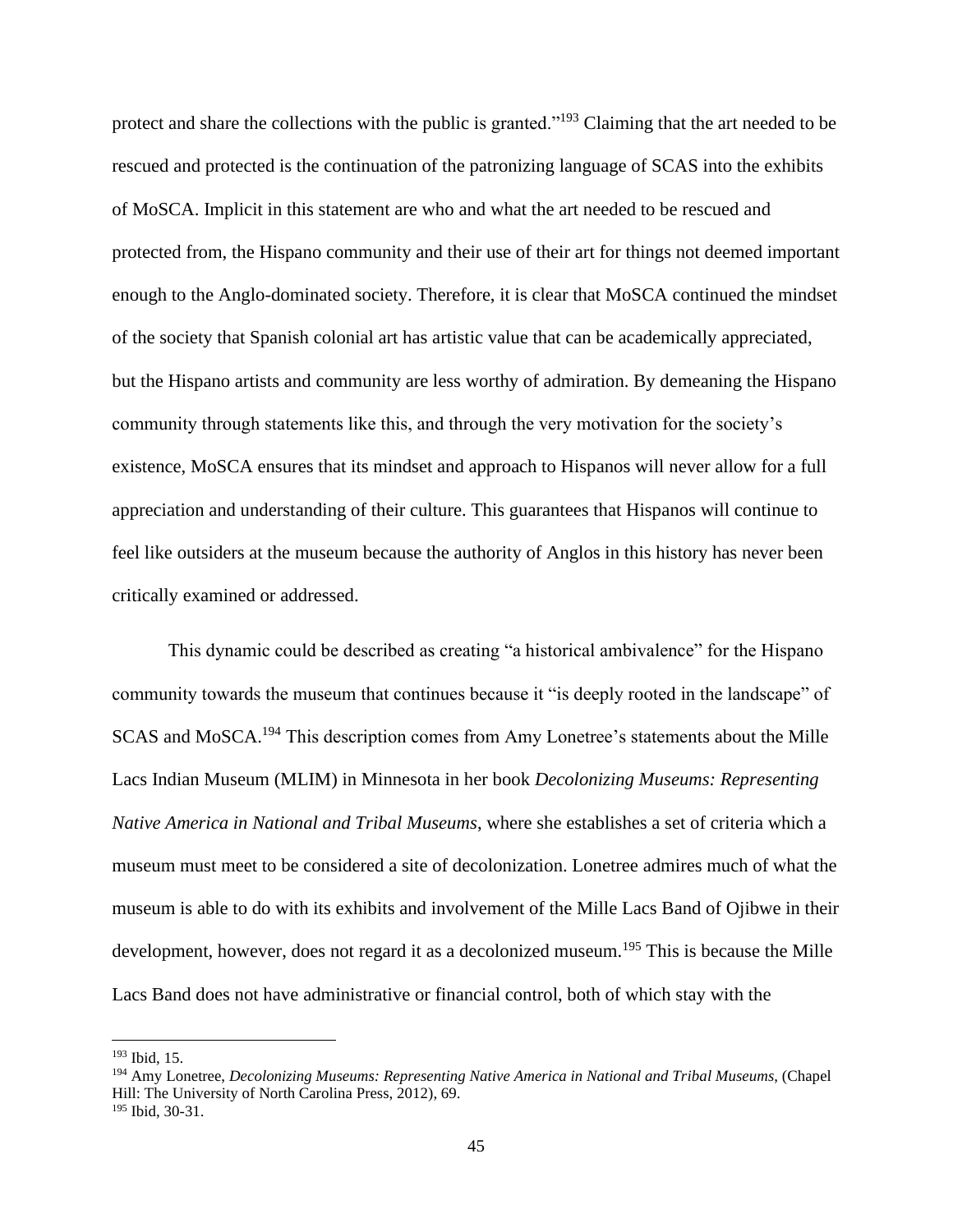Minnesota Historical Society (MHS) who acquired the land and artifacts from a donation from the Ayers, white traders who exploited the land and Mille Lacs Ojibwe people.<sup>196</sup> Therefore, despite involvement from the community in developing the exhibits, the relationship between the Mille Lacs Band and the museum remained as an expression of colonialism and it could not be a site of decolonization.<sup>197</sup> Lonetree's criteria for achieving a decolonizing museum is:

Honoring Indigenous knowledge and worldviews, challenging the stereotypical representations of Native people produced in the past, serving as sites of "knowledge making and remembering" for their own communities and the general public, and discussing the hard truths of colonization in exhibitions in an effort to promote healing and understanding.

Although these conditions are directly related to museums with Indigenous artifacts and history, the sentiments expressed can allow for an analysis of any museum representing a minority or traditionally outsider community. It can be adapted to mean honoring the community's knowledge and worldviews, allowing for their voices to be given the utmost significance in all aspects of the museum, including staffing and governance. It can be understood that the museum should critically examine the community's history, including ways that it has been harmed or harmed others through stereotypes or violence. It also shows that there must be a support of the continuation of that community and its artistic and cultural expression in a way that foregrounds their control of the situation. Therefore, the MLIM and Lonetree's analysis of it within her decolonizing framework, serves as a fruitful comparison to MoSCA to

<sup>196</sup> Ibid, 31, 35-36.

<sup>197</sup> Ibid, 69.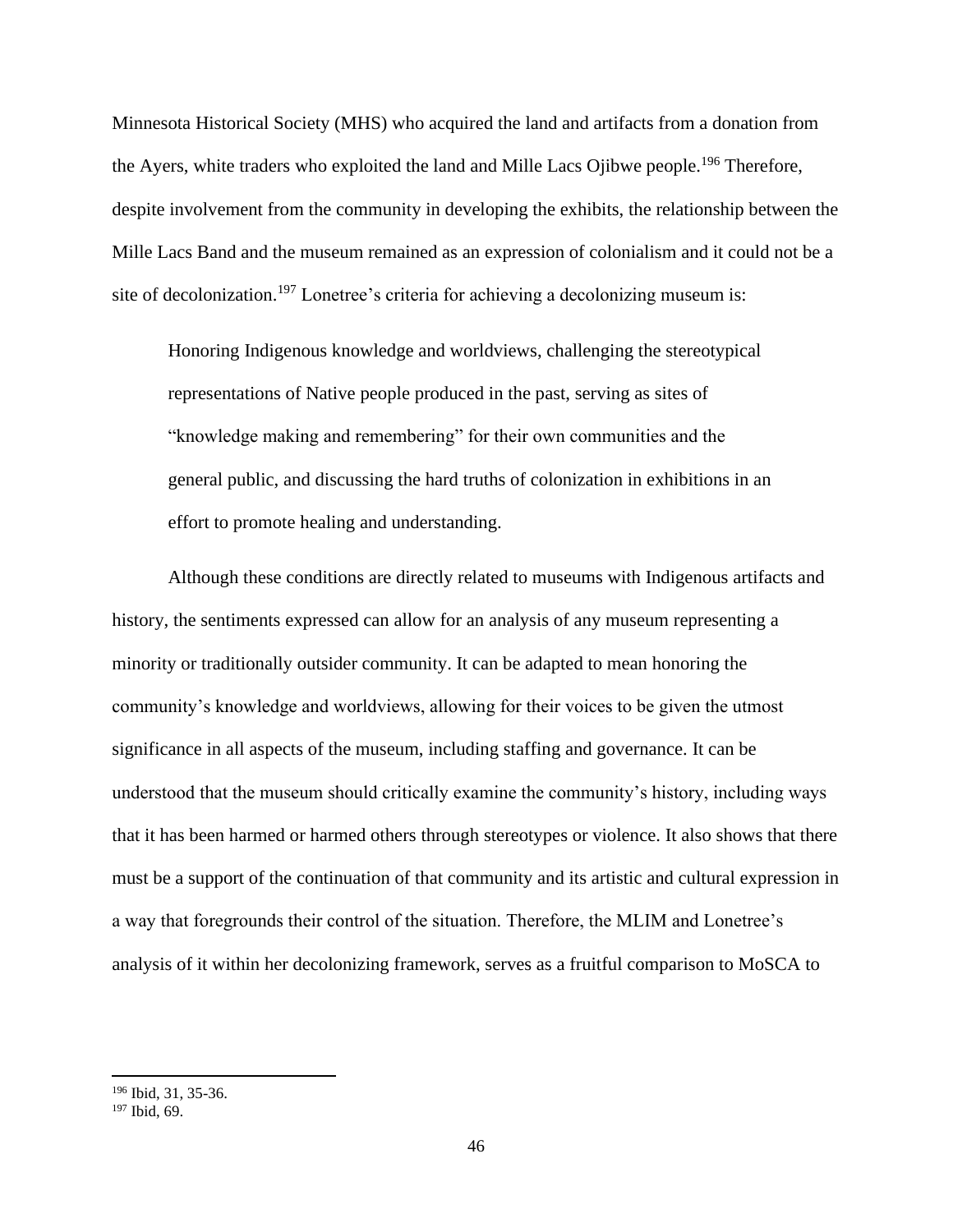analyze ways the museum failed to achieve its goal to "reflect the life and heart of the culture" laid out in its long-term planning strategy.<sup>198</sup>

Despite not labelling it decolonized, Lonetree still regarded MLIM as "a significant sight of Indigenous self-representation."<sup>199</sup> This is largely because of the involvement that Mille Lacs Band members had in the development of the museum's new exhibits and the way their voices were given priority throughout the museum. MHS "collaborated with the Mille Lacs Band of Ojibwe on all phases of the museum's development," to create a narrative in the exhibition to "emphasize Mille Lacs Ojibwe survivance."<sup>200</sup> The historical society did this by creating an advisory board of tribal members to establish meaning for the community within the museum, which they realized was necessary because before the redoing of the exhibition, the community did not come to the museum.<sup>201</sup> Within the exhibits, Mille Lacs Ojibwe voices are literally given priority in that they speak for themselves in "an authoritative first-person voice" in exhibit text as well as through audios and videos played in the galleries.<sup>202</sup> Additionally, they are given priority in their interpretations of history and artifacts, with secondary commentators, including curators and collectors, placed on a lower level of importance.<sup>203</sup> Another important foregrounding of the Mille Lacs Ojibwe community is that all exhibition text in the galleries is presented in both English and their language, Ojibwe.<sup>204</sup>

This can be compared to Hispano involvement with MoSCA from its development and into its continued operation up to the present day. From the percentage of Hispano staff

<sup>198</sup> Herglich, "Making Hispanic History," 11.

<sup>199</sup> Lonetree, *Decolonizing Museums*, 30.

<sup>200</sup> Ibid, 28, 35.

<sup>201</sup> Ibid, 38-39.

<sup>202</sup> Ibid, 49-50.

<sup>203</sup> Ibid, 52.

 $204$  Ibid, 50.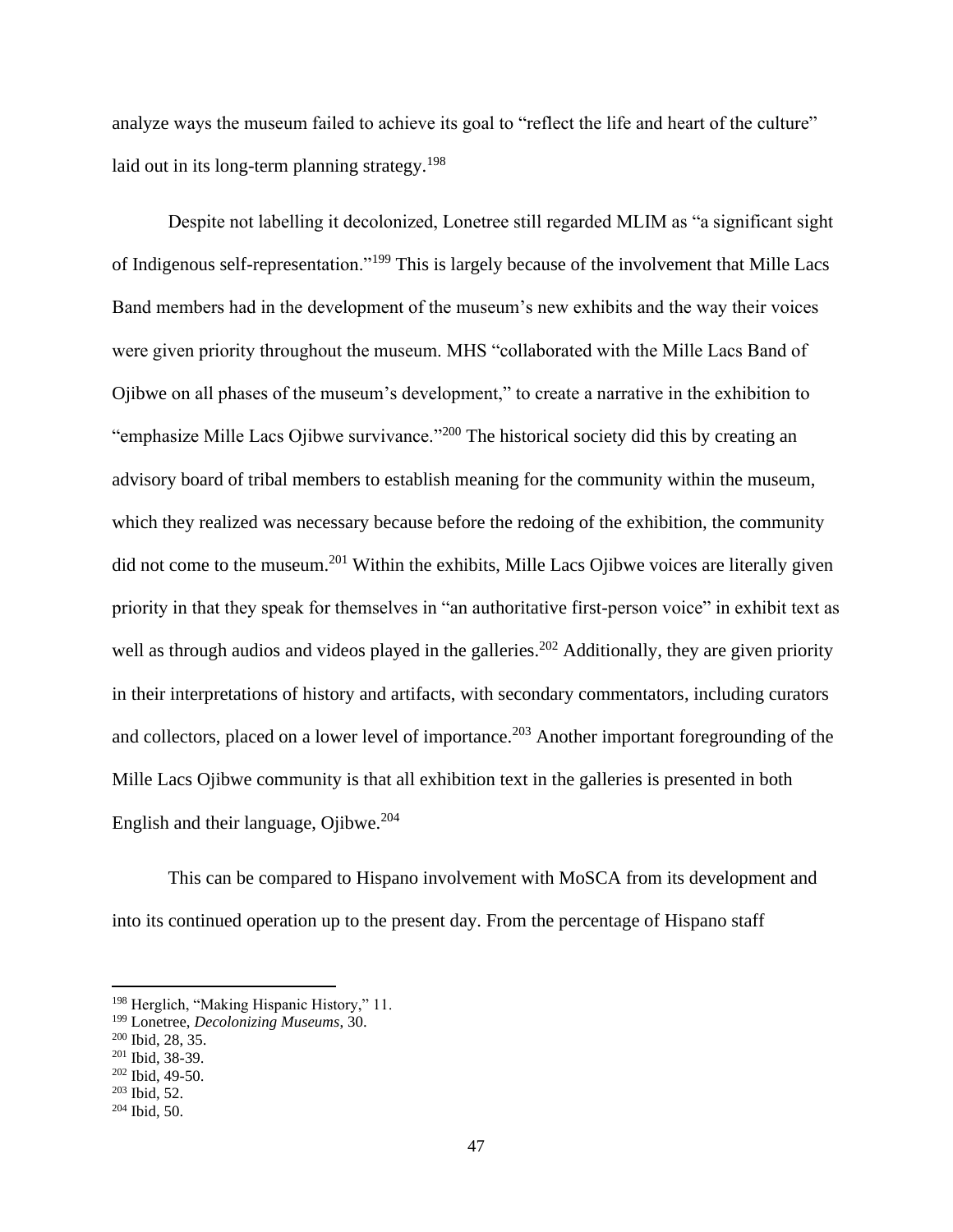previously given, it is evident that there were not enough Hispanos in decision-making roles at MoSCA for the Hispano community's knowledge and voice to be given prominence in the museum. This is one of the first setbacks for MoSCA in achieving its goal of reflecting the life and culture because they failed to fulfill their objective to "engage individuals on all levels, so that Museum personnel… reflect the cultural composition of the community."<sup>205</sup> In his article "What is a Museum?" Theodore Low recognizes that "separated from its social content a museum is meaningless to anyone but its curator," resulting in minimal sustained community involvement.<sup>206</sup> Therefore, without initial, majority Hispano input on museum decisions, MoSCA could not make a welcome, home-like environment in the museum for the Hispano community.

Furthermore, MoSCA does not privilege the voices and perspectives of Hispanos within its galleries either. There are no statements from Hispano artists to accompany their artwork in the exhibits, despite the long-term goals mandate stating the MoSCA's intention to include these artists' voices as "partners" in the museum.<sup>207</sup> This sharply contrasts with the first-person narrative found at MLIM. Additionally, the mandate describes plans to place "contemporary expressions from throughout the Spanish speaking world" in exhibits and programs, however MoSCA gallery text does not feature this in the present.<sup>208</sup> Not only does it not feature Spanish phrases, but there is also no Spanish text in the gallery, compared to MLIM's use of both English and the community's native language throughout. This is another setback in MoSCA's goal, as not having interpretative materials, publications, or programming in the native language of many

<sup>205</sup> Herglich, "Making Hispanic History," 11.

<sup>206</sup> Theodore Low, "What is a Museum?," in *Reinventing the Museum: Historical and Contemporary Perspectives on the Paradigm Shift*, ed. by Gail Anderson (Walnut Creek, CA: Altamira Press, 2004), 43.

<sup>207</sup> Herglich, "Making Hispanic History," 7.

 $208$  Ibid.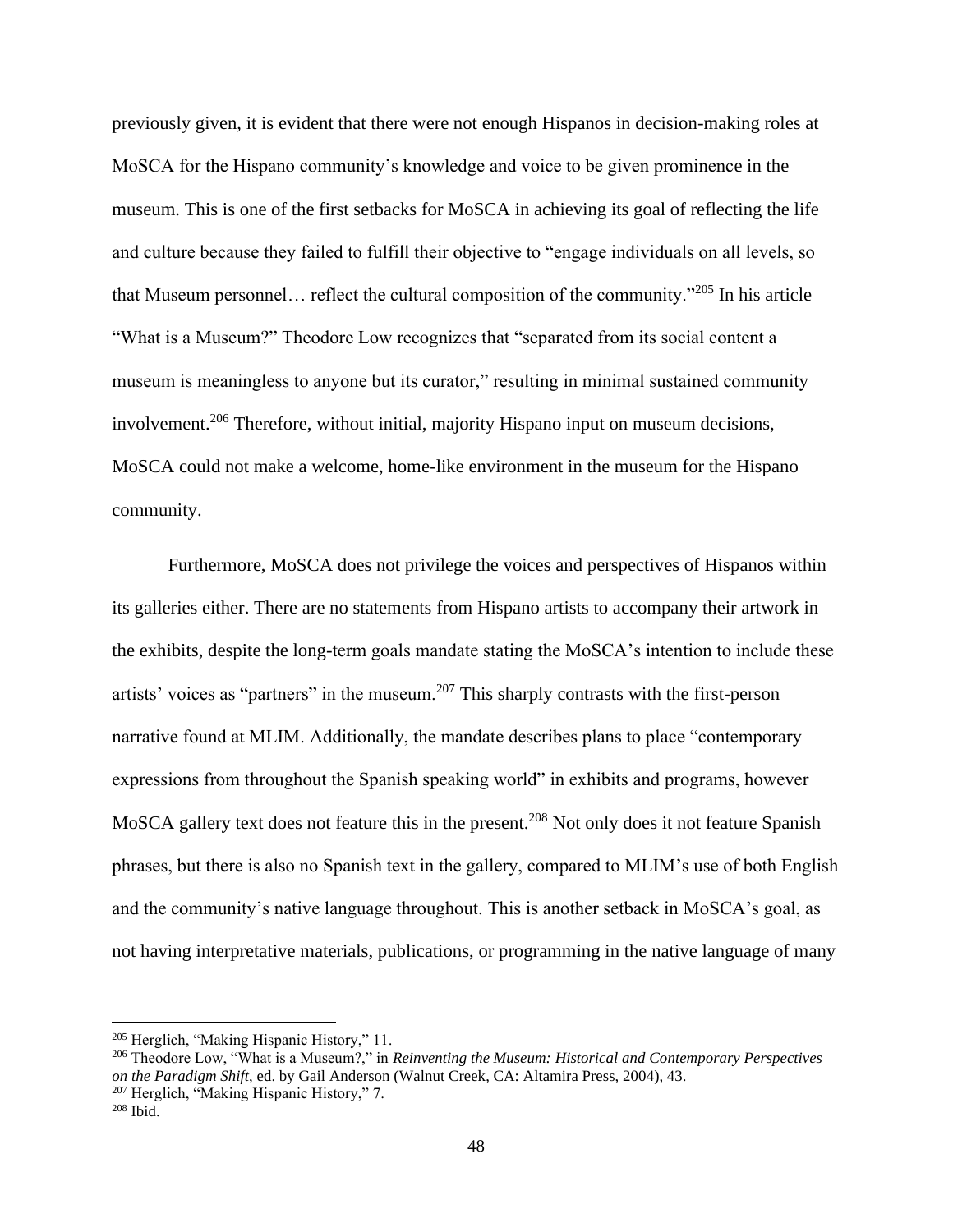in the Hispano community directly contradicts the objective to "develop… accessible programming and publications that reflect Hispanic culture."<sup>209</sup>

MILM and MoSCA are also good to compare because they both failed to meet Lonetree's criteria in one specific area that had detrimental effects on both institutions. This was the failure of the community itself being able to have complete authority in the representation of its culture. Therefore, it would be helpful to examine the impact of a fully decolonizing museum with authority vested in the community by looking at one area that MoSCA has struggled with by discussing Lonetree's analysis of the educational programming at The Ziibiwing Center of Anishinabe Culture and Lifeways in Michigan. The Ziibiwing Center is the only museum that Lonetree identifies as being a fully decolonizing museum because of its ability to engage "the theoretical concepts of historical trauma and historical unresolved grief to begin the healing process for Native people," all while being completely controlled by the Saginaw Chippewa community.<sup>210</sup> She describes the cultural education programs as "a safe place for community members to learn about their culture, identity, language, and history" without fear of being judged or blamed for not already having this knowledge.<sup>211</sup> This allows the center to be "a site of community revitalization, knowledge making, and cultural sovereignty," similar to what MoSCA hoped to be for the Hispano community.<sup>212</sup> The key difference between The Zibbiwing Center and MoSCA is who has control of these educational programs. Because The Zibbiwing Center is owned, operated, and completely under the authority of the Saginaw Chippewa Indian Tribe, the sharing of knowledge about their history and culture is a community-strengthening act. It is an act of power and sovereignty that members of the tribe continue their traditions of their own

 $209$  Ibid, 11.

<sup>210</sup> Lonetree, *Decolonizing Museums,* 125.

<sup>211</sup> Ibid, 152, 155.

<sup>212</sup> Ibid, 153.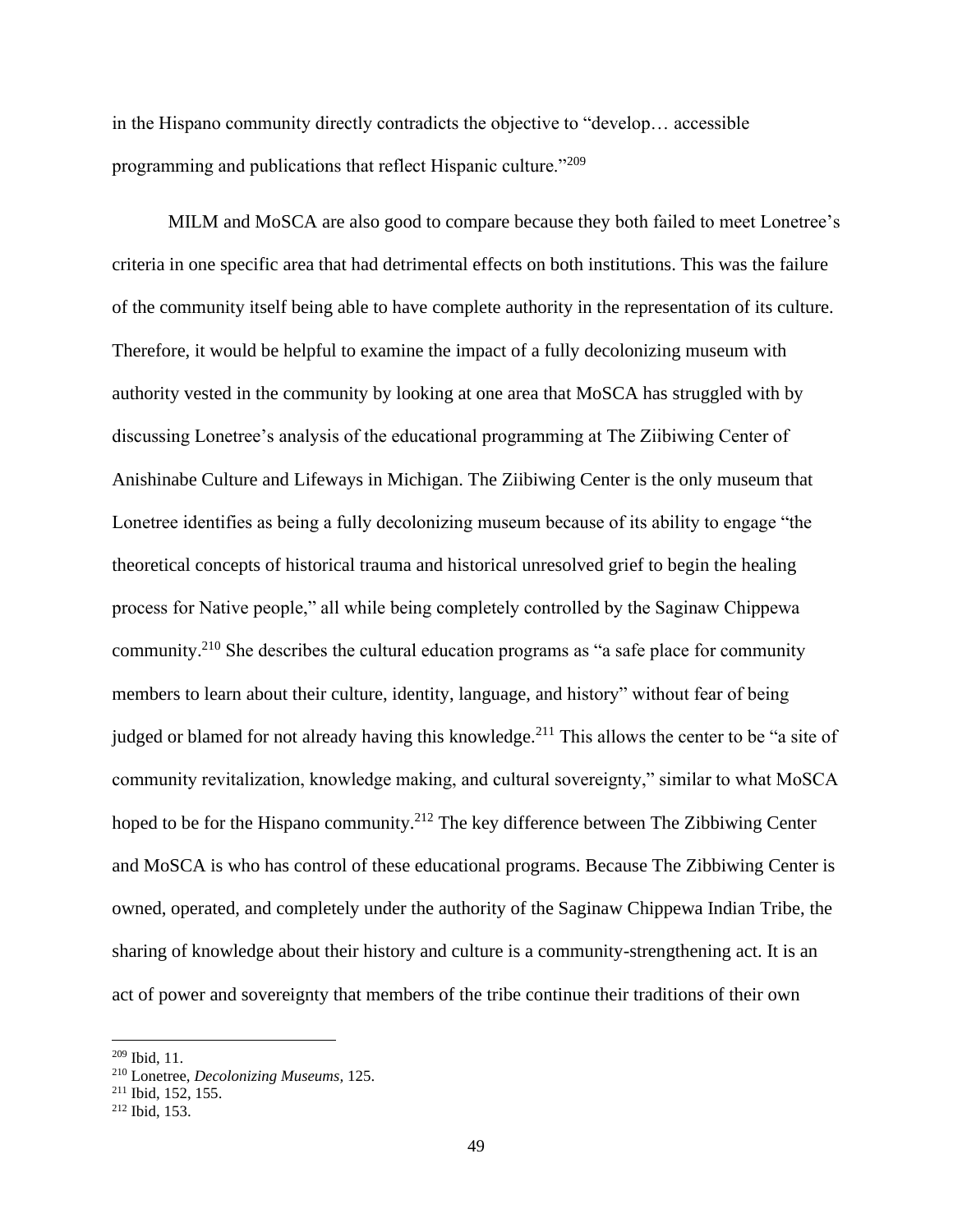impetus and free from outsider input. Compared to MoSCA, where educational programs are organized by Anglo educational directors who work underneath Anglo executive directors, there is a lack of community agency created from the missing authority of the Hispanos in the museum-community relationship. The museum had beneficial educational programs, lectures, and artist demonstrations in its early years that would seem to indicate the beginning of a beneficial relationship with the Hispano community. However, because it was happening in the historically Anglo-controlled institution of a museum, and in MoSCA's specific case also Anglocontrolled, it enacted Boast's observation that "dialogue and collaboration are foregrounded, but the ultimate suppression of oppositional discourse is always effected" in museum attempts at contact zones where necessary changes in authority have not been addressed.<sup>213</sup> The Anglo control of the organization establishes a patronizing relationship in this sharing of artistic traditions that reaches back to the Anglo founders of SCAS believing they needed to be the ones to educate the Hispano community on Spanish Colonial art.

These failures to meet these objectives and therefore their goal of being a community site for Hispanos is evidence of the reasons MoSCA was unable to create an environment that allowed the Hispano community to say, "this is our museum," and to utilize it as such. $214$ However, evidence for the Hispano community's lack of engagement is harder to gauge, especially when MoSCA wishes to continue to present itself as connected to the community. This specific dynamic will be further discussed in the upcoming section on tourisms impact on MoSCA and Santa Fe. When I attempted to get information on attendance at programming, such as sign-in sheets for sponsored lectures, I was told that type of information was not gathered by

<sup>213</sup> Boast, "Neocolonial Collaboration," 64.

 $214$  Ibid.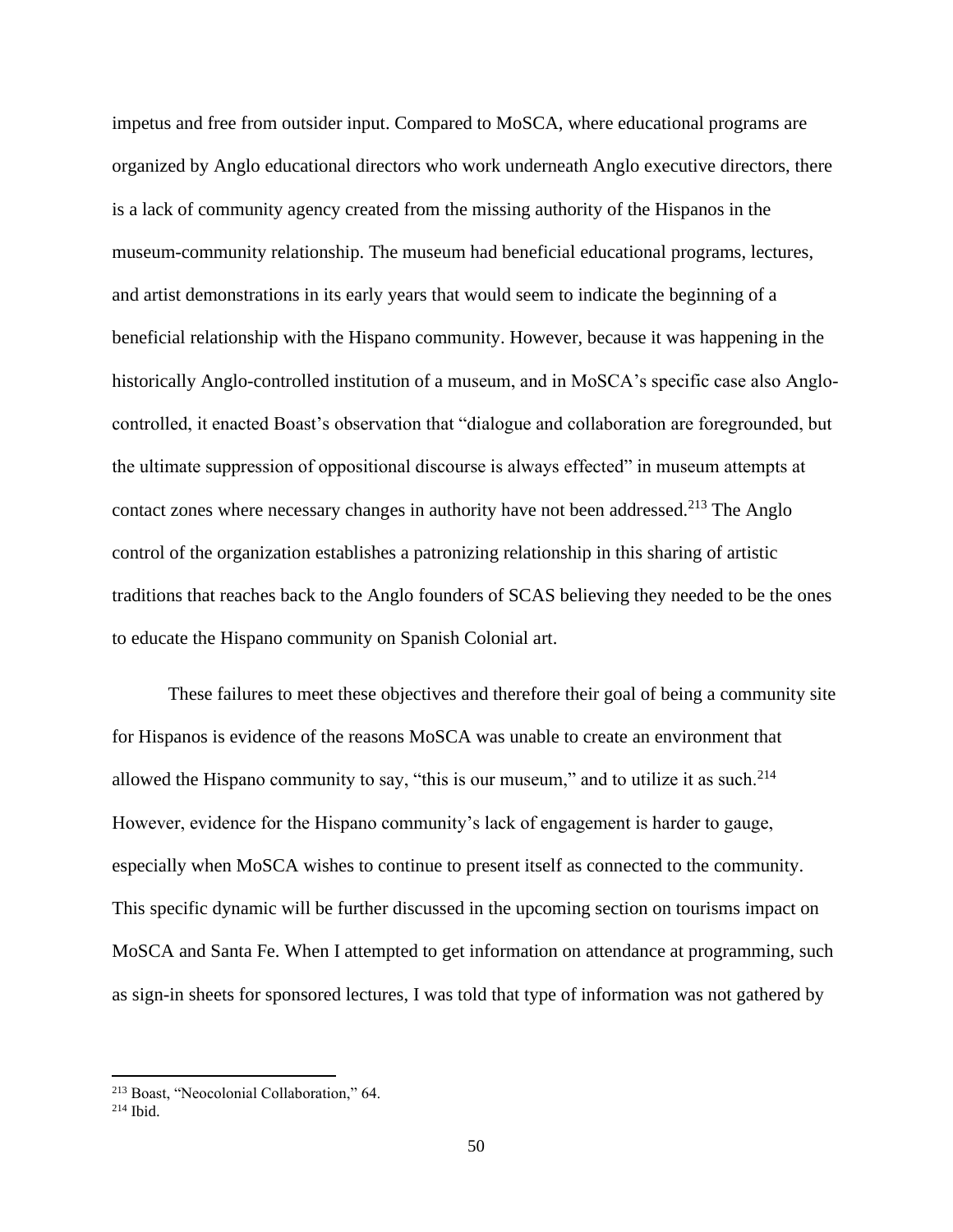the museum, contradicting my personal knowledge of these records existence.<sup>215</sup> Instead, I will be evaluating Hispano community engagement in terms of Hispano artists' statements regarding the museum, as well as staff members' comments about their audience engagement.

The audience for the museum was described as "the local population; visitors to the area; a more specialized subset of artists working in traditional Spanish techniques" in MoSCA's Institutional Assessment Report, written April 25, 2005, and conducted by the American Association of Museums (AAM) as part of MoSCA's attempts to become an accredited museum.<sup>216</sup> The local population would include the general Hispano community, while the subset of artists would directly refer to Hispano artists, most likely involved with other society activities such as Spanish Market, and visitors to the area indicates tourists. Despite indicating that key portions of their audience should be part of the Hispano community, it appears that this is not who actually visits in day-to-day operations of the museum. The Spanish Market artists I spoke with, Vicente Telles and Arthur Lopez, both stated that they rarely visit MoSCA, only going for exhibit opening celebrations when their pieces are part of that new exhibit.<sup>217</sup> In our conversations, there appeared to be a lack of connection between them as Hispanos and the museum. Their interactions with MoSCA were limited to those necessary to be a part of Spanish Market and be courteous when their pieces were exhibited. They did not go for regular visits to see the collections and exhibits or to participate in programming the museum offered.

When I interviewed Rasch, deputy director at the time of our conversations, about the general audience of the museum and its programs, he gave similar indicators that there was not

<sup>215</sup> Email with Jennifer; Conversation with Dr. Erickson.

<sup>216</sup> David Butler, Institutional Assessment Report: Museum of Spanish Colonial Art, Santa Fe, NM, April 25, 2005, 13.

<sup>&</sup>lt;sup>217</sup> Vicente Telles, Interview with Author, 7/9/21; Arthur Lopez, Interview with Author, 6/28/21.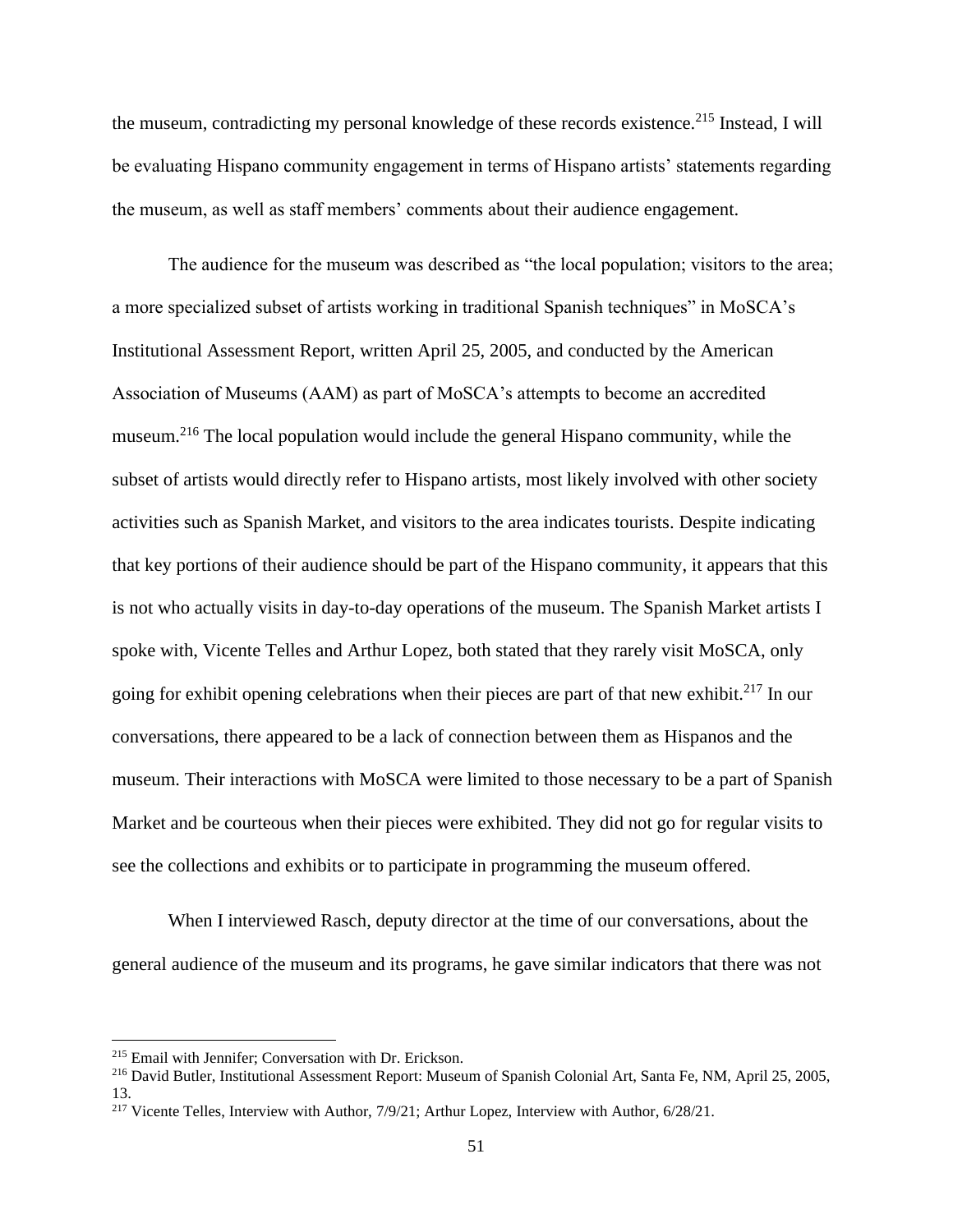as much Hispano involvement as MoSCA had hoped in its early years or that it has continued to advertise it has on its website and promotional materials.<sup>218</sup> When I asked about specific numbers of Anglo versus Hispano visitors based on information collected from individuals when they came to the museum or participated in programs, Rasch stated that the museum did not collect that information. However, based on his own observations, he believed the majority of visitors were Anglo tourists, especially leaning towards an older age demographic.

These statements, as well as those of Telles and Lopez, are corroborated by attendance and financial struggles the museum began facing from the early years of its operation. These issues had begun by 2005 when the museum was reviewed by the AAM and MoSCA had low attendance and consistent budget deficits.<sup>219</sup> MoSCA had identified that they were trying to reach the "Hispanic population both as a potential audience and a potential source of funding," however, the monetary issues continued, indicating that the museum was unsuccessful.<sup>220</sup> The lack of Hispano community investment in MoSCA is even clearer financially when considering the COVID-19 pandemic and its effect on museums and other cultural institutions. This period of time has shown that organizations need communities to be deeply invested in their goals and continued existence to be able to sustain periods of closure and continued uncertainty through the community's financial support. The impact of COVID-19 was felt intensely at MoSCA, where all but two employees were let go because of financial constrictions.<sup>221</sup> Jennifer Berkley, the executive director, and David Rasch, the deputy director, were the only employees who were able to continue working. The financial effects were felt so heavily at MoSCA because their audience was largely tourist-based, and when people were unable to travel and visit, MoSCA

<sup>218</sup> David Rasch, Interview with Author, 6/10/2021.

<sup>219</sup> Butler, Institutional Assessment Report, 6.

<sup>220</sup> Ibid, 13.

<sup>&</sup>lt;sup>221</sup> David Rasch, Interview with Author, 6/8/2021.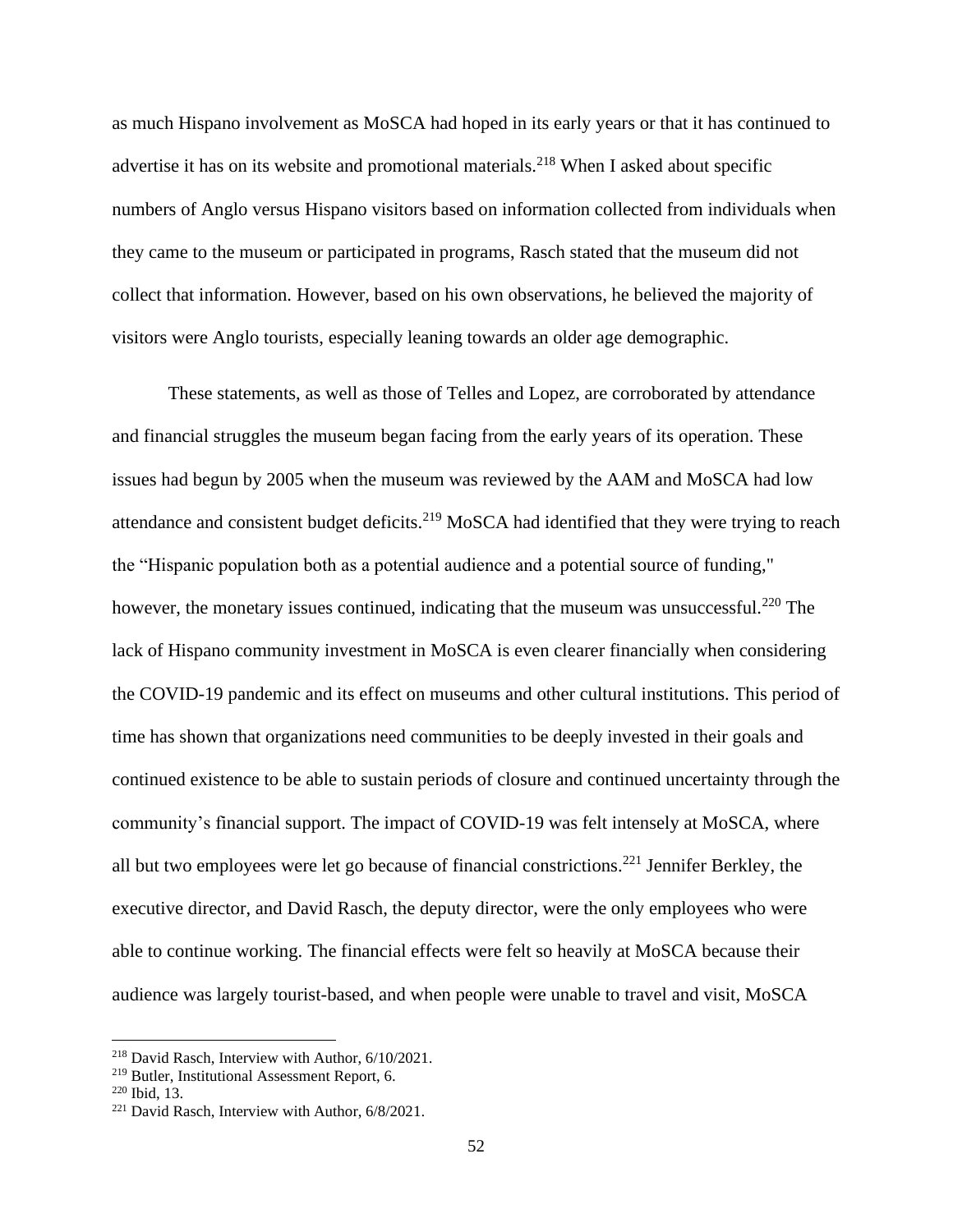found itself without a base of financial support. This indicates that MoSCA was not an organization that the Hispano community felt tied to enough that it would want to rally around the museum and support it financially during this time. Therefore, these factors indicate that MoSCA was not a site of cultural expression and empowerment for the Hispano community.

This analysis can be finished by turning attention to specific cases where MoSCA had success in moving beyond an academic appreciation for Spanish colonial art and created a cultural appreciation for the Hispano community when it broke the tradition set for it by the history of SCAS and gave positions of authority to Hispanos. The first concerns the educational programs carried out under the Hispana education director Rasch had previously worked with before she was let go due to financial restrictions caused by COVID-19.<sup>222</sup> Rasch discussed how she would focus heavily on educational programs targeted at youth Hispanos, which he speculated she was passionate about passing on the knowledge because she had two young sons. This would include bringing resources to schools and community centers, engaging youth visitors at the museum, and facilitating activities for young Hispanos to learn about techniques for creating art in the Spanish colonial style, evidence of which can still be seen in photographs on the museum's website. When asked about educational programs for the future, Rasch said that he would be in charge of organizing and leading all programming moving forward. Because his specific background was in art history and conservation, he said he was planning programming surrounding these features of Spanish colonial art that would be marketed towards an older audience, most likely the Anglo tourists visiting the museum once restrictions lifted. This shows the significant difference that a Hispano staff member can make, especially in an area like programming, where community interaction most often begins for museums. On a small-scale,

<sup>222</sup> Rasch, 6/8/2021.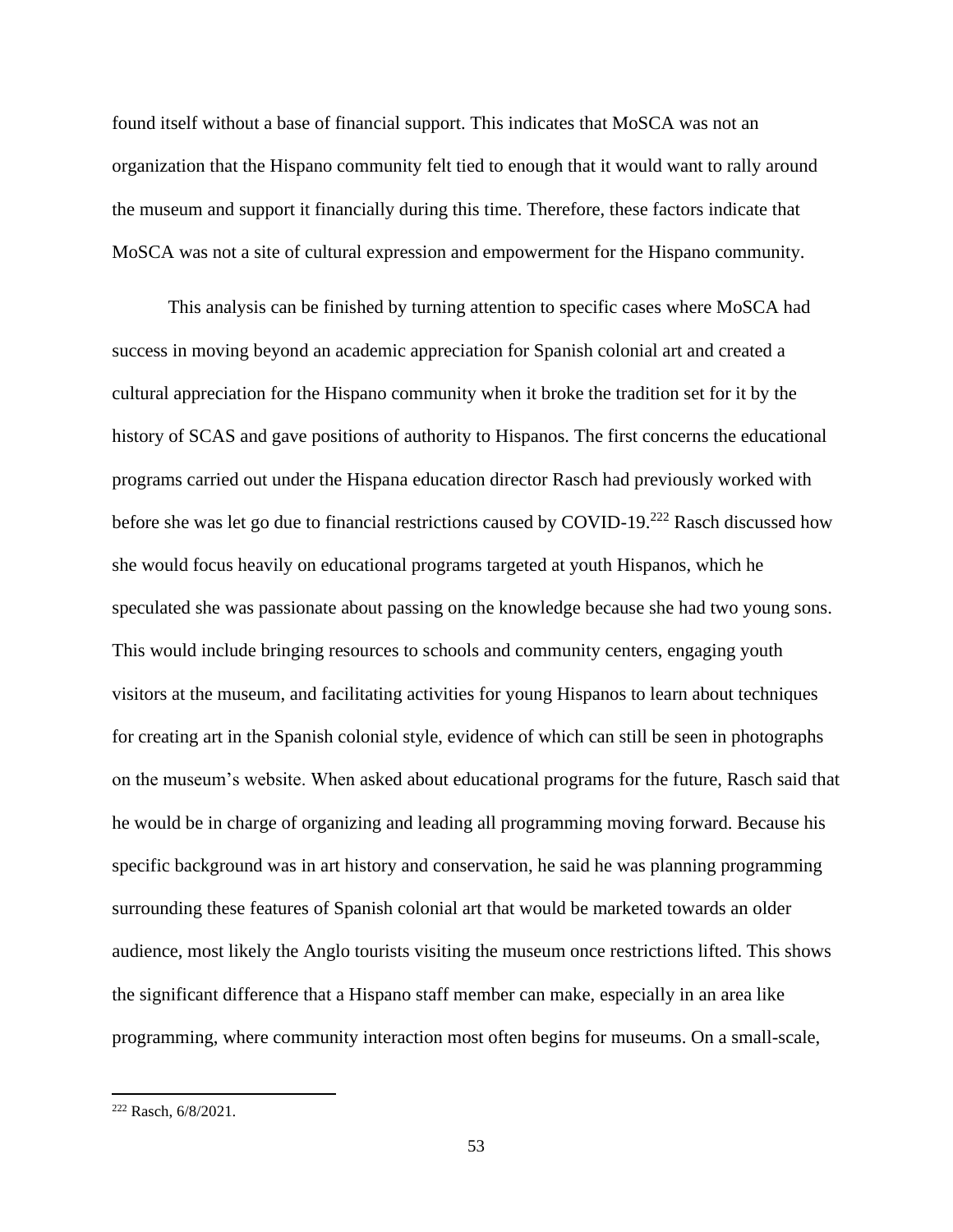this educational director was able to create community connections with Hispano youth because of her intimate understanding of their shared interests and desires.

Another example involves the work of Carmella Padilla, an exhibition writer and coordinator for the inaugural exhibit, "Conexiones," as well as an author and the editor of the print version of the exhibit, *Conexiones*. Padilla also helped write part of SCAS' "museum on paper," Spanish New Mexico: The Spanish Colonial Arts Society Collection that was published in 1996 before the museum was in the works to share the full range of the society's collections with a broader audience.<sup>223</sup> Her chapters titled "Revival Period Arts and Artists," "Spanish Market," and "Contemporary Masters of Traditional Hispanic Arts," all provide a much more in-depth look at the Hispano artists creating the collections that the two volumes are about than any of the other authors' chapters. In discussing the revival period that aligned with the beginning of the society and the establishment of the Spanish Market, she does not spend time praising the founders, but instead devotes pages to Hispano artists who participated in these early markets.<sup>224</sup> These artists include Celso Gallegos, Jose Dolores Lopez, George Lopez, Patrocinio Barela, and Juan Sanchez, whose names and extensive bibliographic information are all accompanied by photographs of the artists and their individual works of art.<sup>225</sup> Her chapter on the Spanish Market identifies all of the winners from 1965 to 1994, as well as recognizes specific advancements and achievements in the art, accompanied by photographs of winning art pieces and Hispanos participating in the market.<sup>226</sup> In her chapter on contemporary masters she again thoroughly highlights Hispano artists, this time focusing on thirteen individuals of diverse artistic

<sup>223</sup> Pierce and Weigle, *Spanish New Mexico: The Spanish Colonial Arts Society Volume Two,* 98.

<sup>224</sup> Carmella Padilla, "Revival Period Art and Artists," in *Spanish New Mexico: The Spanish Colonial Arts Society Volume Two: Hispanic Arts in the Twentieth Century,* (Santa Fe: Museum of New Mexico Press, 1996), 55. <sup>225</sup> Ibid, 36-46.

 $226$  Ibid, 53.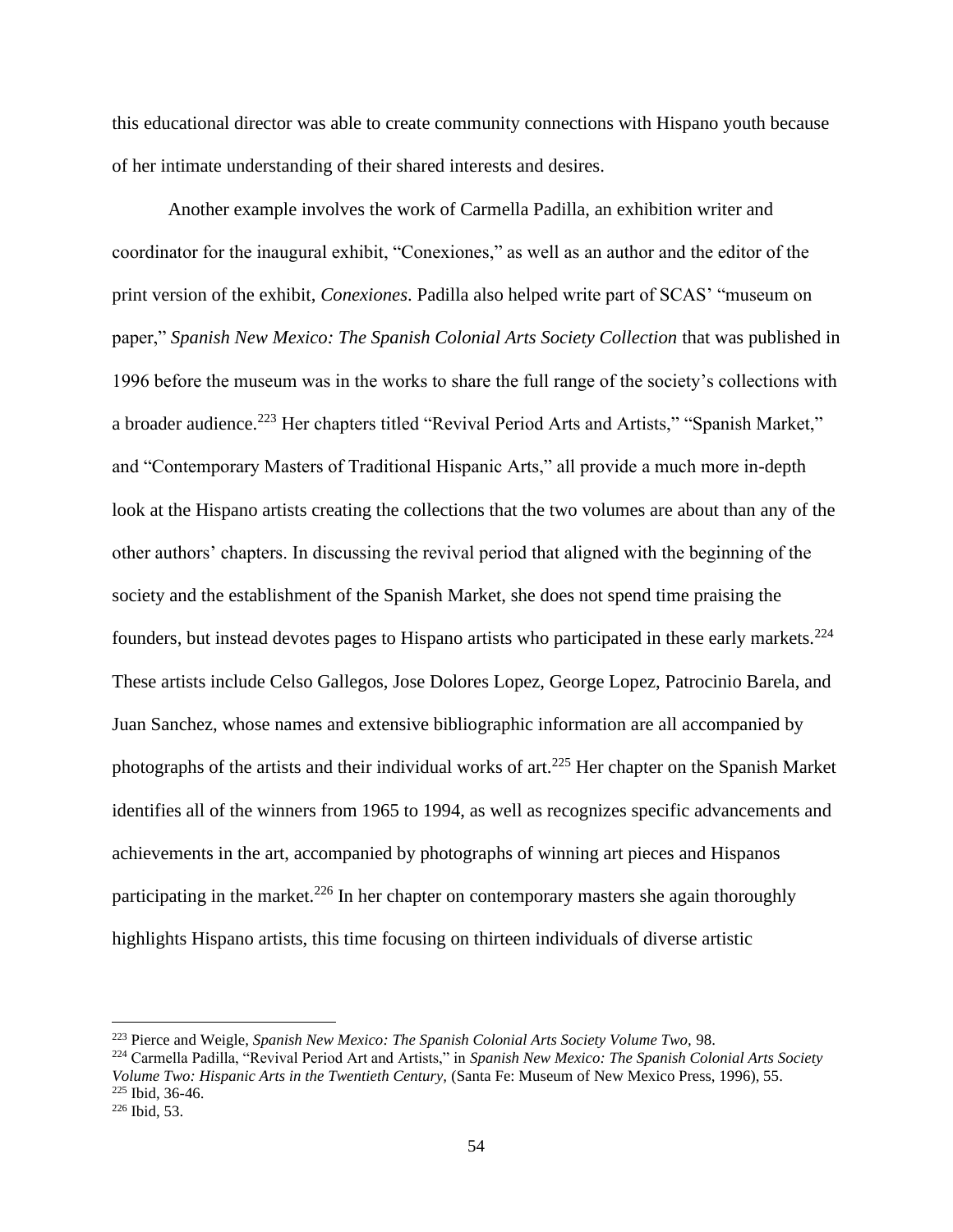techniques.<sup>227</sup> This is supplemented with photographs of the artists with their works pictured besides them, as well as an additional ten pages of other exemplary works of contemporary Spanish colonial art.<sup>228</sup> Throughout these artists' descriptions, there is an emphasis on their personal connection to the art as Hispanos and their motivations to produce the art because of their family traditions and religious beliefs.

This incredible level of detail about the Hispano artists producing the Spanish Colonial art would not be continued in the exhibits of MoSCA. In my own visits to MoSCA to view the exhibits, I found very little biographical information about the artists next to their art. This contrasts not only to Padilla's chapters, but also to many other art museums, where the norm is to have some amount of biographical information on the artists who made each work of art. Padilla was able to capture not just the base level information about the artists, but also the cultural significance of their art to them as Hispanos. Through her personal connection to the community, she established an instance of the spirit and warmth that MoSCA sought to exemplify but fell short of. These cases demonstrate that a sharing of authority with Hispanos would have allowed for the flourishing of the museum into a space of cultural understanding, tradition-bearing, and community building, if only MoSCA had been able to firmly separate itself from the approaches and ways of thinking of SCAS that continued from its founding.

<sup>227</sup> Ibid, 67-81.

<sup>228</sup> Ibid, 82-91.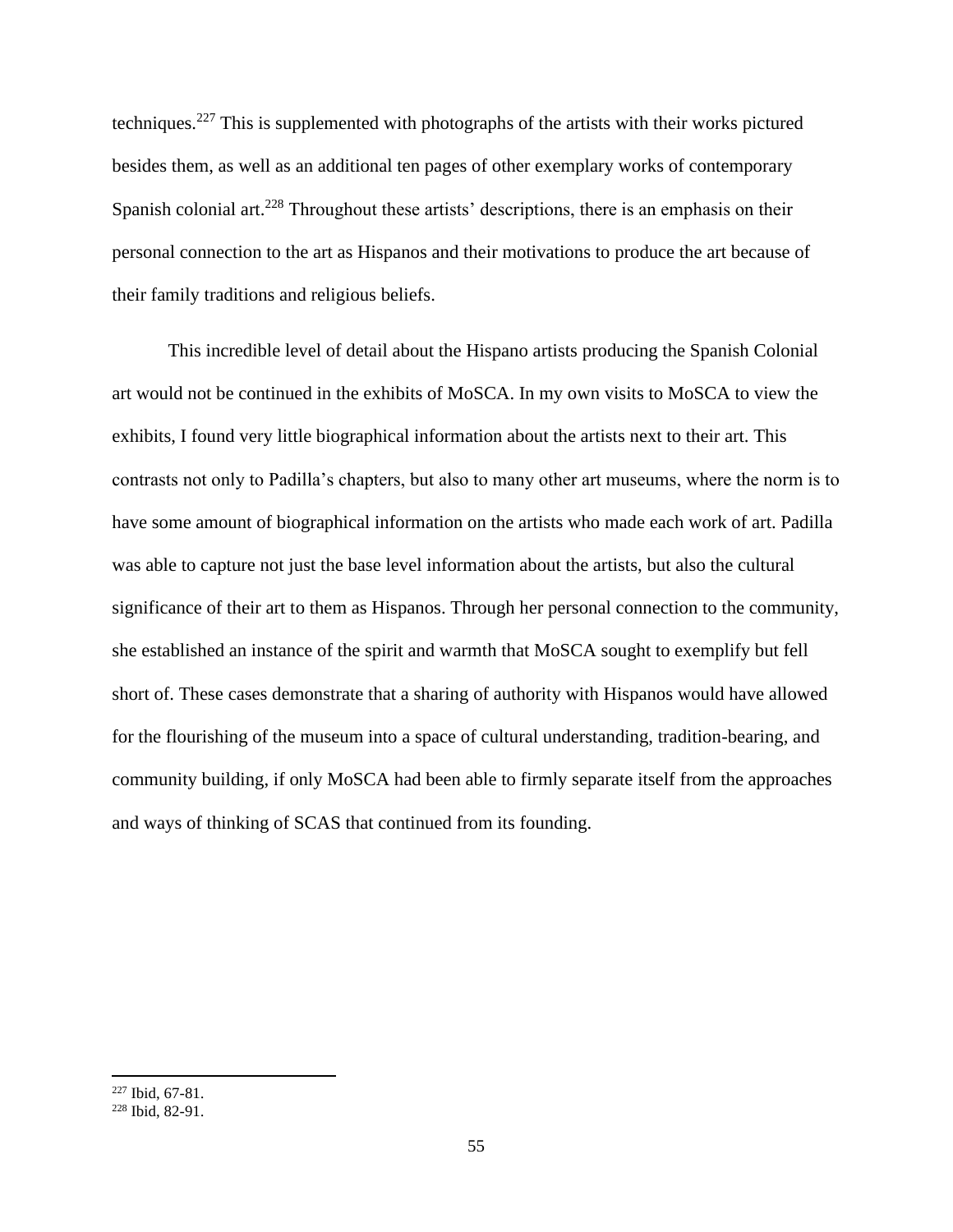## **Spanish Market: An Avenue for Hispano Artists**

In 1926, Mary Austin wrote a letter published in *The New Mexican* where she announced a prize competition for the creation of Spanish colonial arts and crafts by New Mexicans of Spanish descent.<sup>229</sup> She described her motivations as seeing "the native resources of the state... practically unworked," and which she believed could be used to gain "financial returns" for Hispanos and "the respect and admiration of the world outside."<sup>230</sup> Austin noted that "work of equal value remains with the Spanish speaking population, and could, with very little encouragement become a pleasant and profitable activity among them," so with the financial backing of Mrs. Elon Hooker and Miss Mary Wheelwright, she put forth calls to establish a competition to encourage such production.<sup>231</sup> This competition would continue in years to come and develop into the tradition that exists today as the annual Spanish Market, another one of the branches of SCAS as an institution.

This sponsorship of the arts "to offer prizes for new work that conformed most exactly to the old models" based on "a list of examples of such crafts as might be profitable to revive" marked the beginning of SCAS, under its initial name the Society for the Revival of the Spanish-Colonial Arts.<sup>232</sup> This was an Anglo assertion of what was acceptable and what would be profitable for Hispano artists since it was the pronouncement of standards created by the Anglo artists and elites who formed the early society.<sup>233</sup> It was also these same Anglo artists and elites who were offering the cash prizes that would be awarded and judging which pieces deserved

<sup>229</sup> "Mrs. Austin Announces Prizes for Spanish-Colonial Work," *The New Mexican,* 18 May 1926, 2.

<sup>230</sup> Ibid.

<sup>231</sup> Ibid.

<sup>232</sup> Weigle, *The First Twenty-Five Years,* 183

 $233$  Ibid.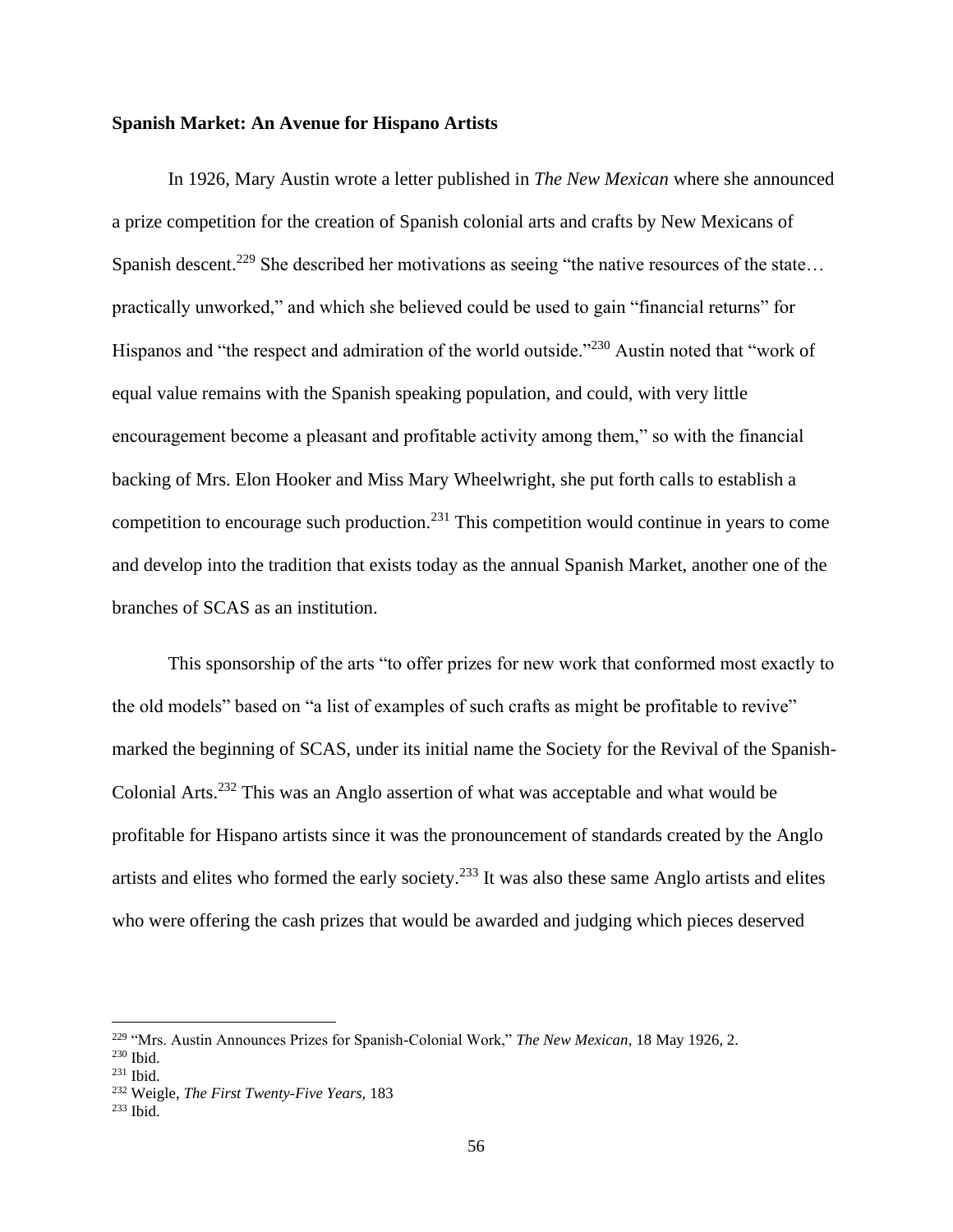these prizes based on extensive criteria.<sup>234</sup> These criteria included that the items be produced by "native born descendants of Spanish Colonial families in New Mexico," that they had to be made during the life of the artist but not too recently, and that they must be "genuine Spanish Colonial," meaning they are "of the kind and style as used in Spanish Colonial times," and "not be new American materials or designs."<sup>235</sup> Additionally, favor was given to art with a "faithfulness to the ancient patterns and materials," showing the society's commitment to the traditions they sought to establish as the most significant parts of the Spanish Colonial style.<sup>236</sup> The society recognized that the Spanish Market was "an important vehicle of Anglo patronage," highlighting the role they claimed for themselves in reviving the Spanish colonial artistic tradition through economic support of the art. $237$ 

SCAS continued to assert the importance of Spanish Market in maintaining the Spanish colonial art tradition within the Hispano community throughout its history and does so still today. A flyer from the 1990s describes the Traditional Spanish Market as "the oldest and largest market in the United States for Hispanic folk artists working in traditional arts and crafts," where "a screening committee ensures artistic excellence and authenticity."<sup>238</sup> It claims that Spanish Market, and SCAS by extension, "contributed significantly to the revival and preservation of the Spanish colonial arts in New Mexico," placing the market as an influential force in the continuation of the Hispano art tradition. They further this statement by associating the market not just with the art style, but with the community itself, when it says that "today's Markets are contemporary expressions of a living heritage," the success of which "celebrates the vitality of a

<sup>234</sup> Ibid.

<sup>235</sup> "Spanish Arts, Crafts Awards are Announced by Committee," *The New Mexican*, 02 Jun 1926, 2.

 $236$  Ibid.

<sup>237</sup> Weigle, *The First Twenty-Five Years,* 188.

<sup>&</sup>lt;sup>238</sup> "Background Information," Spanish Colonial Arts Society, Inc., 1990s.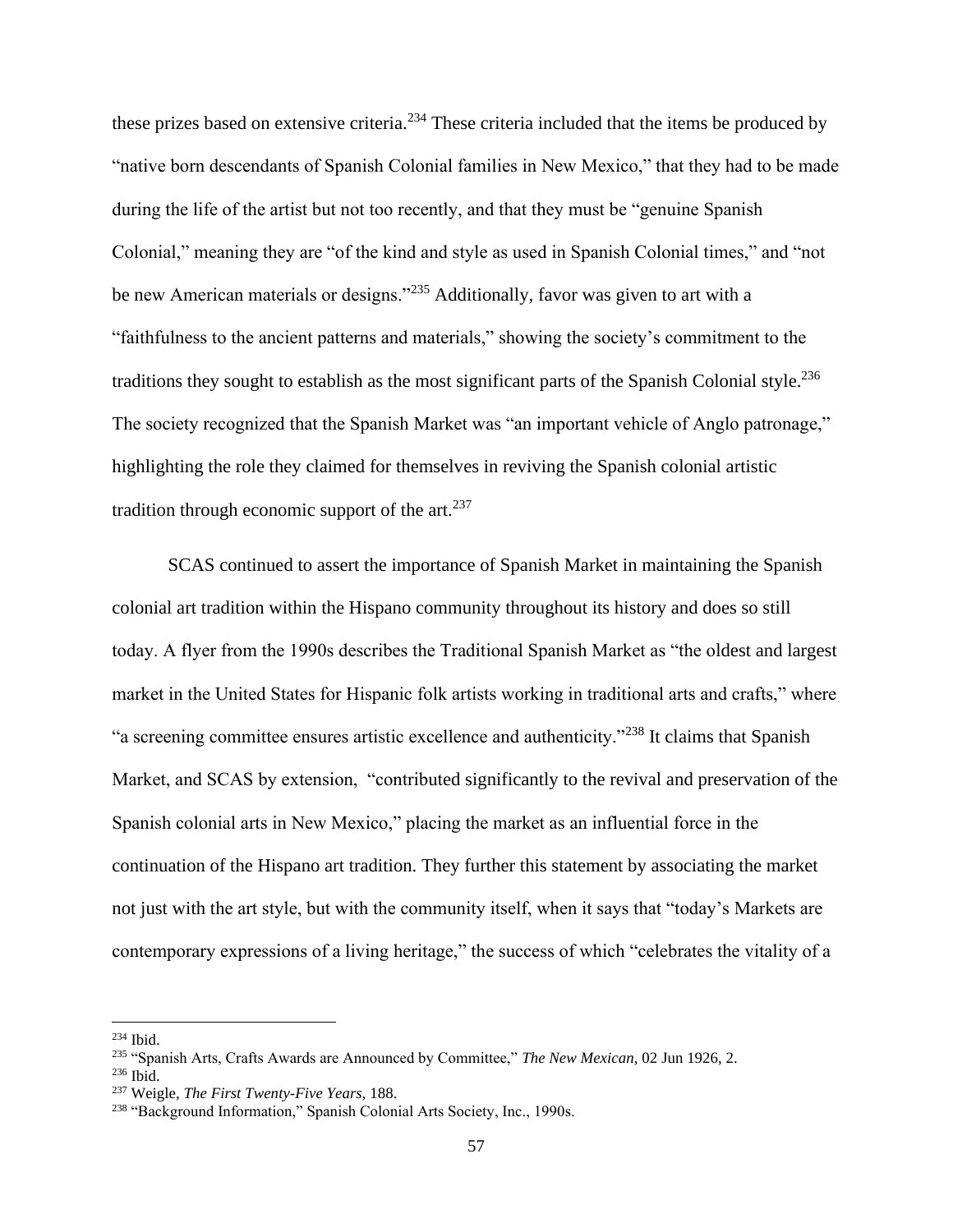people who, from many diverse influences, have crafted their own strong identity."<sup>239</sup> These are similar to the claims made by MoSCA, which also presents itself as a tool for the expression of Hispano identity through past and present artworks. Spanish Market therefore falls into the same pitfalls as MoSCA, with Anglo leadership declaring itself to be the driving force behind keeping a supposedly dying tradition alive. However, despite the lack of explicit Hispano power over the event, Spanish Market is in fact a tool of Hispano community expression and identity because Hispano artists have more agency within this branch of SCAS.

Spanish Market has much more engagement from the Hispano community than MoSCA does. The consistently large number of Hispano artists who participate in market each year is evidence of this. In the present day, there are approximately two hundred artists who participate in the eighteen traditional art categories, as well as youth artists who are mentored by adult artists.<sup>240</sup> Additionally, Hispano artists feel more connected to the Spanish Market environment than they do the museum. They visit the museum for specific exhibit openings where their art is featured, however are not likely to visit the museum for enjoyment or to participate in events.<sup>241</sup> In contrast, they actively participate in and contribute to Spanish Market, making it the expression of their community and identity that SCAS desired MoSCA to also be.

It has become a space for this expression because of the agency that Hispano artists are able to claim within the institution. This agency derives from the fact that Hispano artists have their own motivations that drive them to participate in market events. Whether that be religion, the continuation of family traditions and cultural expression, financial gain, or a combination of

 $239$  Ibid.

<sup>240</sup> "How to Become a Spanish Market Artist," Spanish Colonial Arts Society, accessed 3/24/2022, [https://www.spanishcolonial.org/spanish-markets/how-to-become-a-spanish-market-artist/.](https://www.spanishcolonial.org/spanish-markets/how-to-become-a-spanish-market-artist/) <sup>241</sup> Telles,  $7/9/21$ ; Lopez,  $6/28/21$ .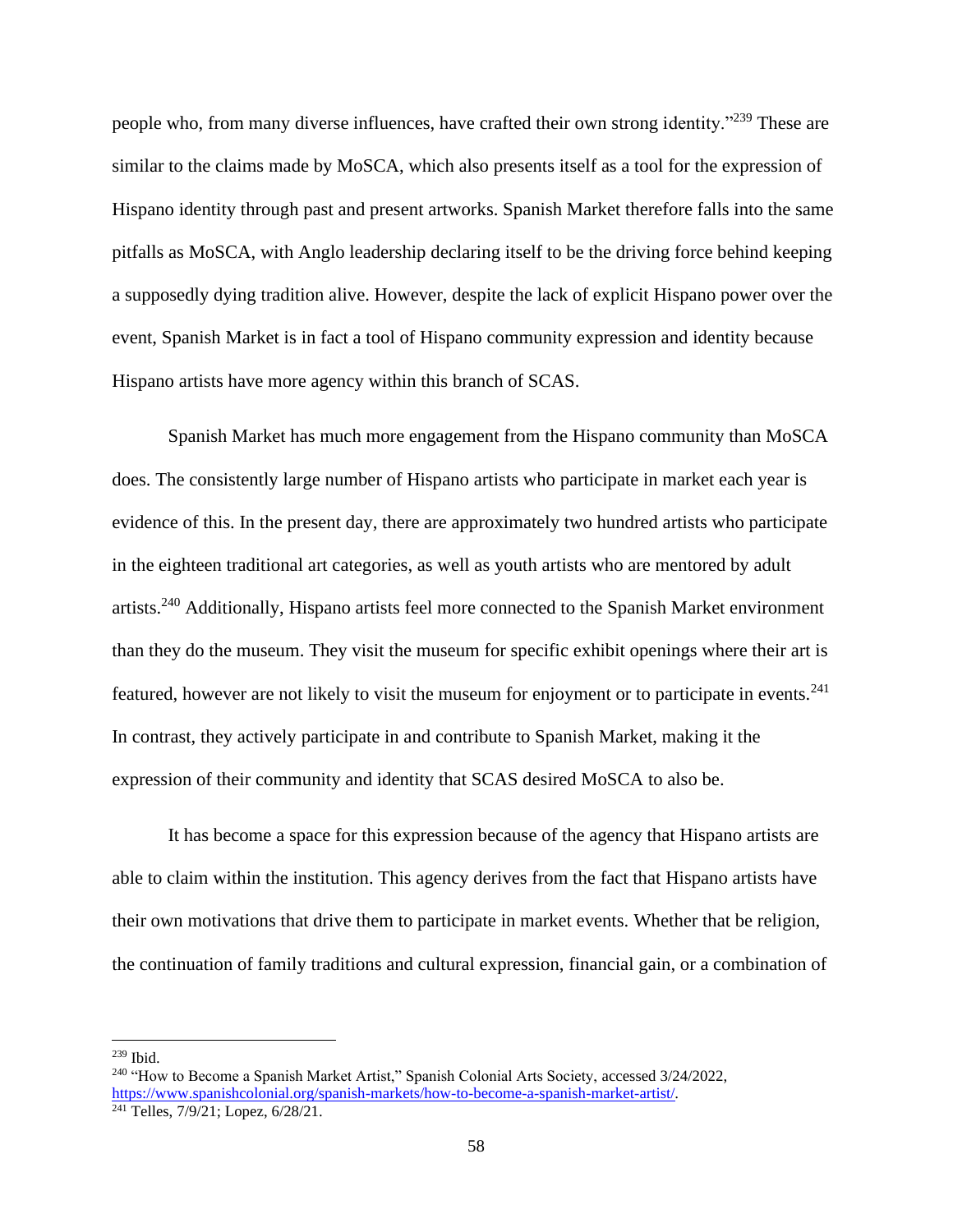these factors, it is a choice the artists make for themselves. They seek out engagement with Spanish Market, and that is what separates it from MoSCA and its absence of Hispano community engagement despite parallels in their history that could have resulted in a lack of expression through Spanish Market as well.

These motivations are incredibly important to Hispano artists and are what keeps them engaged and invested in Spanish Market. The most obvious motivation for participating is economic because as a market the primary focus of the event is for artists to display and sell their art. This art is most often sold to those considered outsiders, tourists, who are largely Anglo. $^{242}$ Edward Gonzales, an artist of paintings and illustrations, recognizes that "for most artists, it's their primary source of income," and in his specific case, he sells more during market than any other time of the year.<sup>243</sup> Particularly important to many artists is the purchase of their pieces by museums, which is often denoted at market by the artist placing the business card of the person who bought the piece for a museum next to their artwork.<sup>244</sup> Kalb describes this practice and all sales made by Hispano artists at market as exhibits of "economic and artistic success as well as... affiliations with cultural institutions" which brings artists more prestige in the art world.<sup>245</sup> This financial gain through the market is an act of power by Hispano artists because they are the ones determining the worth of their art and benefiting from its consumption by consumers. As sculptor Pedro Romero puts it, customers "deal with the artists directly," which establishes their agency and authority within the market environment.<sup>246</sup> Although some Hispano artists create their art as expressions of their religion and culture, they recognize that the individuals

<sup>242</sup> Laurie Beth Kalb, *Crafting Devotions: Tradition in Contemporary New Mexico Santos*, (Albuquerque: University of New Mexico Press, 1994), 15.

<sup>243</sup> "Contemporary Hispanic Market," *The New Mexican*, Jul 26, 1996, 63.

<sup>244</sup> Kalb, *Crafting Devotions*, 25.

<sup>245</sup> Ibid.

<sup>246</sup> "Contemporary Hispanic Market," *The New Mexican*, Jul 26, 1996, 63.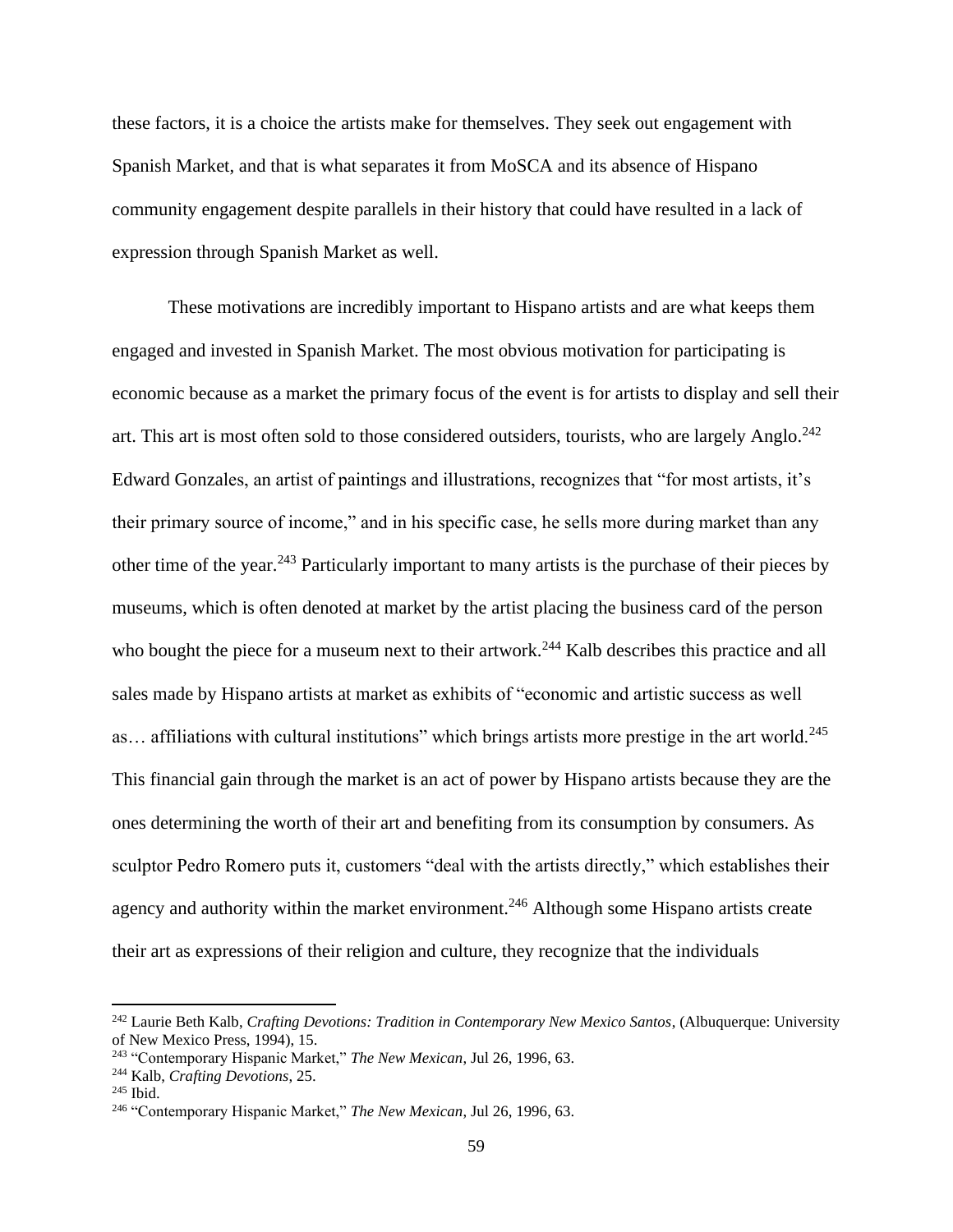purchasing the art often do not have these connections to the pieces and view them as art based on "visual worthiness."<sup>247</sup> This creates tensions between creating art for the patron versus for their own connection to tradition. However, they navigate these different facets of creating for and displaying at Spanish Market because of their commitment to the art and the benefits it brings themselves and their community.<sup>248</sup>

For other Hispano artists, the creation of their artwork is directly connected to their religion and the expression of their Catholic faith. They view their pieces as devotional acts of worship and prayer that brings themselves and others closer to God.<sup>249</sup> For santera Anita Romero Jones, this connection between her art and faith derives from the "divine inspiration" she receives when creating her santos.<sup>250</sup> She describes how many santeros "have a preference for one saint" that compels them to carve works of that particular figure because of their connection to them.<sup>251</sup> She reflects on her favorite, Our Lady of Guadalupe, by stating, "I've never been really able to describe my feelings for her…. I just fell in love with her the first time I saw her," making clear the deep emotional attachment she feels towards the figures she carves.<sup>252</sup> For Arlene Cisneros Sena and Roberto Montoya, who collaborated on an altar screen installed at St. Francis Cathedral, many of their pieces expressed their faith and religious devotion.<sup>253</sup> In discussing the altar screen of the life of St. Joseph that they were commissioned to create, they reflect on the saints that have always been present in their lives, which led them to work as

<sup>247</sup> Kalb, *Crafting Devotion*, 28-31, 38.

<sup>248</sup> Ibid, 38.

<sup>249</sup> Ibid, 31.

<sup>250</sup> "Divine Inspiration, Family Tradition," *The New Mexican*, 28 Jul 2000, 62.

 $251$  Ibid.

<sup>252</sup> Ibid.

<sup>253</sup> "Faith in Art," *The New Mexican*, 27 Jul 2003, 1, 6.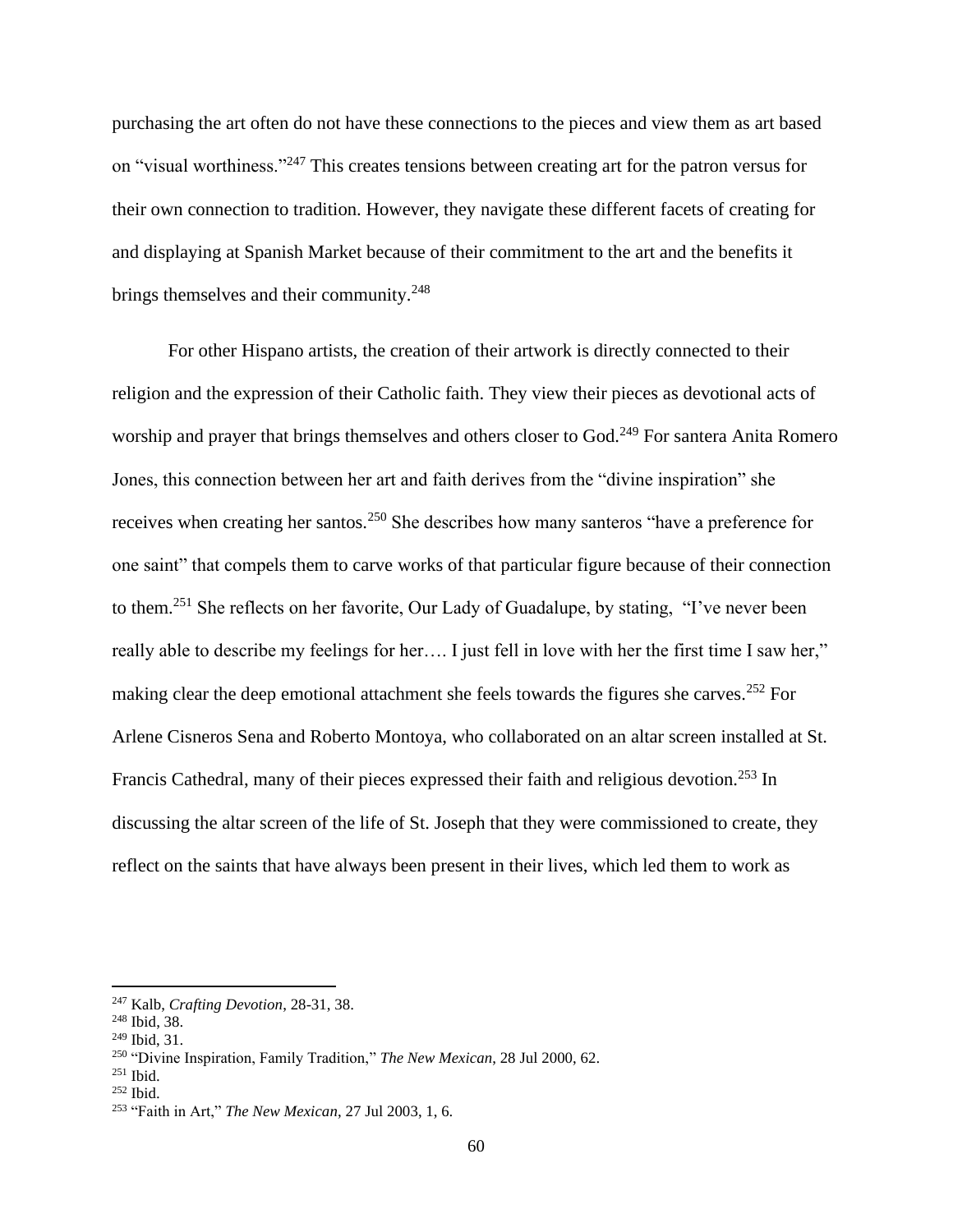artists, painting and carving these figures.<sup>254</sup> Montoya discussed the particular joy he felt in having art in a church since he can see it when he goes to Mass.<sup>255</sup>

Another major motivation for many Hispano artists that often overlaps with religious devotion is that their work as artists is part of a continuing family tradition. Romero Jones connects these two motivations, as she sees her work as reflecting both religion and the traditions of her family.<sup>256</sup> Her family was filled with well-known artists in the Spanish colonial style, including her parents Senaida and Emilio Romero, known for their tinwork, her sister Marie Romero Cash, and her daughters Donna Wright de Romero and Leslie Turner de Romero.<sup>257</sup> Sena links these motivations in an intrinsic way, as the continuation of the artistic tradition and the continuation of her family's religious faith are tied together in her mind.<sup>258</sup> She found passing on the practice of making art to her children equally important to passing on the traditions of Lenten meals and Midnight Mass on Christmas Eve.<sup>259</sup>

This familial tradition is sustained through the youth artists who get involved with market and receive a santero as a mentor. They are often the "children, grandchildren, nieces, and nephews of santeros," showing how the Hispano community does in fact use Spanish Market as a way to pass on knowledge of their artistic traditions.<sup>260</sup> Beyond family connections, there is also a sense of continuing the cultural traditions of the entire Hispano community among the artists. This is evident in the work of Cordelia Coronado, who has a studio where she teaches weaving classes that are open to the public.<sup>261</sup> Although she learned from her parents and has

<sup>254</sup> Ibid, 7.

 $255$  Ibid.

<sup>256</sup> "Divine Inspiration, Family Tradition," 62.

<sup>257</sup> Ibid, 61, 62.

<sup>&</sup>lt;sup>258</sup> "Faith in Art," 7.

 $259$  Ibid.

<sup>260</sup> "At Spanish Market, It's the Year of Youth," *The New Mexican*, 28 Jul 1996, 2.

<sup>261</sup> "An Enduring Weave," *The New Mexican*, 29 Apr 2001, 39.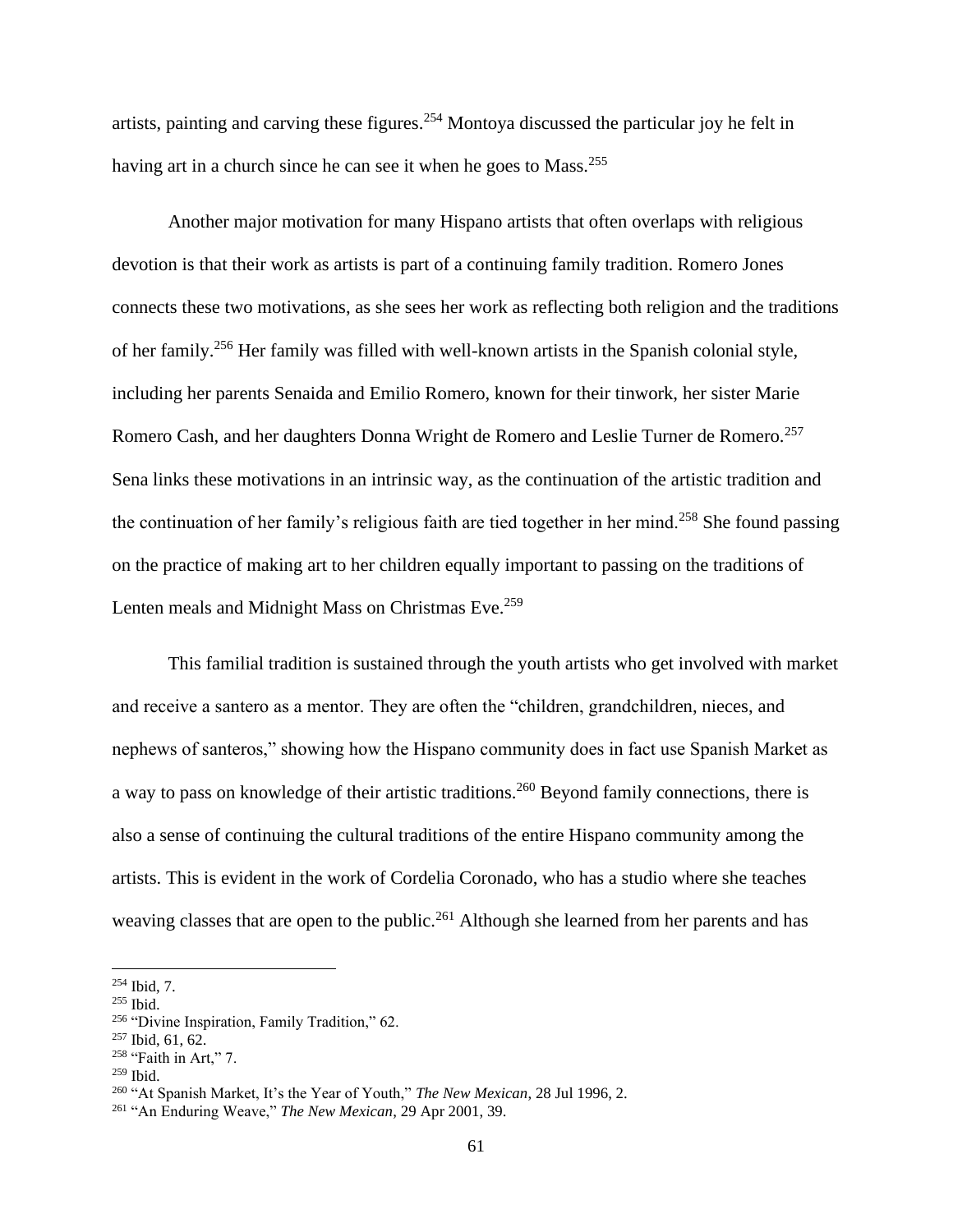ensured that the weaving tradition will continue in her family by teaching her own daughters and grandchildren, she also finds it important to teach those beyond her family the Spanish colonial weaving tradition.<sup>262</sup>

Particularly interesting to this phenomenon of sustaining family involvement in Spanish colonial art is the way Hispana artists have experienced these traditions. Certain artistic categories, such as the carving of santos, have historically been considered a male space that female artists could not participate in. However, as time has passed, and traditions have been as well, some Hispanas have asserted their place within these spaces in dramatic ways. Gloria López Córdova is one such artist. In 2000, she received the Governor's Award for Excellence in the Arts for her woodcarving.<sup>263</sup> She was the first Hispana santera from her village, as the village's artistic tradition of woodcarving had been open only to men.<sup>264</sup> This was a tradition that was established by the men in her family, specifically her grandfather, who participated in the earliest Spanish Markets.<sup>265</sup> Although all members of the family were involved in working on the art, including Córdova who sanded pieces as a young child, only the men could do the carving.<sup>266</sup> However Córdova wanted to be the one carving, so she began by making a carving of San Isidro, which she remembers being scolded for because she was "rebelling against tradition."<sup>267</sup> She continued to carve, eventually entering her works in Spanish Market and receiving ample recognition, including by many museums who purchased her artwork.<sup>268</sup> She even received the José Dolores López Memorial Award that was named after her grandfather for one of her bultos

<sup>262</sup> Ibid.

<sup>263</sup> "Breaking the Circle: Gloria López Córdova," *Chispas!,* vol. 1, no. 2, Fall 2000, 7.

<sup>264</sup> Ibid.

 $265$  Ibid.

<sup>266</sup> Ibid.

<sup>267</sup> Ibid.

 $268$  Ibid.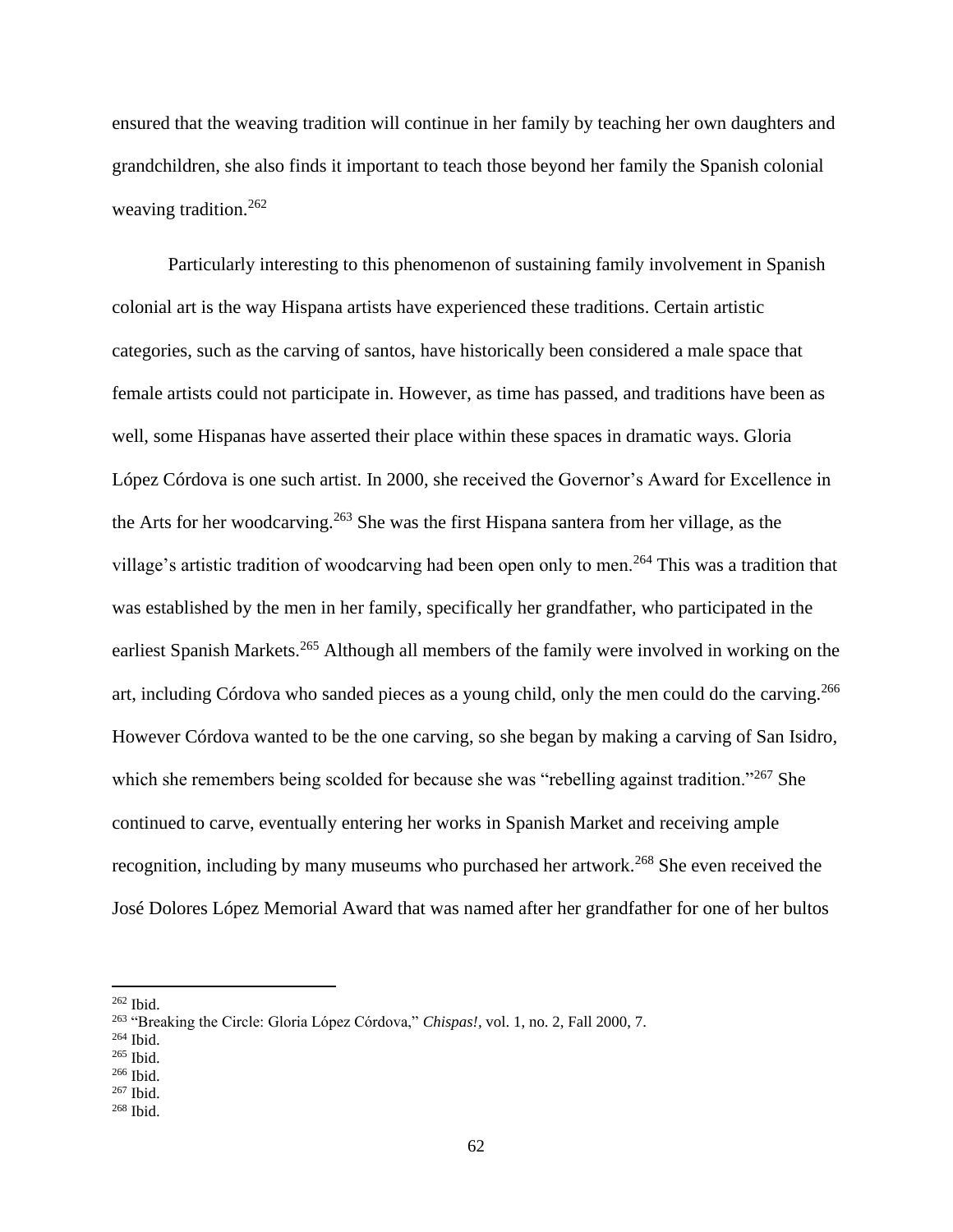in 1997.<sup>269</sup> Therefore, for female artists at market, the motivation to continue family traditions by participating in Spanish Market can also be interlaced with the desire to express the power and cultural importance of Hispanas.

Similar to how their personal reasoning for participating in market allows for greater agency, the Hispano community's ability to exert their authority and make changes within Spanish Market operations also gives them more agency than they have in MoSCA, making the market a better avenue for their cultural expression. Beginning in the 1970s, Spanish Market artists began to fight back against the format of Spanish Market, where Anglo officials set the standards for their art in attempts to dictate their artistic expression.<sup>270</sup> One disgruntled artist, Nino Padilla, expressed his anger for the "poor arrangement" of Spanish Market, as well as for the "racist fashion" of its administration.<sup>271</sup> In a letter to *The New Mexican*, he details the specific issue he has with "another ethnic group dictating to me what is traditional in my culture," and the fact that there are only four classes for awards which he argues do not cover the full scope of Spanish colonial art.<sup>272</sup> After this time, it was increasingly common for Spanish Market artists to question the authority of SCAS in deciding what was considered traditional art, and furthermore in deciding why only traditional art was allowed to be displayed.<sup>273</sup> This led to the establishment of the Contemporary Hispanic Market, held in conjunction with the Traditional Spanish Market hosted by SCAS, but separate from SCAS administration.<sup>274</sup> It was started in 1985 by activist and artist Oscar Romero, who saw a need for a space dedicated to the "exciting work that didn't

<sup>269</sup> "Market," *The New Mexican*, 26 Jul 1997, 3.

<sup>270</sup> "Indian Market Called 'racist,'" *The New Mexican*, 04 Sep 1970, 8.

 $271$  Ibid.

<sup>272</sup> Ibid.

<sup>273</sup> "Is SCAS a Protector or Dictator?" *The New Mexican*, 25 Jul 1996, 53.

<sup>274</sup> "Hispanic Artists Use Non-Traditional Mediums," *The New Mexican*, 25 Jul 1997, 48.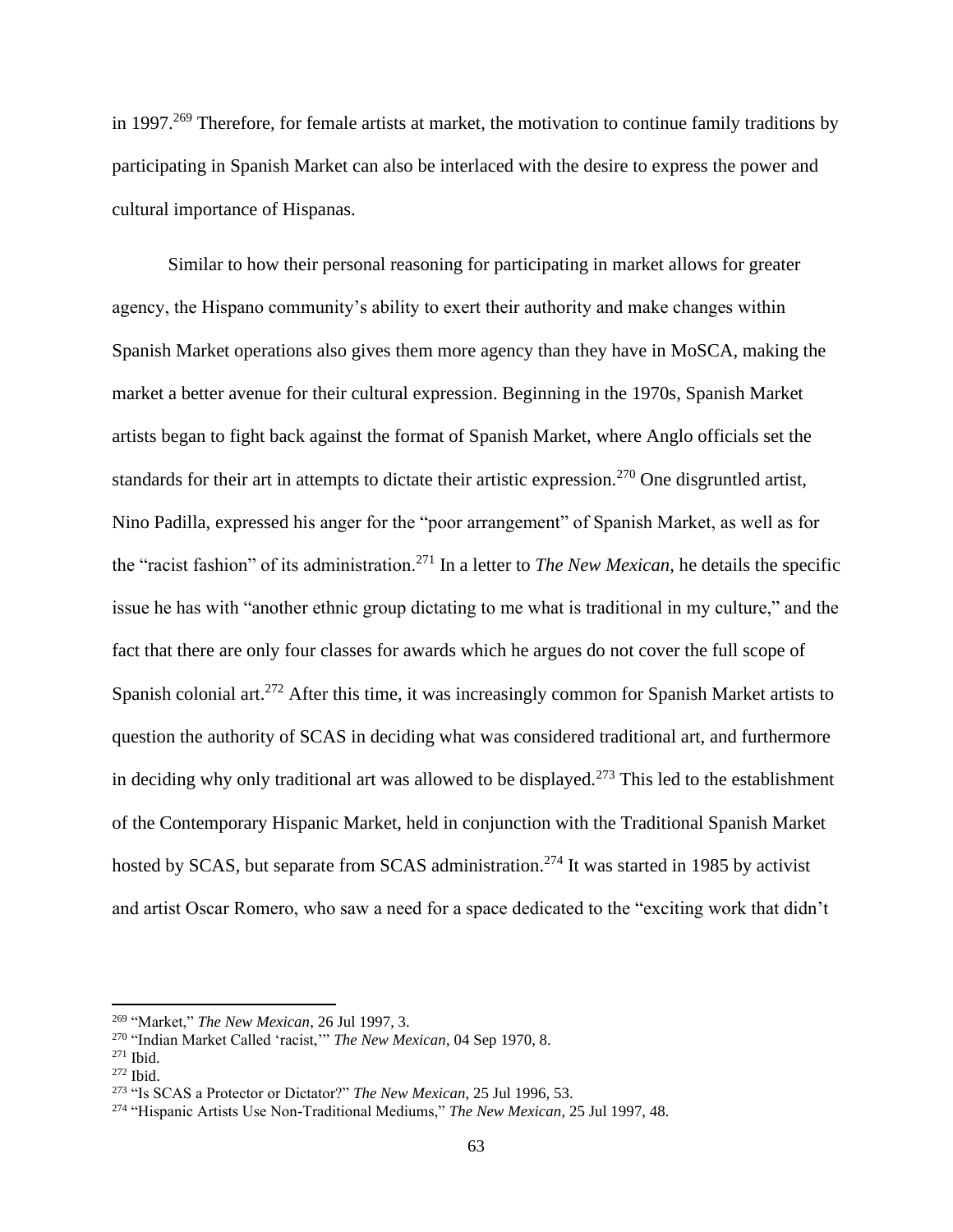fit into any of the categories in Spanish Market," and the encouragement of contemporary art creation among Hispanos.<sup>275</sup>

Contemporary Hispanic Market is held on Lincoln Avenue, a location given to them by SCAS to share during the weekend of Spanish Market, which fulfilled Romero's dream of having "traditional and contemporary art side by side."<sup>276</sup> However, in 1999 SCAS voted to ask the Contemporary Hispanic Market to move from Lincoln Avenue on the weekend of Traditional Spanish Market after its twelve year existence there to make room for the growth of Traditional Spanish Market.<sup>277</sup> This was met with great resistance from many artists, as well as residents of Santa Fe, who found the combination of the markets a key aspect of the experience.<sup>278</sup> One article in *The New Mexican* particularly noted the bad timing of the vote given SCAS' new efforts to begin raising money for the future museum and the "bad karma" that would result from the decision.<sup>279</sup> Hispano artists more directly asserted their dissatisfaction by creating a petition to be delivered to the mayor and members of city council stating that "to revoke the use of Lincoln Avenue for Contemporary Hispanic Market is inequitable and divisive."<sup>280</sup> These efforts led by Hispano artists resulted in a reversal of this vote, and Contemporary Hispanic Market continues to be held on Lincoln Avenue, demonstrating the agency of Hispano artists in their interactions with SCAS related to market events.<sup>281</sup>

The use of the term "Hispanic" in the market's title also reflects a more widespread approach to Latinx nomenclature of the time then the term "Spanish" that SCAS continued to

 $275$  Ibid.

<sup>276</sup> Ibid, 92.

<sup>277</sup> "Unity is the Strength of Spanish Markets," *The New Mexican*, 19 Mar 1999, 44.

<sup>278</sup> Ibid.; "Artistic Dictatorship," *The New Mexican*, 10 Apr 1999, 5.

 $279$  Ibid.

<sup>280</sup> "Artists Petition for Space at Spanish Market," *The New Mexican*, 25 Jul 1999, 9.

<sup>281</sup> Kalb, *Crafting Devotions,* 22.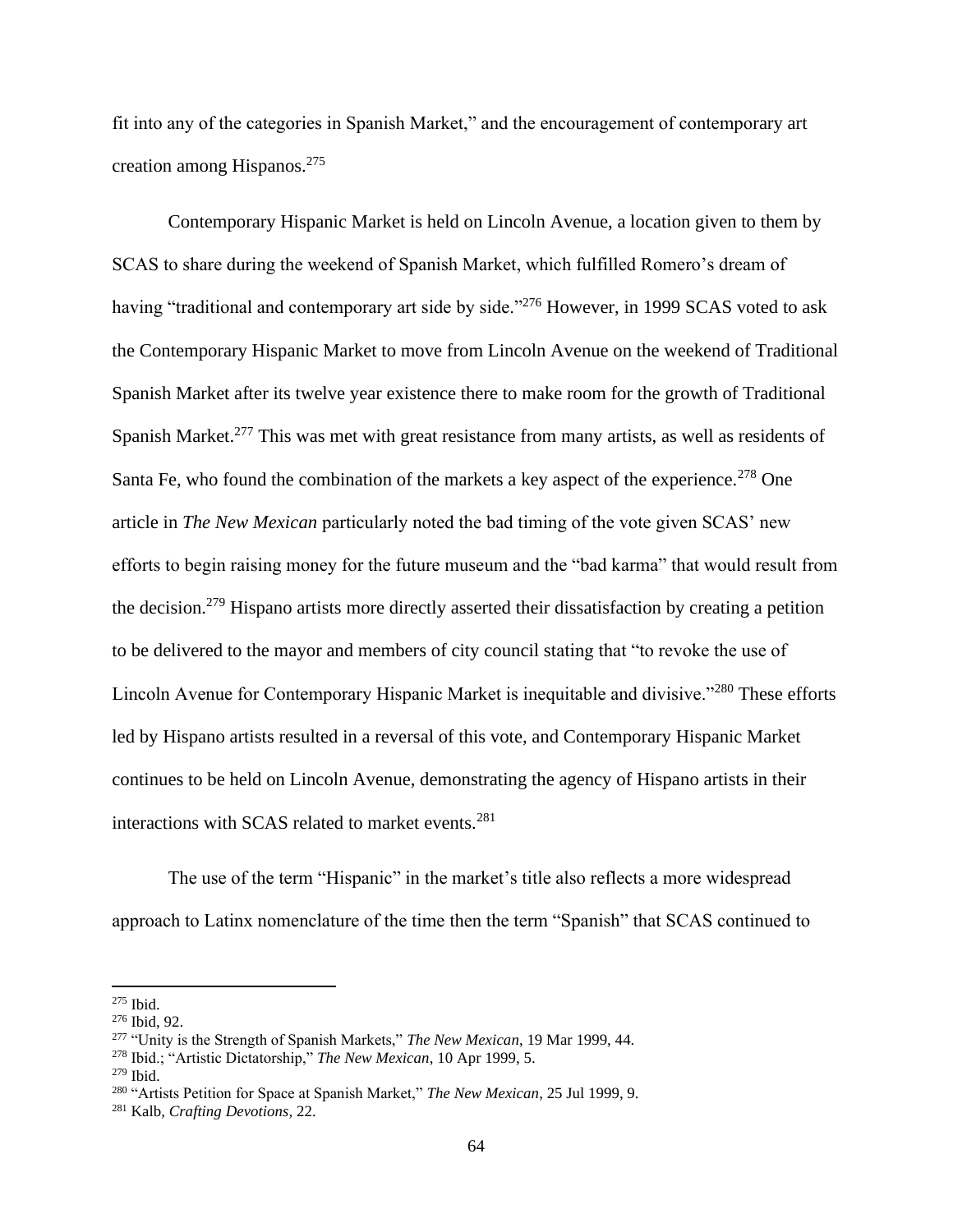use. In the 1980s, Latinx individuals, such as Mexican Americans who formerly promoted the use of Chicano, a term that was unable to gain significant traction in New Mexico, adopted the term "Hispanic" to consolidate professional and political power among multiple Latin American populations in the U.S.<sup>282</sup> As such, the market's usage of "Hispanic" reflects an awareness of and concern with modern Latinx issues of the time concerning ethnic expression and its ties to political and social matters. This demonstrates the influence of Hispano agency and control in establishing an institution for their artistic expression, as their personal connection to the community increased the inclusiveness and ideological power of the event. Although this is one expression of Hispano agency at this time, it is not a representation of all Hispanos opinions on the best ethnic terminology to use, as at this same time and continuing to the present, many New Mexicans retain usage of "Spanish American" and "Hispano" instead of identifying as Hispanic or Latinx.<sup>283</sup>

Additionally, other steps were taken by SCAS to integrate the opinions and authority of the Hispano community into Spanish Market in response to Hispano protests. The society established the position of official Artist Liaison to be "the voice of… fellow market artists," which was further expanded by the 1997 liaison Arlene Cisneros Sena, who decided more than a single artist's perspective needed to be involved and created the Artist Liaison Committee.<sup>284</sup> These positions are voted on by all of the artists who show at Spanish Market, making it a community assertion of what Hispano artists want from market.<sup>285</sup> SCAS also had the standards for jurying into the market redeveloped with assistance from Spanish Market artists who

<sup>282</sup> Gonzales, The Political Power of Latino Nomenclatures, 175.

<sup>283</sup> Ibid.

<sup>284</sup> "Vote of Confidence," *Chispas!,* vol. 1, no. 4, 5.

 $285$  Ibid.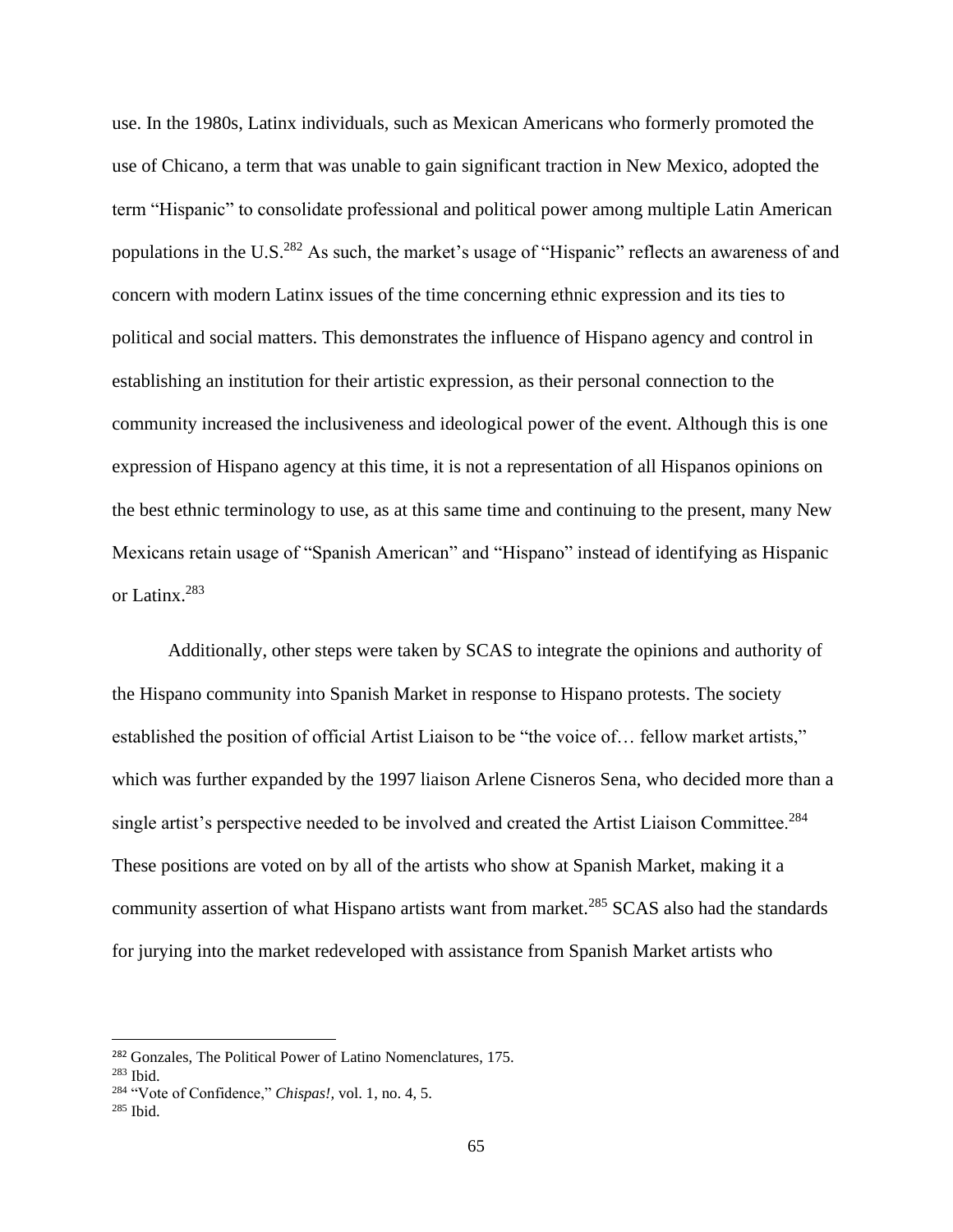participated in the categories that they were developing the standards for.<sup>286</sup> This allowed Hispano artists to follow guidelines for their artistic traditions that were set by their community instead of by Anglo officials determining what would be considered traditional for the community. These categories were also expanded, now giving Hispano artists eighteen categories in which to display their art, up from the four that Padilla had complained were not extensive enough to allow for the full expression of Hispano artistic talent.

These various methods for Hispano artists to convey their agency by bringing their own motivations and desires to market, as well as questioning the authority of SCAS over their community's artistic expression create a space where Hispano art and culture can adequately be represented and respected fully. The Hispano artists are active participants in market, from the actual event to its organization, which contrasts sharply to their lack of involvement with MoSCA. This Hispano involvement is the key to the cultural appreciation that Spanish Market facilitates, and MoSCA must follow its example if it wishes to truly establish the community environment it claims to foster.

<sup>&</sup>lt;sup>286</sup> "Qualifying for Spanish Market," Spanish Market, 2004.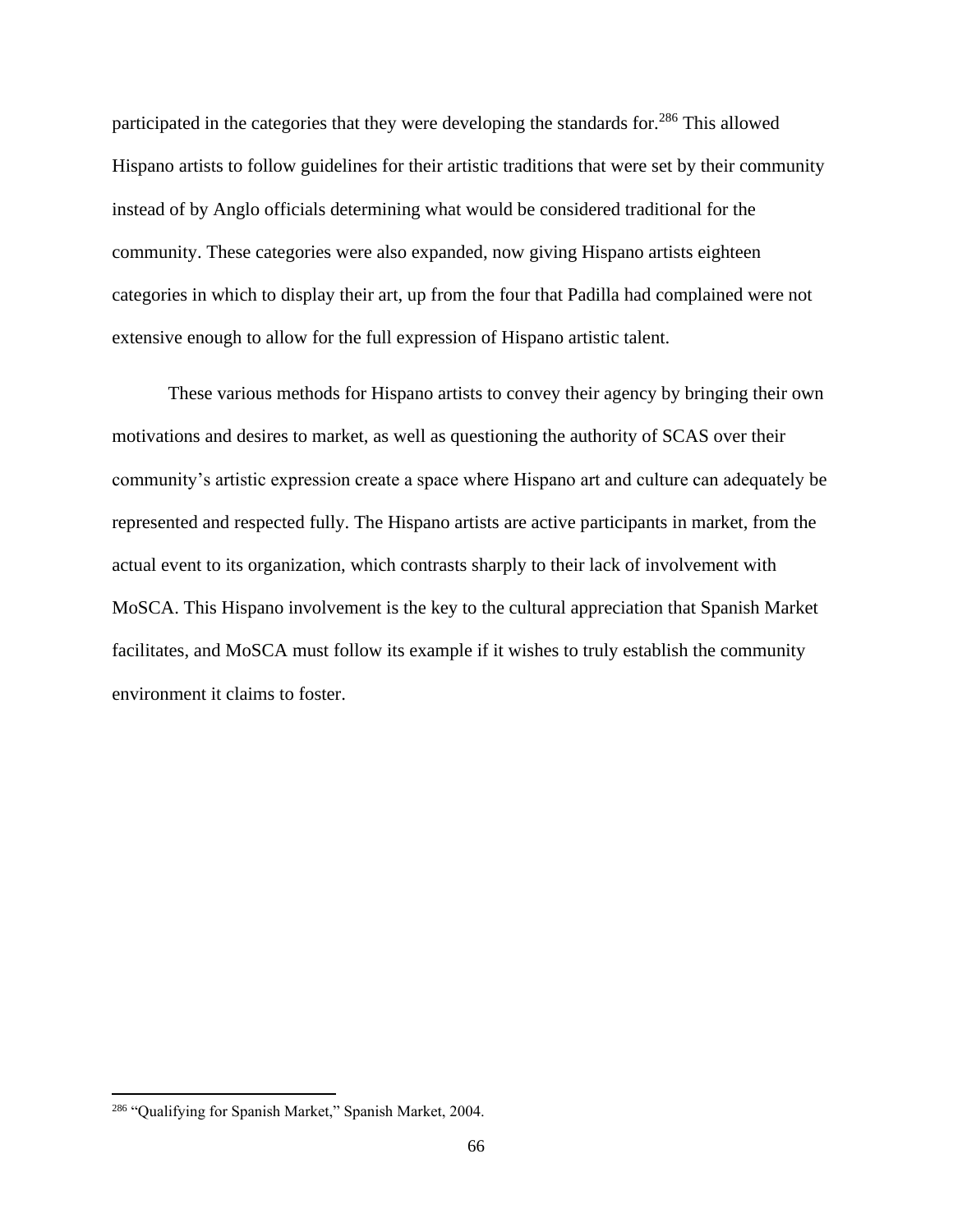## **Tourism and Santa Fe: Outside Influences on Museum Goals**

At MoSCA's founding, museum leadership was well-aware of the cultural dynamic that SCAS' new museum would be entering into in Santa Fe. Executive director Stuart Ashman noted that "the Museum of Spanish Colonial Art will complete the cultural texture of the Santa Fe museum community and enrich the lives of residents and visitors alike," as the only museum in the city devoted solely to Hispanos' art.<sup>287</sup> This cultural dynamic that makes it necessary to meet the demands of both "residents and visitors alike" is the major importance of tourism to the city. Tourism in Santa Fe is promoted by an over-arching narrative fostered by the local government, museum officials, and all others involved in the industry that ensures that Santa Fe lives up to its moniker as The City Different.<sup>288</sup> This narrative is referred to as the "myth of Santa Fe" by Chris Wilson, where ethnic identities and the traditions that go along with those have been strictly prescribed for the city and its inhabitants by the government and members of the community in order to present a beautiful and cohesive message of "tricultural harmony" among the city's Anglo, Hispano, and Pueblo citizens to tourists.<sup>289</sup>

Santa Fe's distinctive environment and the promotion of the idea of tricultural harmony can be described according to Edward Bruner's concept of tourist tales.<sup>290</sup> These begin even before the tourist arrives with the pretour narrative, the preconceptions the visitor has about the place, which is incredibly well-known for Santa Fe, with many people having heard it's a magical place to visit.<sup>291</sup> Bruner goes on to note that governments and those involved in the tourism industry often work together to "devise an appropriate story line for the site" in order to

<sup>287</sup> Ashman, "Of Culture and Community," xiii.

<sup>288</sup> Ibid.; "The City Different," Tourism Santa Fe, accessed 2/25/22, [https://www.santafe.org/thecitydifferent/.](https://www.santafe.org/thecitydifferent/)

<sup>289</sup> Wilson, *The Myth of Santa Fe,* 8.

<sup>290</sup> Edward M. Bruner, *Culture on Tour: Ethnographies of Travel*, (Chicago: University of Chicago Press, 2005), 22.  $291$  Ibid.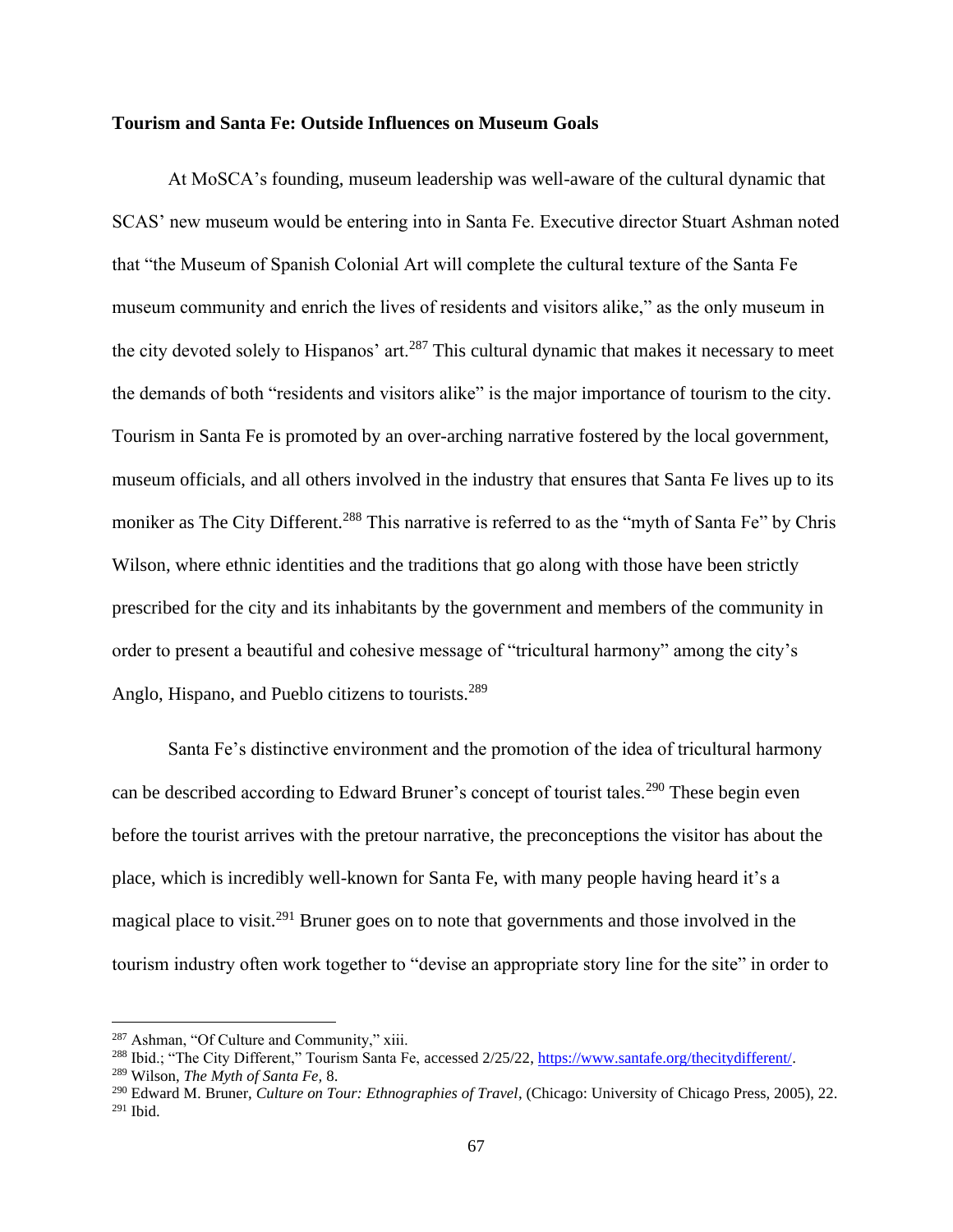sell their destination to potential visitors.<sup>292</sup> This was done in Santa Fe beginning in the early 20<sup>th</sup> century, when a group of individuals involved with the development of the joint Museum of New Mexico-School of American Archaeology in 1909 turned their attention to transforming Santa Fe into a City Beautiful city.<sup>293</sup> This movement encouraged creating order and beauty in expanding cities.<sup>294</sup> In Santa Fe, they took a new approach to the movement by combining this concept with the local Pueblo-Spanish revival style, codified during these years as it was officially expanded, to increase tourist interest in the city to help their struggling economy.<sup>295</sup> Santa Fe began promoting itself as the "City Different," with romantic, quaint architectural character supplemented by streets renamed after Spanish figures from local history, which helped develop the city's status as a tourist destination.<sup>296</sup>

For MoSCA to succeed within the Santa Fe's cultural cache of museums, it had to model itself in such a way that it fit neatly into the city's narrative. Additionally, it would have to continue to operate in a way that highlighted its role as an important expression of the Hispano portion of the tri-cultural organization of the city. From MoSCA's original long-range plan it is evident that the museum sought to be the institution that was clearly devoted to Hispano art and culture within the cultural field of Santa Fe. In its mandate, it emphasizes itself as an "institution dedicated to the heart and soul of a traditional local culture," which "distinguishes itself as a place that reflects the life and spirit of the people," demonstrating its desire to be the foremost museum representation of the Hispano community.<sup>297</sup> This sentiment was echoed in the museum's vision, which states that MoSCA "offers a welcome into the life and heart of Hispanic

<sup>292</sup> Ibid.

<sup>293</sup> Wilson, Myth of Santa Fe, 117, 121.

<sup>294</sup> Ibid, 122.

 $295$  Ibid.

<sup>296</sup> Ibid, 123.

<sup>&</sup>lt;sup>297</sup> Herglich, "Making Hispanic History," 7.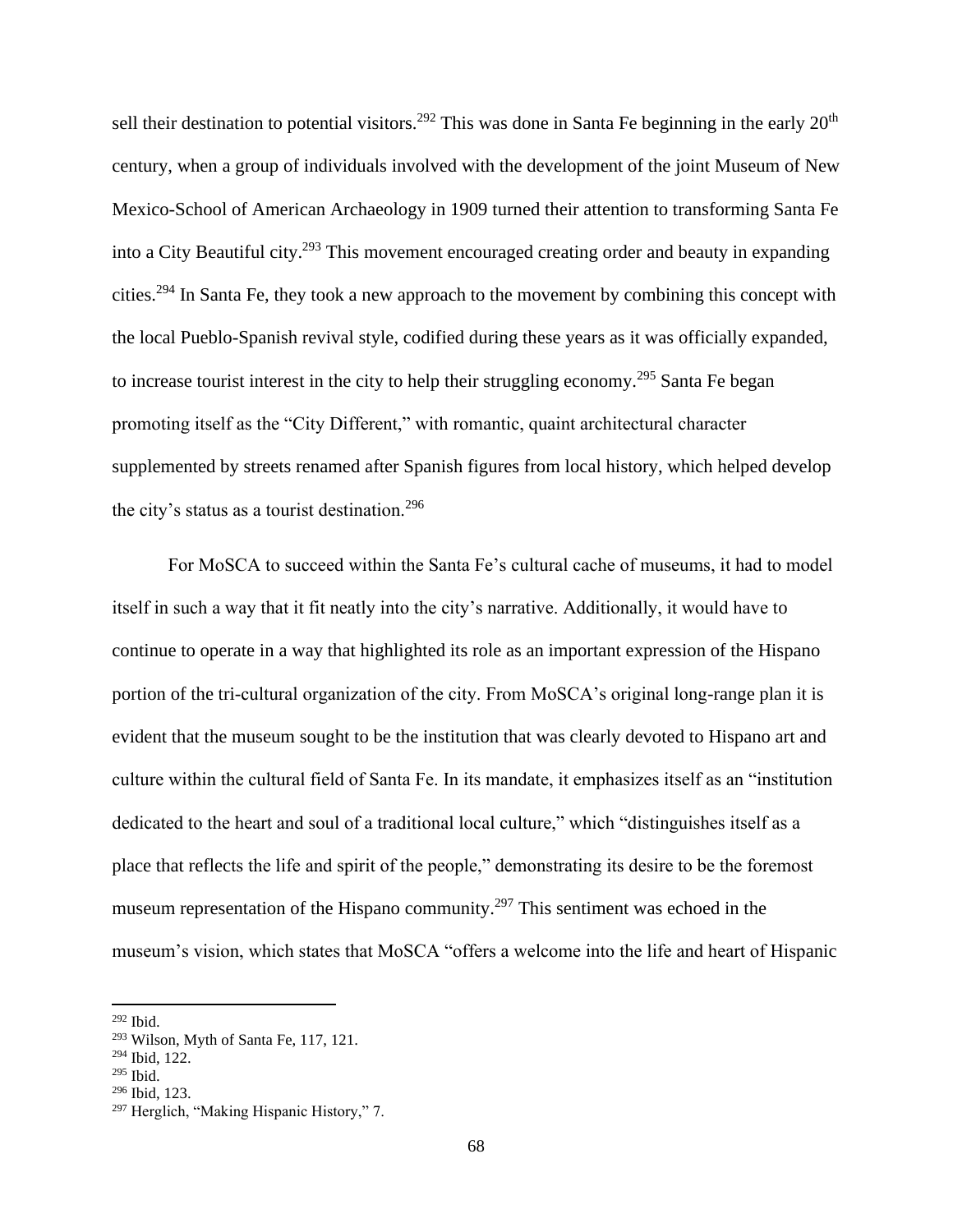culture," furthering their statements into a promise of hospitality and an opportunity for visitors to have an intimate encounter with Hispano culture.<sup>298</sup> However even before its opening, the committee organized to develop the strategic plan was aware of issues MoSCA would have in trying "to balance the preservation and evolution of the art form, and the unique challenge of ensuring that the 'soul' is retained as the organization grows and changes over time."<sup>299</sup> This is a challenge which I have argued MoSCA was unable to overcome, resulting in a museum that has an academic appreciation for Hispano art, but lacks a cultural understanding and commitment to the Hispano community.

Despite this important distinction in the environment of MoSCA, the museum still presents itself, on its website and in promotional materials, as a tool for the expression and empowerment of the Hispano community. In a flyer from the 1990s discussing the history of SCAS to promote its various enterprises, including what would develop into the museum, the language seeks to highlight SCAS' commitment to the genuineness of their institution. They specifically use the description of "artistic excellence and authenticity" to label the artwork produced for Spanish Market, many pieces of which would be acquired and exhibited in MoSCA.<sup>300</sup> When individuals visit SCAS' website, they are greeted with a picture of the museum overlaid with words inviting them to visit to "experience 500 years of art with the Spanish Colonial Arts Society" and the museum's hours.<sup>301</sup> This immediately establishes the connection between the society and museum and the history of Spanish colonial arts and its continuation into present day artistic traditions. The organization continues to assert this relationship in its mission statement, which states that the society "collects, preserves, and

<sup>298</sup> Ibid, 6.

<sup>299</sup> Ibid, 4.

<sup>300</sup> "Background Information," Spanish Colonial Arts Society, 1990s.

<sup>&</sup>lt;sup>301</sup> "Visit," Spanish Colonial Arts Society, accessed 2/28/2022, [https://www.spanishcolonial.org/.](https://www.spanishcolonial.org/)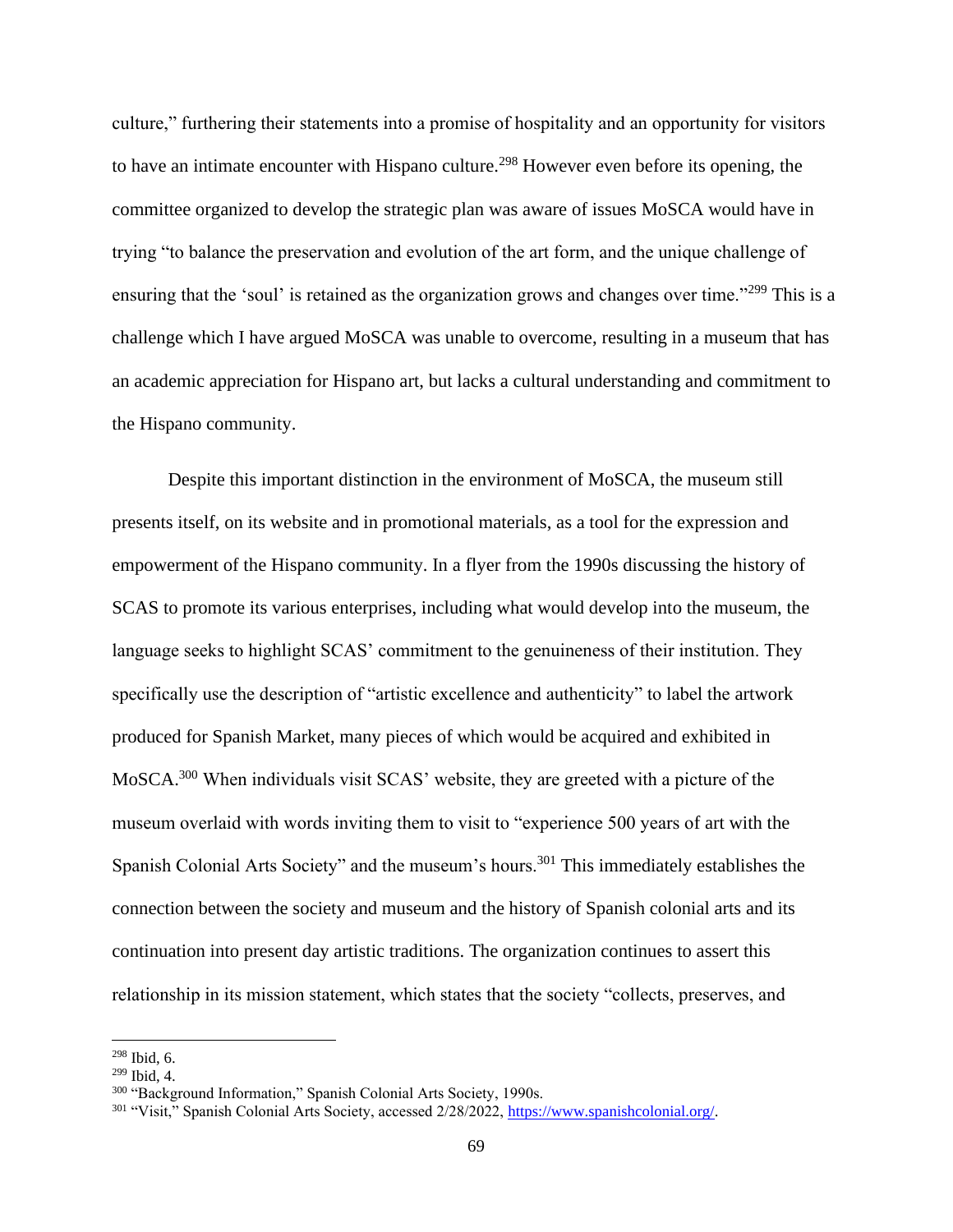exhibits the Spanish Colonial art of New Mexico and beyond, and educates the public about its related cultures and living traditions."<sup>302</sup> This mission statement, as previously highlighted, hinges on the association of the society and museum with not only Spanish Colonial art, but also with the "related cultures and living traditions," meaning the Hispano culture and traditions of the Hispano community that existed historically and continue to exist in the present.<sup>303</sup> It implies an awareness of and expertise in Hispano culture and traditions, which I have demonstrated MoSCA lacks.

This contradiction between the statements and actual operations of the museum raises questions about the motivations of museum and society leadership in continuing a narrative of close connection with Hispanos and authenticity in their cultural portrayal of the Hispano community. The prime motivation for this emphasis is tourism, and the critical nature of fitting within the portrayal of tricultural harmony in Santa Fe. By claiming Hispano involvement and authenticity in the artwork and environment, MoSCA establishes proof of why the institution deserves to exist within the Santa Fe touristic landscape.

MoSCA's visitor demographic is made up of primarily tourists, therefore their continued organizational and economic success depends on appealing to outsiders coming to Santa Fe to experience the magic of the city and the culture on display in its museums.<sup>304</sup> This touristic dynamic is not unique to MoSCA, and instead permeates all of Santa Fe, which relies heavily on tourism. Hospitality is the second largest industry in the city, after the government, and the arts, shops, nature, food, and museums bring in an average of two million visitors who stay overnight

<sup>302</sup> "Mission Statement," Spanish Colonial Arts Society, accessed 2/28/2022,

[https://www.spanishcolonial.org/about-us/mission-statement/.](https://www.spanishcolonial.org/about-us/mission-statement/)  $303$  Ibid.

<sup>304</sup> Rasch, 6/10/2021.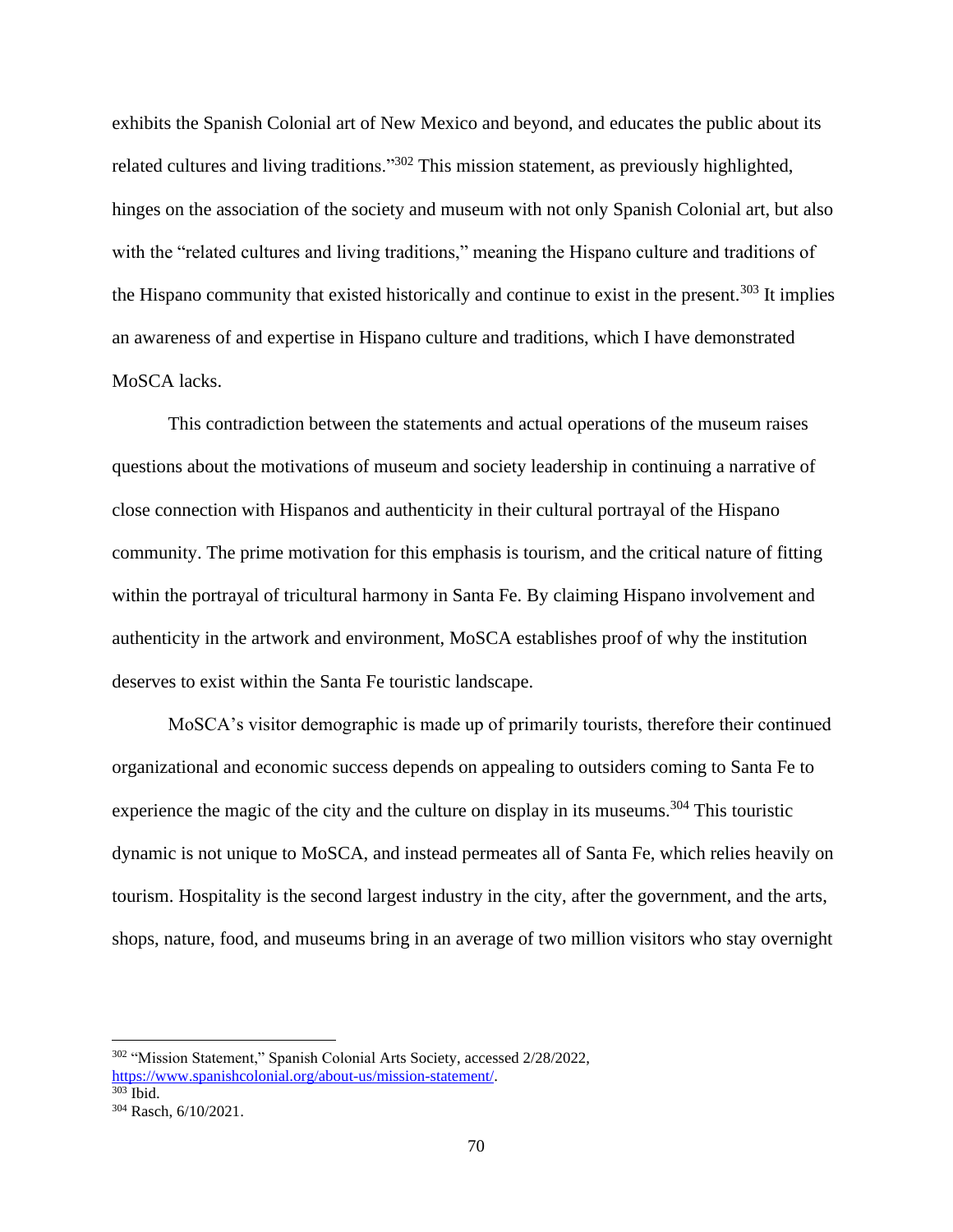annually.<sup>305</sup> The official travel site for the city boasts of the many awards that Santa Fe has won because of its unique character, including the 2017 World Legacy Award for Sense of Place from National Geographic, which "recognized the city's commitment to preservation work which has allowed Santa Fe to retain its historic character for today's traveler," as well as appearing on many lists for the best places to travel.<sup>306</sup> The specific recognition for preserving the city in such a way that modern visitors can experience the historic character speaks to the large-scale narrative of tricultural harmony that is persists in the food options, the vast array of museums, and down to the very building blocks of the city through the architecture that is required to be in Pueblo Revival style according to government regulation.<sup>307</sup>

It even determines the ways in which court cases are decided, as shown by the case of Livingston v. Ewing. Anglo Paul Livingston sued George Ewing, the Museum of New Mexico director, for the right to sell Pueblo-style jewelry he had made under the portal outside the museum, which the museum mandated was only allowed for Pueblo Indians.<sup>308</sup> The court decided that the museum could culturally discriminate because it was doing so to educate and based this decision on the principles that the museum was meant to "stimulate and protect authentic Indian crafts," and that the "traditional Portal market of Indians, and only Indians, is an important tourist attraction."<sup>309</sup> Therefore, the case hinged on determining guidelines for what constituted authenticity in ethnic art and the importance of that authenticity to the tourism

<sup>305</sup> "City Profile," Santa Fe, accessed 3/2/2022, [www.santafe.org/media/city-profile/.](http://www.santafe.org/media/city-profile/) <sup>306</sup> Ibid.

<sup>307</sup> Wilson, *The Myth of Santa Fe,* 265-266.

<sup>308</sup> Deirdre Evans-Pritchard, "The Portal Case: Authenticity, Tourism, Traditions, and the Law," *The Journal of American Folklore* vol. 100, no. 397, July-September 1987, 288. <sup>309</sup> Ibid, 289.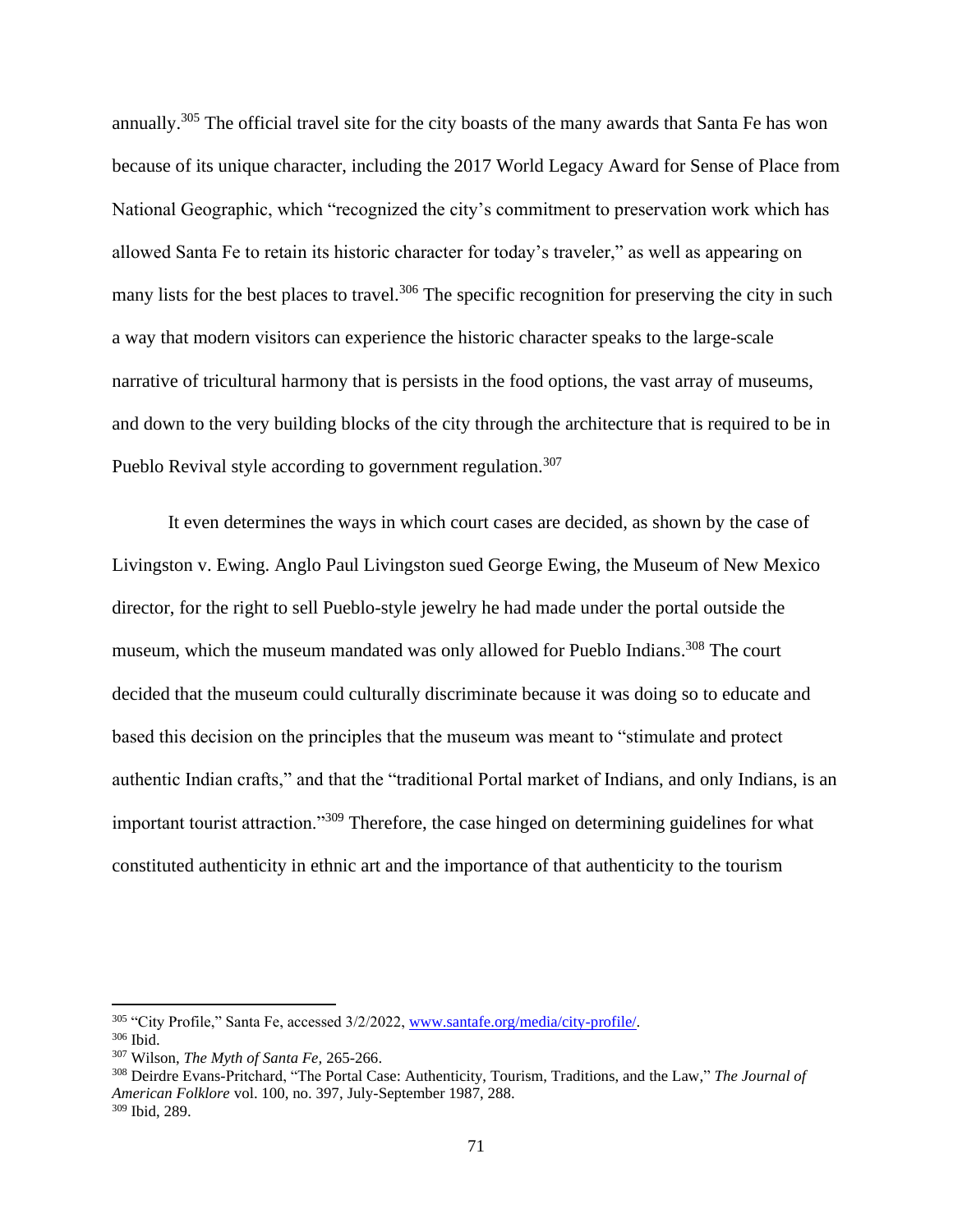industry. This demonstrates the key importance of highlighting authenticity in art, culture, and ethnicity to cultural institutions throughout Santa Fe, including MoSCA.

This desire to ensure authenticity in the way the people and environment of Santa Fe is perceived is important to recognize and dissect. Edward Bruner has noted that the meaning of authenticity depends on the context it is used in and the beliefs of the person using it and can refer to something "credible and convincing," something that "not only resembles the original but is a complete and immaculate simulation," something that "refers to the original, as opposed to a copy," or something that is "duly authorized, certified, or legally valid."<sup>310</sup> Santa Fe has sought to create authenticity in all of these ways at some point to establish a picturesque tourist destination. The city expects its cultural institutions to participate in this as shown by the Livingston v. Ewing case. This case demonstrated the city's vested interest in expressly being perceived as authentic, just as SCAS and MoSCA have shown through their expression of their close connection to the Hispano community and use of the word "authentic" to describe the art at Spanish Market and exhibited at MoSCA.

Lionel Trilling has established the concept that authenticity is something that is stressed only once doubt has been expressed.<sup>311</sup> Beyond the doubt of whether there is perfect tricultural harmony in Santa Fe, which both history and current events can attest to the lack of, as a tourist destination, the city must fight visitor doubts that it is worth their time and resources to travel to Santa Fe. Within the context of Santa Fe's touristic landscape, MoSCA must fight doubts that they deserve to exist as an institution that is vital in continuing the tricultural harmony narrative. As one of the many activities available to tourists when they reach the city, MoSCA must also

<sup>310</sup> Bruner, *Culture on Tour*, 149-150.

<sup>311</sup> Ibid, 154.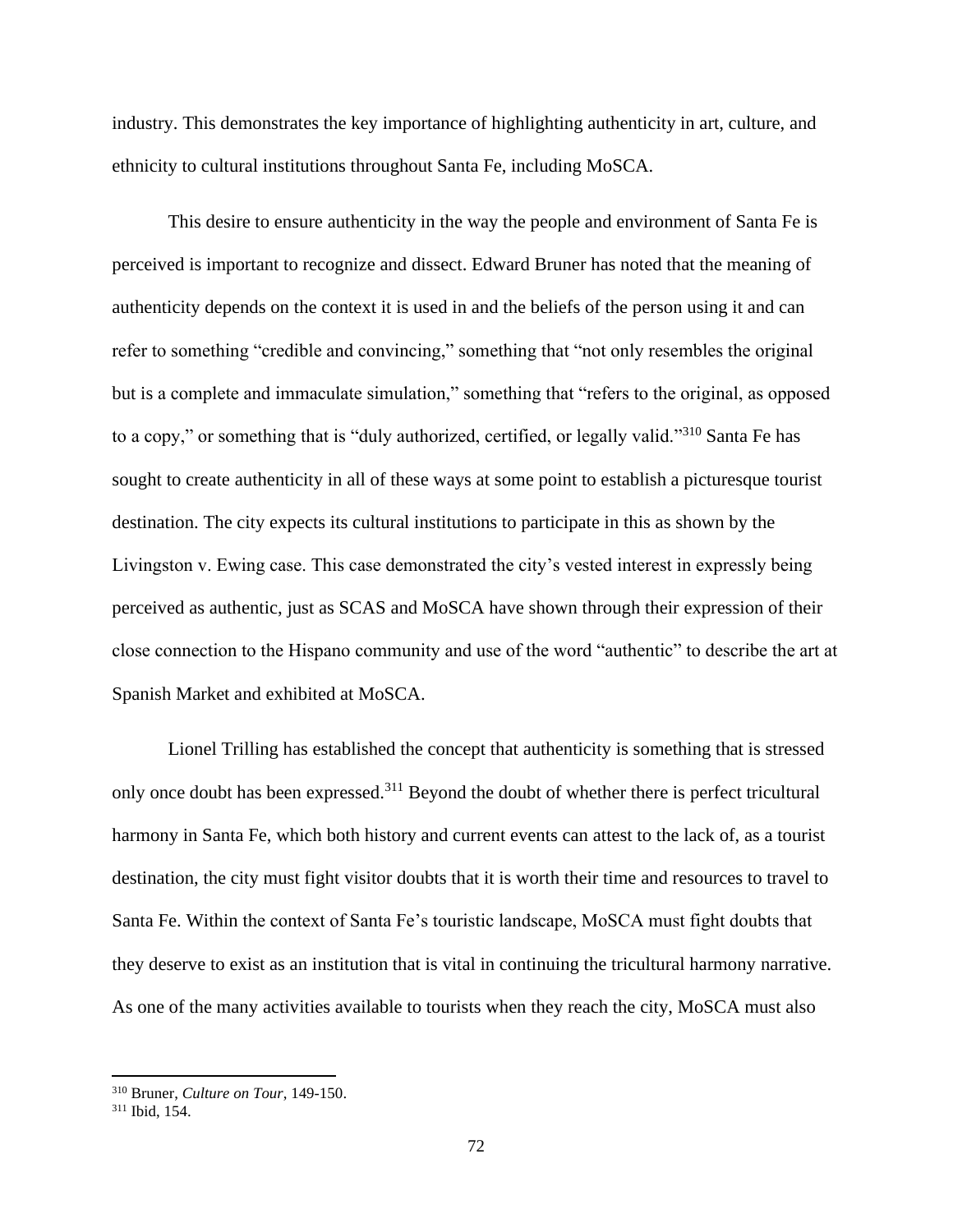fight visitor doubts about whether the experience will be worth it to them. Because many tourists seek an authentic experience, advertising themselves as such is beneficial to Santa Fe and MoSCA in assuaging these doubts for tourists.

Bruner has written that much of tourism, from the perspective of both the producers and consumers, is taken to be "representations of an authentic culture that were to be accepted as given and to remain essentially unexamined," but he wishes to acknowledge that in tourism the "performance is constitutive" and therefore involves "contemporary rituals offered in a particular political and touristic context."<sup>312</sup> This is what occurs in Santa Fe, where the government officials, cultural institutions, and even locals buy in to and continually reproduce the myth of Santa Fe and tricultural harmony. If tourists accept this interpretation, they are able to relish in a romantic and nostalgic landscape free from evidence of the conflict that was actually part of the history of the city. However, this new constitution of the city's social and political dynamics ignores the harsh reality of the violence and injustice that exists in its history.

Lisa Maya Knauer and Daniel J. Walkowitz have noted the emerging tendency for governments at many levels "to promote modernist narratives that are celebratory in nature, glossing over imperial adventures… by celebrating the resultant multiculturalism" allowing for the history to be "simplified and condensed into heritage and commoditized for both touristic and internal consumption."<sup>313</sup> The myth of tricultural harmony does just this. It rests on the idea that the three cultures prominent in Santa Fe, Anglos, Hispanos, and Pueblo Indians, began living in harmony with each other despite early conflicts between them, and that harmony sustains the

<sup>312</sup> Bruner, *Culture on Tour*, 4.

<sup>313</sup> Lisa Maya Knauer and Daniel J. Walkowitz, "Memory, Race, and the Nation in Public Spaces," in *Contested Histories in Public Space*, ed. by Daniel J. Walkowitz and Lisa Maya Knauer (Durham: Duke University Press, 2009), 23.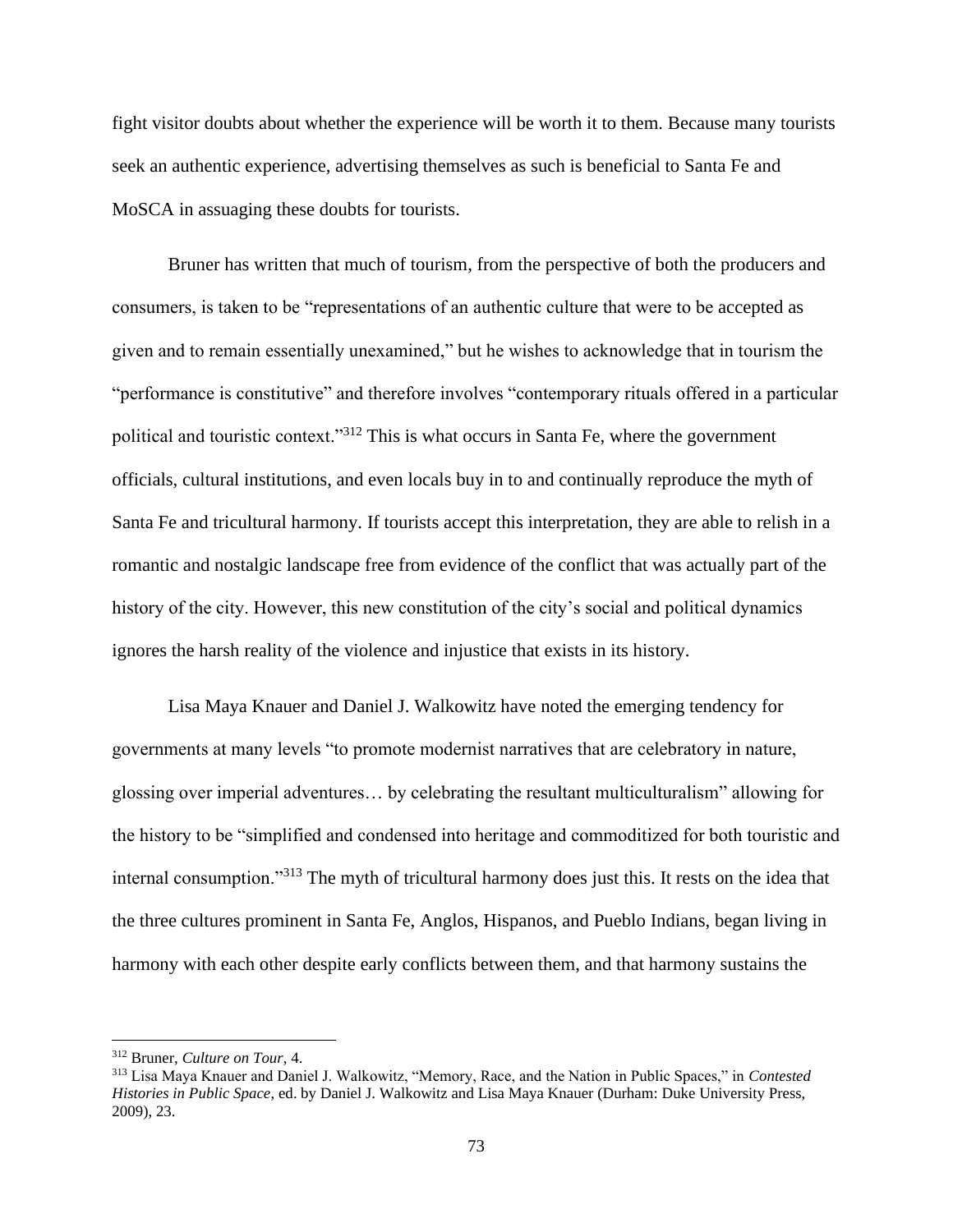community in the present, creating the unique blend of experiences tourists encounter in the city.<sup>314</sup> This glosses over the harsh reality of Santa Fe's history and the injustices that the colonial Spaniards inflicted on the indigenous Pueblo, as well as the later discrimination faced by Hispanos and Pueblo Indians from Anglo Americans who began settling in the area after the signing of the Treaty of Guadalupe Hidalgo in 1848, which made New Mexico a territory of the United States.<sup>315</sup>

The history that the myth is based on began with the formation of the first Spanish colony in New Mexico in 1598 by Juan de Oñate, known for his cruelty against the Pueblo people.<sup>316</sup> In 1680, the Puebloans revolted and drove the Spanish out of the capital at Santa Fe, but the Spanish returned and forcibly recaptured Santa Fe in 1693.<sup>317</sup> They established a stratified social hierarchy, known as the casta system, that dictated a person's position based on the amount of pure Spanish blood an individual had, with those of completely pure Spanish blood occupying the highest position and the Pueblo Indians at the bottom.<sup>318</sup> Although the terminology was done away with once Mexico gained independence, the same social positions remained, as Santa Fe was far away from Mexico City and was less impacted by the change in government.<sup>319</sup> Therefore, when the Anglo American population, who viewed Mexicans as inferior, began to increase rapidly in the 1880s, those of Spanish colonial descent wished to emphasize their lineage to express their connection to a European heritage of power and their distinction from the humiliating stereotypes the Anglos had of them.<sup>320</sup> This declaration of Hispano identity as a

<sup>314</sup> Wilson, *The Myth of Santa Fe,* 8.

<sup>315</sup> Lovato, *Santa Fe Hispanic Culture,* 22-23.

<sup>316</sup> Ibid, 9-11.

<sup>317</sup> Ibid, 13-14.

<sup>318</sup> Ibid, 16-17.

<sup>319</sup> Ibid, 30.

<sup>320</sup> Ibid, 22, 31.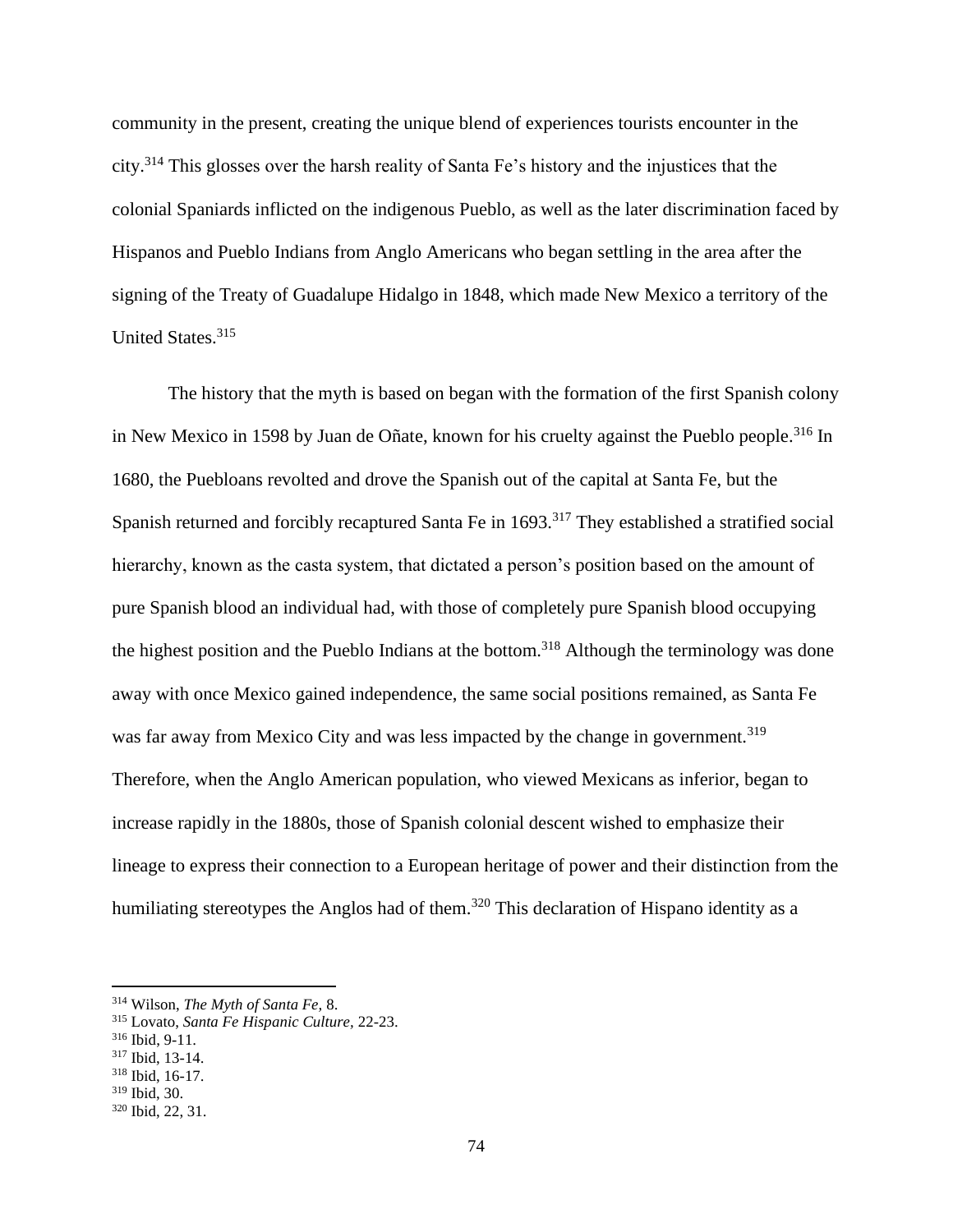claim to Spanish colonial ancestry would be articulated in many forms that repudiated the Pueblo Indians, extoling the history of their colonizers.<sup>321</sup> There are many examples of these proclamations by Hispanos through cultural mediums, including attempts to build monuments to Juan de Oñate.<sup>322</sup>

Although MoSCA uses the Spanish colonial terminology, because there are not and have not consistently been Hispanos in positions of authority, I would not categorize the museum as one of these tools of expressing Hispano power and position. However, it is significant that the museum and society continue to use this language that directly connects them and the art to the colonial period, especially in a time when most museums are attempting to move away from their pasts in colonialism. I would argue that this is MoSCA affirming itself as one of the crucial parts of the myth of Santa Fe, where the narrative of tricultural harmony allows for a glorification of the colonial period. Therefore, MoSCA must continue to play the part of the Spanish institution that aligns itself with the art and culture of the colonial times and the continuing traditions that stem from that period to fit the tourism narrative of Santa Fe.

However, this neatly packaged historical portrayal of shared community is not uncontested in culture and politics, nor in the essentialization of ethnic art styles that results from a simplified version of each culture. Bruner has identified that tourist sites with an overarching narrative often create "monolithic interpretations that are static and ahistorical, that homogenize meaning," and therefore caution should be used when "assuming that the official version of the site is accepted by all parties."<sup>323</sup> The glorification of the colonial period, the ability for Santa Fe officials to designate what is considered authentic, and the effects of strictly categorizing what is

<sup>&</sup>lt;sup>321</sup> Gonzales, "'History Hits the Heart,'" 209-210.

<sup>322</sup> Ibid, 207.

<sup>323</sup> Bruner, *Culture on Tour*, 12.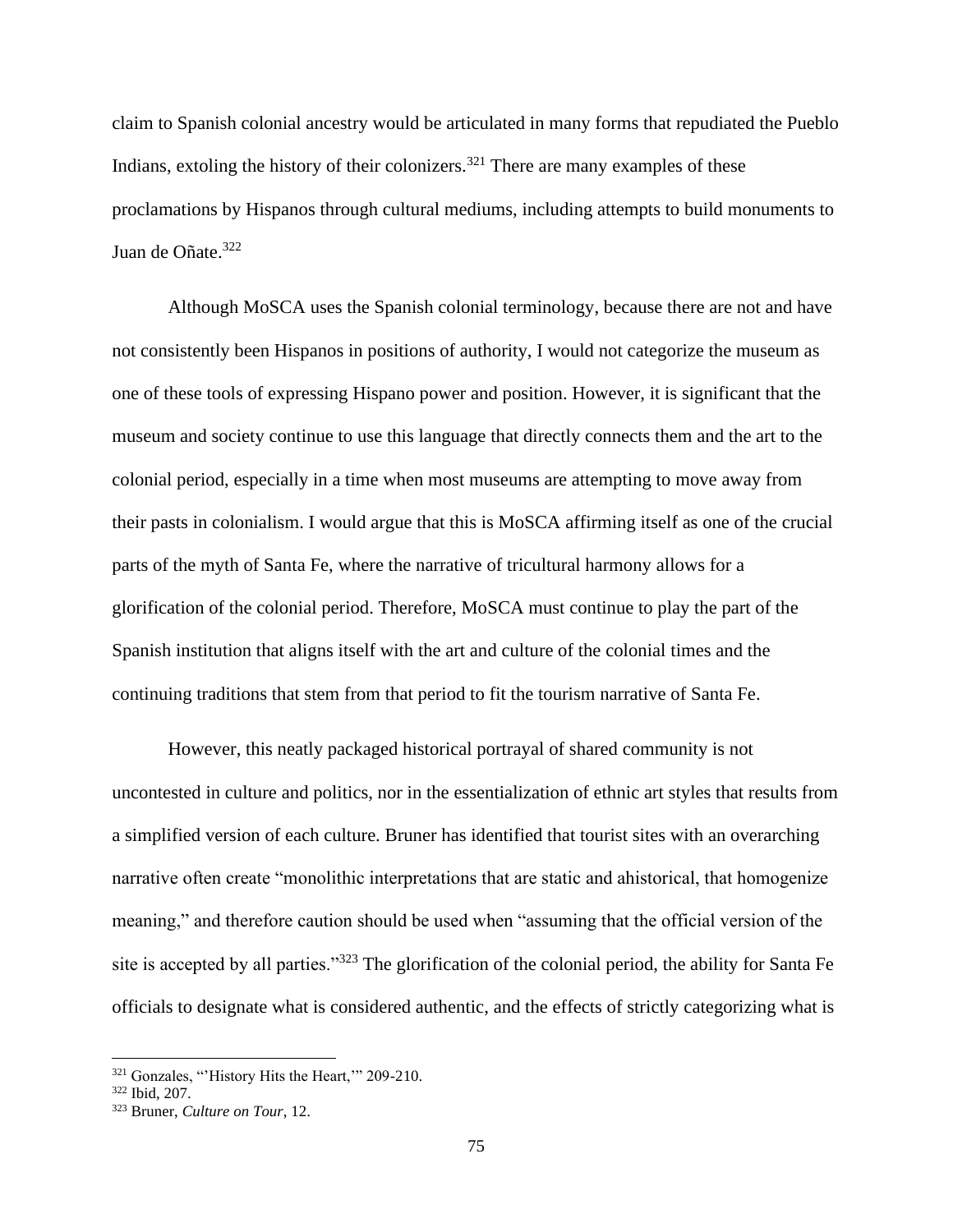authentic are issues that Pueblo and Hispano inhabitants of Santa Fe and larger New Mexico push back against.

As previously mentioned, tricultural harmony rests on the idea that there is a sense of shared, brotherly community between Anglos, Hispanos, and Pueblos based in the historical past of Santa Fe. However, many assertions of Hispano identity in the past have served as direct grievances against Pueblo Indians as the descendants of the indigenous individuals who were violently and maliciously dealt with by Spanish conquistadors.<sup>324</sup> These assertions were met with the creation of "Pueblo Pride" a movement of Race Pride that combined the voices and efforts of the nineteen Pueblo nations that lived in central and north New Mexico.<sup>325</sup> This organization of the Pueblo nations sought changes in the presentation of the Santa Fe Fiesta, created their own cultural presentations for the celebration of the Quincentenary that demonstrated the struggle of indigenous people in New Mexico, and led protests against a statue commemorating the four hundredth anniversary of Onate arriving in New Mexico that included massive attendance at city council meetings, prayer vigils, and destruction of artists' cars.<sup>326</sup> They were directly contradicting the continuation of the narrative of tricultural harmony that was occurring through these various cultural productions of expressions of Hispano identity rooted in pride in their historical ancestors.

There are also dangers in the decision to base a tourist narrative on the authenticity of depictions of ethnic culture and art when the markers for that authenticity are decided by outside government officials and cultural institutions. The ability to define something as authentic is an

<sup>324</sup> Gonzales, "'History Hits the Heart,'" 209-210.

<sup>325</sup> Ibid, 212.

<sup>326</sup> Ibid.; Kathy Freise, "Contesting Onate: Sculpting the Shape of Memory," in Expressing New Mexico: Nuevomexicano Creativity, Ritual, and Memory, ed. by Phillip B. Gonzales (Tucson: The University of Arizona Press, 2007), 234.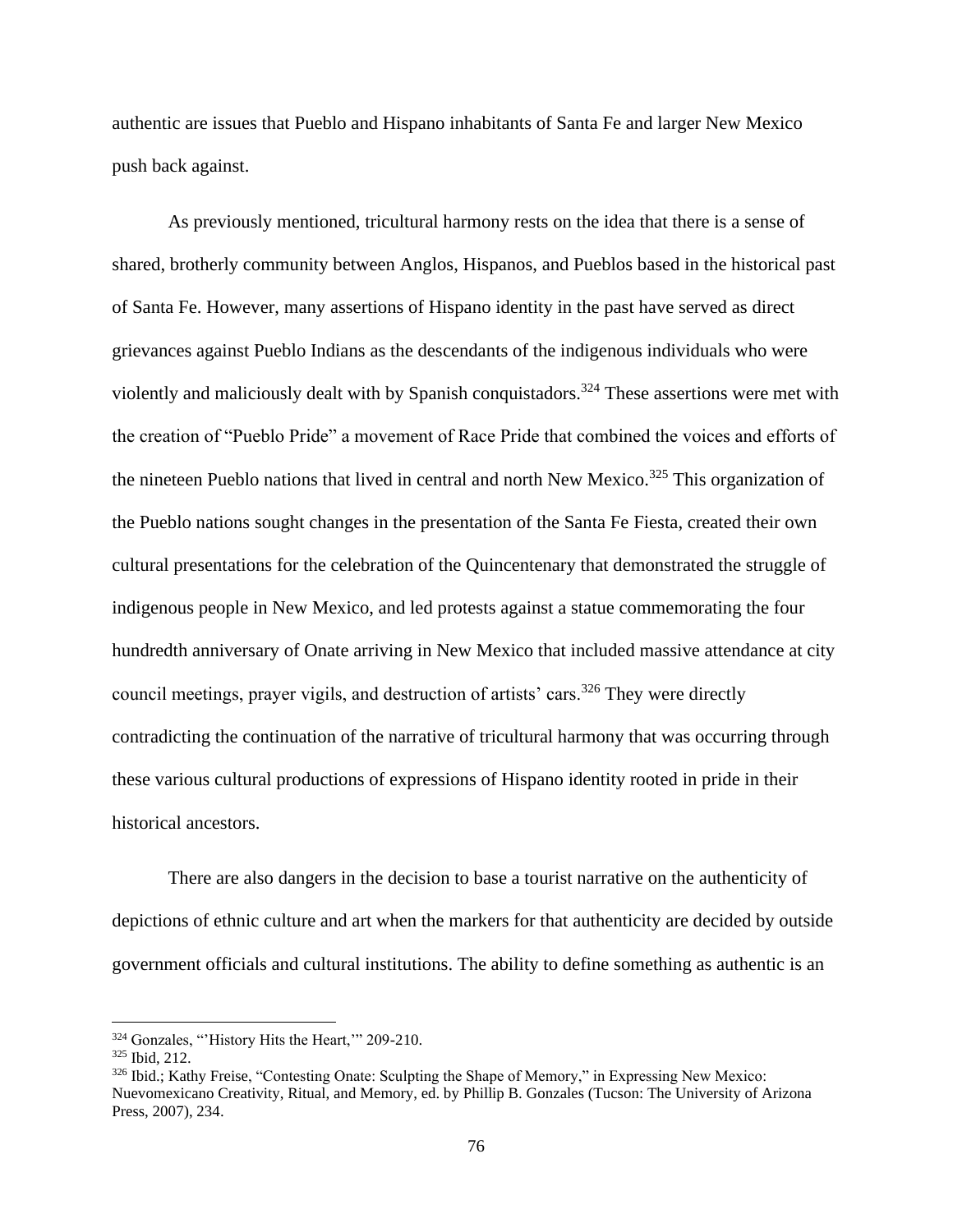expression of power and often comes from people in positions of power who might disregard the perspectives of the individuals who inhabit the communities, such as leadership at the Museum of New Mexico or at MoSCA. This results in imbalances of power between the institutions who represent ethnic communities and the ethnic communities themselves, like what has occurred at MoSCA. However, it can also have negative impacts on the culture of those ethnic communities as they seek to fit within the categories determined to be authentic, thus losing the ability to transform or evolve like culture normally does. In the case of Pueblo Indians, much of the new jewelry made and displayed outside the Museum of New Mexico in the portal looks incredibly similar because of limitations from what sells well to tourists and what is allowed based on regulations from the museum.<sup>327</sup> This makes the development of the art in style and techniques impossible because of the "persuasive force of the marketplace and external conservationism."<sup>328</sup> What is considered authentic to SCAS, and therefore is allowed at market and in the museum, are the pieces that evoke the Spanish colonial style that came into favor in the 1920s when the Anglo artists pushed for certain styles and techniques to focus on supposedly reviving.<sup>329</sup> Hispano artists recognize that to SCAS and to many of their potential buyers, this is the art they will support economically, resulting in the creation of artistic traditions based on expectations of these patrons.<sup>330</sup> For many of these Pueblo and Hispano artists, the art they produce for tourists to consume directly from them or through a museum display represents economic development.<sup>331</sup> The authentic experiences that tourists seek out in a "zone of leisure and exoticization" are the sites "of work and cash income" for the artists in which they choose to

<sup>327</sup> Evans-Pritchard, "The Portal Case," 294.

<sup>328</sup> Ibid.

<sup>329</sup> Kalb, *Crafting Devotions*, 18.

<sup>330</sup> Ibid, 38.

<sup>331</sup> Bruner, *Culture on Tour*, 192.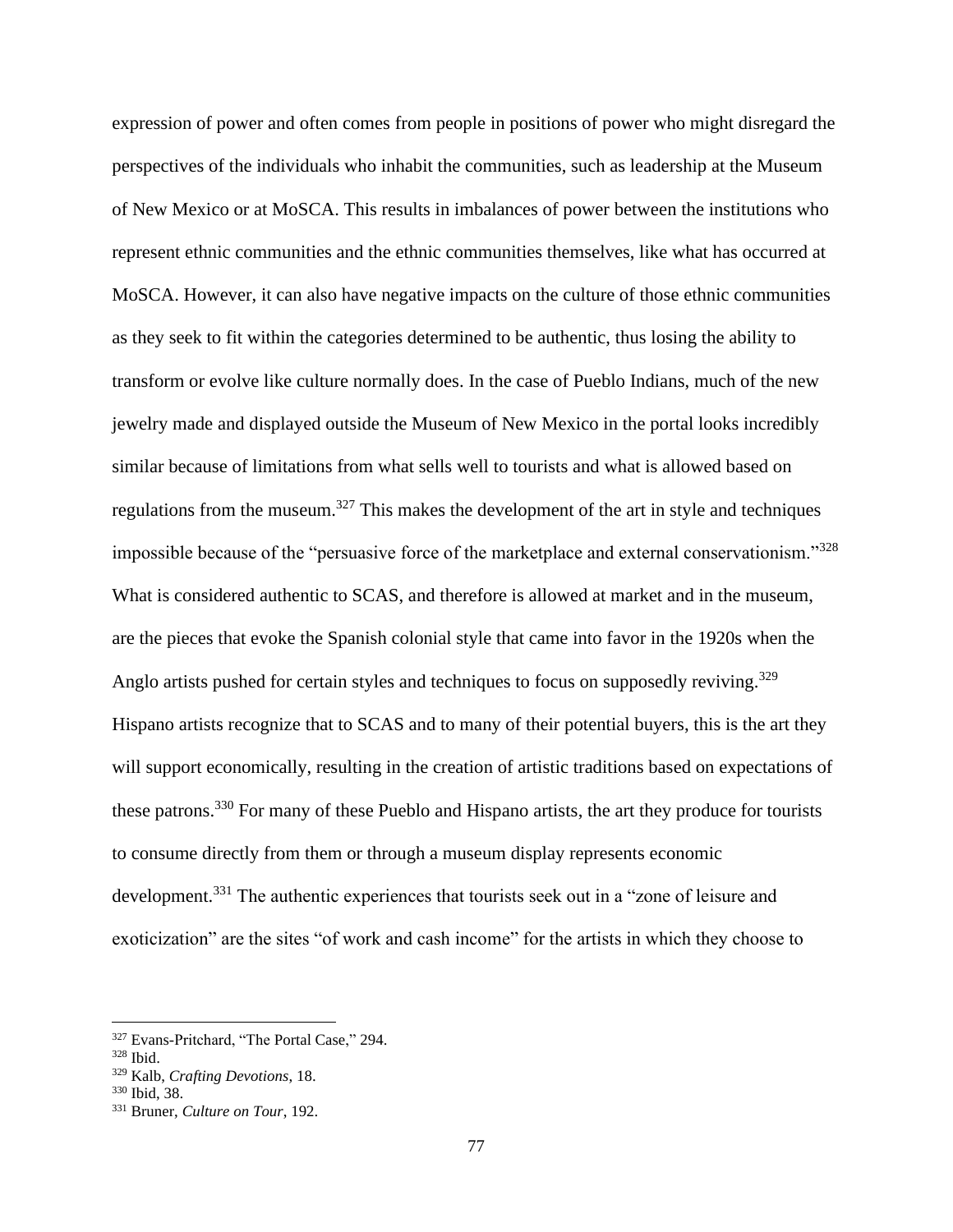participate in strategic essentialism to allow them to economically benefit from producing their art.<sup>332</sup>

There are other Pueblo and Hispano artists however who push back against the determination of authenticity by outside forces and produce art that fulfills them outside of the strictures of the traditional expression expected of their ethnic group. Contemporary Hispanic Market is a key example of these efforts by Hispano artists. The market was established in 1985 by Orlando Romero out of a desire to create a space for himself and other Hispano artists like him to promote and display their art without the constraints placed on them by SCAS.<sup>333</sup> The Contemporary Hispanic Market continues to exist at the same time as Traditional Spanish Market but outside the administrative control of SCAS.<sup>334</sup> The Institute of American Indian Arts (IAIA) Museum of Contemporary Native Arts (MOCNA) in downtown Santa Fe provides a site for the display of artistic production by contemporary Native artists. In conjunction with the IAIA, MOCNA "stewards over 10,000 Contemporary Indigenous artworks," allowing many Native artists the opportunity to have their contemporary expressions supported and exhibited in the most central Santa Fe location.<sup>335</sup> These institutions represent attempts to contest the expectations placed on Pueblo and Hispano artists, and the communities at large, to fit within the tourist narrative of Santa Fe, opening opportunities for the city to reevaluate its strict devotion to portraying tricultural harmony and supposedly authentic expressions of culture in its touristic production. MoSCA could potentially learn to fit in a new place within this emerging landscape, reckoning with its own past as part of the complex history of the city.

<sup>332</sup> Ibid, 192-193.

<sup>333</sup> Kalb, *Crafting Devotion*, 22.

<sup>334</sup> Ibid.

<sup>335</sup> "IAIA Museum of Contemporary Native Arts (MOCNA)," Institute of American Indian Arts, accessed 3/5/2022, [https://iaia.edu/mocna/.](https://iaia.edu/mocna/)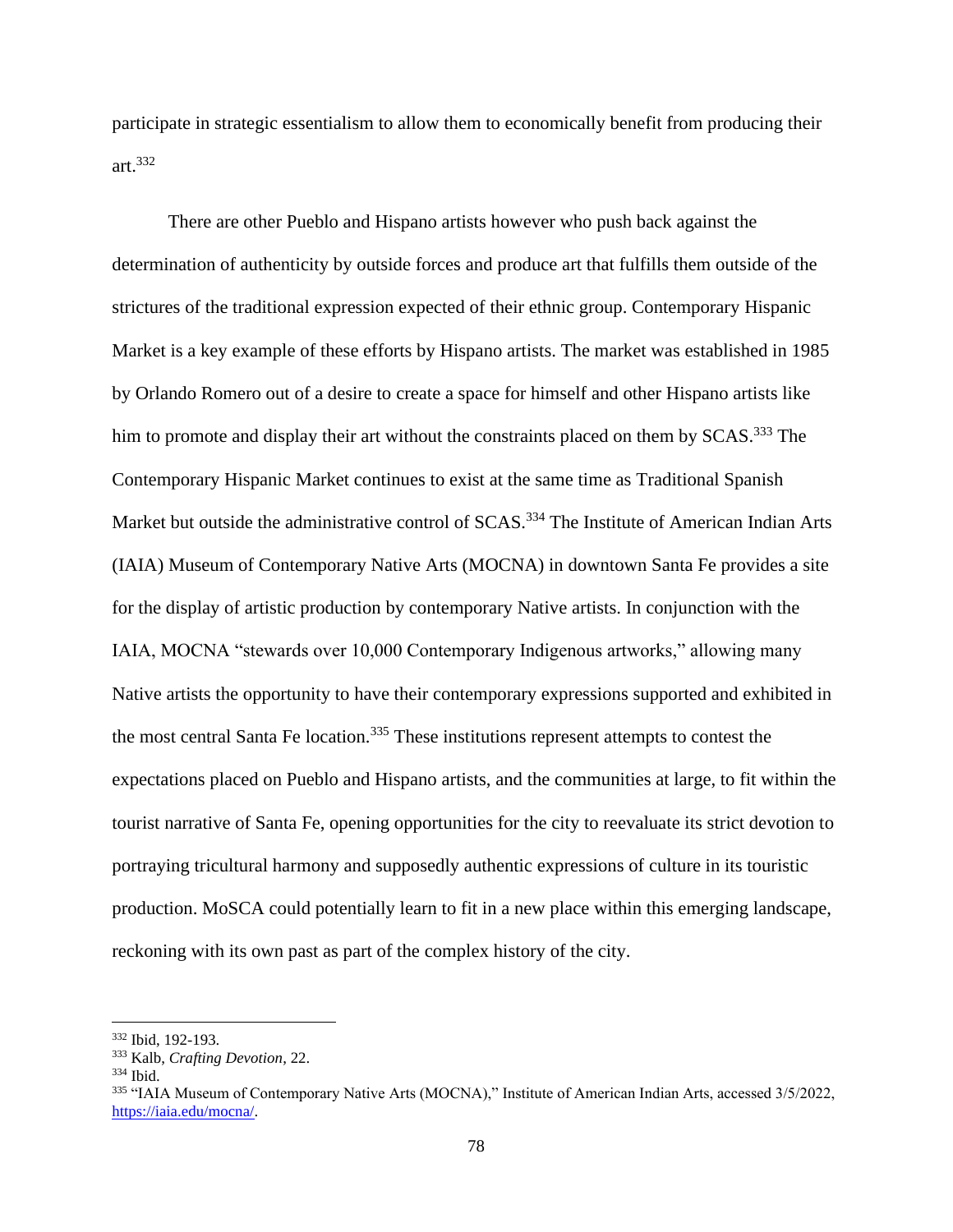## **Conclusion**

This historical approach to charting the attitudes and actions of MoSCA through an analysis of its parent institution SCAS and in comparison to its co-branch Spanish Market, while recognizing outside factors such as tourism, demonstrates the inherent challenges faced by museums representing marginalized communities traditionally excluded from museum spaces. The impact of SCAS' history on the continuing existence of the society and museum reveals the way an institution's past impacts its present state. This is not an issue for solely SCAS and MoSCA, but instead permeates the modern museum field. Many museums are seeking to address their role in a colonial and imperial past to establish more accessible and representative spaces through statements and corrective actions. However, this process is mired with obstacles concerning commitment from every aspect of the institution, defensiveness around personal involvement in continuing past systems of exclusion even unconsciously, and maintaining energy towards a process that evolves and remains ongoing in the field.

MoSCA's operations as a museum representing the Hispano community serve as a marker of where many museums who portray the art, history, or culture of a traditionally outsider communities find themselves in this era of supposedly postcolonial museums. The institutions may present themselves as in touch with community wants and needs, potentially believing that they are filling the niche of providing a community meeting space simply by existing. But existence is not enough, for MoSCA or any other museum at this point. What many museums need at this point is relevance, which Nina Simon articulates in her book *The Art of Relevance*. She describes how cultural institutions must create relevance to engage audiences by

79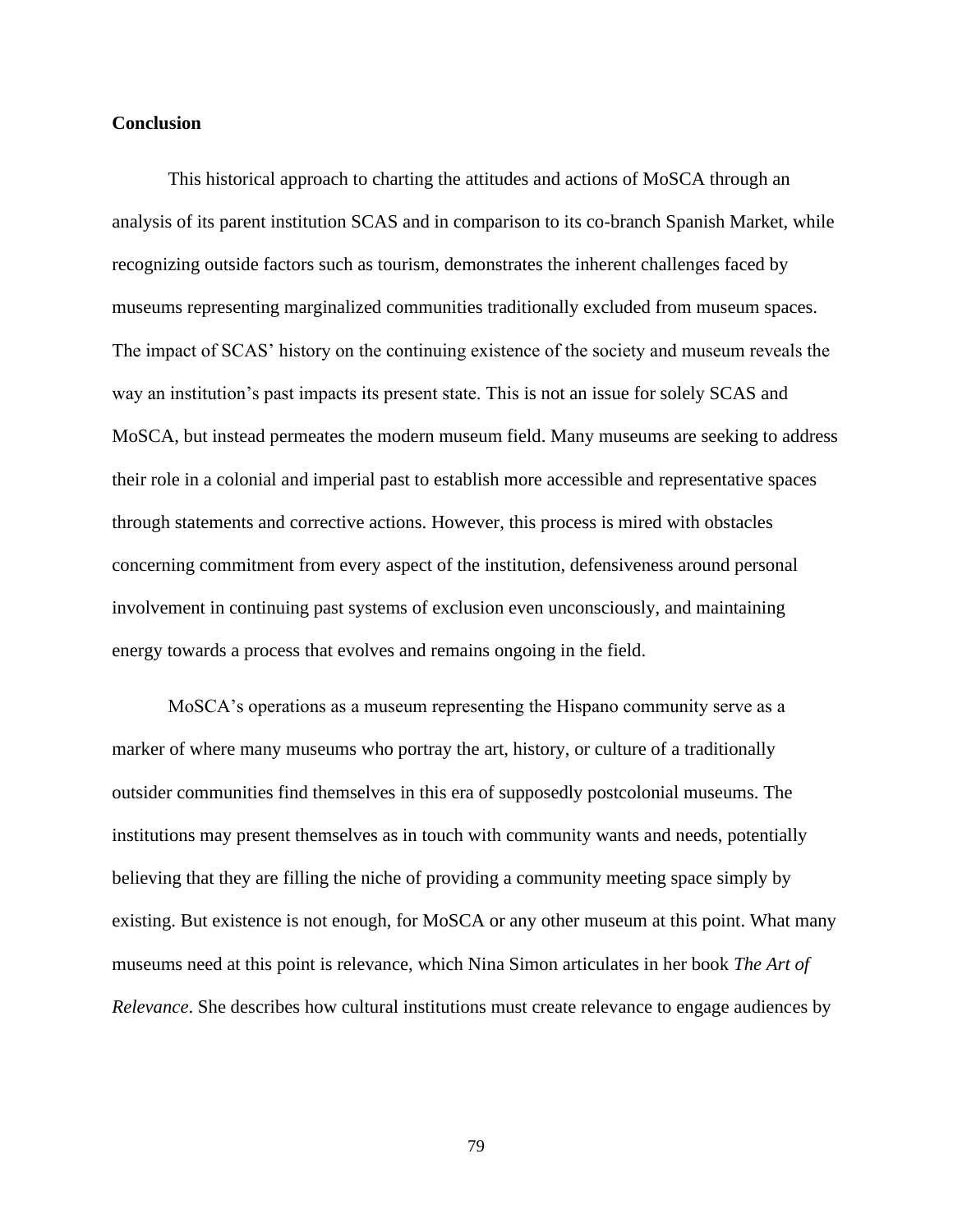"unlocking meaning and value for diverse people in your community."<sup>336</sup> To fully explore this idea, she conceptualizes relevance as a room with doors. Some individuals have keys to those doors, others need things that create those keys for them, such as advertising or a new event designed to draw them in. However, if an individual is able to open the door and then gets into the room and has a mediocre or negative experience, they will not create value and meaning associated with the institution. Therefore, it is the institution's responsibility to create that for them, not once, but continually and often gradually through positive interactions.<sup>337</sup>

This is especially hard for museums seeking engagement from minority communities that feel their identity is not accepted in that space, which is why Simon's understanding of relevance as "an exercise in empathy- in understanding what matters to your intended audience" is important.<sup>338</sup> It is another way of expressing the necessity of sharing authority with these communities the museum represents. By sharing authority, encouraging and allowing active involvement from members of the community in all levels of the museum, from greeters to executive directors, the museum will come to understand community wants and needs and the institution's role in this.

This is a much larger issue in the museum field, representing systematic problems of access to academia, unpaid internships, and museum positions. However, that does not mean there is a lack of community members interested in being involved in community spaces like museums that individual institutions can work to make more accessible and welcoming to them. This is clear from the active Hispano engagement achieved through the Traditional Spanish

<sup>336</sup> Nina Simon, "Introduction: Unlocking Relevance," in *The Art of Relevance,* [Introduction: Unlocking Relevance](http://www.artofrelevance.org/2016/06/27/introduction-unlocking-relevance/) - [The Art of Relevance.](http://www.artofrelevance.org/2016/06/27/introduction-unlocking-relevance/) 

<sup>&</sup>lt;sup>337</sup> Nina Simon, "Start at the Front Door," in *The Art of Relevance*, **Start at the Front Door - The Art of Relevance**. <sup>338</sup> Nina Simon, "People Who Don't Normally Show Up," in The Art of Relevance, People Who Don't Normally Show Up - [The Art of Relevance.](http://www.artofrelevance.org/2017/12/27/people-dont-normally-show/)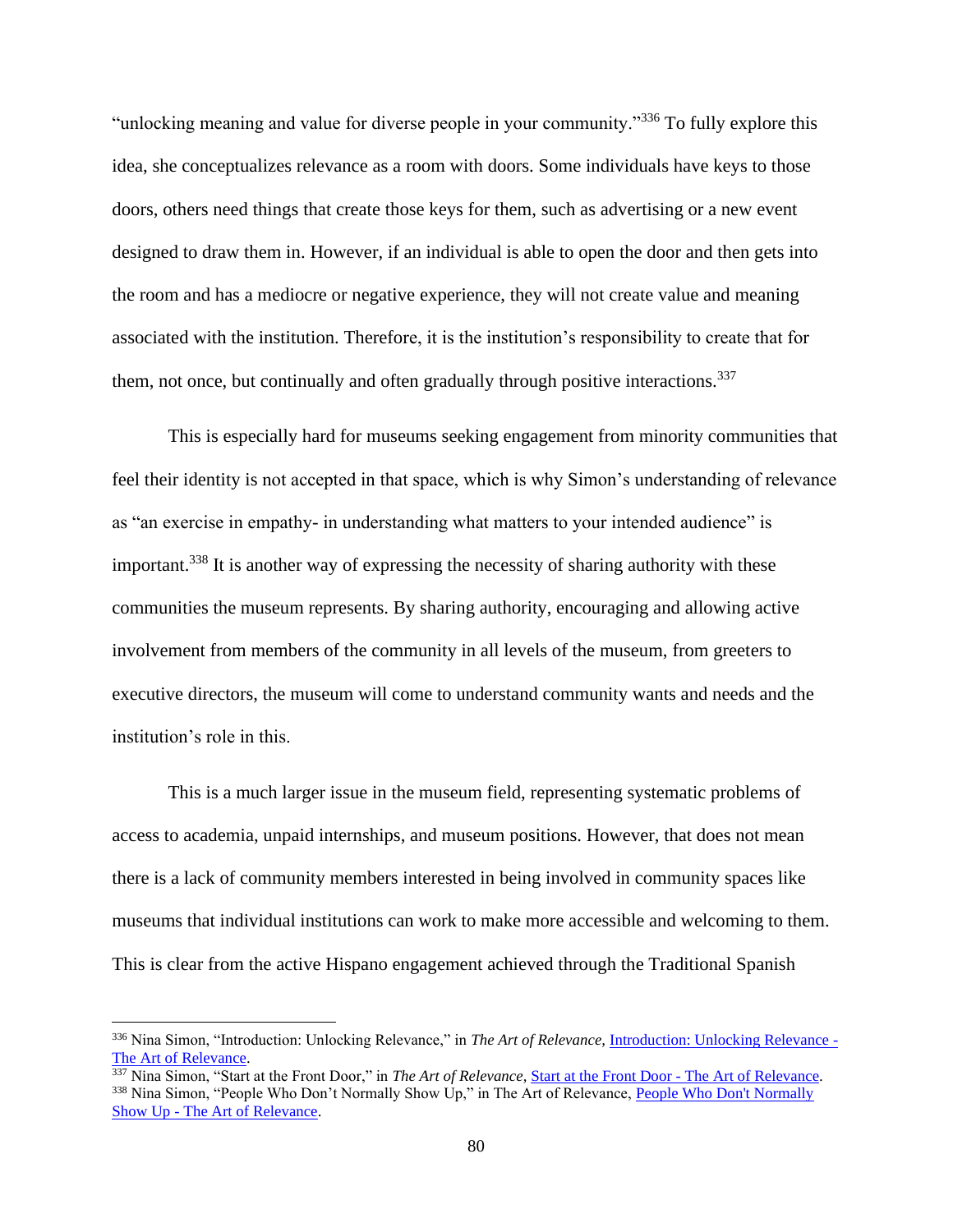Market each year. Hispano artists are active in participating in the event, defining the standards set for themselves, and using the event for their own economic, social, and cultural reasons. This sort of engagement is possible for museums if they find the types of exhibits and activities that are relevant to their audiences by actively connecting with those communities and sharing their institutional authority.

These systematic issues, and the overall inaccessibility of museums to minority communities due to alienation, are tied to the historical roots of museums in colonialism and imperialism. The lessons learned from MoSCA's operations can again be applied to the larger museum field, as it reveals the way personal opinions and biases infiltrate spaces where individuals profess their commitment to leaving such factors behind. The museum's history as an outgrowth of SCAS that then inherited the attitude and approaches of the society despite intentions by museum staff to create a celebratory community space surrounding Hispano art and culture parallels the ways in which modern museums attempt to create representative and collaborative experiences with minority communities but struggle due to the inherent superiority museums have within that relationship. Those with early involvement with MoSCA had positive intentions to create a warm and welcoming environment that embraced and celebrated Hispanos and their culture. However, MoSCA was an organization rooted in the ideas of SCAS and therefore inherited the issues the society had. They did not address this past in the museum and therefore it continued to impact their employment structure, exhibits, and engagement with the community. Museums must reckon with their past in order to move forward. Museum professionals cannot assume that because they have different beliefs from individuals involved with their institutions in the past that they are not impacted by those beliefs through the systems that were created based on those ideas. These systems are part of the history of MoSCA as a

81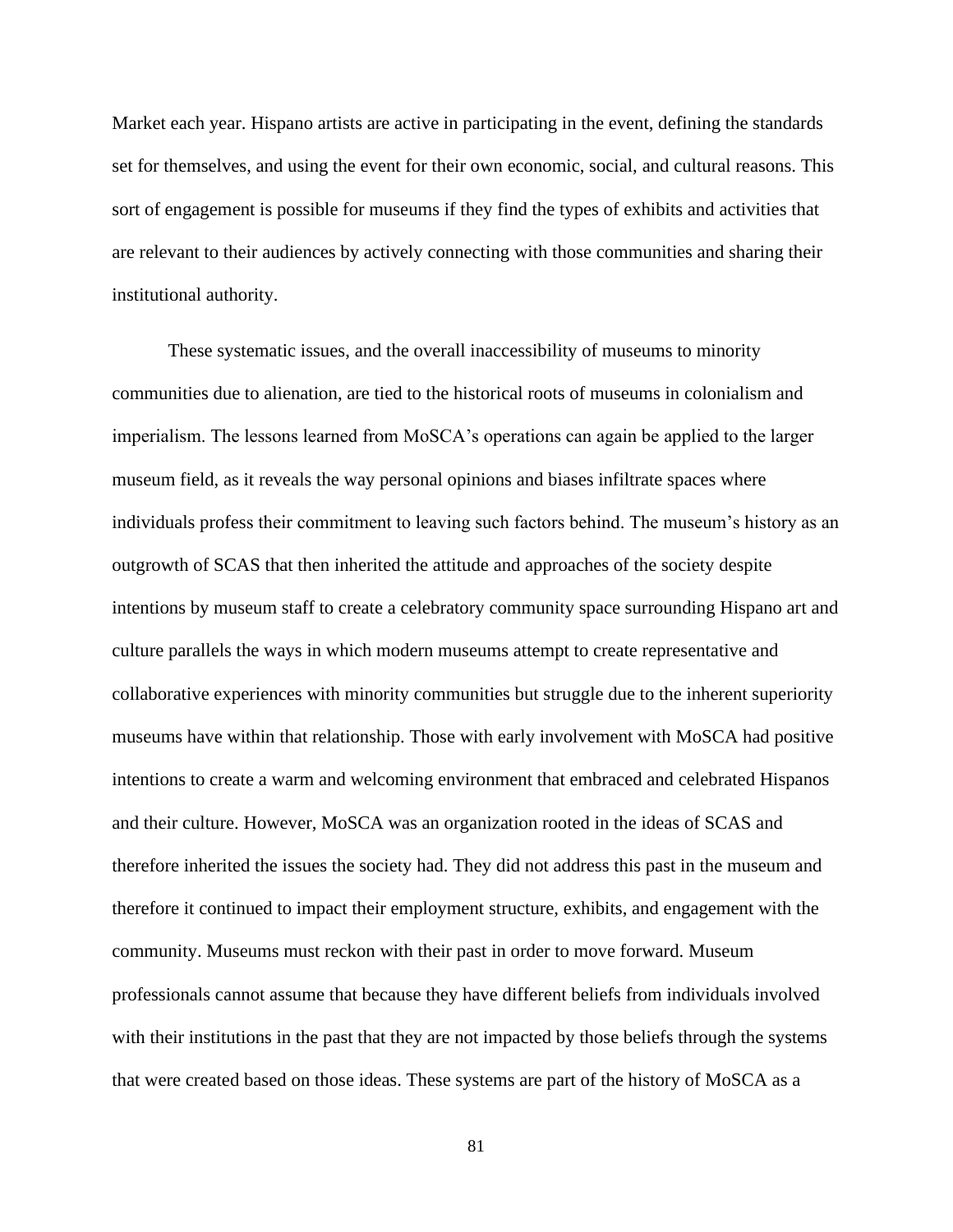branch of SCAS, as the Anglo artistic elites determined what iterations of Spanish colonial art were considered worthy of collecting and therefore would eventually be displayed in the museum. These systems are also inherent in the larger museum field, whose history began when imperial nations used them to justify their national and racial superiority.

This can appear to be a bleak determination with an end conclusion that all museums are lost causes, however, that is not what I am advocating for. I believe that museums can truly move forward first with the commitment to shared authority that I have outlined, but also critically with an acknowledgment of this history and a dedication to moving forward, with clear and transparent discussion of what that entails. This idea comes from the work of Lonetree, who outlines the necessity of decolonized museums to clearly address the effects of colonialism on indigenous communities in order to be fully decolonized. Only through this transparent and vocal awareness of the facts of this past, the harm this past has perpetuated, and action being taken to be different in the present, can minority communities begin to feel welcome in the institutional space of the museum field. In the case of MoSCA, this would look like a museum that addresses the history of SCAS with transparency about its founders, their reasoning, and their personal biases. It would also include acknowledging Hispano and Spanish colonial art that was being created outside of their purview during the so-called revival and continuing to the present day. It would involve transparency about past board membership, employment, and volunteers, as well as a guarantee to prioritize the perspectives of Hispanos and Hispano artists in particular in these roles in the future. For the museum field, this type of acknowledgment of the past and commitment to the future is a necessity to achieve collaborative and representative spaces.

These commitments to acknowledging the past and sharing authority with minority communities are a positive theoretical approach that often comes up against obstacles presented

82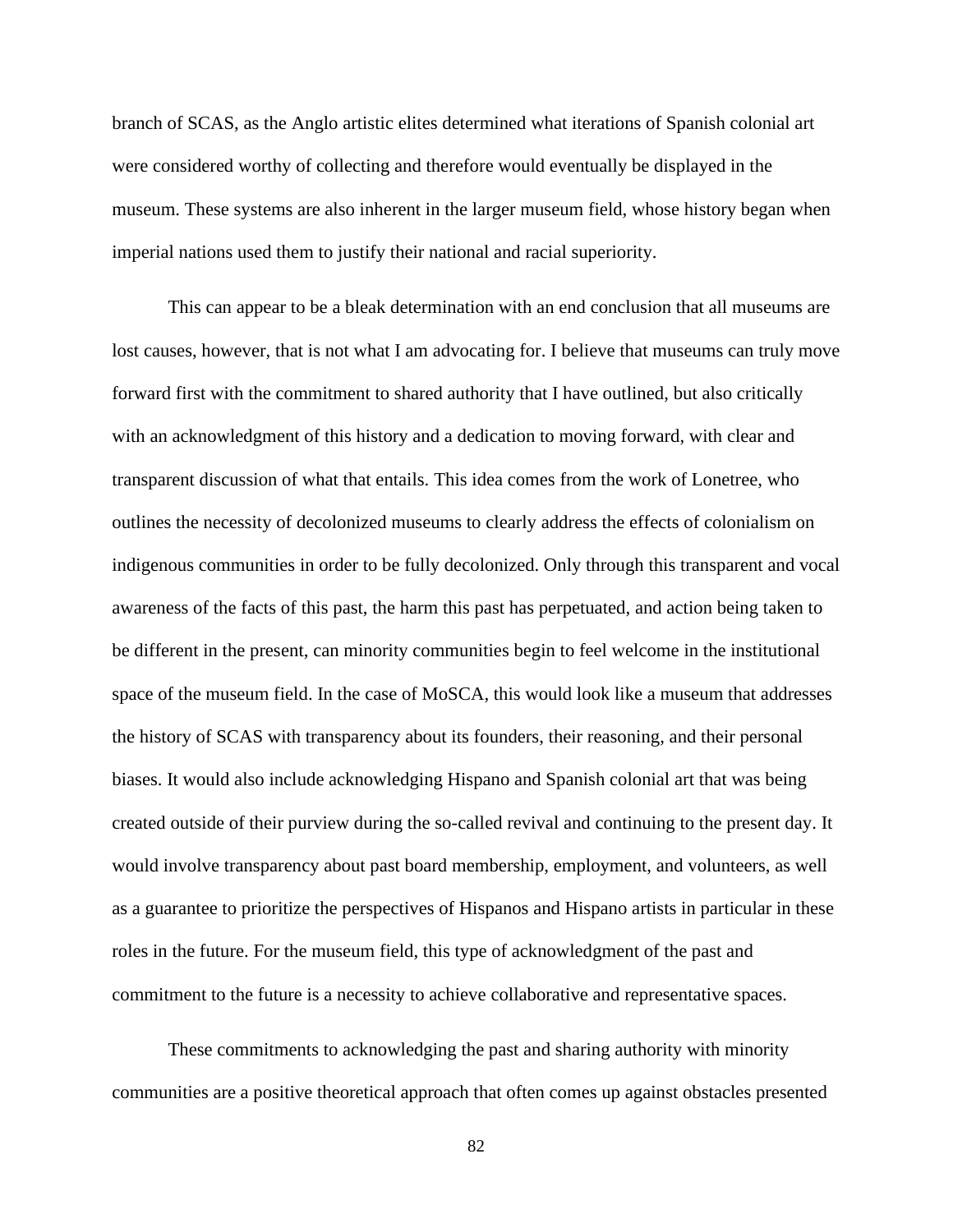by extenuating circumstances faced by museums when they attempt to put them in practice. This was evident in MoSCA, as the institution sought to create a community space that shared and celebrated Hispano art and culture, however found themselves catering to a largely tourist demographic. This came with different expectations that led to resources of time, money, and energy being put towards appealing to tourism and placing themselves within the narrative of tricultural harmony in Santa Fe instead. These sorts of outside factors, whether expected or not in the museum's development, can derail institutional goals to create accessible and representative spaces for minority and outsider communities. This highlights the necessity of the museum to be committed on every level and in every aspect to these goals. The museum must decide that these goals are their main focus, remaining intent on their mission statement, vision, and values. Because MoSCA established in their long-term plan that they desired to connect with the Hispano community and make their museum the "heart and soul of a traditional local culture," that should have remained their priority, even as it appeared to be more fruitful to appeal to tourists.<sup>339</sup> This allows the museum to actually create an accessible and representative space for its key audience that will remain committed to the museum just like the museum remains committed to them. In a time where there are many museums for people to visit, this is especially important. Additionally, the COVID-19 pandemic revealed the critical need of museums to have a connection with their community to support them and their continued existence in times of crisis and uncertainty. For places like MoSCA that did not have this connection and commitment to and from their community, they fared poorly, with MoSCA having to let go all of their staff except for one museum manager and the executive director.

<sup>339</sup> Herglich, "Making Hispanic History," 7.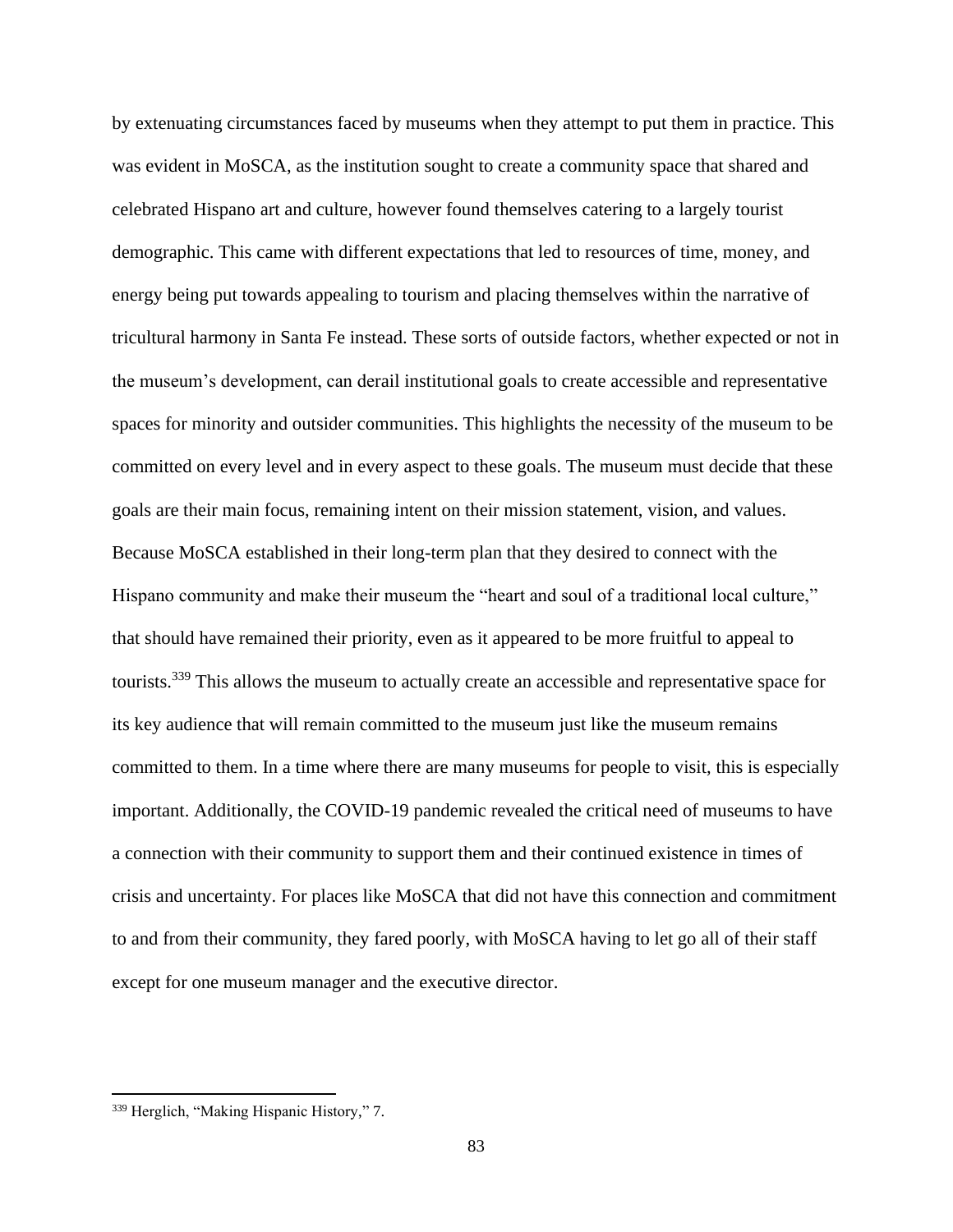Sharing authority with the Hispano community and acknowledging their institutional past while also making changes to their current actions would allow MoSCA to transform itself into the community space it originally sought to be at the time of its opening. This approach can also be a way forward for all museums, allowing the museum field to become open to a wider variety of people and representative of their various stories and interests. The authoritative position of the museum must be clearly recognized and then broken down at every level of its organization if museums want to effectively be tools of representation, education, and empowerment for their communities. In doing so, the field would be capable of fulfilling their role as active participants in social and political conversations that society desires them to lead, moving beyond their historical burdens to create inviting spaces for all.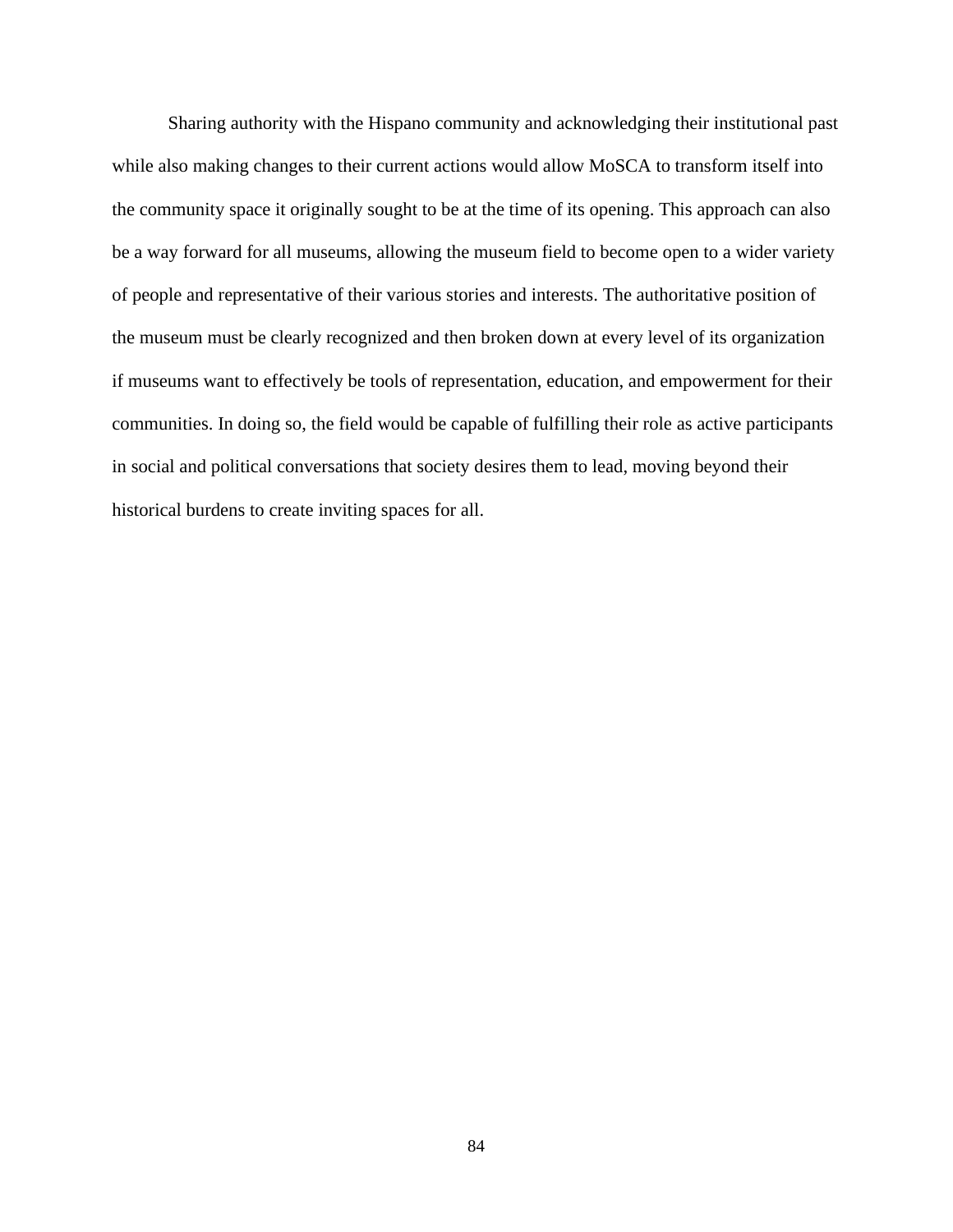## **Appendix**



Figure 1. Exterior of the main entrance to the Museum of Spanish Colonial Art in Santa Fe, New Mexico from "Architectural Features and Galleries," Spanish Colonial Arts Society, accessed 5/5/2022, [https://www.spanishcolonial.org/museum-campus/architectural](https://www.spanishcolonial.org/museum-campus/architectural-features-and-galleries/)[features-and-galleries/.](https://www.spanishcolonial.org/museum-campus/architectural-features-and-galleries/)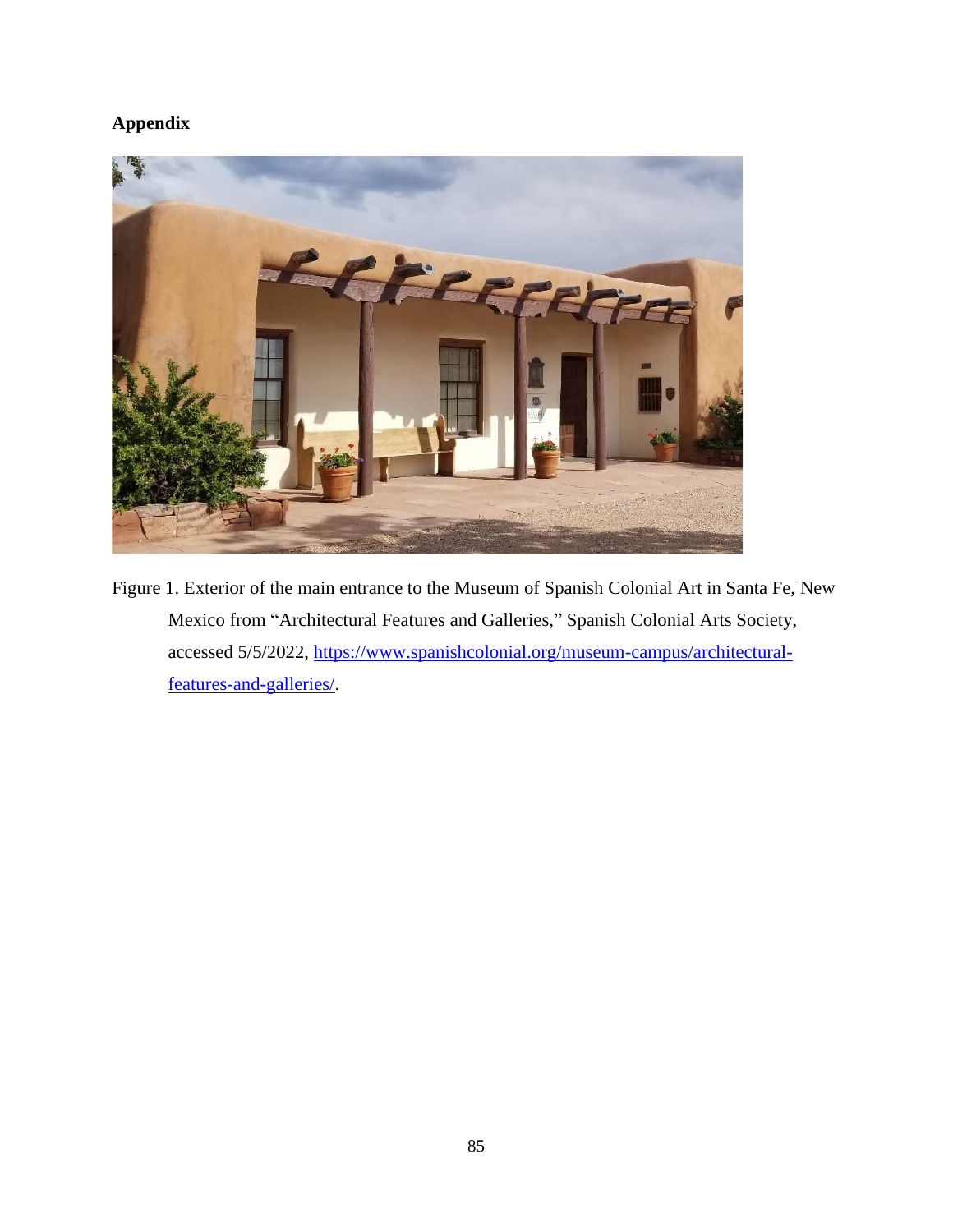

Figure 2. Diagram of the layout and floor plan of MoSCA with the main entrance starred from "Architectural Features and Galleries," Spanish Colonial Arts Society, accessed 5/5/2022, [https://www.spanishcolonial.org/museum-campus/architectural-features-and-galleries/.](https://www.spanishcolonial.org/museum-campus/architectural-features-and-galleries/)



Figure 3. Entrance gallery of MoSCA from "Architectural Features and Galleries," Spanish Colonial Arts Society, accessed 5/5/2022, [https://www.spanishcolonial.org/museum](https://www.spanishcolonial.org/museum-campus/architectural-features-and-galleries/)[campus/architectural-features-and-galleries/.](https://www.spanishcolonial.org/museum-campus/architectural-features-and-galleries/)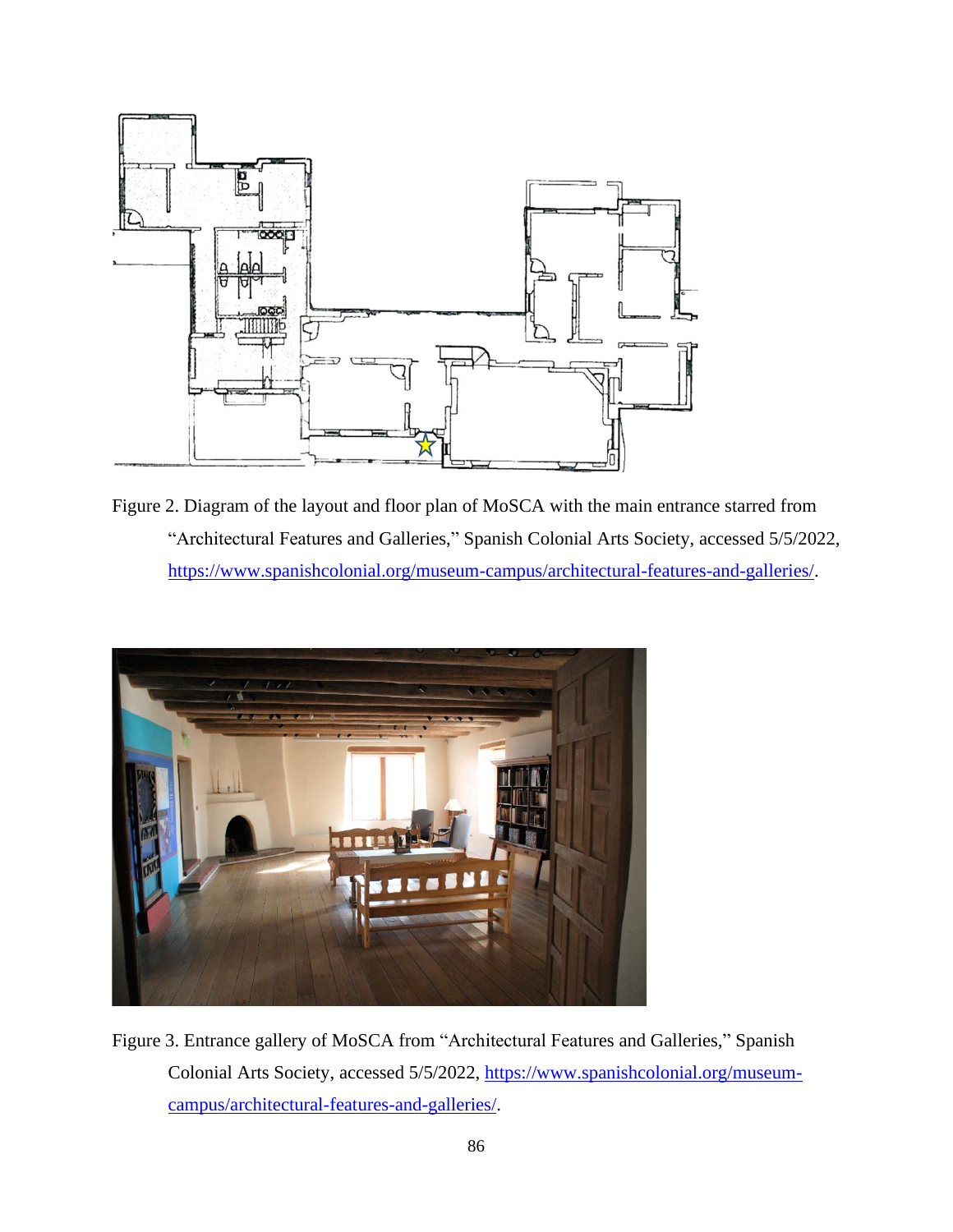

Figure 4. Exhibition gallery at MoSCA with many pieces on display from "Current Exhibitions," Spanish Colonial Arts Society, accessed 5/5/2022, [https://www.spanishcolonial.org/educational-programs/exhibitions/current-exhibitions/.](https://www.spanishcolonial.org/educational-programs/exhibitions/current-exhibitions/)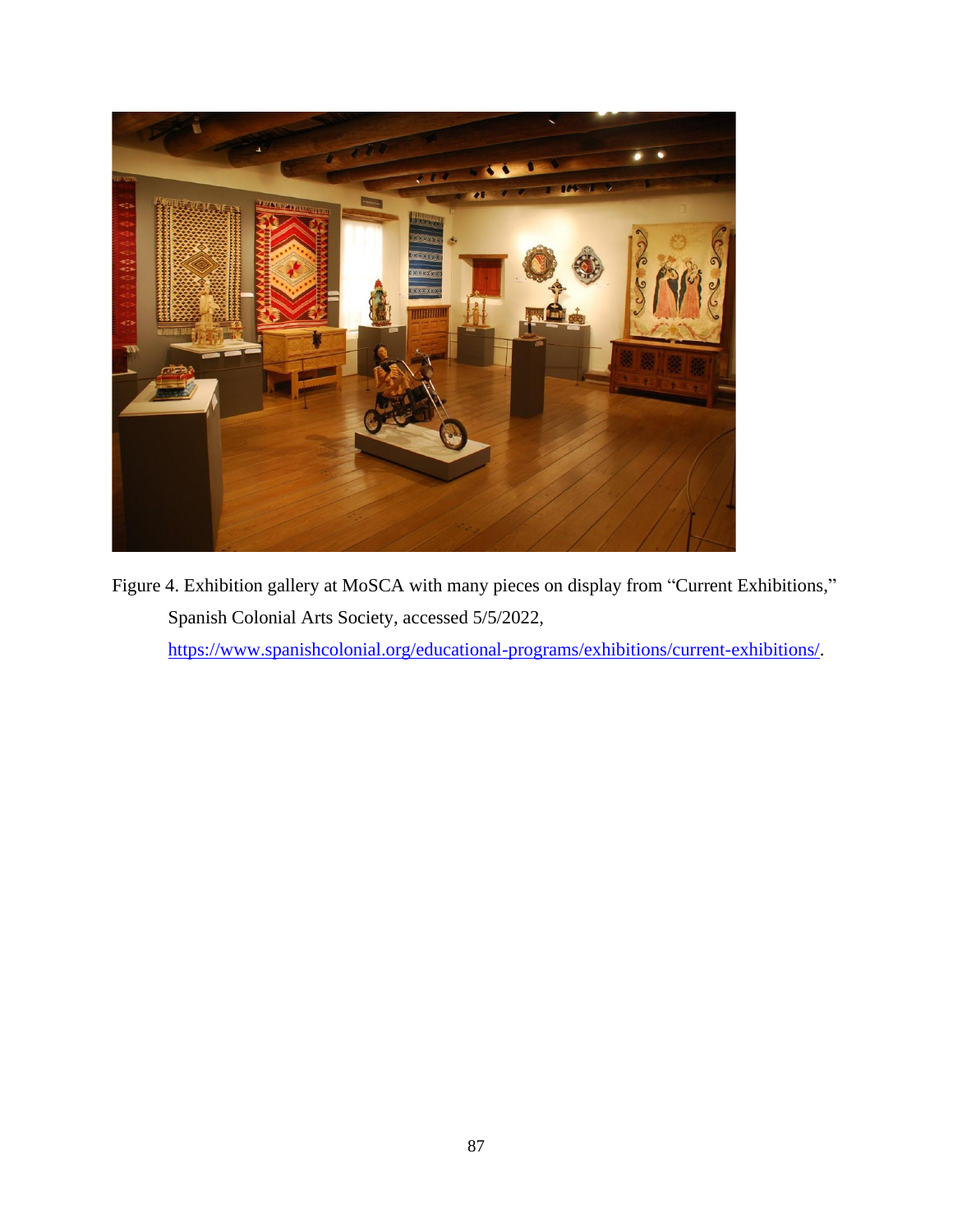## Bibliography

"1929 Bylaws." Spanish Colonial Arts Society.

"2000-2001 Board of Directors." *Chispas!* vol. 1, no. 1.

- Alexander, Edward P., Mary Alexander, and Julie Decker. *Museums in Motion: An Introduction to the History and Function of Museums, Third Edition.* Maryland: Rowman and Littlefield, 2017.
- Ames, Michael M. "Museums in the Age of Deconstruction." In *Reinventing the Museum: Historical and Contemporary Perspectives on the Paradigm Shift*, ed. by Gail Anderson. Walnut Creek, CA: Altamira Press, 2004.

"Among Artists in New Mexico." *The New Mexican.* 15 Apr 1951.

- "An Enduring Weave." *The New Mexican*. 29 Apr 2001.
- Applegate, Frank. *Native Tales of New Mexico.* Philadelphia and London: J.B. Lippincott Company, 1932.
- "Applegate Talk on Spanish Art." *The New Mexican*. 15 Nov 1930.
- "Artistic Dictatorship." *The New Mexican*. 10 Apr 1999.
- "Artists Petition for Space at Spanish Market." *The New Mexican*. 25 Jul 1999.
- Ashman, Stuart. "Of Culture and Community: The Museum of Spanish Colonial Art." In *Conexiones: Connections in Spanish Colonial Art*, ed. by Carmella Padilla (Santa Fe, New Mexico: Museum of Spanish Colonial Art, 2002),

"At Spanish Market, It's the Year of Youth" *The New Mexican*. 28 Jul 1996.

"Background Information." Spanish Colonial Arts Society, Inc. 1990s.

Bennett, Tony. *The Birth of the Museum: History, Theory, Politics*. London: Routledge, 1995.

Boast, Robin. "Neocolonial Collaboration: Museum as Contact Zone Revisited." *Museum Anthropology* 34, no. 1 (2011): 56–70. [https://doi.org/10.1111/j.1548-1379.2010.01107.x.](https://doi.org/10.1111/j.1548-1379.2010.01107.x)

Austin, Mary. *Earth Horizon*. Santa Fe, NM: Sunstone Press, 2007.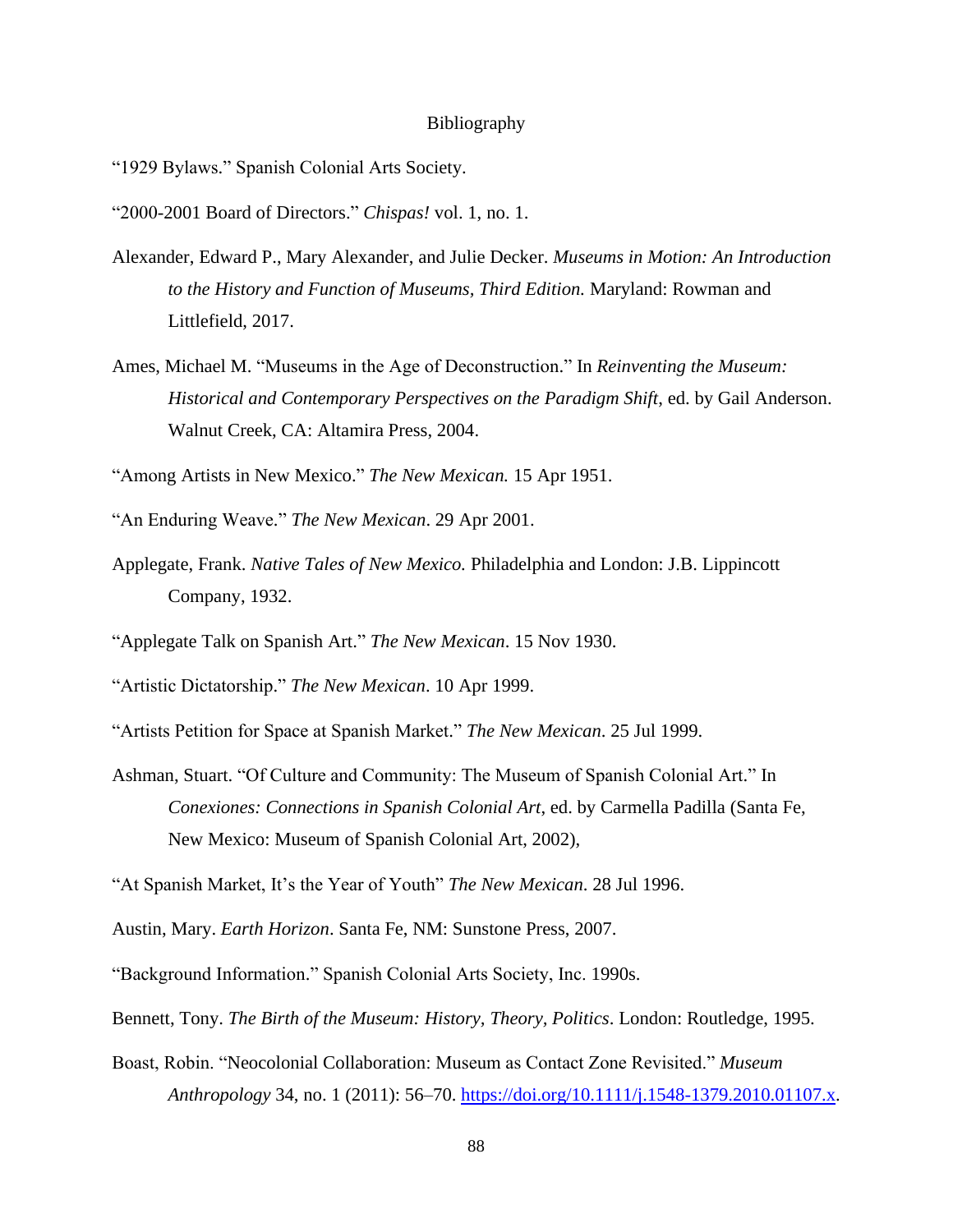Boyd, E. "Hand List of the Collection of the Spanish Colonial Arts Society, Inc."

"Breaking the Circle: Gloria López Córdova." *Chispas!* vol. 1, no. 2. Fall 2000.

- Bronwen Horton, Sarah. *The Santa Fe Fiesta: Staking Ethno-Nationalist Claims to a Disappearing Homeland.* Santa Fe, NM: School for Advanced Research Press, 2010.
- Bruner, Edward M. *Culture on Tour: Ethnographies of Travel*. Chicago: University of Chicago Press, 2005.
- Butler, David. Institutional Assessment Report: Museum of Spanish Colonial Art. Santa Fe, NM. April 25, 2005.
- Cameron, Duncan F. "The Museum, a Temple or the Forum." In *Reinventing the Museum: Historical and Contemporary Perspectives on the Paradigm Shift,* ed. by Gail Anderson, 61-73. Walnut Creek, CA: Altamira Press, 2004.
- "Carvings by Gallegos Displayed at Palace." *The New Mexican*. 10 May 1953.

"The City Different." Tourism Santa Fe. Accessed 2/25/22. [https://www.santafe.org/thecitydifferent/.](https://www.santafe.org/thecitydifferent/)

- "City Profile." Santa Fe. Accessed 3/2/2022. [www.santafe.org/media/city-profile/.](http://www.santafe.org/media/city-profile/)
- "Contemporary Hispanic Market." *The New Mexican*. Jul 26, 1996.
- "Designing History: Eric Enfield and Architectural Alliance." *Chispas!* vol. 1, no. 1.
- Deutsch, Sarah. *No Separate Refuge: Culture, Class, and Gender on an Anglo-Hispanic Frontier, 1880-1940*. New York: Oxford University Press, 1987.
- "Donor Offers Land for Spanish Art Museum." *The New Mexican.* 23 July 1998.
- "Divine Inspiration, Family Tradition." *The New Mexican*. 28 Jul 2000.
- "The Dream is About to Come True!" *¡Chispas!* vol. 1, no. 7.
- Duncan, Carol. "Art Museums and the Ritual of Citizenship." In *Exhibiting Cultures: The Poetics and Politics of Museum Display,* ed. by Ivan Karp and Steven D. Lavine, 88-103. Washington and London: Smithsonian Institution Press, 1991.
- Duncan, Carol. *Civilizing Rituals: Inside Public Art Museums.* London: Taylor & Francis Group, 1995.
- "Espanola Group to Study Spanish Colonial Arts." *The New Mexican.* 14 Apr 1934.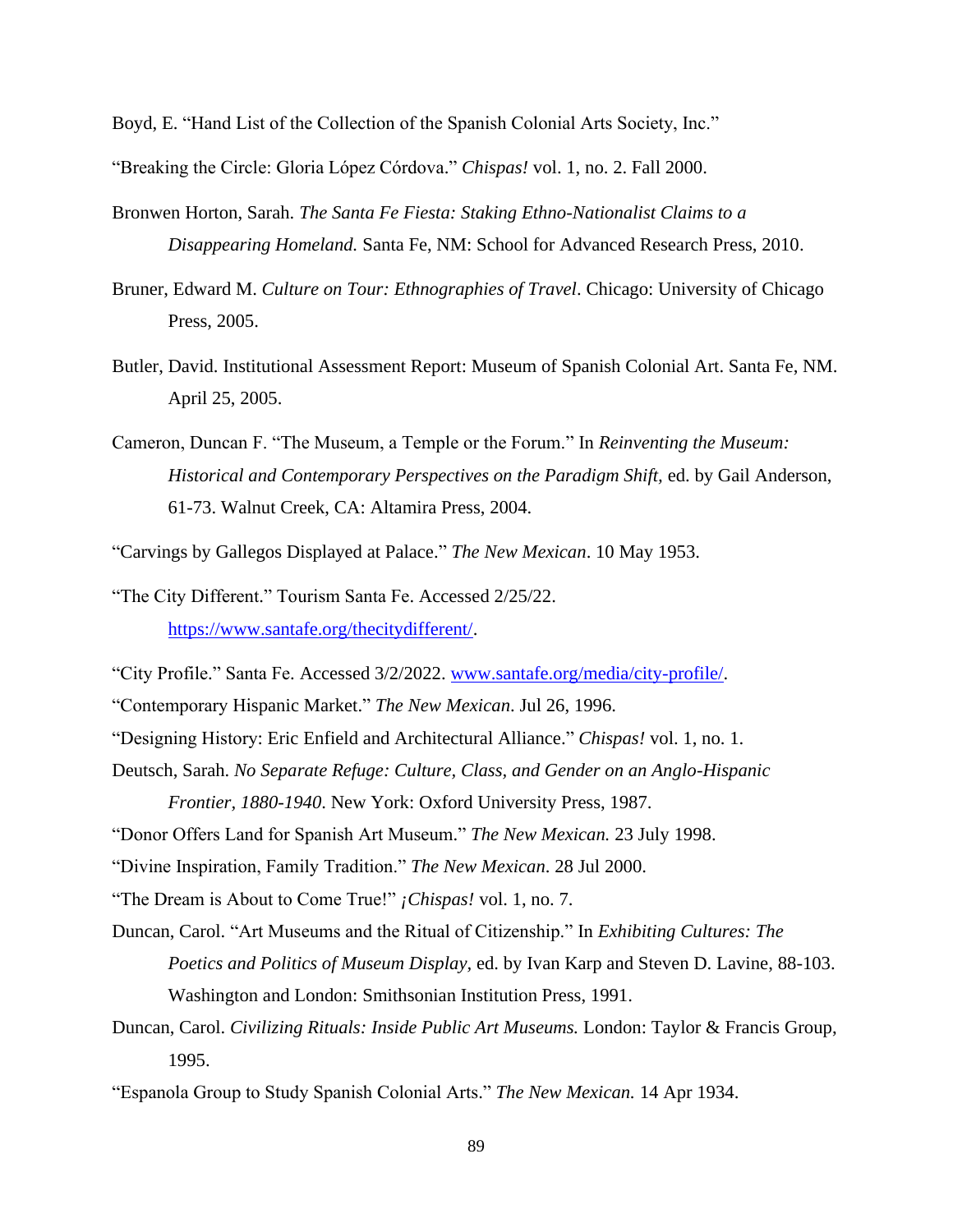Evans-Pritchard, Deirdre. "The Portal Case: Authenticity, Tourism, Traditions, and the Law." *The Journal of American Folklore* vol. 100, no. 397. July-September 1987. 287-296.

"Faith in Art." *The New Mexican*. 27 Jul 2003.

- "Frank Applegate." The Owings Gallery. Accessed 1/29/2022. [https://www.owingsgallery.com/artists/frank-applegate/biography.](https://www.owingsgallery.com/artists/frank-applegate/biography)
- Freise, Kathy. "Contesting Onate: Sculpting the Shape of Memory." In Expressing New Mexico: Nuevomexicano Creativity, Ritual, and Memory, ed. by Phillip B. Gonzales. Tucson: The University of Arizona Press, 2007.
- Gonzales, Phillip B. "'History Hits the Heart': Albuquerque's Great Cuartocentenario Controversy, 1997-2005." In *Expressing New Mexico: Nuevomexicano Creativity, Ritual, and Memory,* ed. by Phillip B. Gonzales, 207-232. Tucson: The University of Arizona Press, 2007.
- Gonzales, Phillip B. "The Political Construction of Latino Nomenclatures in Twentieth Century New Mexico." In *Journal of the Southwest,* Summer 1993, vol. 35, no. 2, 158-185.
- Herglich, Toby and Company. "Making Hispanic History: Completing the Dream: Long-Range Plan for the Museum of Spanish Colonial Art." 2001.
- "Hispanic Artists Use Non-Traditional Mediums." *The New Mexican*. 25 Jul 1997.
- "Hispanic Folklore Society to Help Get People in Costume." *The New Mexican*. 21 Jun 1935.
- "How to Become a Spanish Market Artist." Spanish Colonial Arts Society, Accessed 3/24/2022. [https://www.spanishcolonial.org/spanish-markets/how-to-become-a-spanish-market](https://www.spanishcolonial.org/spanish-markets/how-to-become-a-spanish-market-artist/)[artist/.](https://www.spanishcolonial.org/spanish-markets/how-to-become-a-spanish-market-artist/)
- "IAIA Museum of Contemporary Native Arts (MOCNA)." Institute of American Indian Arts. Accessed 3/5/2022. [https://iaia.edu/mocna/.](https://iaia.edu/mocna/)
- "Indian Market Called 'racist.'" *The New Mexican*. 04 Sep 1970.
- "Is SCAS a Protector or Dictator?" *The New Mexican*. 25 Jul 1996.
- Kalb, Laurie Beth. *Crafting Devotions: Tradition in Contemporary New Mexico Santos*. Albuquerque: University of New Mexico Press, 1994.
- Karp, Ivan, Christine Mullen Kreamer, Steven Lavine, and Woodrow Wilson International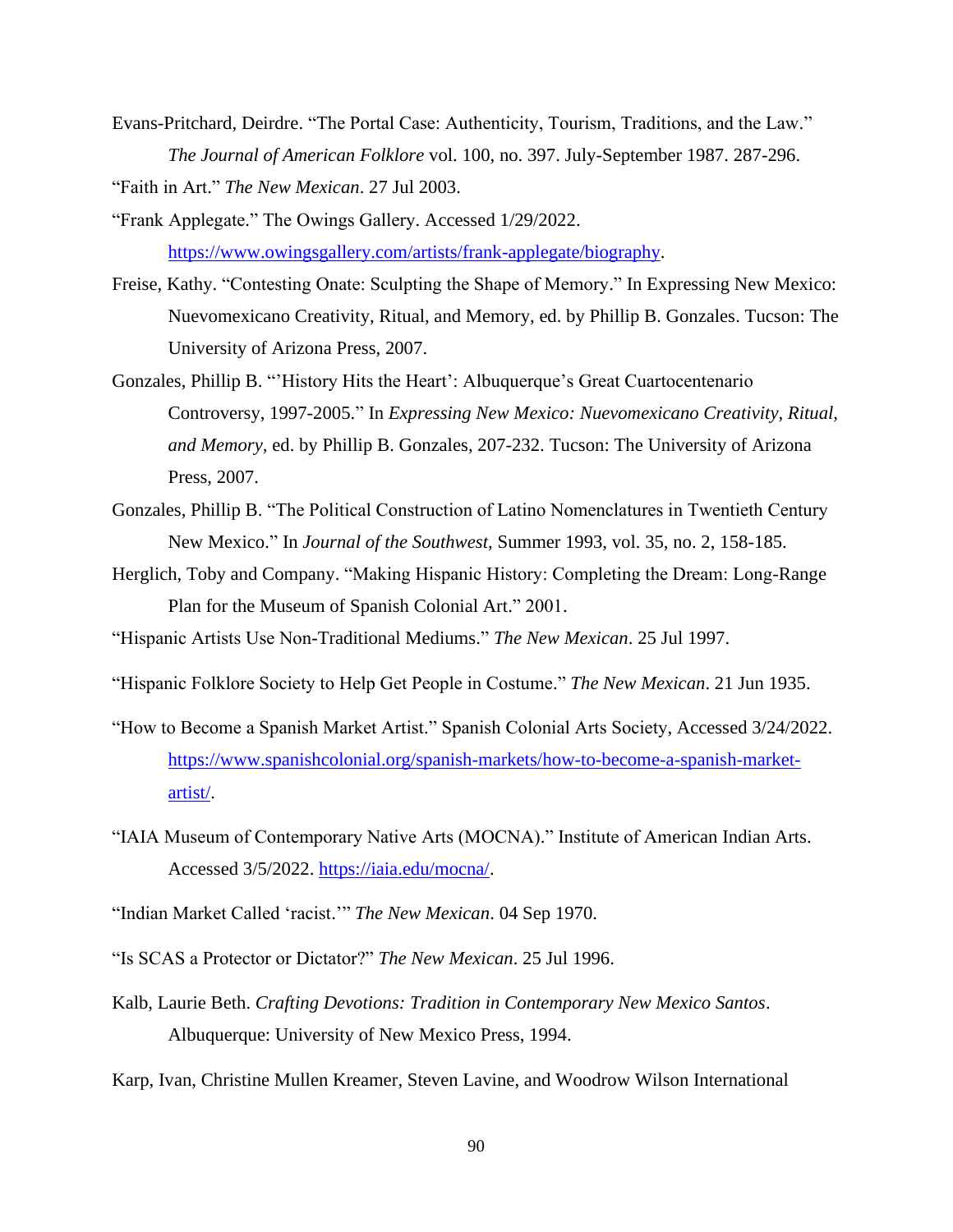Center for Scholars, eds. *Museums and Communities: The Politics of Public Culture*. Washington: Smithsonian Institution Press, 1992.

- Knauer, Lisa Maya and Daniel J. Walkowitz. "Memory, Race, and the Nation in Public Spaces." In *Contested Histories in Public Space*, ed. by Daniel J. Walkowitz and Lisa Maya Knauer. Durham: Duke University Press, 2009.
- Larcombe, Claudia. "E. Boyd: A Biographical Sketch." In *Hispanic Arts and Ethnohistory in the Southwest,* ed. by Marta Weigle, 3-11. Santa Fe: Ancient City Press, 1983.
- Lavine, Steven D. "Audience, Ownership, and Authority: Designing Relations between Museums and Communities." In *Museums and Communities: The Politics of Public Culture*, ed. by Ivan Karp, Christine Mullen Kreamer, and Steven D. Lavine. Washington and London: Smithsonian Institution Press, 1992.
- Levin, Jennifer. "Inventing Mary Wheelwright: A Museum Founder's Legacy." *The New Mexican*. Jan 6, 2017. [https://www.santafenewmexican.com/pasatiempo/art/inventing](https://www.santafenewmexican.com/pasatiempo/art/inventing-mary-wheelwright-a-museum-founders-legacy/article_3e31144b-5f28-53a5-b5de-3ae4d4ee957f.html)[mary-wheelwright-a-museum-founders-legacy/article\\_3e31144b-5f28-53a5-b5de-](https://www.santafenewmexican.com/pasatiempo/art/inventing-mary-wheelwright-a-museum-founders-legacy/article_3e31144b-5f28-53a5-b5de-3ae4d4ee957f.html)[3ae4d4ee957f.html.](https://www.santafenewmexican.com/pasatiempo/art/inventing-mary-wheelwright-a-museum-founders-legacy/article_3e31144b-5f28-53a5-b5de-3ae4d4ee957f.html)
- Lonetree, Amy. *Decolonizing Museums: Representing Native America in National and Tribal Museums*. Chapel Hill: The University of North Carolina Press, 2012.

Lopez, Arthur. Interview with Author. 6/28/21.

- Lovato, Andrew Leo. *Santa Fe Hispanic Culture: Preserving Identity in a Tourist Town*. University of New Mexico Press, 2004.
- Low, Theodore. "What is a Museum?" In *Reinventing the Museum: Historical and Contemporary Perspectives on the Paradigm Shift*, ed. by Gail Anderson. Walnut Creek, CA: Altamira Press, 2004.

"Market." *The New Mexican*. 26 Jul 1997.

- McCrossen, Helen. "Native Crafts in New Mexico." *School of Arts Magazine* 30. March 1931.
- McGlone, Peggy and Sebastian Smee. "Coronavirus shutdowns and charges of white supremacy: American art museums are in crisis." The Washington Post. October 12, 2020. American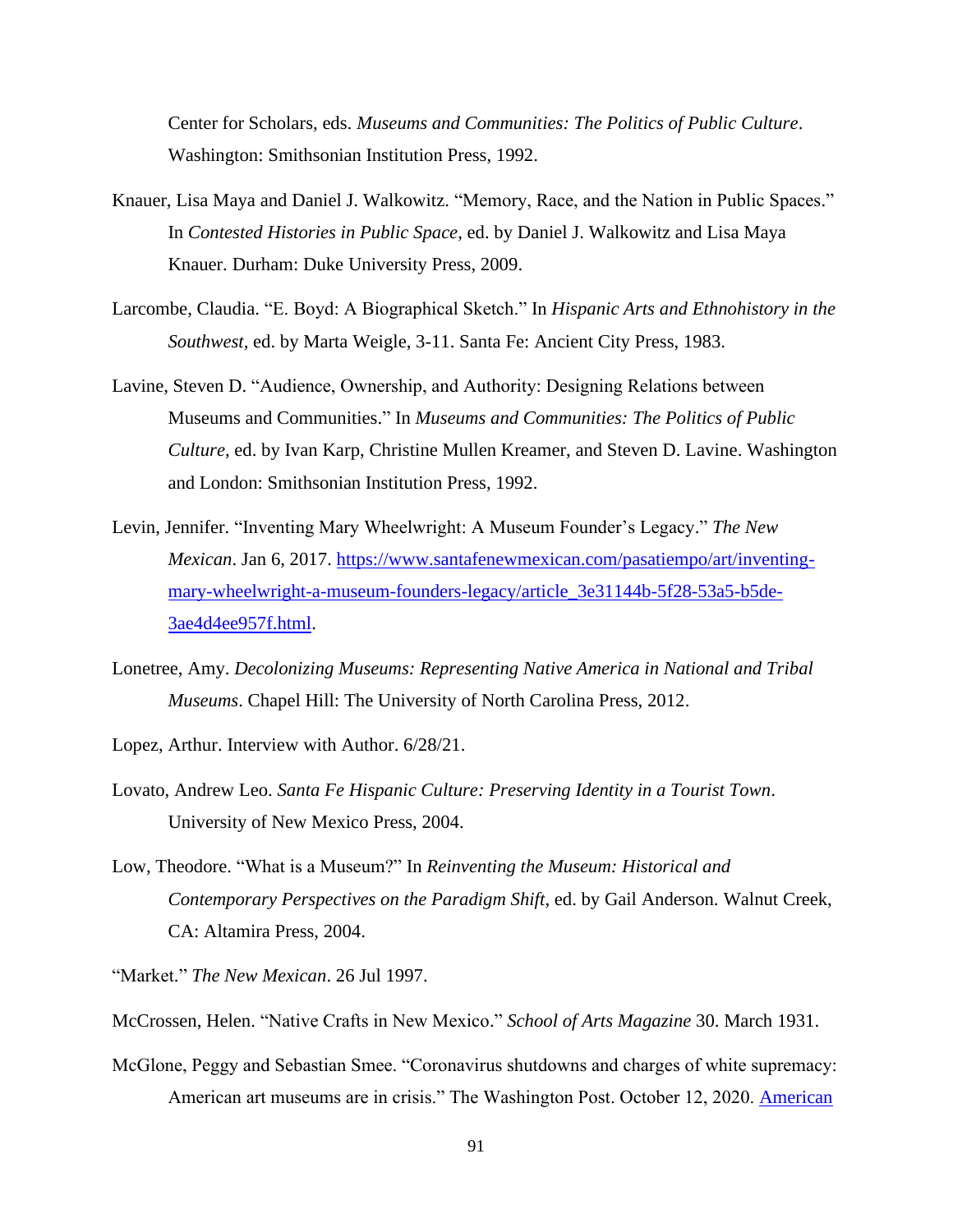[art museums are in crisis, facing pandemic losses and charges of racism -](https://www.washingtonpost.com/entertainment/museums/american-art-museums-covid-white-supremacy/2020/10/11/61094f1c-fe94-11ea-8d05-9beaaa91c71f_story.html) The [Washington Post.](https://www.washingtonpost.com/entertainment/museums/american-art-museums-covid-white-supremacy/2020/10/11/61094f1c-fe94-11ea-8d05-9beaaa91c71f_story.html)

"Mission Statement." Spanish Colonial Arts Society. Accessed 2/28/2022. [https://www.spanishcolonial.org/about-us/mission-statement/.](https://www.spanishcolonial.org/about-us/mission-statement/)

"Mrs. Austin Announces Prizes for Spanish-Colonial Work." *The New Mexican.* 18 May 1926.

"Museum Director Resigns to Head Spanish Arts Society." *The New Mexican*. 20 Jun 2000.

"The Museum for Spanish Colonial Art." *The New Mexican*. 25 July 2001.

Museum of Spanish Colonial Art Education Programs. April 2003-May 2004.

"Museum of Spanish Colonial Art Grand Opening!" *Chispas!* vol. 1, no. 7.

- "Museum of Spanish Colonial Art." Inside Santa Fe. Accessed 5/5/2022. [https://insidesantafe.com/business/museum-of-spanish-colonial-art/.](https://insidesantafe.com/business/museum-of-spanish-colonial-art/)
- "New Curatorial Assistant Joins MoSCA Staff." *Chispas!* vol. 1, no. 4.

Nott, Robert. "The M-Files: Museum of Spanish Colonial Art." *The New Mexican*. 17 Jan 2003.

"Obscure Oratorio Predates Famed El Santuario." *The New Mexican*. 21 Feb 1965.

- "Our History." Spanish Colonial Arts Society. Accessed 11/29/2021. [https://www.spanishcolonial.org/our-history.html.](https://www.spanishcolonial.org/our-history.html)
- Padilla, Carmella. "Revival Period Art and Artists." In *Spanish New Mexico: The Spanish Colonial Arts Society Volume Two: Hispanic Arts in the Twentieth Century.* Santa Fe: Museum of New Mexico Press, 1996.
- Padilla, Carmella and Donna Pierce. *Conexiones: Connections in Spanish Colonial Art*. Santa Fe, New Mexico: Museum of Spanish Colonial Art, 2002.
- Peters, Arthur A. Letter to Witter Bynner. December 11, 1952. Santa Fe, NM.

"Peters Donates to Spanish Arts Museum." *The New Mexican*. 02 Jun 2000.

Pierce, Donna and Marta Weigle, eds. *Spanish New Mexico: The Spanish Colonial Arts Society Volume Two: Hispanic Arts in the Twentieth Century.* Santa Fe: Museum of New Mexico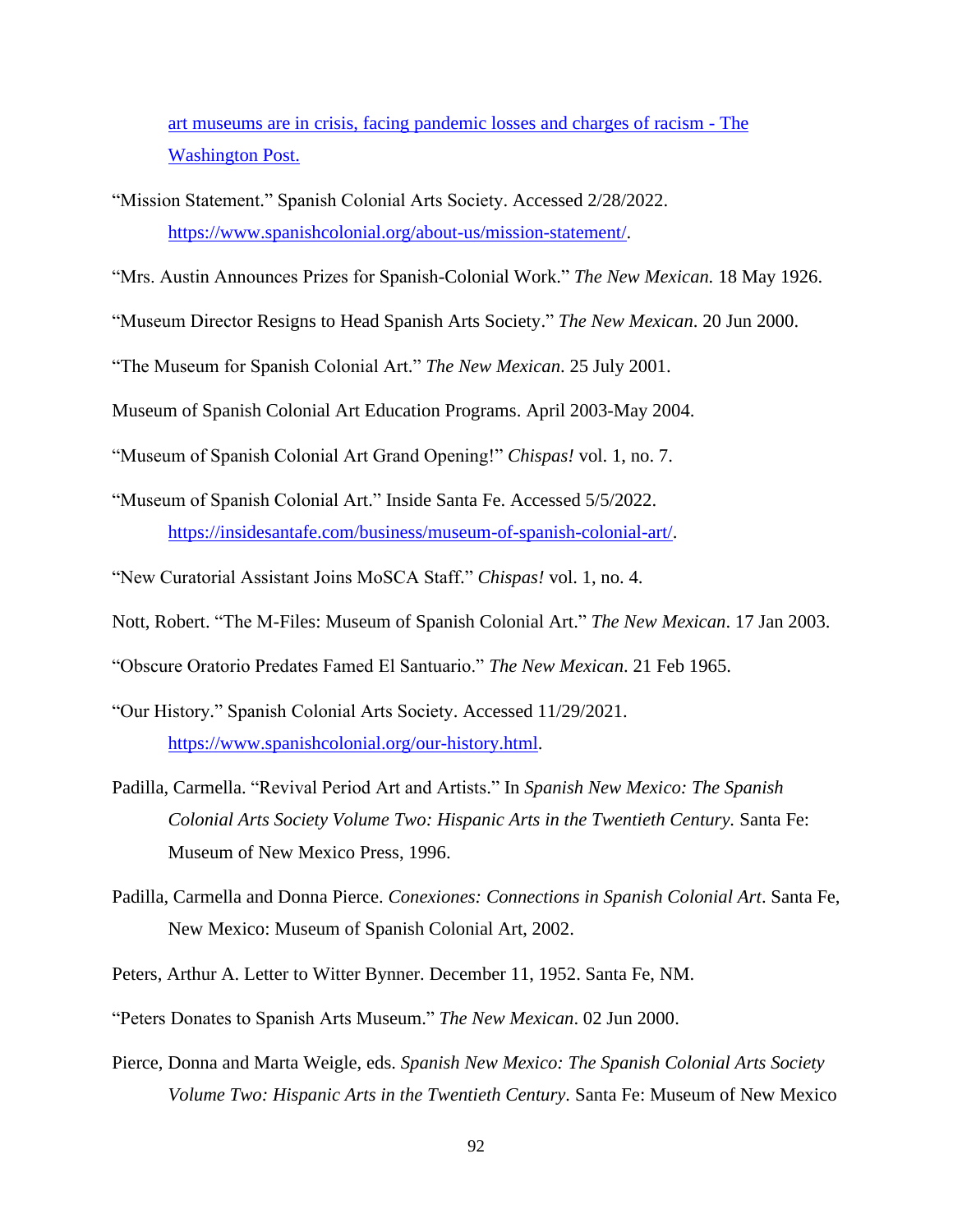Press, 1996.

Pratt, Mary Louise. "The Arts of the Contact Zone." *Profession* 91 (1991): 33-40.

"Preserving the Past and Preparing the Future." Museum of Spanish Colonial Art Pamphlet.

"Priceless Old Santos Illustrate Gilberto Espinosa's Talk Tonight at Old Palace." *The New Mexican.* 21 Feb 1936.

"Qualifying for Spanish Market." Spanish Market. 2004.

Rasch, David. Interview with Author. 6/8/2021.

Rasch, David. Interview with Author. 6/10/2021.

- Rodriguez, Sylvia. "The Tourist Gaze, Gentrification, and the Commodification of Subjectivity in Taos." In *Essays on the Changing Images of the Southwest,* ed. by Richard Francaviglia and David Narrett. Arlington: University of Texas Press, 1994.
- Simon, Nina. "Introduction: Unlocking Relevance." In *The Art of Relevance.* Accessed 3/17/22. [Introduction: Unlocking Relevance -](http://www.artofrelevance.org/2016/06/27/introduction-unlocking-relevance/) The Art of Relevance.
- Simon, Nina. "Start at the Front Door." In *The Art of Relevance*. Accessed 3/17/22. [Start at the](http://www.artofrelevance.org/2017/12/27/start-front-door/)  Front Door - [The Art of Relevance.](http://www.artofrelevance.org/2017/12/27/start-front-door/)
- Simon, Nina. "People Who Don't Normally Show Up." In *The Art of Relevance*. Accessed 3/17/22. [People Who Don't Normally Show Up -](http://www.artofrelevance.org/2017/12/27/people-dont-normally-show/) The Art of Relevance.
- Skramstad, Harold. "An Agenda for Museums in the Twenty-First Century." In *Reinventing the Museum: Historical and Contemporary Perspectives on the Paradigm Shift*, ed. by Gail Anderson. Walnut Creek, CA: Altamira Press, 2004.

"Sociedad Folklorica Seeks to Keep Traditions Alive." *The New Mexican.* 29 Aug 1952.

"Society Celebrates Museum Groundbreaking." *Chispas!* vol. 1, no. 1.

"Spanish Arts, Crafts Awards are Announced by Committee." *The New Mexican*. 02 Jun 1926.

"Spanish Colonial Art Museum in the Works." *The New Mexican*. 20 May 1999.

"Staff." *Chispas!* vol. 1, no. 1.